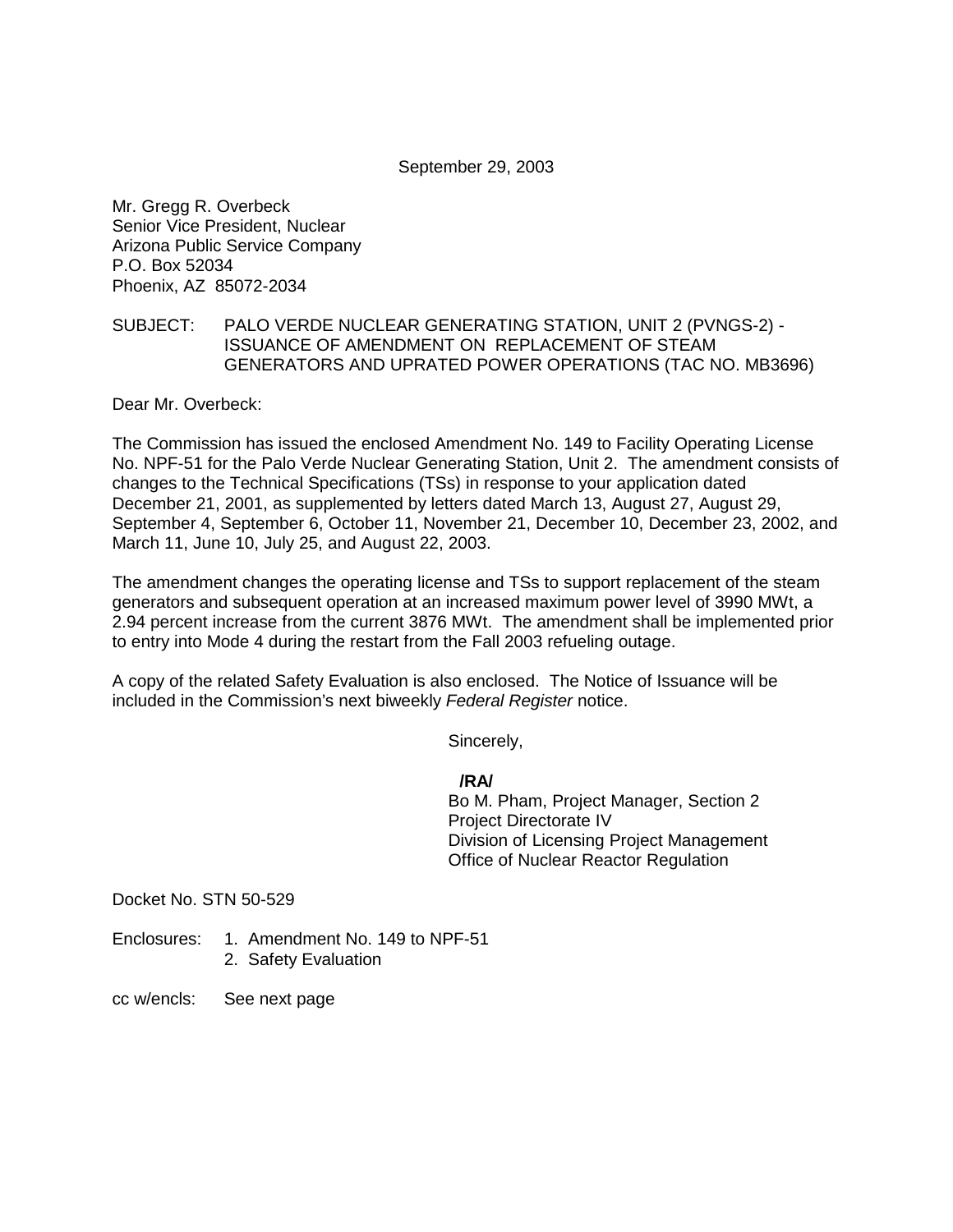Mr. Gregg R. Overbeck Senior Vice President, Nuclear Arizona Public Service Company P.O. Box 52034 Phoenix, AZ 85072-2034

#### SUBJECT: PALO VERDE NUCLEAR GENERATING STATION, UNIT 2 - ISSUANCE OF AMENDMENT ON REPLACEMENT OF STEAM GENERATORS AND UPRATED POWER OPERATIONS (TAC NO. MB3696)

#### Dear Mr. Overbeck:

The Commission has issued the enclosed Amendment No. 149 to Facility Operating License No. NPF-51 for the Palo Verde Nuclear Generating Station, Unit 2. The amendment consists of changes to the Technical Specifications (TSs) in response to your application dated December 21, 2001, as supplemented by letters dated March 13, August 27, August 29, September 4, September 6, October 11, November 21, December 10, December 23, 2002, and March 11, June 10, July 25, and August 22, 2003.

The amendment changes the operating license and TSs to support replacement of the steam generators and subsequent operation at an increased maximum power level of 3990 MWt, a 2.94 percent increase from the current 3876 MWt. The amendment shall be implemented prior to entry into Mode 4 during the restart from the Fall 2003 refueling outage.

A copy of the related Safety Evaluation is also enclosed. The Notice of Issuance will be included in the Commission's next biweekly Federal Register notice.

Sincerely,

| Docket No. STN 50-529                                              |                                                               |                | /RA/<br>Bo Pham, Project Manager, Section 2<br>Project Directorate IV<br>Office of Nuclear Reactor Regulation<br><b>DISTRIBUTION</b><br><b>PUBLIC</b>                       | Division of Licensing Project Management | GHill (2)        |
|--------------------------------------------------------------------|---------------------------------------------------------------|----------------|-----------------------------------------------------------------------------------------------------------------------------------------------------------------------------|------------------------------------------|------------------|
| Enclosures: 1. Amendment No. 149 to NPF-51<br>2. Safety Evaluation |                                                               |                | PDIV-2 Reading<br>RidsNrrDlpmLpdiv (HBerkow)<br><b>RidsNrrPMMFields</b><br>RidsNrrPMBPham                                                                                   | SBailey                                  |                  |
|                                                                    | cc w/encls: See next page                                     |                | <b>RidsNrrLAMMcAllister</b><br>RidsNrrDripRorp (RDennig)<br><b>RidsAcrsAcnwMailCenter</b><br><b>RidsOgcRp</b><br>RidsRgn4MailCenter (LSmith)<br><b>NTrehan</b><br>GGeorgiev | <b>JTsao</b><br><b>DShum</b>             |                  |
|                                                                    | * See memo signed by person on that date                      |                | SLavie                                                                                                                                                                      | <b>LLois</b>                             |                  |
|                                                                    | ** See previous concurrence<br>ADAMS Accession No.: 032720538 | <b>NRR-058</b> | <b>MShuaibi</b><br>TS: ML032730666                                                                                                                                          | <b>NRR-100</b>                           | PKG: ML032731029 |
| <b>OFFICE</b>                                                      | PDIV-2/PM                                                     | PDIV-2/PM      | PDIV-1/LA                                                                                                                                                                   | OGC NLO<br>w/comments                    | PDIV-2/SC        |
| <b>NAME</b>                                                        | JDonohew                                                      | <b>BPham</b>   | <b>MMcAllister</b>                                                                                                                                                          | <b>RMWeisman</b>                         | <b>SDembek</b>   |
| <b>DATE</b>                                                        | 8/28/2003                                                     | 8/28/03        | 9/26/03                                                                                                                                                                     | 26 Sept 2003                             | 9/29/03          |
|                                                                    | *EMEB/SC                                                      | *EMCB/SC       | *EMCB/SC                                                                                                                                                                    | *SPLB/SC                                 | *SPSB/SC         |
|                                                                    | KManoly                                                       | LLund          | <b>SCoffin</b>                                                                                                                                                              | SWeerakkody                              | <b>MReinhart</b> |
|                                                                    | 4/9/03                                                        | 9/23/02        | 9/25/02                                                                                                                                                                     | 11/26/02                                 | 2/10/03          |
|                                                                    | *EEIB/SC                                                      | *SRXB/SC       | **IEHB/SC                                                                                                                                                                   | PDIV/D                                   | DLPM/D           |
|                                                                    | CHolden                                                       | FAkstulewicz   | REckenrode for<br><b>DTrimble</b>                                                                                                                                           | <b>HBerkow</b>                           | LMarsh           |
|                                                                    | 12/23/02                                                      | 4/8/03 9/2/03  | 08/05/2003                                                                                                                                                                  | 9/29/03                                  | 9/29/03          |

DOCUMENT NAME: C:\ORPCheckout\FileNET\ML032720538.wpd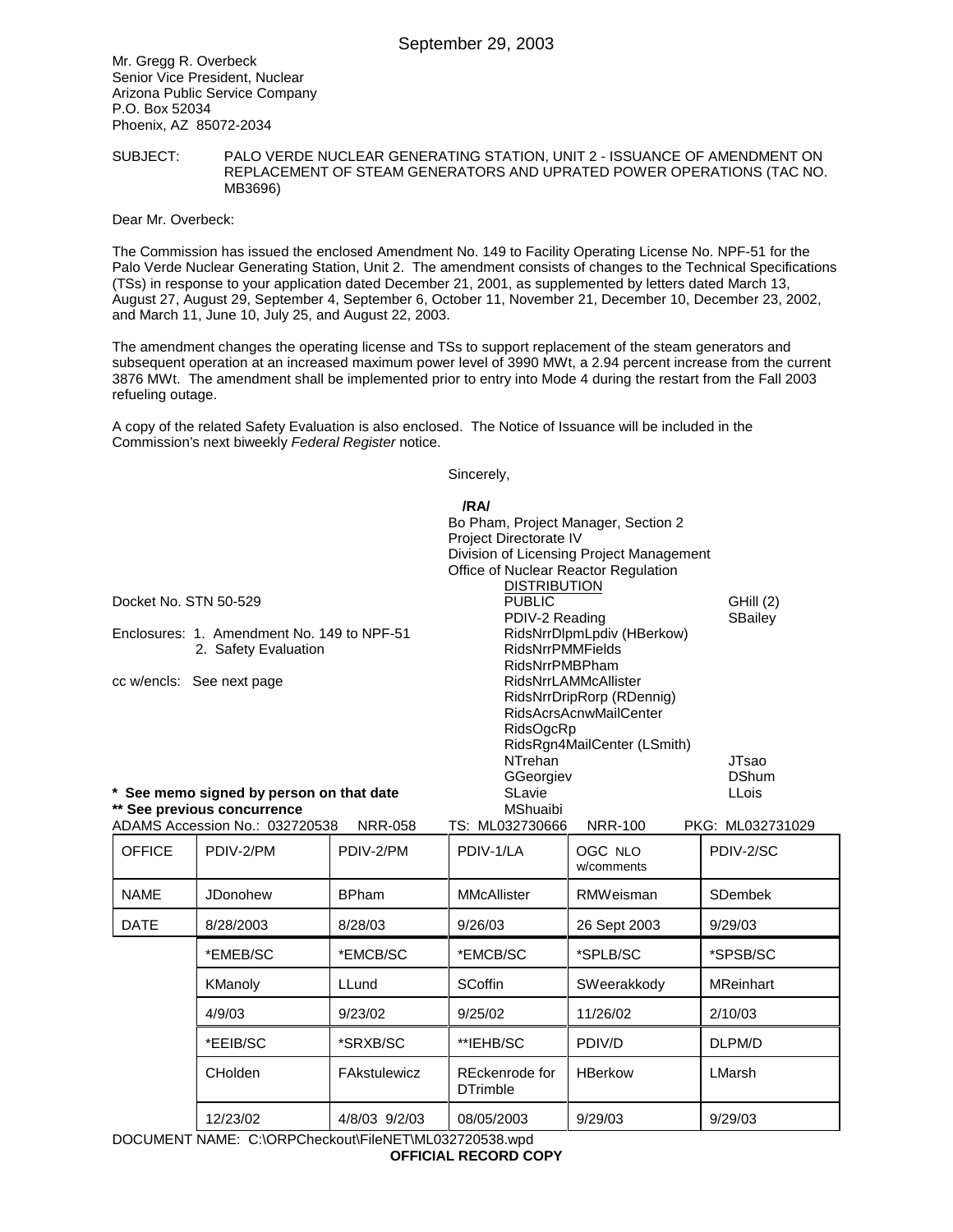Palo Verde Generating Station, Unit 2

cc:

Mr. Steve Olea Arizona Corporation Commission 1200 W. Washington Street Phoenix, AZ 85007

Douglas Kent Porter Senior Counsel Southern California Edison Company Law Department, Generation Resources P.O. Box 800 Rosemead, CA 91770

Senior Resident Inspector U.S. Nuclear Regulatory Commission P.O. Box 40 Buckeye, AZ 85326

Regional Administrator, Region IV U.S. Nuclear Regulatory Commission Harris Tower & Pavillion 611 Ryan Plaza Drive, Suite 400 Arlington, TX 76011-8064

Chairman Maricopa County Board of Supervisors 301 W. Jefferson, 10th Floor Phoenix, AZ 85003

Mr. Aubrey V. Godwin, Director Arizona Radiation Regulatory Agency 4814 South 40 Street Phoenix, AZ 85040

Mr. Craig K. Seaman, Director Regulatory Affairs/Nuclear Assurance Palo Verde Nuclear Generating Station P.O. Box 52034 Phoenix, AZ 85072-2034

Mr. Hector R. Puente Vice President, Power Generation El Paso Electric Company 2702 N. Third Street, Suite 3040 Phoenix, AZ 85004

Mr. John Taylor Public Service Company of New Mexico 2401 Aztec NE, MS Z110 Albuquerque, NM 87107-4224

Mr. David Summers Public Service Company of New Mexico 414 Silver SW, #1206 Albuquerque, NM 87102

Mr. Jarlath Curran Southern California Edison Company 5000 Pacific Coast Highway Building DIN San Clemente, CA 92672

Mr. Robert Henry Salt River Project 6504 East Thomas Road Scottsdale, AZ 85251

Terry Bassham, Esq. General Counsel El Paso Electric Company 123 W. Mills El Paso, TX 79901

Mr. John Schumann Los Angeles Department of Water & Power Southern California Public Power Authority P.O. Box 51111, Room 1255-C Los Angeles, CA 90051-0100

Brian Almon Public Utility Commission William B. Travis Building P.O. Box 13326 1701 North Congress Avenue Austin, TX 78701-3326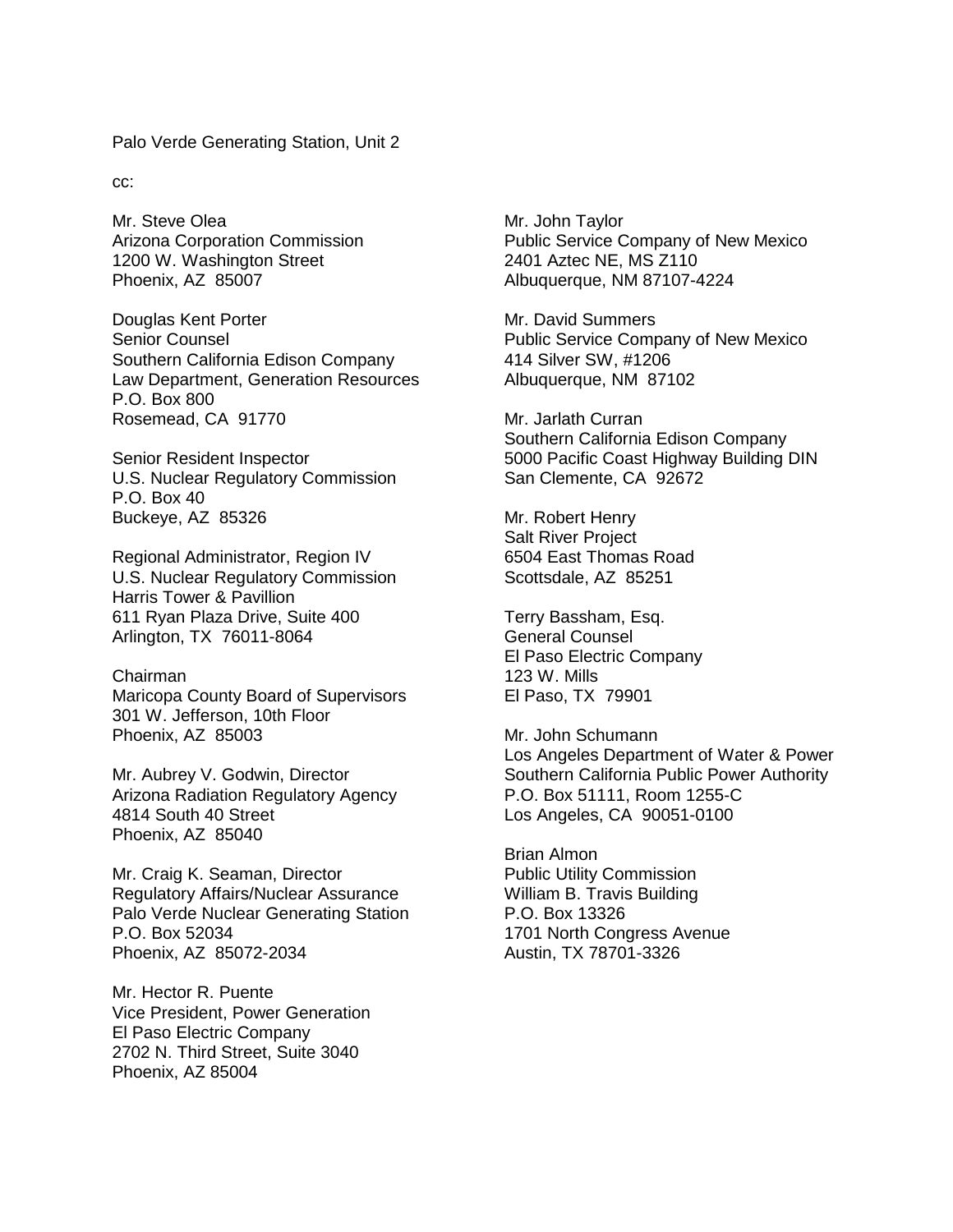## ARIZONA PUBLIC SERVICE COMPANY, ET AL.

## DOCKET NO. STN 50-529

## PALO VERDE NUCLEAR GENERATING STATION, UNIT 2

## AMENDMENT TO FACILITY OPERATING LICENSE

Amendment No. 149 License No. NPF-51

- 1. The Nuclear Regulatory Commission (the Commission) has found that:
	- A. The application for amendment by the Arizona Public Service Company (APS or the licensee) on behalf of itself and the Salt River Project Agricultural Improvement and Power District, El Paso Electric Company, Southern California Edison Company, Public Service Company of New Mexico, Los Angeles Department of Water and Power, and Southern California Public Power Authority dated December 21, 2001, as supplemented by letters dated March 13, August 27, August 29, September 4, September 6, October 11, November 21, December 10, December 23, 2002, and March 11, June 10, July 25, and August 22, 2003, complies with the standards and requirements of the Atomic Energy Act of 1954, as amended (the Act) and the Commission's regulations set forth in 10 CFR Chapter I;
	- B. The facility will operate in conformity with the application, the provisions of the Act, and the rules and regulations of the Commission;
	- C. There is reasonable assurance (i) that the activities authorized by this amendment can be conducted without endangering the health and safety of the public, and (ii) that such activities will be conducted in compliance with the Commission's regulations;
	- D. The issuance of this amendment will not be inimical to the common defense and security or to the health and safety of the public; and
	- E. The issuance of this amendment is in accordance with 10 CFR Part 51 of the Commission's regulations and all applicable requirements have been satisfied.
- 2. Accordingly, the license is amended by changes to the Operating License and Technical Specifications as indicated in the attachment to this license amendment, and paragraph 2.C(2) of Facility Operating License No. NPF-51 is hereby amended to read as follows: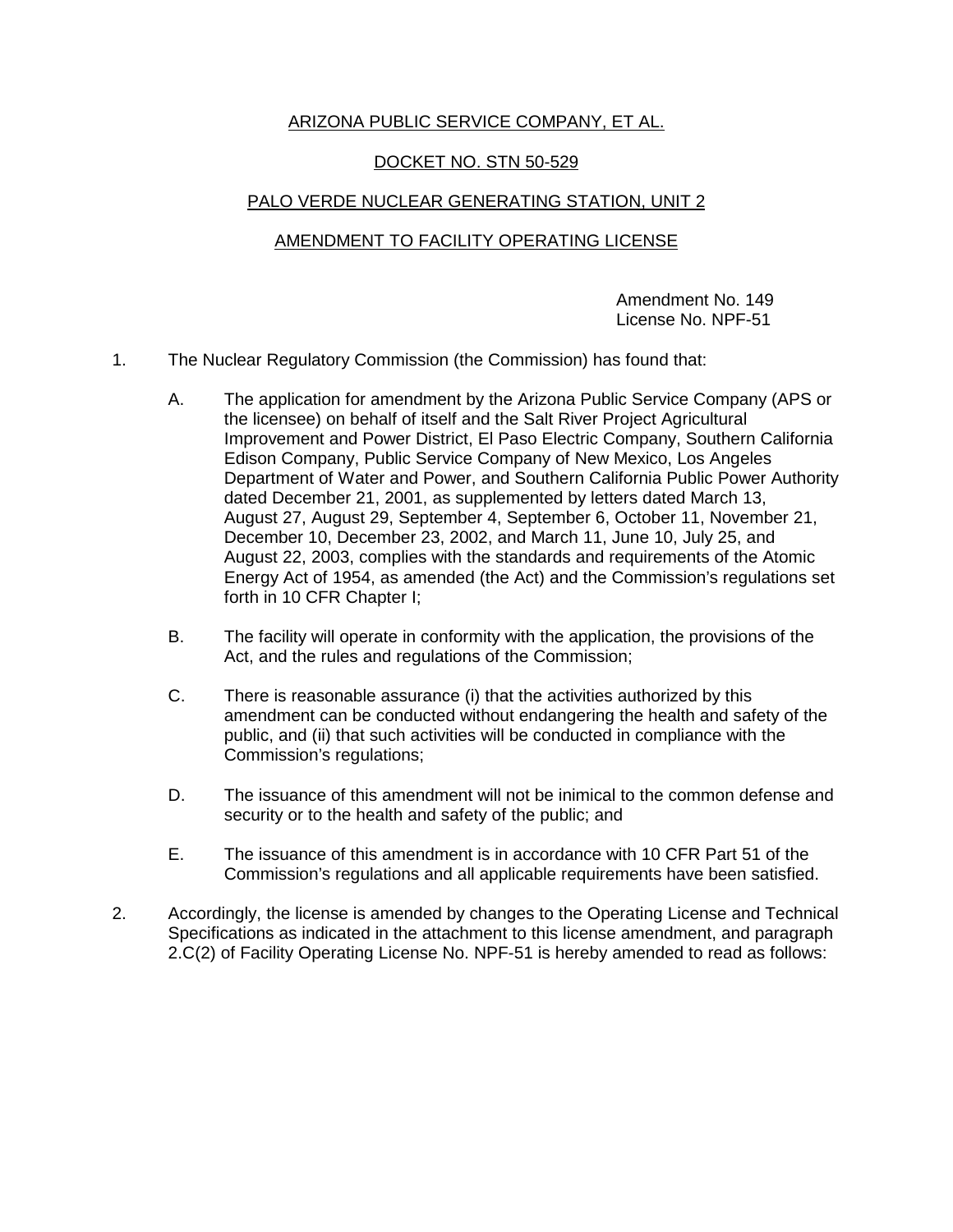(2) Technical Specifications and Environmental Protection Plan

The Technical Specifications contained in Appendix A, as revised through Amendment No. 149, and the Environmental Protection Plan contained in Appendix B, are hereby incorporated into this license. APS shall operate the facility in accordance with the Technical Specifications and the Environmental Protection Plan, except where otherwise stated in specific license conditions.

3. This license amendment is effective as of the date of issuance and shall be implemented before entry into Mode 4 during the restart from refueling outage 11.

FOR THE NUCLEAR REGULATORY COMMISSION

**/RA/** Ledyard B. Marsh, Director Division of Licensing Project Management Office of Nuclear Reactor Regulation

Attachment: Changes to the Operating License and Technical **Specifications** 

Date of Issuance: September 29, 2003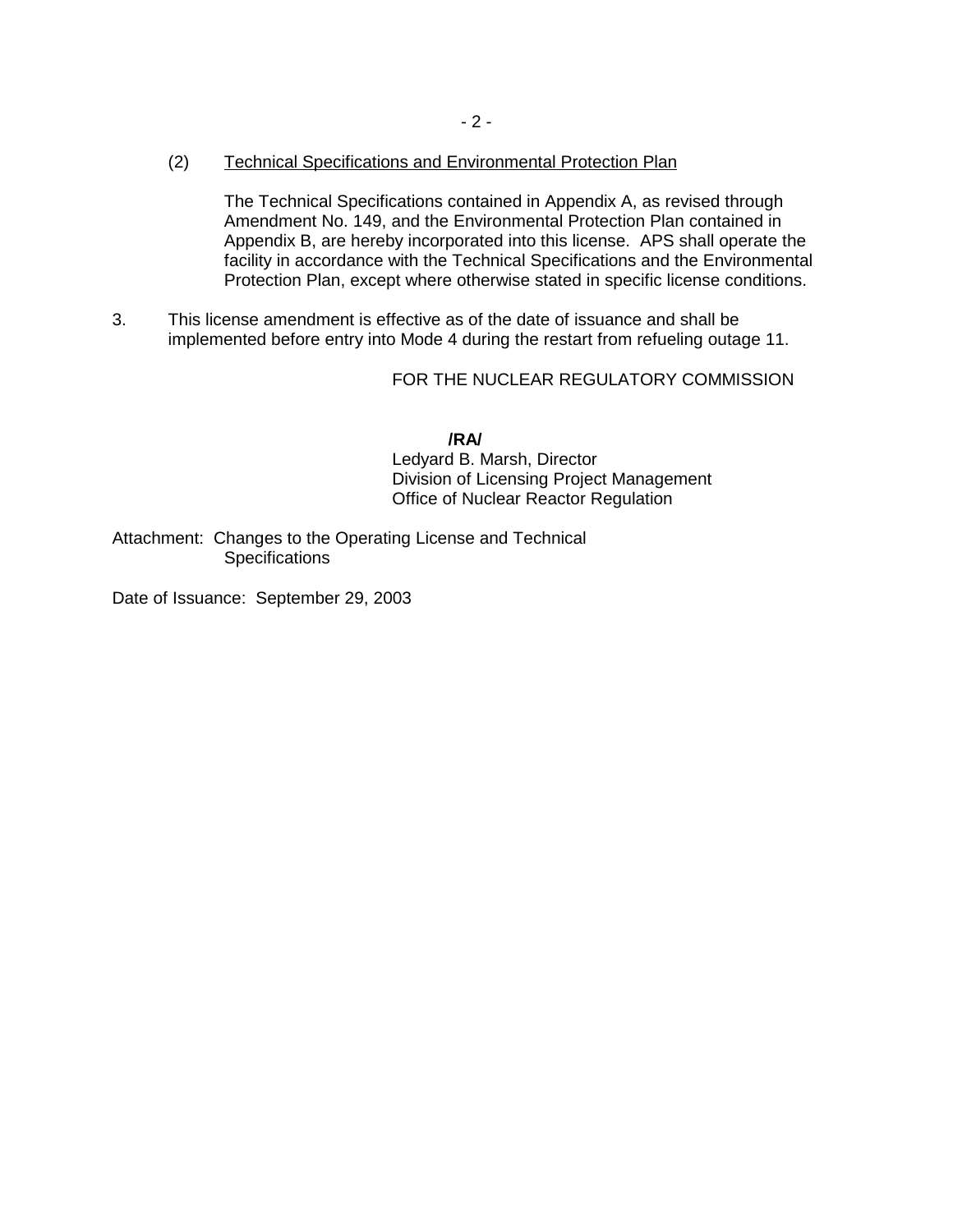## ATTACHMENT TO LICENSE AMENDMENT NO. 149

#### FACILITY OPERATING LICENSE NO. NPF-51

#### DOCKET NO. STN 50-529

Replace the following pages of the Facility Operating License No. NPF-51 and Appendix A, Technical Specifications, with the attached revised pages as indicated. The revised pages are identified by amendment number and contain marginal lines indicating the areas of change.

#### REMOVE INSERT

Page 5 Page 5

**Operating License Change Operating License** 

Technical Specifications Technical Specifications Page 1.1-6 Page 1.1-6 Page 3.3.1.8 Page 3.3.1.8 Page 3.3.2-5 Page 3.3.2-5 Page 3.3.5-4 Page 3.3.5-4 Page 3.4.1-3 Page 3.4.1-3 - - - - - - Page 3.4.1-4 Page 3.7.1-3 Page 3.7.1-3

Page 5.5-23 Page 5.5-23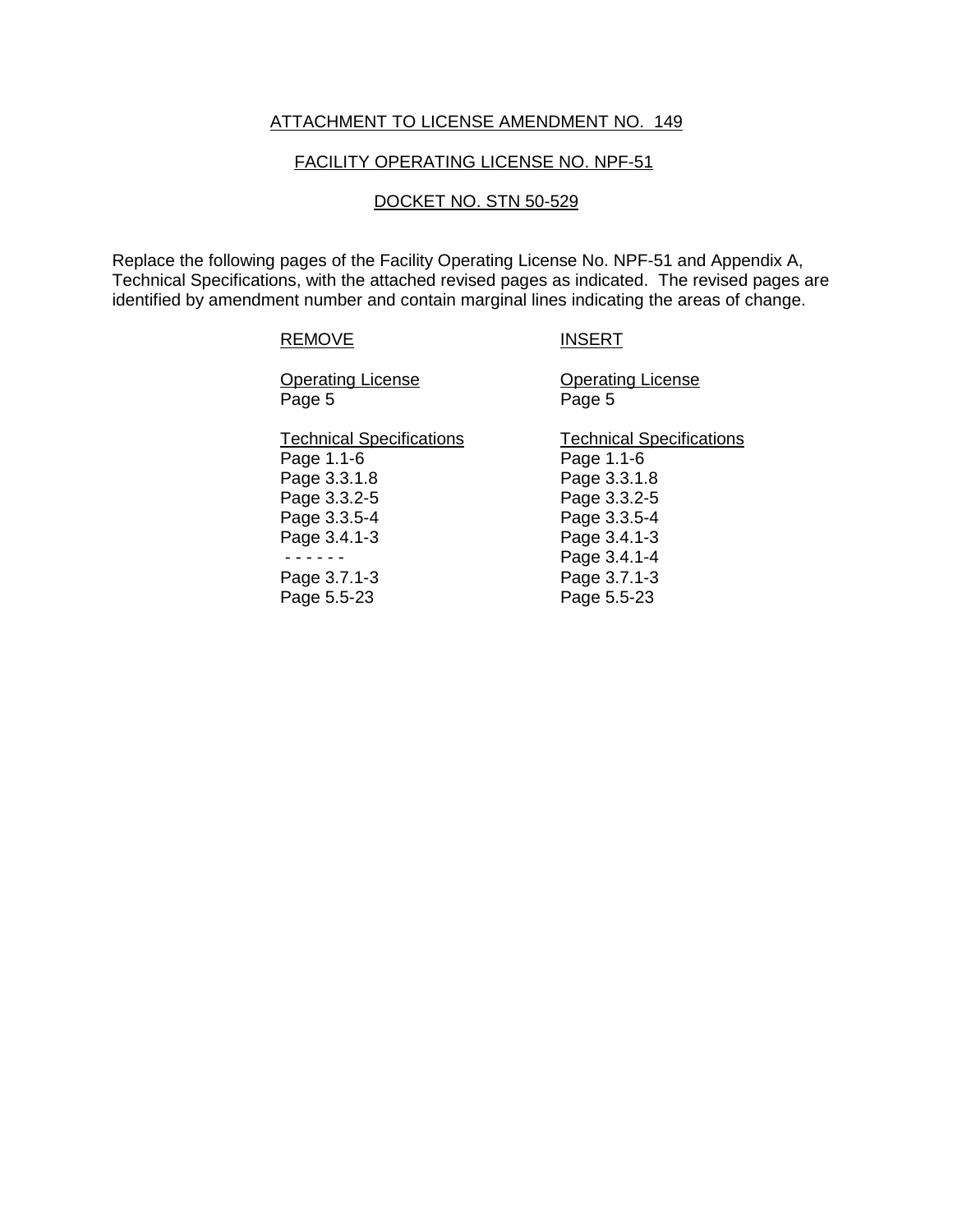SAFETY EVALUATION BY THE OFFICE OF NUCLEAR REACTOR REGULATION

RELATED TO AMENDMENT NO. 149 TO FACILITY OPERATING LICENSE

## NO. NPF-51

POWER UPRATE AND STEAM GENERATOR REPLACEMENT AMENDMENT

# ARIZONA PUBLIC SERVICE COMPANY, ET AL.

PALO VERDE NUCLEAR GENERATING STATION, UNIT 2 (PVNGS-2)

DOCKET NO. STN 50-529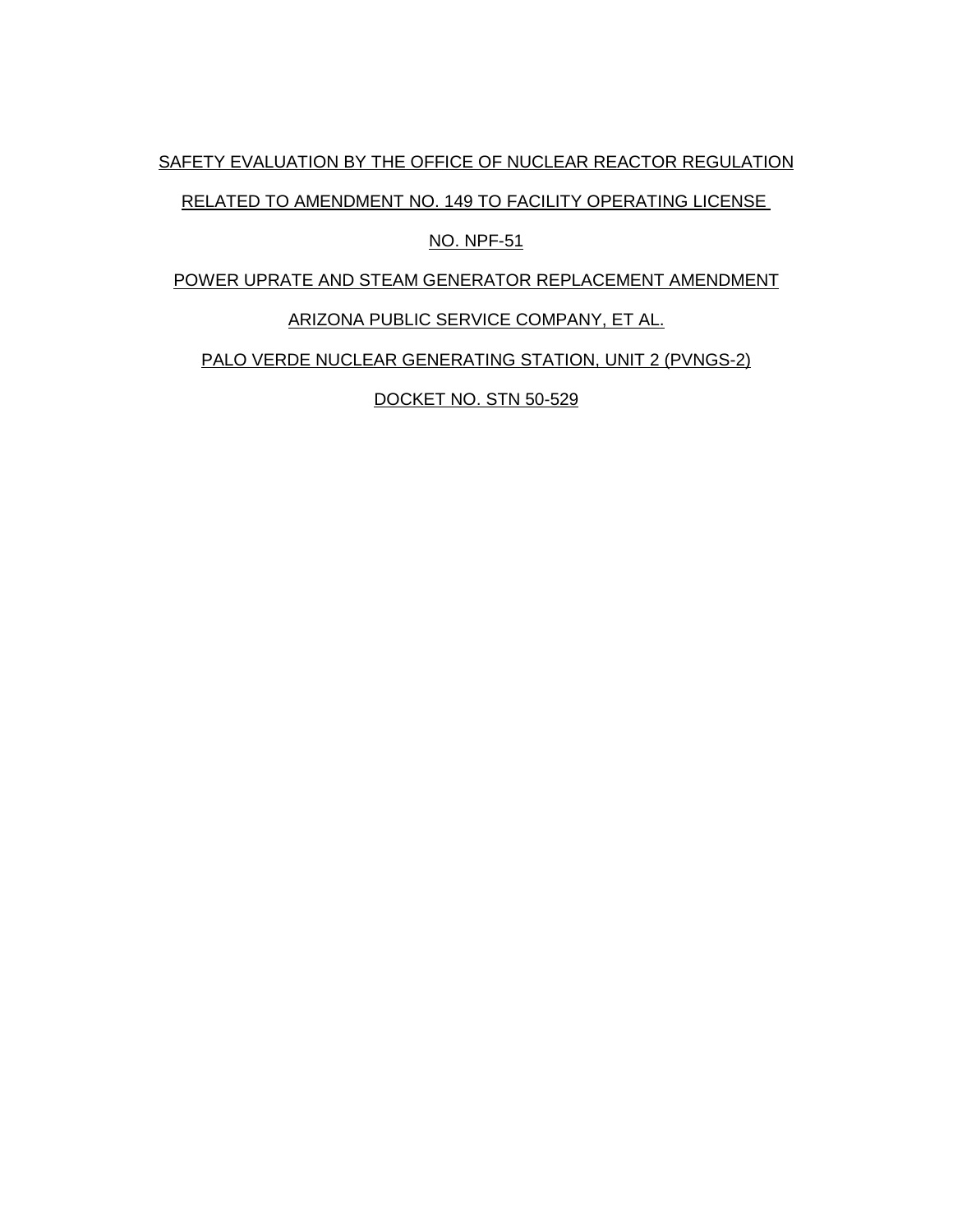# **TABLE OF CONTENTS**

| 1.0 | 1.1   |                                             |                                                                            |        |  |  |  |
|-----|-------|---------------------------------------------|----------------------------------------------------------------------------|--------|--|--|--|
| 2.0 |       |                                             |                                                                            |        |  |  |  |
|     | 2.1   |                                             |                                                                            |        |  |  |  |
|     | 2.2   |                                             |                                                                            |        |  |  |  |
| 3.0 |       |                                             | NUCLEAR STEAM SUPPLY SYSTEM COMPONENTS  -4-                                |        |  |  |  |
|     | 3.1   |                                             |                                                                            |        |  |  |  |
|     | 3.1.1 |                                             |                                                                            |        |  |  |  |
|     | 3.2   |                                             |                                                                            |        |  |  |  |
|     | 3.3   |                                             |                                                                            |        |  |  |  |
|     | 3.3.1 |                                             |                                                                            | $-10-$ |  |  |  |
|     | 3.4   | Reactor Coolant System Components<br>$-10-$ |                                                                            |        |  |  |  |
|     | 3.4.1 |                                             |                                                                            | $-11-$ |  |  |  |
|     | 3.4.2 |                                             |                                                                            | $-15-$ |  |  |  |
|     | 3.5   |                                             |                                                                            | $-15-$ |  |  |  |
|     | 3.5.1 |                                             |                                                                            | $-16-$ |  |  |  |
|     | 3.6   |                                             |                                                                            | $-19-$ |  |  |  |
| 4.0 |       |                                             | NUCLEAR STEAM SUPPLY SYSTEM ACCIDENT ANALYSIS                              | $-19-$ |  |  |  |
|     | 4.1   |                                             | Emergency Core Cooling System Performance Analysis                         | $-19-$ |  |  |  |
|     | 4.1.1 |                                             | Post Loss-of-Coolant Accident Long-Term Cooling                            | $-22-$ |  |  |  |
|     | 4.2   |                                             |                                                                            |        |  |  |  |
|     | 4.2.1 |                                             |                                                                            |        |  |  |  |
|     | 4.2.2 |                                             |                                                                            |        |  |  |  |
|     | 4.2.3 |                                             |                                                                            | $-27-$ |  |  |  |
|     | 4.2.4 |                                             | Main Steam Line Break Outside Containment Analysis                         | $-29-$ |  |  |  |
|     | 4.2.5 |                                             |                                                                            | $-31-$ |  |  |  |
|     | 4.2.6 |                                             | Minimum Containment Pressure Analysis for ECCS Performance Capability -31- |        |  |  |  |
|     | 4.3   |                                             |                                                                            | $-32-$ |  |  |  |
|     | 4.3.1 |                                             | Increase in Heat Removal by the Secondary System 33-                       |        |  |  |  |
|     |       | 4.3.1.1                                     | Increased Main Steam Flow                                                  | $-34-$ |  |  |  |
|     |       | 4.3.1.2                                     | Inadvertent Opening of a Steam Generator Atmospheric Dump                  |        |  |  |  |
|     |       |                                             |                                                                            | $-34-$ |  |  |  |
|     |       | 4.3.1.3                                     | Steam System Piping Failures Inside and Outside                            |        |  |  |  |
|     |       |                                             |                                                                            |        |  |  |  |
|     |       | 4.3.1.3.1                                   | Steam System Piping Failures Inside and Outside Containment -              |        |  |  |  |
|     |       |                                             | Mode 1 Operation                                                           | $-35-$ |  |  |  |
|     |       | 4.3.1.3.2                                   | Steam System Piping Failures Inside and Outside Containment -              |        |  |  |  |
|     |       |                                             |                                                                            | $-36-$ |  |  |  |
|     |       | 4.3.1.4                                     | Pre-Trip Main Steam Line Break Power Excursion                             | $-37-$ |  |  |  |
|     | 4.3.2 |                                             | Decrease of Heat Removal by the Secondary System                           | $-38-$ |  |  |  |
|     |       | 4.3.2.1                                     | Main Steam Isolation Valve Closure                                         | $-39-$ |  |  |  |
|     |       | 4.3.2.2                                     | Loss of Non-Emergency AC Power to the Station Auxiliaries                  | $-39-$ |  |  |  |
|     |       | 4.3.2.3                                     | Loss of Normal Feedwater Flow (LOFW)                                       | $-39-$ |  |  |  |
|     |       | 4.3.2.4                                     |                                                                            |        |  |  |  |
|     | 4.3.3 |                                             |                                                                            | $-41-$ |  |  |  |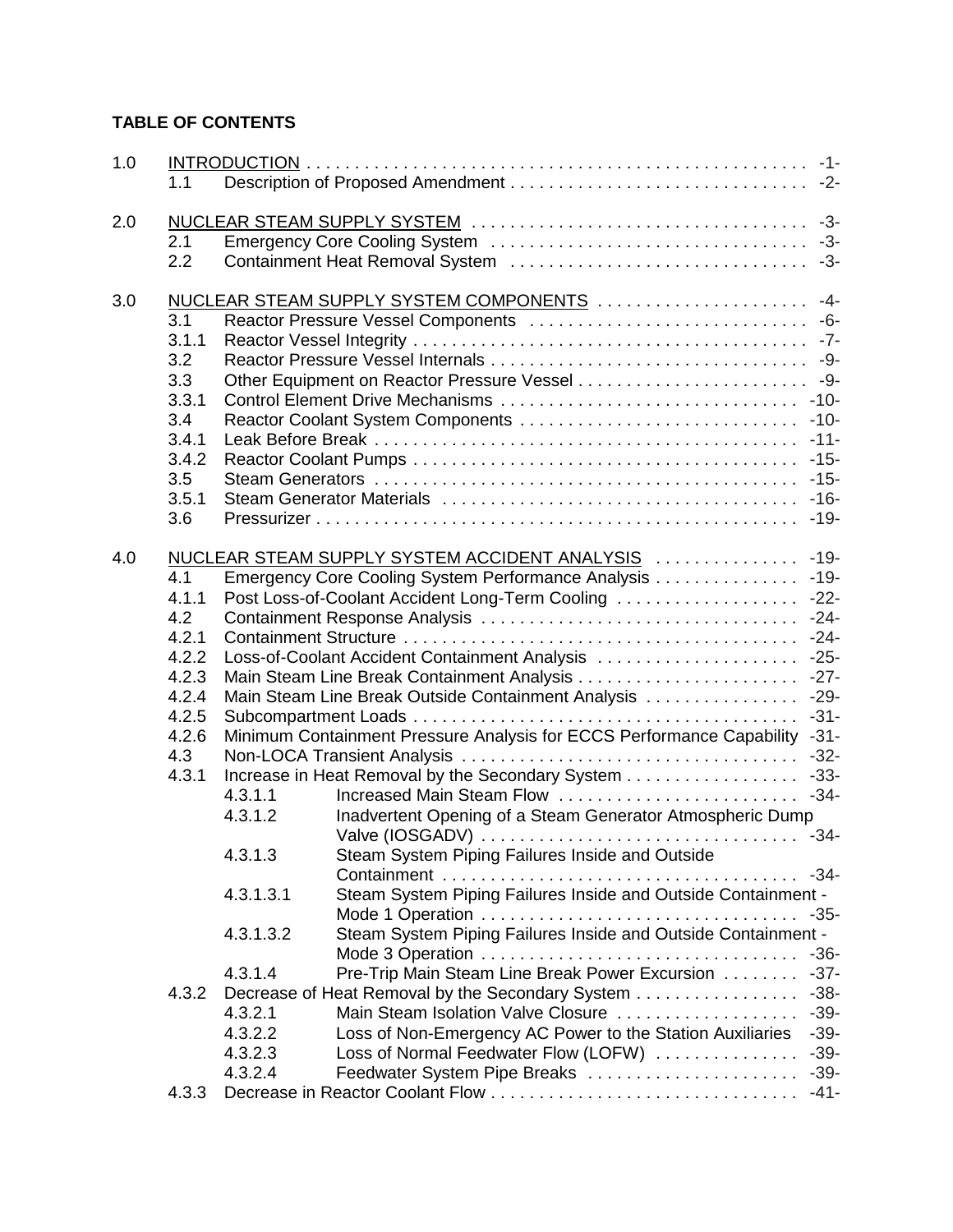|     |       | 4.3.3.1   | Total Loss of Reactor Coolant Flow                                       | $-41-$ |
|-----|-------|-----------|--------------------------------------------------------------------------|--------|
|     |       | 4.3.3.2   | Reactor Coolant Pump Shaft Break With Loss of Offsite                    |        |
|     |       |           |                                                                          | $-42-$ |
|     | 4.3.4 |           |                                                                          | $-43-$ |
|     |       | 4.3.4.1   | Uncontrolled Control Element Assembly Withdrawal From a                  |        |
|     |       |           | Subcritical or Low Power Condition                                       | $-43-$ |
|     |       | 4.3.4.2   | Uncontrolled Control Element Assembly Withdrawal at Power -44-           |        |
|     |       | 4.3.4.3   | Single Full-Length Control Element Assembly Drop                         | $-46-$ |
|     |       | 4.3.4.4   | Startup of an Inactive Reactor Coolant Pump                              | $-47-$ |
|     |       | 4.3.4.5   | Inadvertent Deboration                                                   | $-48-$ |
|     |       | 4.3.4.6   | Control Element Assembly Ejection                                        | $-49-$ |
|     | 4.3.5 |           |                                                                          |        |
|     | 4.3.6 |           |                                                                          |        |
|     |       | 4.3.6.1   | Double-Ended Break of a Letdown Line Outside Containment                 |        |
|     |       |           | (Upstream of the Letdown Control Valve)                                  | $-50-$ |
|     |       | 4.3.6.2   | Steam Generator Tube Rupture                                             | $-51-$ |
|     |       | 4.3.6.2.1 | Steam Generator Tube Rupture With Concurrent Loss of                     |        |
|     |       |           | Offsite Power (No Stuck-Open ADV)                                        | $-52-$ |
|     | 4.3.7 |           |                                                                          | $-52-$ |
|     |       | 4.3.7.1   | AOOs in Combination With a Single Active Failure                         | $-52-$ |
|     |       | 4.3.7.2   | Anticipated Transient Without Scram (ATWS)                               | $-54-$ |
|     |       | 4.3.7.3   |                                                                          | $-54-$ |
|     | 4.4   |           |                                                                          | $-54-$ |
|     | 4.4.1 |           |                                                                          |        |
|     | 4.4.2 |           |                                                                          |        |
|     | 4.4.3 |           | MSLB Outside Containment with LOP                                        | $-57-$ |
|     | 4.4.4 |           |                                                                          |        |
|     | 4.4.5 |           | Single RCP Sheared Shaft with LOP                                        | $-58-$ |
|     | 4.4.6 |           |                                                                          | $-59-$ |
|     | 4.4.7 |           |                                                                          | $-60-$ |
|     | 4.4.8 |           |                                                                          | $-60-$ |
|     | 4.4.9 |           |                                                                          | $-61-$ |
|     |       |           |                                                                          | $-61-$ |
|     |       |           |                                                                          |        |
|     |       |           | 4.4.12 Radioactivity Release Due to Liquid Containing Tank Failure  -63- |        |
|     |       |           |                                                                          | -64-   |
|     |       |           |                                                                          | $-64-$ |
| 5.0 |       |           |                                                                          | $-64-$ |
|     | 5.1   |           |                                                                          | $-64-$ |
|     | 5.2   |           |                                                                          | $-65-$ |
|     | 5.3   |           |                                                                          | $-67-$ |
|     | 5.3.1 |           |                                                                          | $-67-$ |
|     | 5.3.2 |           |                                                                          | $-68-$ |
|     | 5.3.3 |           |                                                                          | $-68-$ |
|     |       |           |                                                                          | $-68-$ |
|     | 5.3.4 |           |                                                                          | $-69-$ |
|     | 5.3.5 |           |                                                                          |        |
|     | 5.3.6 |           |                                                                          |        |
|     | 5.4   |           |                                                                          |        |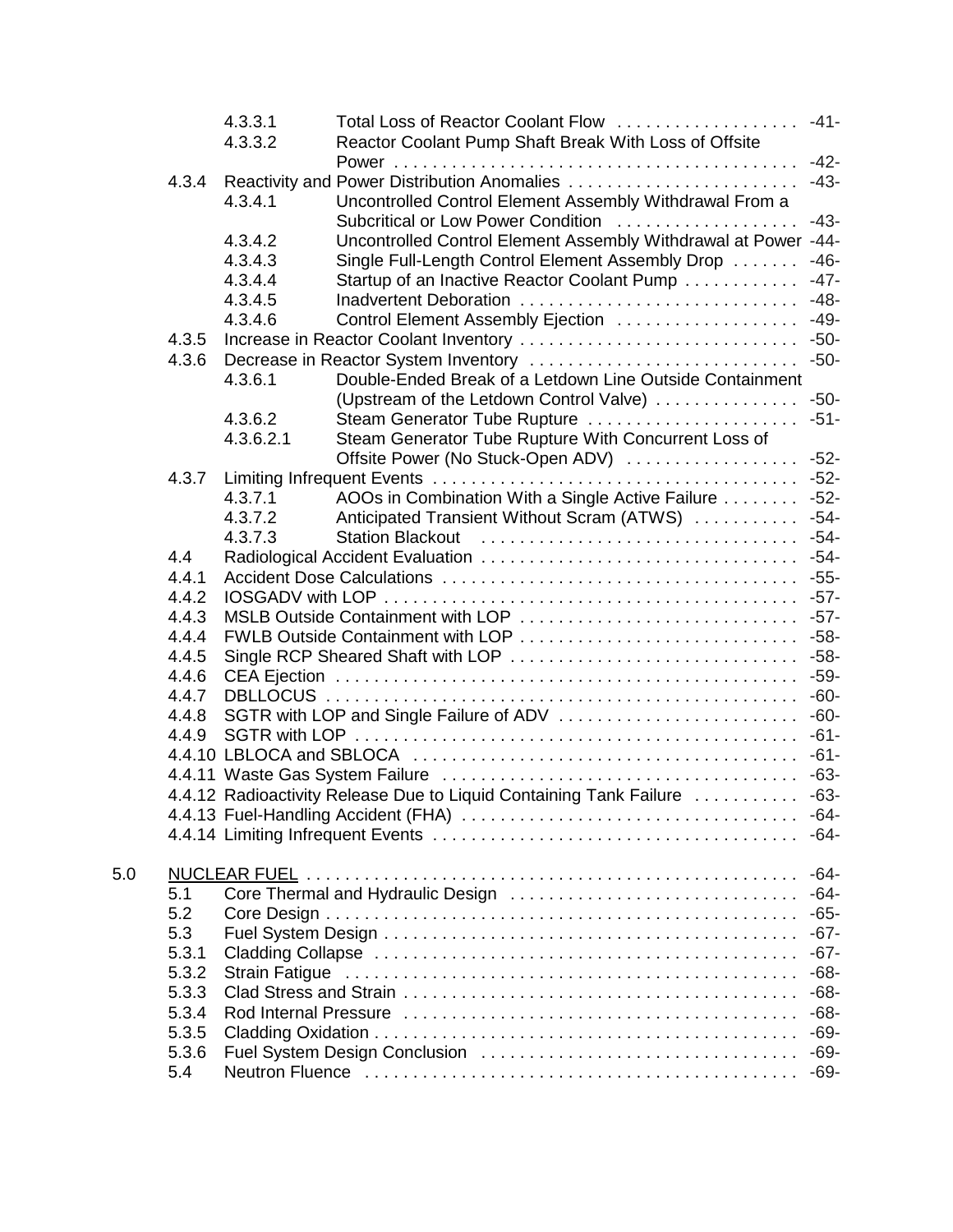| 6.0  |       |                                                                         |        |  |  |  |
|------|-------|-------------------------------------------------------------------------|--------|--|--|--|
|      | 6.1   |                                                                         |        |  |  |  |
|      | 6.2   |                                                                         |        |  |  |  |
|      | 6.3   |                                                                         |        |  |  |  |
|      | 6.4   |                                                                         |        |  |  |  |
|      | 6.5   |                                                                         |        |  |  |  |
|      | 6.6   |                                                                         |        |  |  |  |
|      | 6.7   |                                                                         |        |  |  |  |
|      | 6.8   |                                                                         |        |  |  |  |
|      | 6.8.1 |                                                                         |        |  |  |  |
|      | 6.8.2 |                                                                         |        |  |  |  |
|      | 6.8.3 |                                                                         |        |  |  |  |
|      | 6.8.4 |                                                                         |        |  |  |  |
|      | 6.8.5 |                                                                         |        |  |  |  |
|      | 6.9   |                                                                         |        |  |  |  |
|      | 6.9.1 |                                                                         |        |  |  |  |
|      |       | 6.9.1.1<br>Containment Heating, Ventilation, and Air Conditioning  -79- |        |  |  |  |
|      |       | 6.9.1.2<br>Auxiliary Building Ventilation                               | $-80-$ |  |  |  |
|      |       | 6.9.1.3<br>Turbine Building Heating, Ventilation, and Air Conditioning  |        |  |  |  |
|      |       |                                                                         | $-81-$ |  |  |  |
|      |       | Control Building Heating, Ventilation, and Air Conditioning<br>6.9.1.4  |        |  |  |  |
|      |       |                                                                         | $-82-$ |  |  |  |
|      | 6.10  | Low Temperature Overpressure Protection                                 | $-83-$ |  |  |  |
|      | 6.11  |                                                                         |        |  |  |  |
|      |       |                                                                         |        |  |  |  |
|      |       |                                                                         |        |  |  |  |
|      |       |                                                                         |        |  |  |  |
|      |       | 6.11.5 Environmental Qualification of Electrical Equipment  -86-        |        |  |  |  |
|      | 6.12  |                                                                         |        |  |  |  |
|      |       |                                                                         |        |  |  |  |
| 7.0  |       |                                                                         |        |  |  |  |
|      | 7.1   | Post-Loss-of-Coolant Accident Hydrogen Generation  -87-                 |        |  |  |  |
|      | 7.2   |                                                                         |        |  |  |  |
|      | 7.3   |                                                                         |        |  |  |  |
|      | 7.4   |                                                                         |        |  |  |  |
|      | 7.5   |                                                                         |        |  |  |  |
|      | 7.5.1 | Containment Sump pH and Containment Flooding                            | $-89-$ |  |  |  |
|      | 7.5.2 |                                                                         | $-90-$ |  |  |  |
|      | 7.6   |                                                                         | $-90-$ |  |  |  |
|      |       |                                                                         |        |  |  |  |
| 8.0  |       |                                                                         | $-92-$ |  |  |  |
| 9.0  |       |                                                                         | $-92-$ |  |  |  |
| 10.0 |       |                                                                         | $-93-$ |  |  |  |
|      |       |                                                                         | -95-   |  |  |  |
|      |       |                                                                         |        |  |  |  |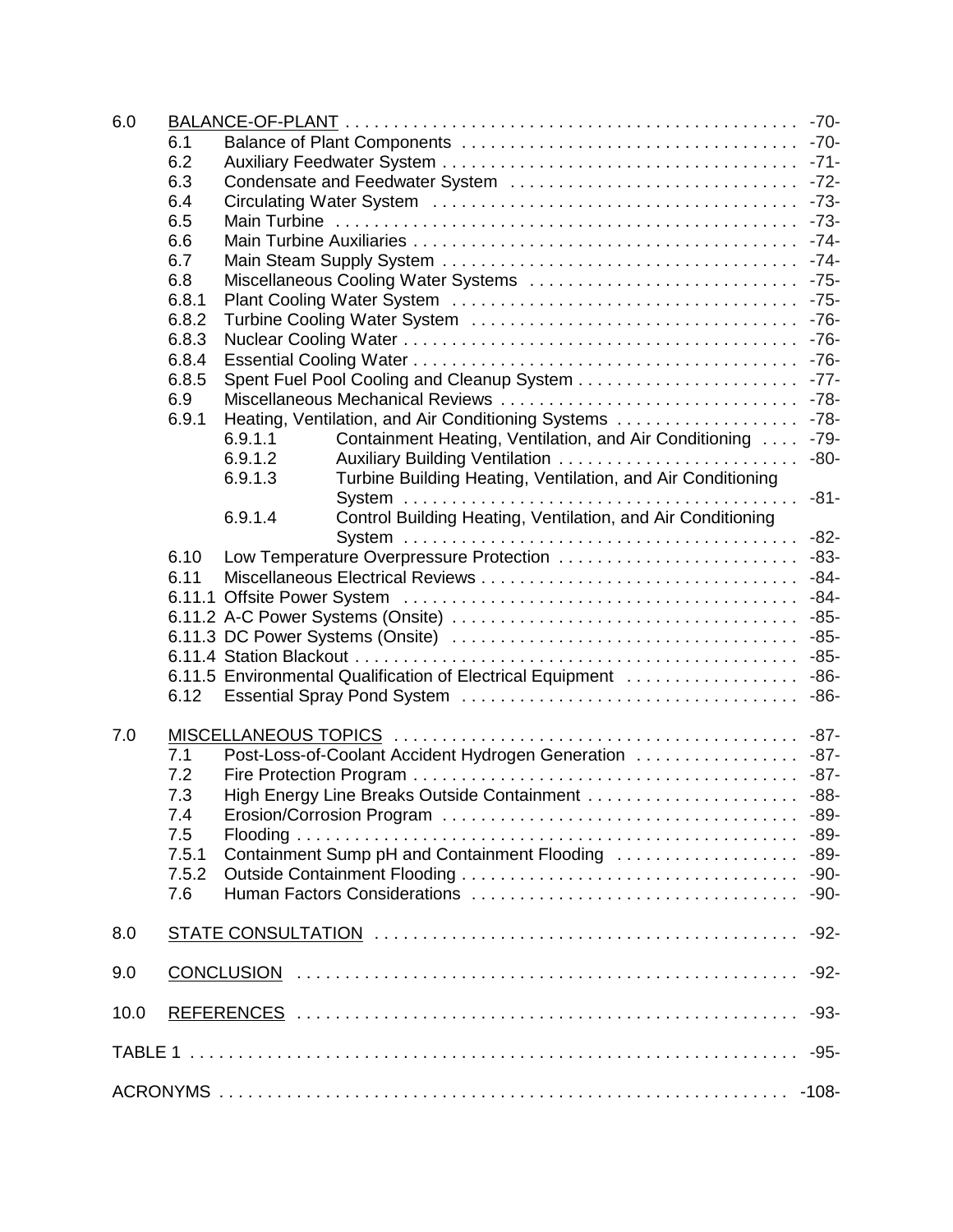## SAFETY EVALUATION BY THE OFFICE OF NUCLEAR REACTOR REGULATION

## RELATED TO AMENDMENT NO. 149 TO FACILITY OPERATING LICENSE

## NO. NPF-51

## ARIZONA PUBLIC SERVICE COMPANY, ET AL.

## PALO VERDE NUCLEAR GENERATING STATION, UNIT 2 (PVNGS-2)

## DOCKET NO. STN 50-529

## **1.0 INTRODUCTION**

By application dated December 21, 2001, as supplemented by letters dated March 13, August 27, August 29, September 4, September 6, October 11, November 21, December 10, December 23, 2002, and March 11, June 10, July 25, and August 22, 2003, Arizona Public Service Company (APS or the licensee) requested to amend Facility Operating License NPF-51 and Appendix A, Technical Specifications for PVNGS-2. The proposed changes support replacement of the steam generators (SGs) and subsequent operation at an increased maximum power level of 3990 Megawatts thermal (MWt), a 2.94 percent increase from the current maximum power of 3876 MWt. This proposed power uprate (PUR) would be implemented during plant start-up after the SGs are replaced in PVNGS-2 during refueling outage No. 11, scheduled to begin in September 2003. Some of the proposed changes in the licensee's submittal are being made to accomplish the PUR, while others are needed both to accomplish the PUR and replacement steam generators (RSGs).

Attachment 6 of APS's December 21, 2001 amendment request, "Power Uprate Licensing Report (PURLR)," includes a reanalysis or evaluation by the licensee of the Large Break Loss of Coolant Accident (LBLOCA), Small Break Loss of Coolant Accidents (SBLOCAs), non-LOCA accidents, and Nuclear Steam Supply System (NSSS) and Balance-of-Plant (BOP) Structures, Systems and Components (SSCs). Major NSSS components (e.g., reactor pressure vessel, pressurizer, reactor coolant pumps, and SGs) and BOP components (e.g., auxiliary feedwater, shutdown cooling, electrical distribution, emergency diesel generators, containment cooling and the ultimate heat sink) have been assessed with respect to the bounding conditions expected for operation at the PUR level. Control systems (e.g., reactor regulating, pressurizer pressure and level, turbine control, FW control and steam bypass control) have also been evaluated for operation at PUR conditions.

This Safety Evaluation (SE) documents the NRC staff's evaluation of the licensee's analyses mentioned above. In its review, the staff sought to determine whether or not the licensee's results are acceptable and demonstrate that the applicable design basis acceptance criteria will continue to be met during the PUR conditions with the RSGs. This SE contains reviews by NRC staff members from various technical disciplines, and is arranged by subject matter similar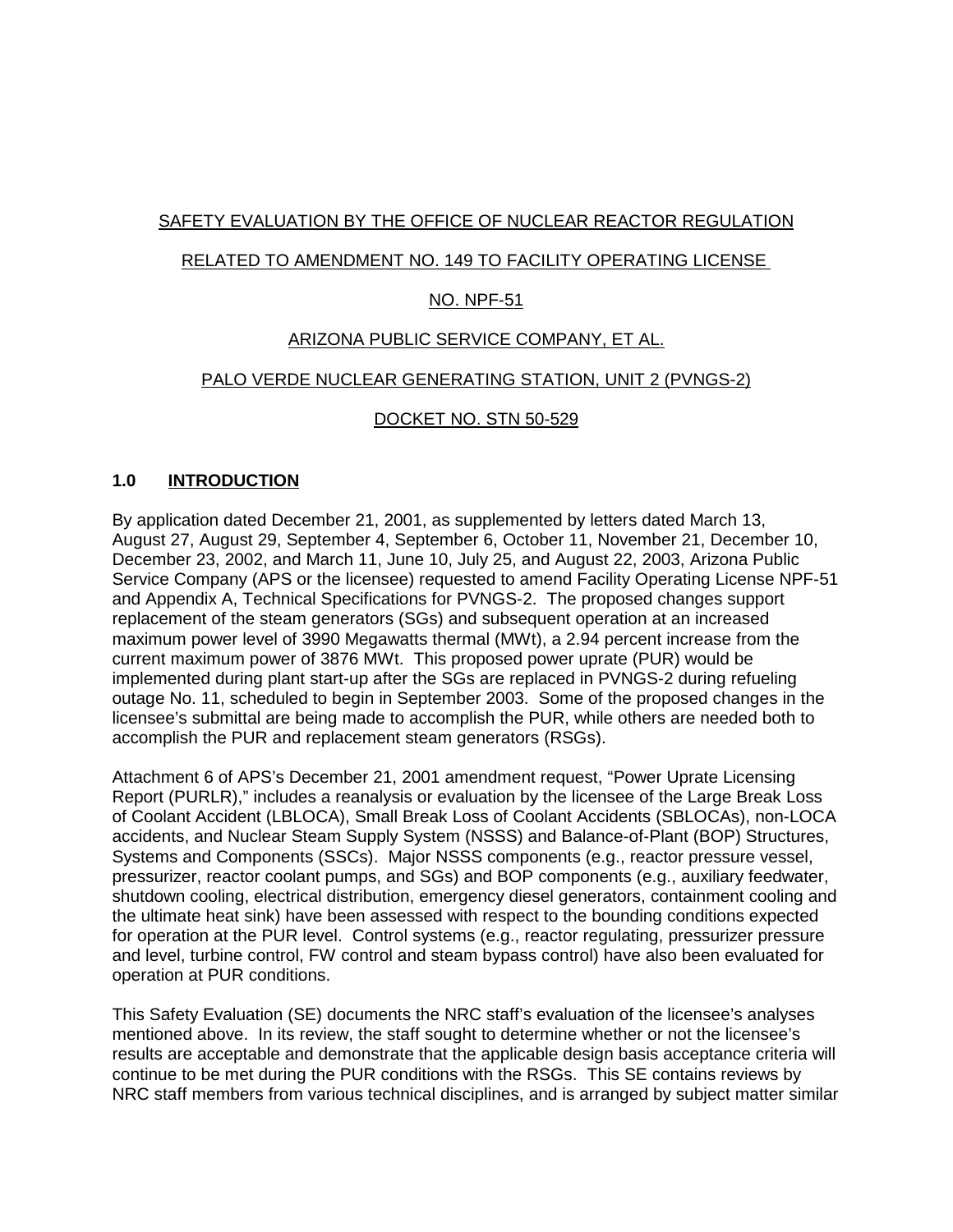to those outlined in the licensee's PURLR submittal. The Table of Contents lists all specific topics and subtopics discussed.

#### **1.1** Description of Proposed Amendment

The proposed amendment would allow operation of Unit 2 up to a maximum reactor core power level of 3990 MWt, an increase of 2.94 percent above the current licensed power level of 3876 MWt. Specifically, the following Unit 2 Facility Operating License and Technical Specification (TS) changes are requested to support the increased power operation:

#### Facility Operating License No. NPF-51

Revise paragraph 2.C.(1) to increase the authorized 100 percent reactor core power (rated thermal power) from 3876 MWt to 3990 MWt, an increase of 2.94 percent. The new power level of 3990 MWt represents an increase of 5 percent above the originally licensed power level of 3800 MWt. The increase to 3876 MWt was authorized by the NRC in a letter dated May 23,1996, Amendment No. 100 for Unit 2.

#### TS 1.1 Definitions

Revise definition of Rated Thermal Power for Unit 2, from 3876 MWt to 3990 MWt.

## TS 3.3.1 Reactor Protective System (RPS) Instrumentation - Operating

Revise Table 3.3.1-1, Reactor Protective System Instrumentation, Item 6, Steam Generator #1 Pressure - Low and Item 7, Steam Generator #2 Pressure - Low, to increase the Allowable Value from 890 psia to 955 psia for Unit 2. This increase in the Allowable Value is proportional to the increase in SG pressure during normal operation and will ensure a comparable RPS response. Both the PUR and the RSGs affect this specification.

#### TS 3.3.2 RPS Instrumentation - Shutdown

Revise Table 3.3.2-1, Reactor Protective System Instrumentation - Shutdown, Item 2, Steam Generator #1 Pressure - Low and Item 3, Steam Generator #2 Pressure - Low, to increase the Allowable Value from 890 psia to 955 psia for Unit 2. This increase in the Allowable Value is proportional to the increase in SG pressure during normal operation and will ensure a comparable RPS response. Both the PUR and the RSGs affect this specification.

#### TS 3.3.5 Engineered Safety Features Actuation System (ESFAS) Instrumentation

Revise Table 3.3.5-1, Engineered Safety Features Actuation System Instrumentation, Item 4.a, Steam Generator #1 Pressure - Low and Item 4.b, Steam Generator #2 Pressure - Low, to increase the Allowable Value from 890 psia to 955 psia for Unit 2. This increase in the Allowable Value is proportional to the increase in SG pressure during normal operation and will ensure a comparable engineered safety features system response. Both the PUR and the RSGs affect this specification.

#### TS 3.4.1 Reactor Coolant System (RCS) Pressure, Temperature, and Flow Departure from Nucleate Boiling (DNB) Limits

Revise Figure 3.4.1-1, Reactor Coolant Cold Leg Temperature vs. Core Power Level, to change the upper limit in the area of acceptable operation for Unit 2. The new upper limit line would allow a cold leg temperature of 570°F at 0 percent power, decreasing linearly to 564°F at 100 percent power. The upper limit line of Figure 3.4.1-1 in the current TS decreases linearly from 570 $\degree$ F at 0 percent power to 568 $\degree$ F at 30 percent power. At 30 percent power the current figure then decreases linearly from  $568^{\circ}$ F to  $560^{\circ}$ F at 100 percent power. The increase in cold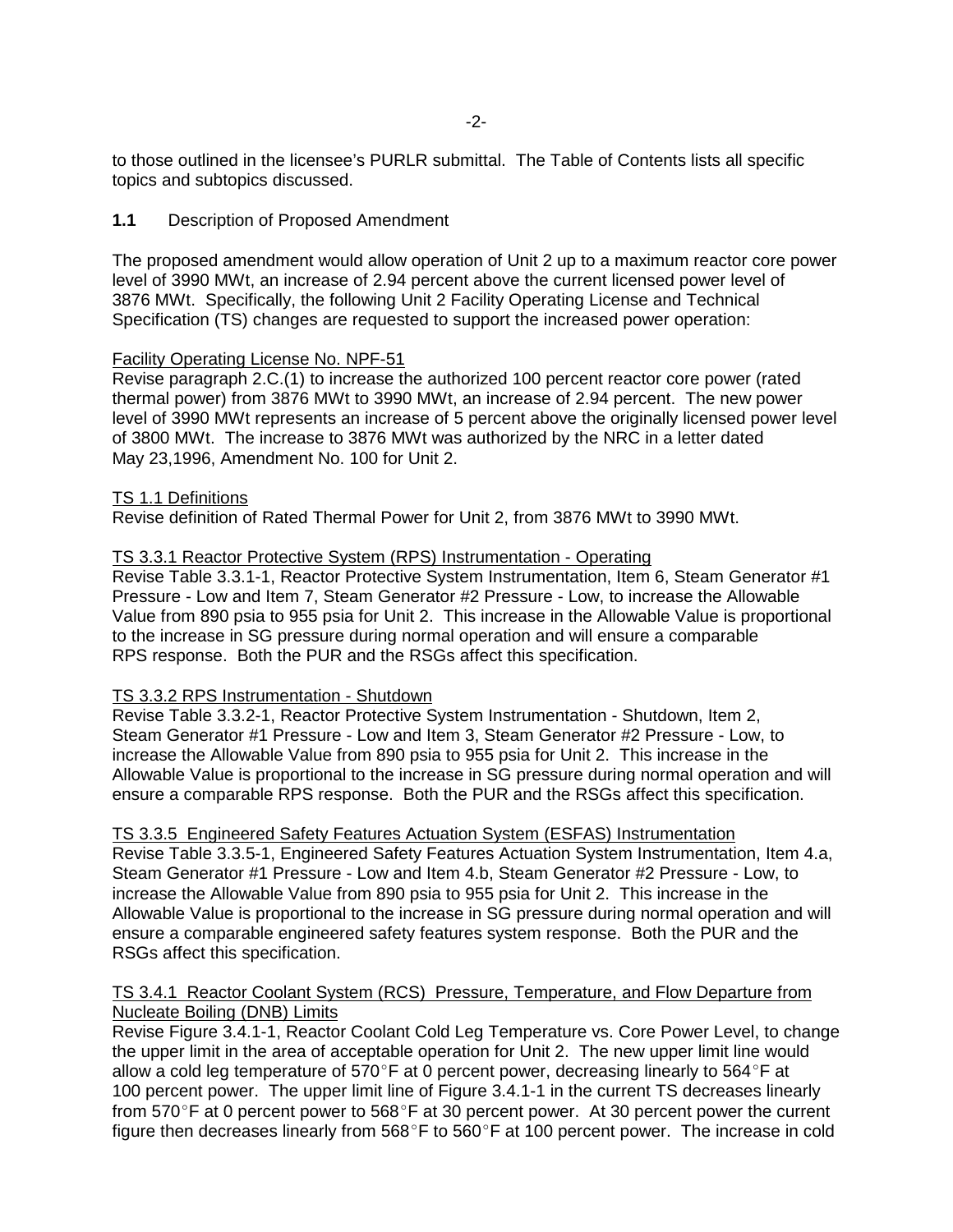leg temperature at 100 percent power will allow a more optimum main steam pressure for turbine operation. Both the PUR and RSGs affect this specification.

## TS 3.7.1 Main Steam Safety Valves (MSSVs)

Revise Table 3.7.1-1, Variable Overpower Trip (VOPT) Setpoint versus OPERABLE Main Steam Safety Valves for Unit 2, to decrease the Maximum Power and the Maximum Allowable VOPT Setpoint when the Minimum Number of MSSVs per Steam Generator Required Operable is less than 10. The reduction in allowable power levels and VOPT setpoints for Unit 2 are needed to offset the impacts of increased core power and increased cold leg temperature on the consequences of the Updated Final Safety Analysis Report (UFSAR) Chapter 15 design basis events. The PUR affects this specification.

## TS 5.5.16 Containment Leakage Rate Testing Program

Revised to increase the peak calculated containment internal pressure for the design basis loss of coolant accident  $(P_a)$  for Unit 2 from 52.0 psig to 58.0 psig. The proposed value for  $P_a$  has been rounded up from the actual calculated value of 57.85 psig. The calculated peak containment pressure remains below the containment internal design pressure of 60.0 psig. Both the PUR and the RSGs affect this specification.

Bases for Technical Specifications 3.6.1, 3.6.2, 3.6.4, 3.6.6 and 3.7.1 Bases would be revised to reflect these changes described above.

## **2.0 NUCLEAR STEAM SUPPLY SYSTEM**

#### **2.1** Emergency Core Cooling System

The emergency core cooling system (ECCS) is designed to provide core cooling in the event of a LOCA. The objectives of the ECCS are: to maintain the core subcritical, to remove decay heat in order to maintain core coolable geometry, limit cladding water interaction, prevent fuel melting, and remove core decay heat for an extended period of time. In PVNGS-2, the ECCS consists of two high-pressure safety injection (HPSI) systems, two low-pressure safety injection (LPSI) systems and four safety injection tanks (SIT). The HPSI and LPSI are arranged as two active redundant trains. Each SIT injects into a cold leg and in the case of blowdown will provide borated cooling water until the other two (active) systems are energized.

The staff reviewed the licensee's submittal to verify that the ECCS system is able to adequately perform its function for the PUR. As shown in the analyses and results of Section 4.1 of this SE, "Emergency Core Cooling System Performance Analysis," the staff concludes that the licensee's ECCS system is of appropriate size and capacity to protect the reactor core during a LOCA event. Therefore, the ECCS system is acceptable at the PUR condition.

#### **2.2** Containment Heat Removal System

The licensee uses the COPATTA containment analysis code to calculate the containment response to a LOCA or main steamline break (MSLB). COPATTA assumes a spray drop size larger (and therefore more conservative) than the actual drop size produced by PVNGS-2 containment spray system (CSS) nozzles. The drop size is affected by the containment pressure. The PUR results in a higher containment pressure. However, the drop size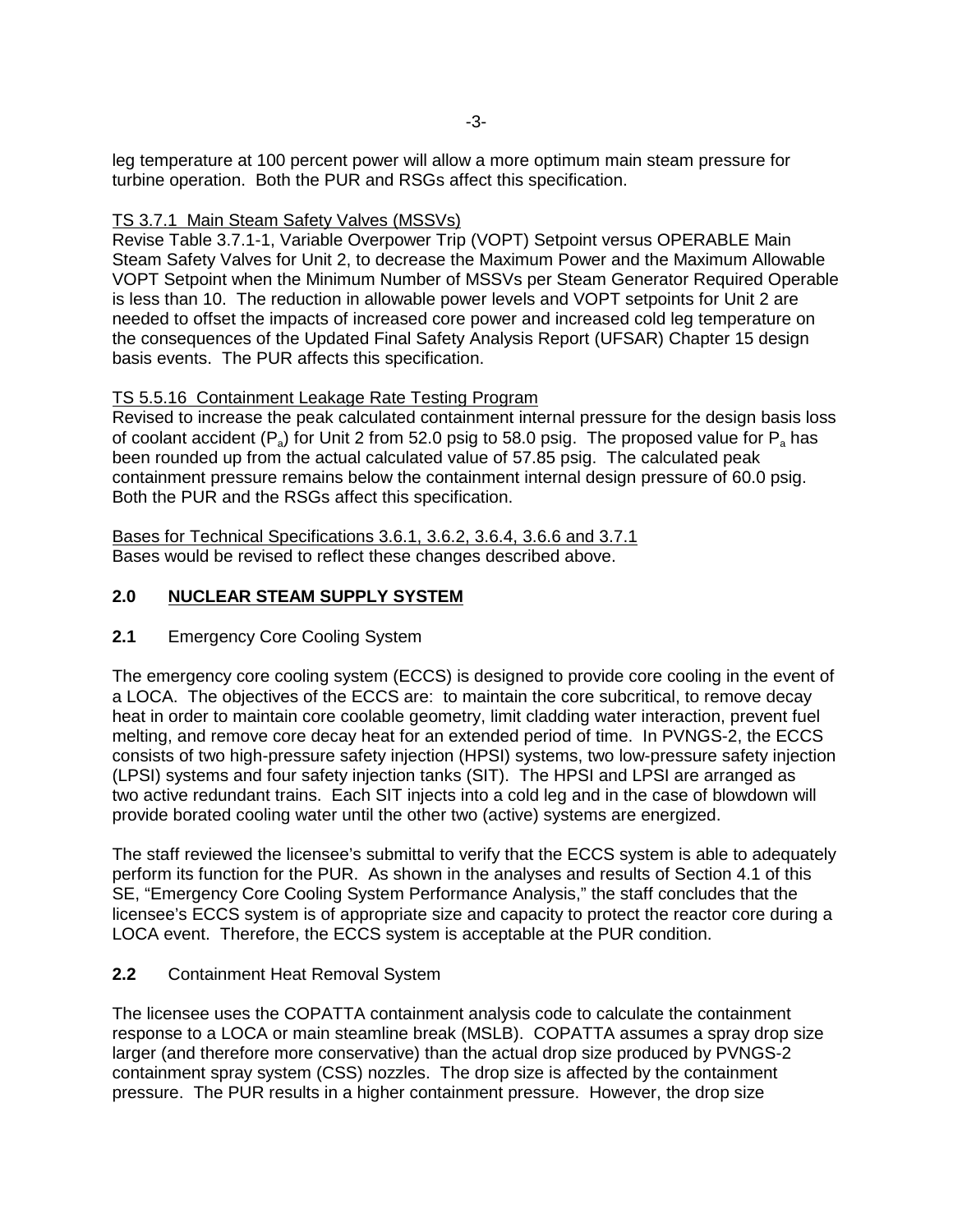assumption in COPATTA remains bounding. The spray distribution and spray flow rate assumed in the analysis are bounding and therefore are unaffected by the PUR. For these reasons the staff finds the PUR's effects on the CSS to be acceptable.

## **3.0 NUCLEAR STEAM SUPPLY SYSTEM COMPONENTS**

This section of the staff's review focuses on verifying the adequacy of the structural and functional integrity of piping systems, components, component internals, and their supports under normal and vibratory loadings, including those due to fluid flow, postulated accidents, and natural phenomena such as earthquakes. The acceptance criteria are based on continued conformance with the requirements of the following regulations:

- Title 10 of the Code of Federal Regulations (10 CFR) Section 50.55a, and 10 CFR Part 50 Appendix A, General Design Criteria (GDC) 1 as they relate to structures and components being designed, fabricated, erected, constructed, tested, and inspected to quality standards commensurate with the importance of the safety function to be performed.
- GDC 2, "Design bases for protection against natural phenomena," as it relates to structures and components important to safety being designed to withstand the effects of earthquakes combined with the effects of normal or accident conditions.
- GDC 4, "Environmental and dynamic effects design bases," as it relates to structures and components important to safety being designed to accommodate the effects of and to be compatible with the environmental conditions of normal and accident conditions.
- GDC 10, "Reactor design," as it relates to reactor internals being designed with appropriate margin to assure that specified acceptable fuel design limits are not exceeded during any condition of normal operation, including the effects of anticipated operational occurrences.
- GDC 14, "Reactor coolant pressure boundary," as it relates to the reactor coolant pressure boundary being designed, fabricated, erected, and tested to have an extremely low probability of abnormal leakage, of rapidly propagating failure, and of gross rupture.
- GDC 15, "Reactor coolant system design," as it relates to the reactor coolant system (RCS) being designed with a sufficient margin to ensure that design conditions are not exceeded.

The specific review areas are contained in the Standard Review Plan (SRP) Section 3.9. This review also includes the plant specific provisions of NRC Generic Letter (GL) 89-10, "Safety-Related Motor-Operated Valve Testing and Surveillance," and GL 96-05, "Periodic Verification of Design-Basis Capability of Safety-Related Power-Operated Valves," as related to plant specific programs for motor-operated valves, GL 95-07, "Pressure Locking and Thermal Binding of Safety-Related Power-Operated Gate Valves," as related to the pressure locking and thermal binding for safety-related gate valves, and GL 96-06, "Assurance of Equipment Operability and Containment Integrity During Design-Basis Accident Conditions," as related to the over-pressurization of isolated piping segments.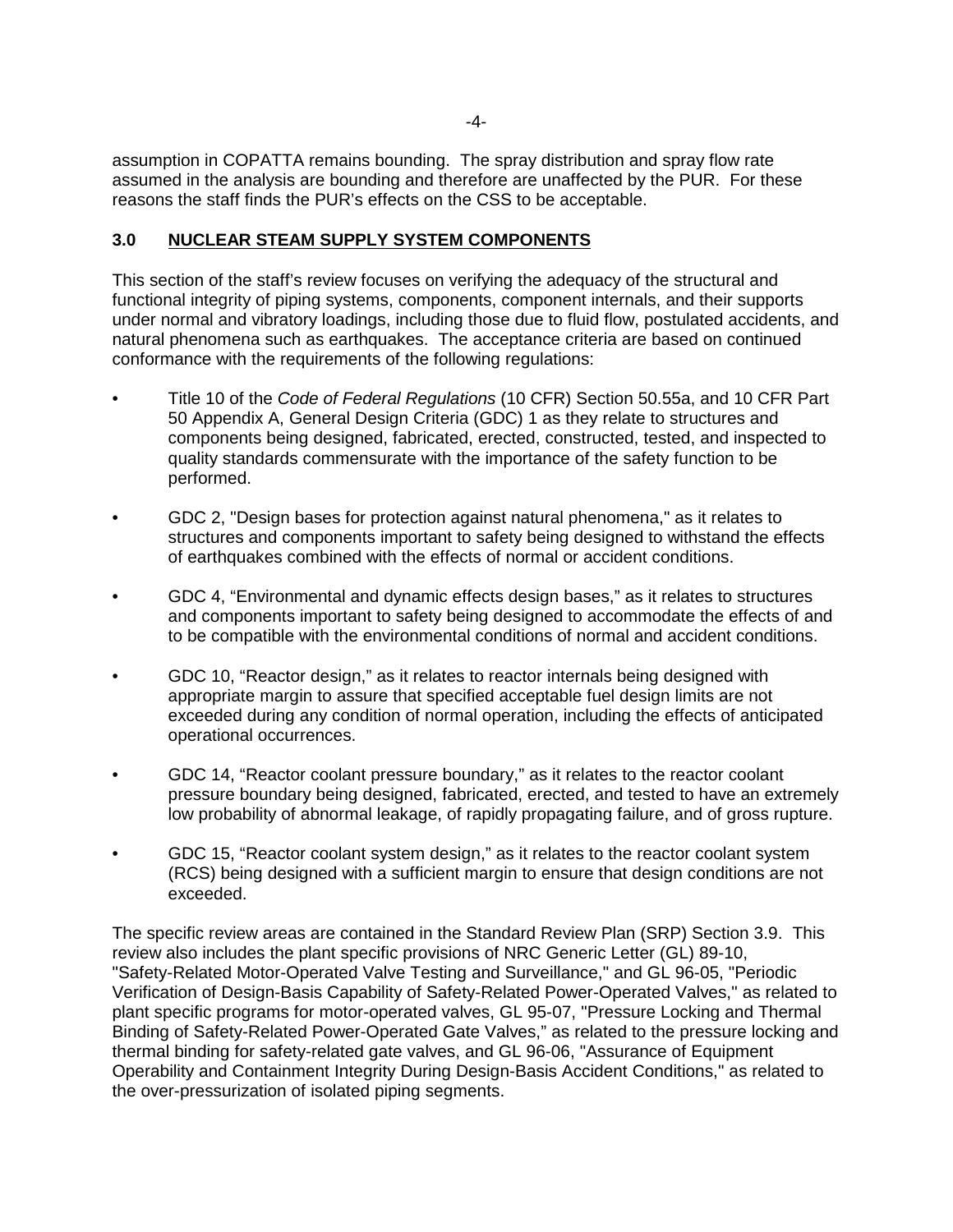The staff reviewed the PVNGS-2 PURLR as it relates to the structural and pressure boundary integrity of the NSSS and BOP systems. Affected components in these systems include piping, in-line equipment and pipe supports, the reactor pressure vessel (RPV), reactor vessel internals (RVIs), RSGs, control element drive mechanisms (CEDMs), reactor coolant pumps (RCPs), and pressurizer.

The NSSS design at PVNGS-2 was approved by the staff via NUREG-0852, "Safety Evaluation Report Related to the Final Design of the Standard Nuclear Steam Supply Reference System CESSAR System 80." The Combustion Engineering Standard Safety Analysis Report (CESSAR) describes the design of the RCS, its components, and their supports. The CESSAR describes the methodologies used to develop limiting loads and their locations, and also contains a description and analysis of the interfaces between the CE-supplied System 80 NSSS and the rest of the plant.

In evaluating the impact of the RSGs and PUR on affected components, the licensee evaluated component stresses using the original code of record in all components except the SGs. The code of record for the original steam generators (OSGs) is the American Society of Mechanical Engineers (ASME) Boiler and Pressure Vessel Code (Code), Sections II, III, V, and XI, 1971 Edition, with addenda through the Winter 1973 Addenda. The RSGs were designed and fabricated to the requirements of the 1989 Edition (no addenda) of the ASME Code, Sections II, III, V, and XI.

Load evaluation consisted of establishing revised loads for the RSGs and PUR conditions, and comparing them with the Code allowables for each load case and component. The licensee applied leak-before-break (LBB) methodology to reduce the range of dynamic effects needing Code analysis for pipe breaks, and used a computer code different from that used in the original stress analyses.

With respect to LBB, the licensee applied the methodology to justify removing from consideration the dynamic effects of breaks of RCS main coolant loop (MCL) piping. The staff has previously approved the application of LBB for CESSAR NSSSs and PVNGS-2. The licensee justified the continued applicability of the LBB analyses to PVNGS-2 for the RSGs and PUR conditions. The staff's evaluation of the LBB methodology is discussed below in Section 3.4.1 of this SE.

With respect to the change in computer codes used in the stress analyses, the licensee stated that the revised analyses were performed using the ANSYS computer code. The original analyses used a group of computer codes including MEC-21, STRUDL DYNAL, and CE-DAGS. MEC-21 was used for static analyses; STRUDL DYNAL was used for dynamic seismic analyses; STRUDL DYNAL and CE-DAGS (dynamic analysis of gapped structure) were used for pipe break analyses. ANSYS is a general purpose, finite-element program with structural and heat transfer capabilities. ANSYS performs all of the pertinent STRUDL DYNAL, MEC-21, and CE-DAGS functions. As described in the PURLR, the licensee performed a benchmark of the new ANSYS computer models against the original STRUDL, MEC-21, and CE-DAGS models. The results (i.e., modal frequencies, loads, and motions) of this benchmark demonstrated the equivalence of the ANSYS analyses to the original analyses. Results from the licensee's bench marking of the ANSYS code are consistent with previous staff bench marking of ANSYS. The staff, therefore, finds the licensee's use of ANSYS acceptable for demonstrating compliance with the ASME Code limits for stress and cumulative usage factor (CUF).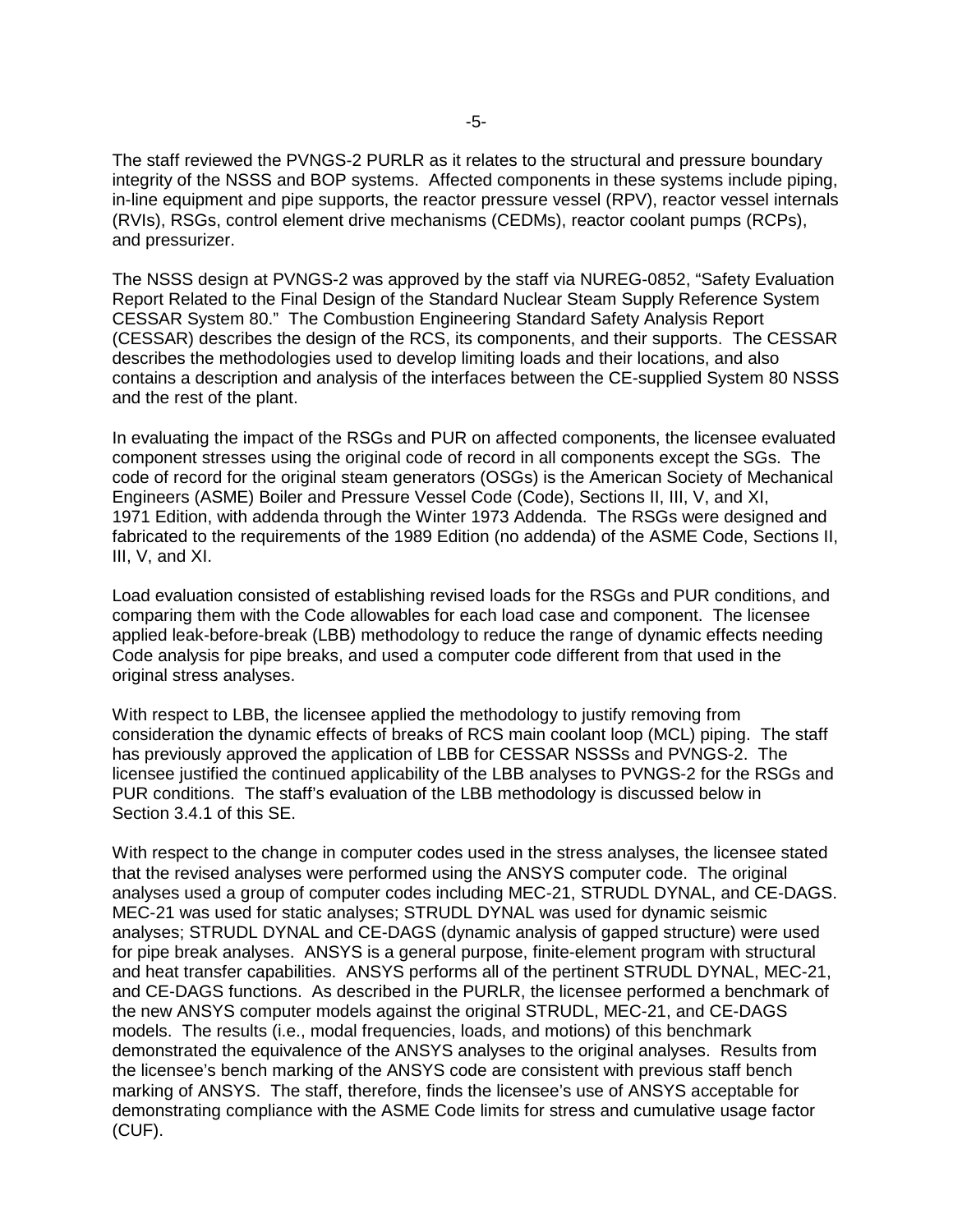#### **3.1** Reactor Pressure Vessel Components

The structural analysis of the RPV is addressed in Section 5.1 of the PURLR. The stresses and CUFs were determined by analyzing the RCS at the combined RSGs and PUR conditions. The RPV was evaluated against the provisions of the ASME Code, 1971 Edition, with addenda through the Winter 1973 Addenda, which is the Code of record. The analysis considered the new dead weight and thermal loads, as well as the revised seismic and LOCA loads. The evaluation of the RCS stresses showed that the RPV analysis of record (AOR) was bounding for stresses and CUFs.

For the RPV inlet and outlet nozzles, the normal operating loads increased, the operational basis earthquake (OBE) loads decreased, and the faulted loads did not change. The licensee determined that the design and faulted condition remained bounded by the AOR. The increase in the normal loads resulted in an increase in the CUF for both the inlet and outlet nozzles, however, the CUF remains below the Code allowable.

For the closure head flange region, the evaluation showed that all loads were less than the AOR, with the exception of the faulted condition vertical load on the closure head and flange region. The analysis with the new faulted loads demonstrated that the total load on the closure head due to operating pressure, dead weight, thermal loads, and revised faulted loads, remains less than the closure stud preload; therefore, the faulted condition is not a limiting condition for the vessel closure studs. Furthermore, the maximum stresses in the head and flange region are less than the Code allowables, therefore, the head and flange region are acceptable for operation under RSGs and PUR conditions.

For the RPV inlet and outlet nozzles, the licensee determined that the PUR and RSGs condition results in an increased dead weight plus thermal load. The licensee also determined that there was a decrease in OBE loads such that the upset condition in the AOR remains bounding, however, the fatigue analyses of the nozzles were affected. The licensee revised the fatigue analyses and determined that the CUFs remain below the ASME Code limits.

The licensee also evaluated the remaining RPV components for the RSGs and PUR conditions. For the RPV nozzle supports, the licensee determined that the increases in dead weight and thermal loads were offset by decreases in OBE loads; therefore the AOR remains bounding. Reanalysis also demonstrated that the AOR remains bounding for the CEDM nozzles and incore instrumentation (ICI) nozzles. For the RPV support columns, the licensee determined that the maximum stresses remain below the Code allowable limits.

In response to the staff's request for additional information, the licensee has provided the stresses and CUFs at the limiting locations for the above components. The staff verified that the stresses and CUFs are below the Code allowables.

For the reasons set forth above, the staff concurs with the licensee's analyses and conclusion that structural loads on the RPV and its support components are within operating limits, as defined in 10 CFR 50.55a, and 10 CFR Part 50 Appendix A, for operation under RSGs and PUR conditions.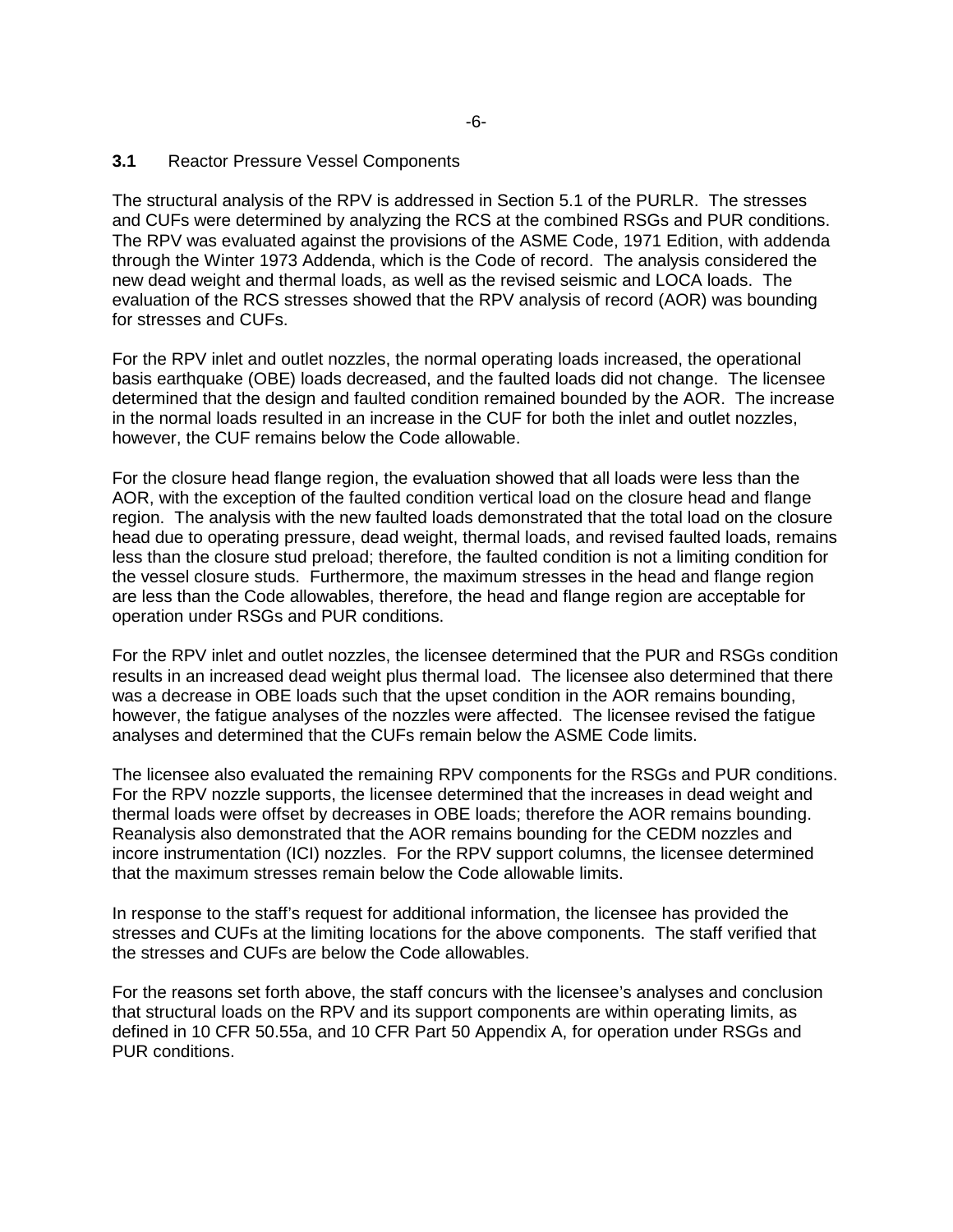#### **3.1.1** Reactor Vessel Integrity

Part 50 of 10 CFR specifies the requirements for operation of RPVs. These requirements include criteria for heat-up and cool-down limit curves, low temperature overpressure protection, pressurized thermal shock, upper shelf energy, and reactor vessel radiation surveillance capsule monitoring and testing. Operation of the RPV is contingent upon satisfying criteria for each for these requirements contained in 10 CFR 50.61, "Fracture toughness requirements for protection against pressurized thermal shock events," 10 CFR Part 50, Appendix G, "Fracture Toughness Requirements," and Appendix H, "Reactor Vessel Material Surveillance Program Requirements."

The licensee states in its PURLR that the most critical area, in terms of RPV integrity, is the beltline region of the RPV. Therefore, the changes in neutron fluence resulting from PUR were evaluated to determine the impact on RPV integrity. The licensee's evaluation indicated that the heating rates, pressure/temperature transients, and neutron fluence estimates that were used to represent operation at 3800 MWt bound the values at the PUR level of 3990 MWt. Therefore, operation at PUR level at 3990 MWt would have no detrimental impact on RPV integrity.

By letter dated June 14, 2002, the NRC staff requested the licensee to provide additional information related to RVP integrity. Specifically, the staff requested that APS discuss the effect of the PUR on pressurized thermal shock, heat-up and cool-down pressure temperature limit curves, low temperature overpressure protection, upper shelf energy, and surveillance capsule withdrawal schedule.

The licensee responded to the staff's request by letter dated August 29, 2002, and provided the following information:

The factors influencing RPV integrity are the initial properties of the materials and the neutron fluence incident on the materials. PUR does not affect the initial material properties, but the neutron fluence can change. The effect of neutron fluence changes on vessel integrity is assessed below using 10 CFR Part 50, Appendices G and H, and 10 CFR 50.61.

- a) Pressurized Thermal Shock (PTS) The screening criteria in 10 CFR 50.61 is 270 $\degree$ F for plates, forgings, and axial weld material, and 300 $\degree$ F for circumferential weld materials. The highest  $RT_{PTS}$  value for Unit 2 at the end of the current license was determined to be  $78^{\circ}$ F for a plate from the intermediate shell course of the RPV. The projected  $RT<sub>PTS</sub>$  value at the end of the current license for the Unit 2 beltline materials are summarized in Figure 7-2 of the "Response to Request for Additional Information Regarding Steam Generator Replacement and Power Uprate License Amendment Request," dated August 29, 2002. The values represent conditions for PUR (3990 MWt) given that the projected fluence at end-of-license 3.29 x 10<sup>19</sup> n/cm<sup>2</sup>, E>1 MeV, is bounded by the AOR and the method for predicting  $RT_{PTS}$  is unchanged.
- b) Vessel Fluence Evaluation The AOR end-of-life fluence is  $3.29 \times 10^{19}$ n/cm<sup>2</sup> for the vessel inside surface. The AOR is based on a core power level of 4200 MWt. In 1994, WCAP-13935 (Analysis of 137 Degree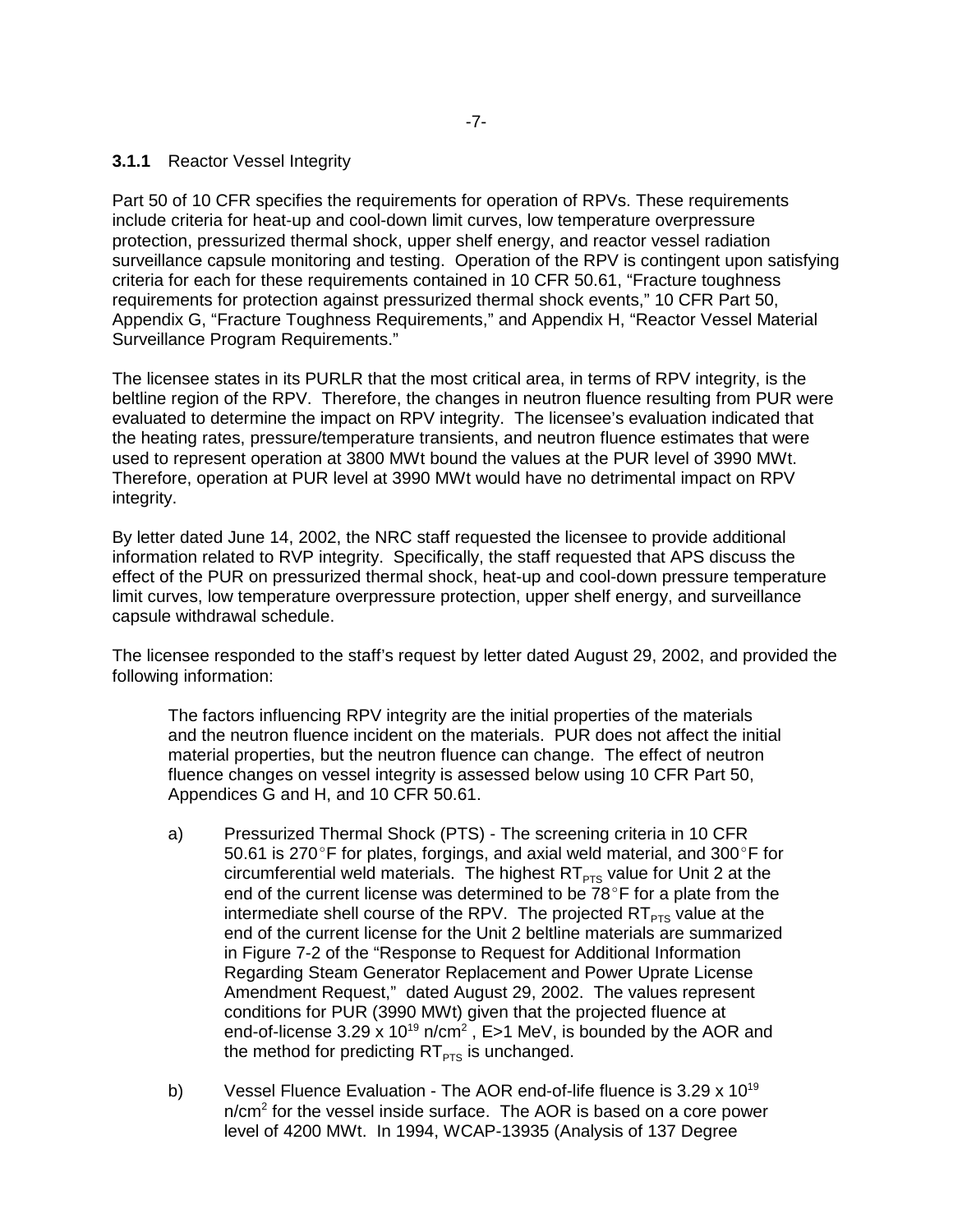Capsule from the Arizona Public Service Company PVNGS-2 Reactor Vessel Radiation Surveillance Program) was issued. Based on that analysis, the 32 effective full power year (EFPY) peak azimuthal fluence is 2.047 x 10<sup>19</sup> n/cm<sup>2</sup> for the vessel inside surface. The WCAP-13935 analysis showed that the projected end-of-life (32 EFPY) fluence was approximately one-third lower than the value in the AOR (i.e., one-third more conservative than the assessment done for the PUR submittal). The large difference between the AOR and the WCAP-13935 analysis is based on the fact that the latter did account for actual plant operation, and much of the difference is a reflection of the low leakage fuel management program employed. The PUR submittal concerning vessel fluence was based on the AOR and showed that value to be bounding.

- c) Heat-up and Cool-down Pressure Temperature Limit Curves and Low Temperature Overpressure Protection - 10 CFR Part 50, Appendix G addresses the limits on pressure and temperature that are placed on heat-up and cool-down during normal operation. There are no changes to the values used to establish the Appendix G normal operating limits. The limits represent conditions for PUR (3990 MWt) given that the projected fluence at end-of-license, 3.29 x 10<sup>19</sup> n/cm<sup>2</sup> , E>1 MeV, is bounded by the AOR such that the predicted vessel material properties used to establish the heat-up and cool-down limits are unchanged. The low temperature overpressure protection limits for PUR conditions are unchanged for those same reasons.
- d) Upper Shelf Energy (USE) 10 CFR Part 50, Appendix G requires that the upper shelf energy throughout the life of the vessel be no less than 50 ft-lb. For Unit 2, the lowest USE value at the end of the current license was determined to be 74 ft-lb from the lower shell course of the RPV. The projected USE value at the end of the current license for the Unit 2 beltline materials is summarized in Figure 7-1 of the "Response to Request for Additional Information Regarding Steam Generator Replacement and Power Uprate License Amendment Request," dated August 29, 2002. The values represent conditions for PUR (3990 MWt) given the projected fluence at end-of-life,  $3.29 \times 10^{19}$  n/cm<sup>2</sup>, E>1 MeV.
- e) Surveillance Capsule Withdrawal Schedule 10 CFR Part 50, Appendix H defines the reactor vessel surveillance program that is to be used by the licensee to monitor the neutron radiation induced changes in fracture toughness of the vessel during the life of the plant. It includes requirements to establish a surveillance capsule withdrawal schedule. The schedule was established based on the original calculation of fluence that was shown to bound conditions for PUR (3990 MWt). The detailed surveillance schedule is discussed in UFSAR Section 5.3.1-6.6 and Table 5.3-19. Therefore, the existing surveillance capsule withdrawal schedule remains applicable under conditions for PUR.

The staff reviewed the licensee's analysis and reasoning to confirm that the 2.94 percent PUR will not have measurable effect on the RPV fracture toughness and that the RPV will remain in compliance with the requirements stated in 10 CFR 50.61 and 10 CFR Part 50, Appendix G and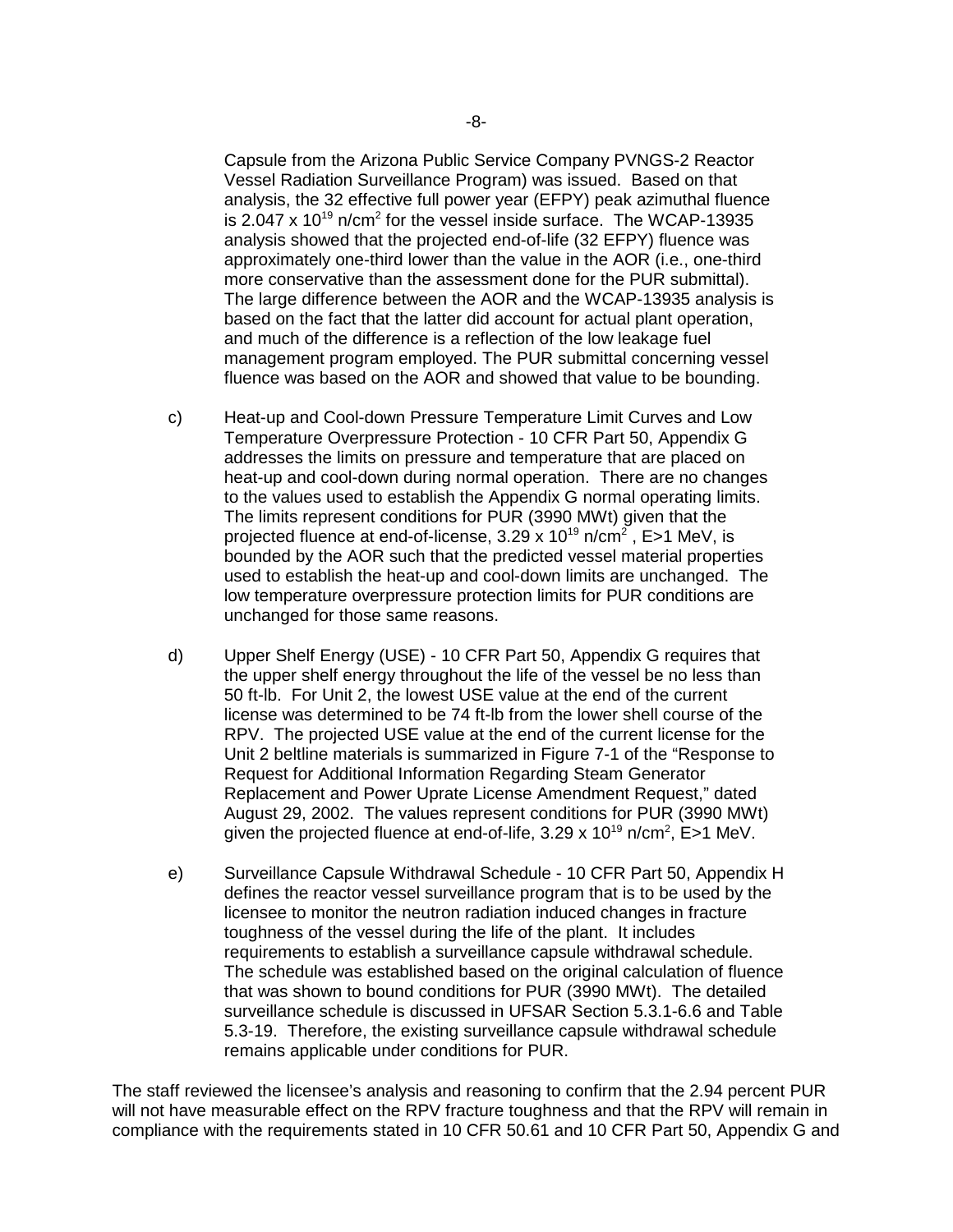Appendix H. As part of the review, the staff also reviewed the information included in its reactor vessel integrity database (RVID) for PVNGS-2. Based upon the review of information provided by the licensee and included in RVID, for the reasons set forth above, the staff determined that PVNGS-2's RPV fracture toughness will remain in compliance with 10 CFR 50.61 and 10 CFR Part 50, Appendix G and Appendix H after the 2.94 percent PUR is implemented. The staff, therefore, concludes that the 2.94 percent PUR will not have measurable effect on the RPV fracture toughness.

## **3.2** Reactor Pressure Vessel Internals

The RVIs are addressed in Section 5.2 of the PURLR. The RVIs were evaluated for a range of loadings, including normal operating pressure and temperature differences, flow loads, vibration loads, shock loads [including OBE and safe shutdown earthquake (SSE)], loads from anticipated transients, and LOCA loads. The evaluations were performed in accordance with ASME Code, Section III, 1974 Edition with no addenda, which is the code of record for the RVI.

The PUR conditions with respect to temperatures, pressures, and flows, are bounded by the original design conditions, as shown in Table 2.1-1 of the PURLR. Since the RCS flow remains within the original design bases, the previous analysis for flow-induced vibration (FIV) remains valid. Also, the hydraulic lift forces are such that the RVIs will remain seated and stable.

The licensee's evaluation of the RVIs demonstrated that the Service Level A, B, and D stresses meet the criteria in Section III, Division 1, of the ASME Code. The licensee's evaluation also shows the deflections are such that the control element assemblies maintain their ability to scram for the RSGs and PUR conditions in accordance with the PVNGS-2 design bases.

In its September 6, 2002, response to the staff's request for additional information (RAI), the licensee provided a summary of the calculated stresses and CUFs for the RVIs. The staff verified that the stresses and CUFs are within the Code allowables. Based on this review, the staff concurs with the licensee's conclusion that the RVIs are acceptable for operation under RSGs and PUR conditions.

## **3.3** Other Equipment on Reactor Pressure Vessel

The heated junction thermocouples (HJTCs) are described in Section 5.3 of the PURLR. The HJTCs enter the reactor head through existing CEDM nozzles. The licensee evaluated the excitation of HJTC cables and flanges for seismic and LOCA events at the RSGs and PUR conditions. For the cables, the licensee determined that the accelerations used in the qualification tests bound the RSGs and PUR conditions. For the HJTC instrument flange assemblies, the licensee determined that the original design analyses envelop the results for operation under RSGs and PUR conditions.

The incore instrumentation (ICI) tubes are described in Section 5.3 of the PURLR. The ICI tubes are attached to the lower head of the RPV and terminate at the ICI seal table. The AOR analyzed dead weight, thermal expansion, pressure, seismic, mechanical, and LOCA loads to verify the structural integrity of the tubes. The analysis used a set of configuration spectra that were intended to bound the RPV spectra and the containment basemat spectra. The licensee identified that, for the vertical direction, the original configuration spectra did not bound the basemat spectra or the RPV spectra for the RSGs and PUR conditions. (In its September 6, 2002, response to the staff's RAI, the licensee clarified that the basemat spectra had not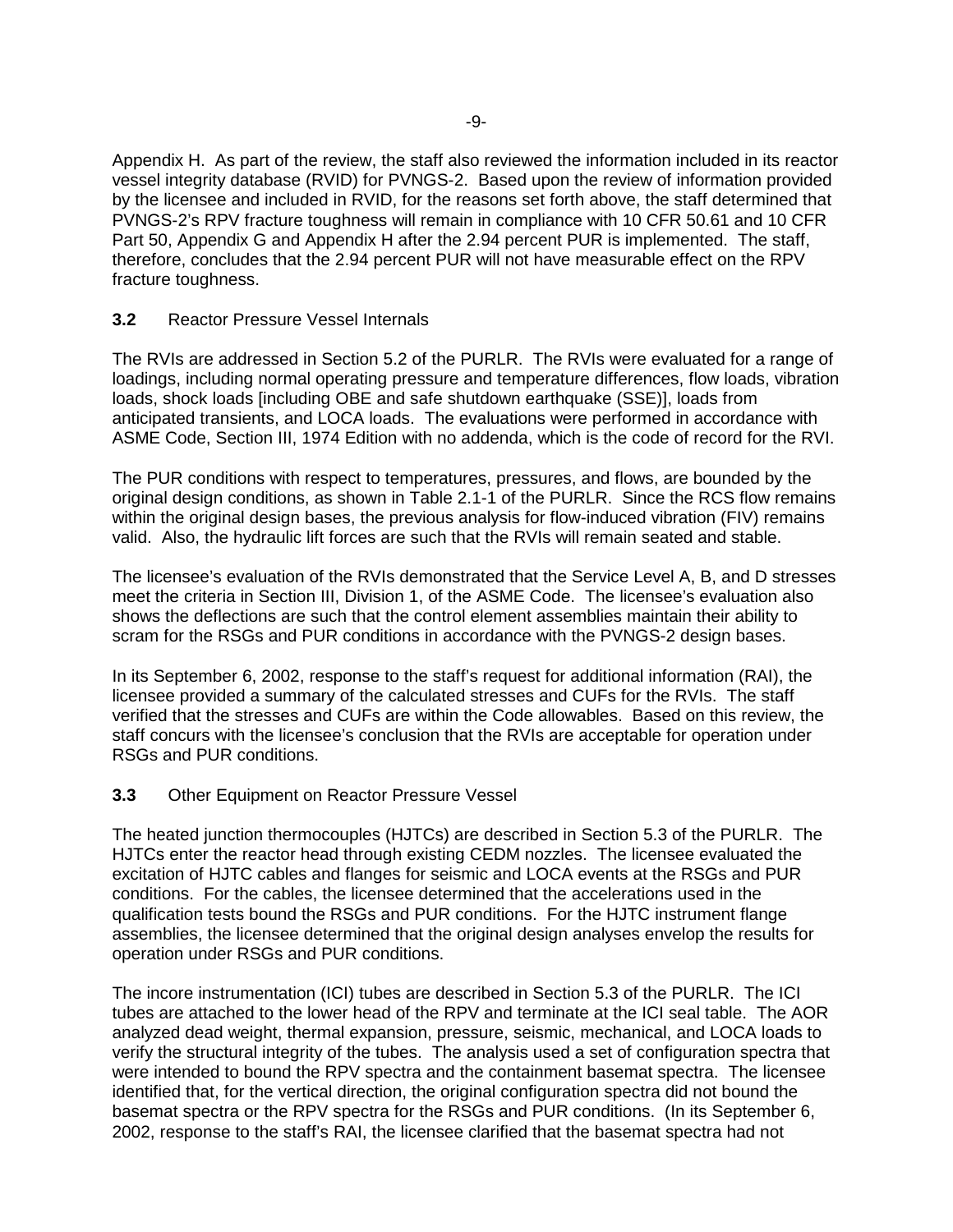changed for RSGs and PUR conditions.) The licensee reanalyzed the tubes for the new spectra and determined that the AOR remained bounding for the excitation of the ICI tubes.

As described in Section 5.3.4 of the PURLR, the licensee evaluated the permanent head lift rig (HLR) structure for seismic and LOCA loads for RSGs and PUR conditions. The licensee determined that the HLR stresses were within the allowable limits for all service level conditions.

Based on our review, for the reasons set forth above, the staff concurs with the licensee's conclusion that these components remain acceptable for operation under RSGs and PUR conditions.

#### **3.3.1** Control Element Drive Mechanisms

An assessment of the CEDMs is provided in Section 5.3 of the PURLR. Additional information was provided in the licensee's September 6, 2002 response to the staff's RAI. The CEDMs were evaluated for normal conditions, upset conditions, and faulted conditions in accordance with the ASME Code, 1974 Edition with addenda through the Winter 1975 Addenda, which is the code of record.

The licensee changed the methodology by using a three-dimensional ANSYS model of the CEDMs, rather than the SAPIV code model (for response spectrum analyses) used for the AOR, and by considering LBB. The licensee benchmarked the ANSYS model by comparing the results to test data. The model was used for dead weight, seismic, and LOCA analyses. The calculated CUFs were bounded by the AOR. The stresses increased for some items, but remain less than the Code allowables.

The licensee also assessed the absolute deflections of the CEDMs. This evaluation demonstrated that (1) the control rods would trip as designed, (2) there was no impact between adjacent CEDMs, and (3) the reed switch position indicators remained qualified (e.g., deflections were less than those used in the equipment qualification tests) for the RSGs and PUR condition.

Based on the above reasoning, the staff concurs with the licensee's conclusion that the CEDMs are acceptable for operation under RSGs and PUR conditions.

#### **3.4** Reactor Coolant System Components

The RCS piping and supports are addressed in Section 5.4 of the PURLR. The licensee assessed the RCS piping and supports in accordance with the ASME Code, 1974 Edition, with addenda through the Summer 1974 Addenda, which is the code of record. The licensee assessed the RCS tributary piping and pressurizer surge line in accordance with ASME Section III, 1974 Edition, with addenda through the Winter 1975 Addenda (Summer 1979 Addenda for Subsections NB-3650 through 3680), which is the code of record for the tributary piping.

Installation of the RSGs, which are larger than the OSGs, will necessitate modification of some RCS cold leg piping. In addition, the RSGs and PUR conditions resulted in a new set of loads (i.e., pressure, thermal expansion, deadweight, seismic, and LOCA) for the RCS piping. The licensee determined that thermal design transients are bounded by the transients specified in the AOR. The seismic and LOCA loads were calculated using the ANSYS model described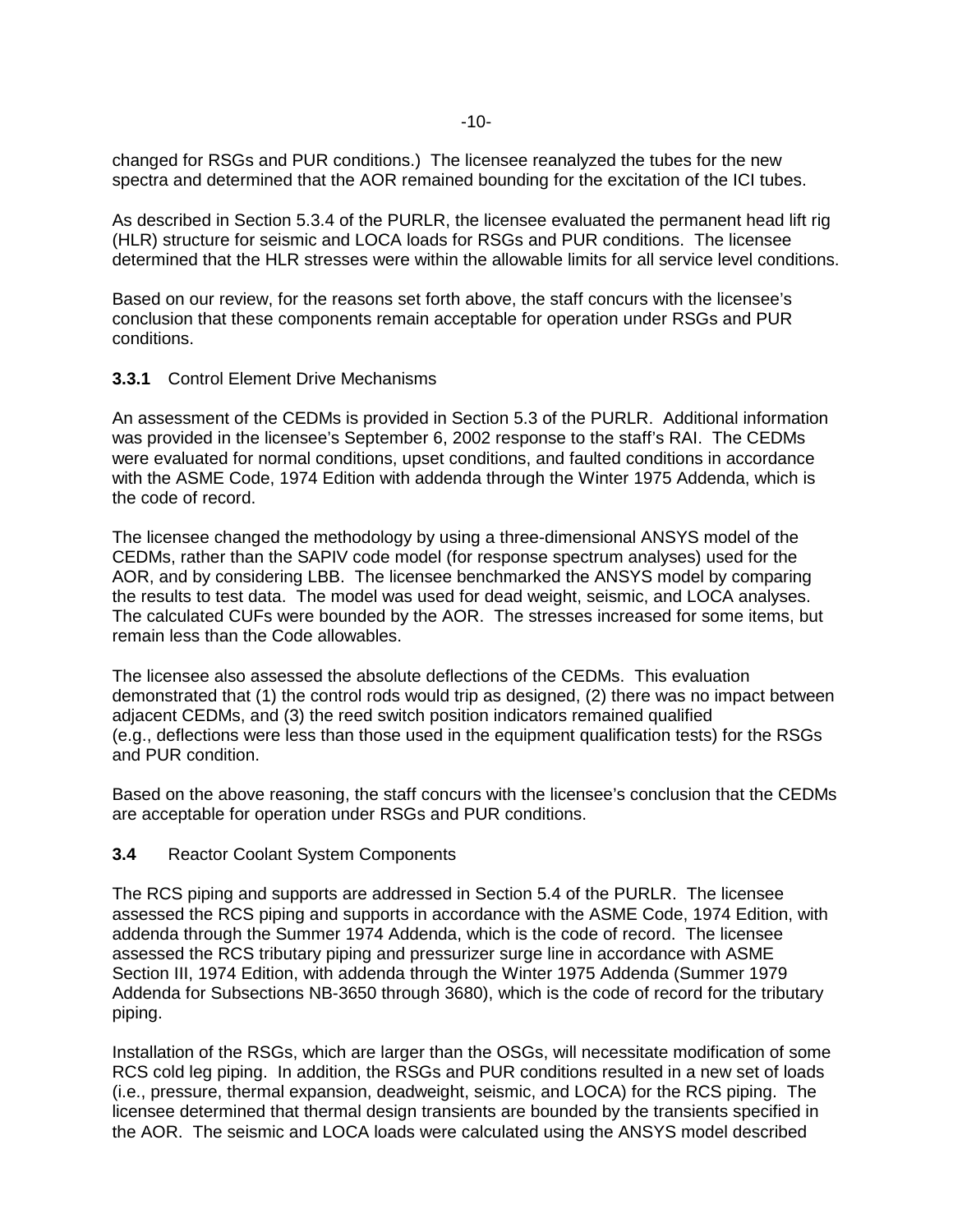above. In response to the staff's RAI, the licensee, by letter dated September 6, 2002, provided the calculated stresses and CUFs at the limiting locations. The stresses and CUFs are below the allowable limits, and therefore, RCS components were acceptable under RSGs and PUR conditions.

## **3.4.1** Leak Before Break

During the review of CESSAR, Combustion Engineering (CE) submitted its basis for applying LBB to its System 80 NSSSs. By letter dated June 14, 1983, CE submitted a report entitled "Basis for Design of Plant Without Pipe Whip Restraints for RCS Main Loop Piping." In response to NRC staff concerns, by letter dated December 23, 1983, CE submitted a revision to the report. On the basis of deterministic fracture mechanics analyses, CE contended that postulated double-ended guillotine breaks of the NSSS MCL piping will not occur in CESSAR facilities and, therefore, did not need to be considered as a design basis for installing protective devices such as pipe whip restraints and jet impingement shields. No other changes in the design analyses were addressed. For example, no changes were proposed to the definition of a LOCA or its relationship to the regulations addressing the design requirements for the emergency core cooling systems (10 CFR 50.46), containment (GDC 16 and 50), other engineered safety features, and the conditions for environmental qualification of equipment (10 CFR 50.49).

By letter dated July 16, 1985, the licensee requested a partial exemption to GDC 4 to permit the design of PVNGS-2 without pipe whip restraints or missile shields. The technical justification for the exemption request was provided by CE letters dated June 14, 1983, and December 23, 1983, which were submitted for CESSAR. By letter dated November 3, 1984, the licensee had clarified that the technical information in the CE letters was based on PVNGS-2, which is the prototype for CESSAR (System 80) NSSSs. By letter dated November 11, 1984, the staff accepted the application of LBB for removing pipe whip restraints and missile shields in CESSAR NSSSs. By letter dated November 29, 1985, the staff granted the partial exemption to permit this application of LBB at PVNGS-2.

In evaluating the acceptability of LBB for PVNGS-2, the staff evaluated the MCL piping for the following: the location of maximum stresses in the piping, associated with the combined loads for normal operation and SSE; potential cracking mechanisms; size of throughwall cracks that would leak a detectable amount under normal loads and pressure; stability of a "leakage-size crack" under normal plus SSE loads and the expected margin in terms of load; margin based on crack size; and the fracture toughness properties of piping and weld material.

The staff's criteria for evaluation of the above parameters are delineated in Enclosure 1 to GL 84-04, "Safety Evaluation of Westinghouse Topical Reports Dealing with Elimination of Postulated Pipe Breaks in PWR Primary Main Loops," and are as follows:

- (1) The loading conditions should include the static forces and moments (pressure, deadweight, and thermal expansion) due to normal operation, and the forces and moments associated with SSE. These forces and moments should be located where the highest stresses, coincident with the poorest material properties, are induced for base materials, weldments, and safe-ends.
- (2) For the piping run/systems under evaluation, all pertinent information which demonstrates that degradation or failure of the piping resulting from stress corrosion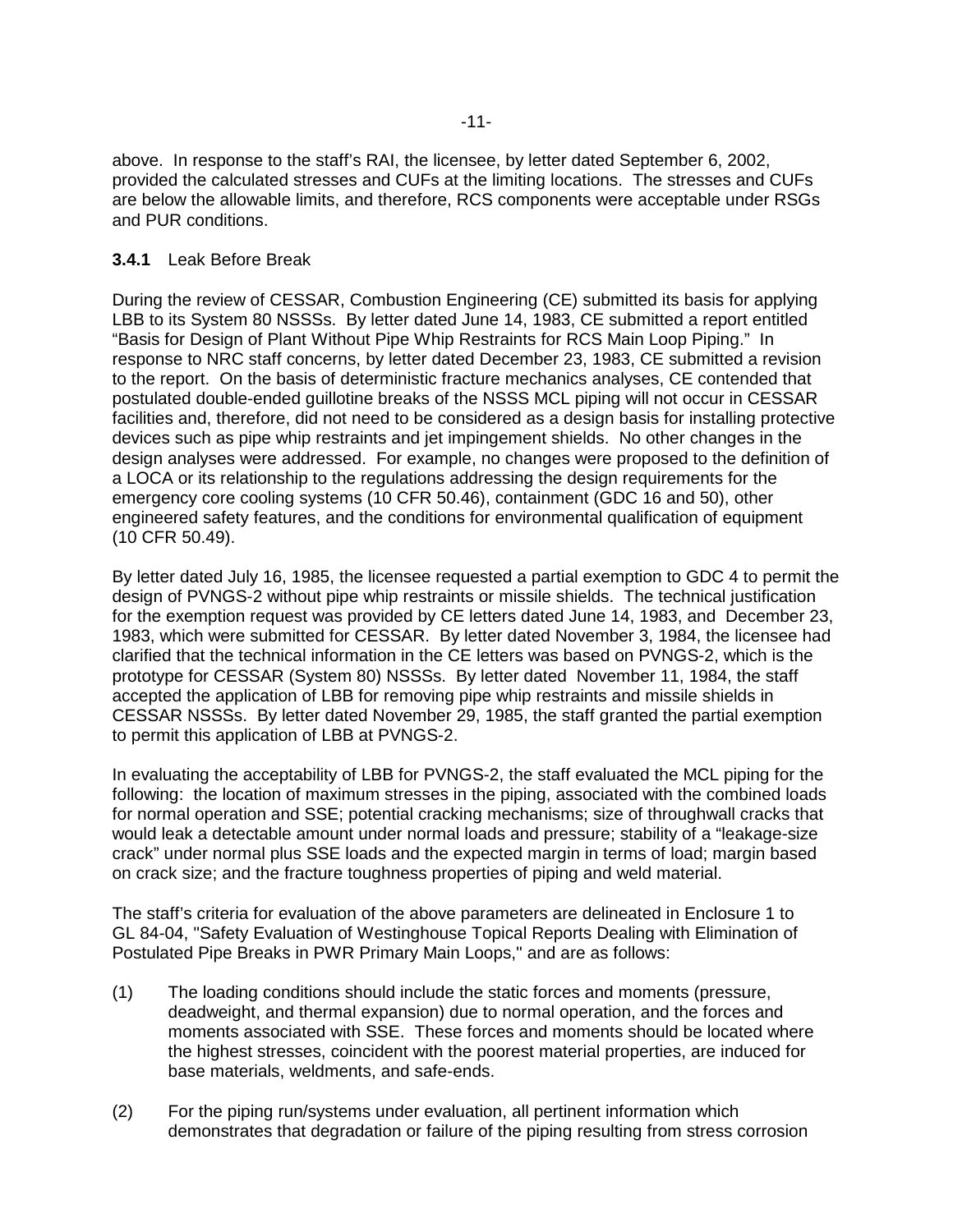cracking, fatigue, or water hammer is not likely, should be provided. Relevant operating history should be cited, which includes systems operation procedures; system or component modification; water chemistry parameters, limits, and controls; resistence of material to various forms of stress corrosion, and performance under cyclic loadings.

- (3) A throughwall crack should be postulated at the highest stressed locations determined from (1) above. The size of the crack should be large enough so that the leakage is assured of detection with adequate margin using the minimum installed leak detection capability when the pipe is subjected to normal operational loads.
- (4) It should be demonstrated that the postulated leakage-size crack is stable under normal plus SSE loads for long periods of time; that is, crack growth, if any, is minimal during an earthquake. The margin, in terms of applied loads, should be determined by a crack stability analysis; i.e., that the leakage-size crack will not experience unstable crack growth even if larger loads (larger than design loads) are applied. This analysis should demonstrate that crack growth is stable and that the final crack size is limited, such that a double-ended pipe break will not occur.
- (5) The crack size margin should be determined by comparing the leakage-size crack to critical-size crack. Under normal plus SSE loads, it should be demonstrated that there is an adequate margin between the leakage-size crack and the critical-size crack to account for the uncertainties inherent in the analyses and in the leakage detection capability. A limited-load analysis may suffice for this purpose; however, an elastic-plastic fracture mechanics (tearing instability) analysis is preferable.
- (6) The materials data provided should include types of materials and materials specifications used for base metal, weldments, and safe-ends, the materials properties including the J-R curve used in the analyses, and long-term effects such as thermal aging and other limitations to valid data (e.g., J maximum, maximum crack growth).

The staff's November 11, 1984, letter contains the staff's evaluation of LBB for CESSAR facilities. The evaluation is also reflected in Supplement 3 to NUREG-0852, dated December 1987. The staff's acceptance was based on the following:

- (1) The loads associated with the most highly stressed locations in the main loop primary system were provided and are within Code allowables.
- (2) For CE plants, there is no history of cracking failure in reactor primary coolant system piping. CE reactor coolant system primary loops have an operating history which demonstrates their inherent stability. This includes a low susceptibility to cracking failure from the effects of corrosion (e.g., intergranular stress corrosion cracking), water hammer, or fatigue (low and high cycle). This operating history includes several plants with many years of operation.
- (3) The results of the leak rate calculations performed for CESSAR used initial postulated throughwall flaws that are equivalent in size to that in Enclosure 1 to GL 84-04. CESSAR facilities are expected to have an RCS pressure boundary leak detection system which is consistent with the guidelines of Regulatory Guide (RG) 1.45, "Reactor Coolant Pressure Boundary Leakage Detection Systems," so that they can detect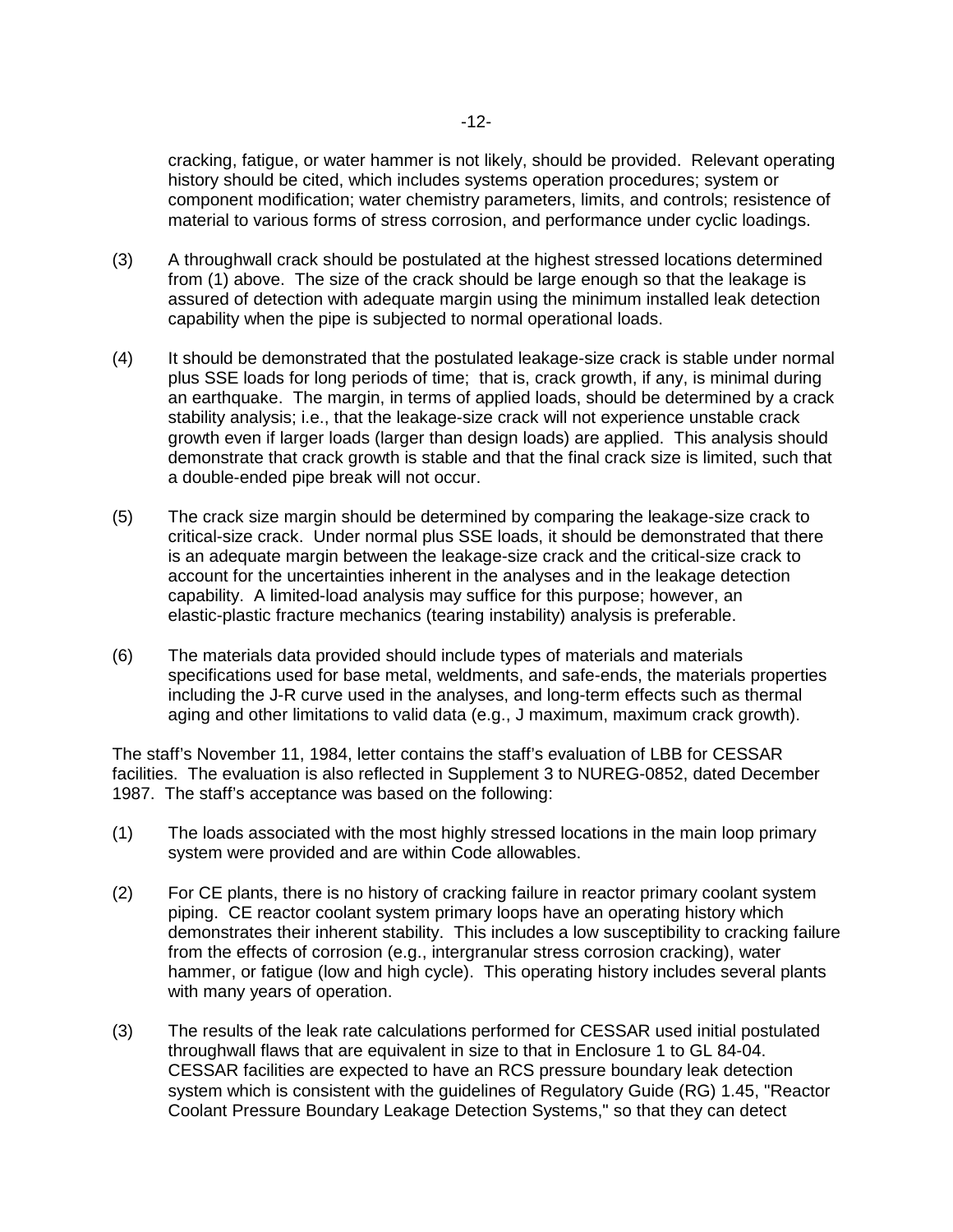leakage of one gpm in one hour. The calculated leak rate through the postulated flaw is large relative to the staff's recommended sensitivity of plant leak detection systems. The margin is at least a factor of 10 on leakage.

- (4) The expected margin in terms of load for the leakage-size crack under normal plus SSE loads is greater than a factor of three when compared to the limit load. In addition, the staff found a significant margin in terms of loads larger than normal plus SSE loads.
- (5) The margin between the leakage-size crack and the critical-size crack was calculated. Again, the results demonstrated that a crack size margin of at least a factor of three exists.

The staff's November 11, 1984, letter also states that, in order for licensees with CESSAR facilities to use the above, they should confirm that their as-built facility design substantially agrees with the design described in CE's letters dated June 14 and December 23, 1983, and that the piping loads should be no greater than those cited in those documents. The licensees should also verify that the leakage detection system meets RG 1.45.

The staff's July 16, 1985, letter contains the evaluation for PVNGS-2. The LBB analysis performed by CE for CESSAR facilities was actually performed on PVNGS-2 (the prototypical CESSAR plant) using PVNGS-2 parameters. Therefore, the CE analysis envelopes the PVNGS-2 design with respect to such parameters as loads, material properties, postulated crack leakage and size, seismicity, and leak detection system capabilities. In addition, the leak detection system for PVNGS-2 is consistent with RG 1.45 so that it can detect leakage of one gpm in one hour. Based on the above, the staff found that LBB could be applied to PVNGS-2 and granted a partial exemption by letter dated November 29, 1985.

For the PUR and RSGs conditions, the licensee proposes to use LBB to determine the faulted condition loads in the RCS. In accordance with GDC 4 that was in effect during the original plant design, which did not account for LBB methodologies, the mechanical design of the PVNGS-2 RCS included postulated breaks in all high energy piping greater than one inch in diameter. With the proposed application of LBB, the dynamic effects of MCL pipe breaks were excluded from the design basis for the RCS piping and components. Following the application of LBB at PVNGS-2, the limiting pipe breaks considered in the RCS structural integrity analyses are branch line pipe breaks in the following largest tributary pipes: pressurizer surge line, safety injection lines, shutdown cooling lines, charging line, and letdown line. The licensee also analyzed the effects of the BOP pipe breaks, such as feedwater (FW) line breaks and MSLBs. No other changes in the design analyses were requested. For example, no changes were proposed to the definition of a LOCA or its relationship to the regulations addressing the design requirements for the emergency core cooling systems (10 CFR 50.46), containment (GDC 16 and 50), other engineered safety features, and the conditions for environmental qualification of electric equipment important to safety (10 CFR 50.49). The application of LBB methodology to subcompartment loads and compliance with the appropriate GDC are discussed in Section 4.2.5 of this SE.

The staff requested additional information related to the continued applicability of LBB to PVNGS-2 for the RSGs and PUR conditions after noting that the RSGs and PUR conditions involve the replacement of RCS components (e.g., SGs and cold leg elbows) and result in changes to stresses and CUFs in RCS MCL piping. The licensee responded by letter dated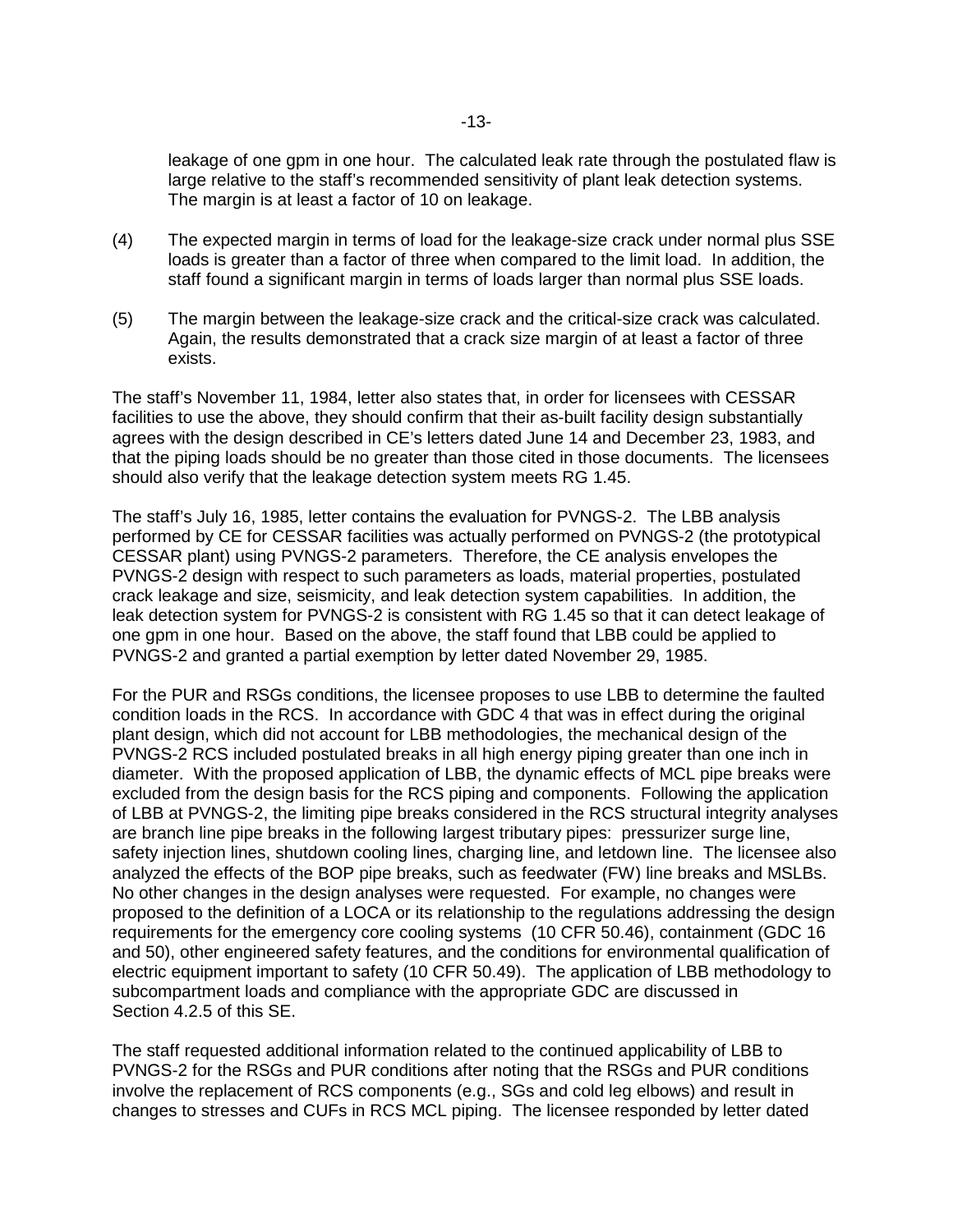September 6, 2002. Using the methodology described above, the licensee evaluated the maximum stresses and CUFs for the RSGs and PUR conditions, as well as the material properties of the RSGs and the new cold leg elbows and field welds.

The licensee stated that, for the crack that will leak at the rate of 10 gpm at normal operating conditions (leakage crack) and crack stability, the areas of concern are the RPV inlet and outlet nozzles, since these are regions of high stress. For the RSGs and PUR conditions, the bending moments for normal operating loads at the nozzles are smaller than the original bending moments used to determine the leakage crack length (defined as the length of crack that will leak 10 gpm at normal operating conditions). Consequently, the leakage crack length for the PUR condition is longer than the leakage crack for the original condition. The leakage crack for the RPV inlet and outlet nozzles is about 11 percent and 8.5 percent of the pipe circumference, respectively. The licensee stated that a critical crack of 50 percent of the pipe circumference remains stable when subjected to both normal operating and SSE loads. Thus, the leakage crack length for the RSGs and PUR configuration is below the stability criterion. Further, the combined normal operating and SSE loads for the RSGs and PUR configuration are less than those used for the original configuration, so a leaking crack in the RPV inlet or outlet nozzle will be detectable well before the crack can grow to an unstable length.

For the material property considerations, the licensee's September 6, 2002, RAI response submittal states the following:

- (1) The stress-strain curve used in the original LBB evaluation provides a reasonable representation of the nominal stress-strain properties of the MCL piping base, RSGs, and weld materials considered.
- (2) The J-R Curve for SA-516 Grade 70 plate was a good lower bound estimate for plate material. However, some weld metals tend to have an even lower toughness property. The lower bound SA-516 weld metal curve is considered a more appropriate lower bound for the MCL piping, RSGs, and weld materials being considered in this evaluation.
- (3) The original LBB analysis resulted in an acceptable margin when measured toughness properties were degraded by a factor of four. Since the weld metal lower bound toughness properties are higher than one-fourth of the toughness properties used in the original analysis, the original analysis remains conservative and valid for the lower bound weld metal J-R curve.

APS's September 6, 2002, RAI response also states that the replacement RCS piping is at the RSGs' outlet nozzles, which are not at the critical stress locations used in the LBB analysis.

In a conference call on December 12, 2002, with APS, the staff questioned why the analysis generally assumed a reduction in metal toughness by a factor of four, but did not apply this reduction to the weld metal. In its letter dated December 23, 2002, the licensee provided the following response:

At the time the Palo Verde LBB analysis was performed, there was very limited J-R Curve fracture toughness data available for the piping and weld materials. A representative J-R Curve for the SA-516 Grade 70 piping base material was selected for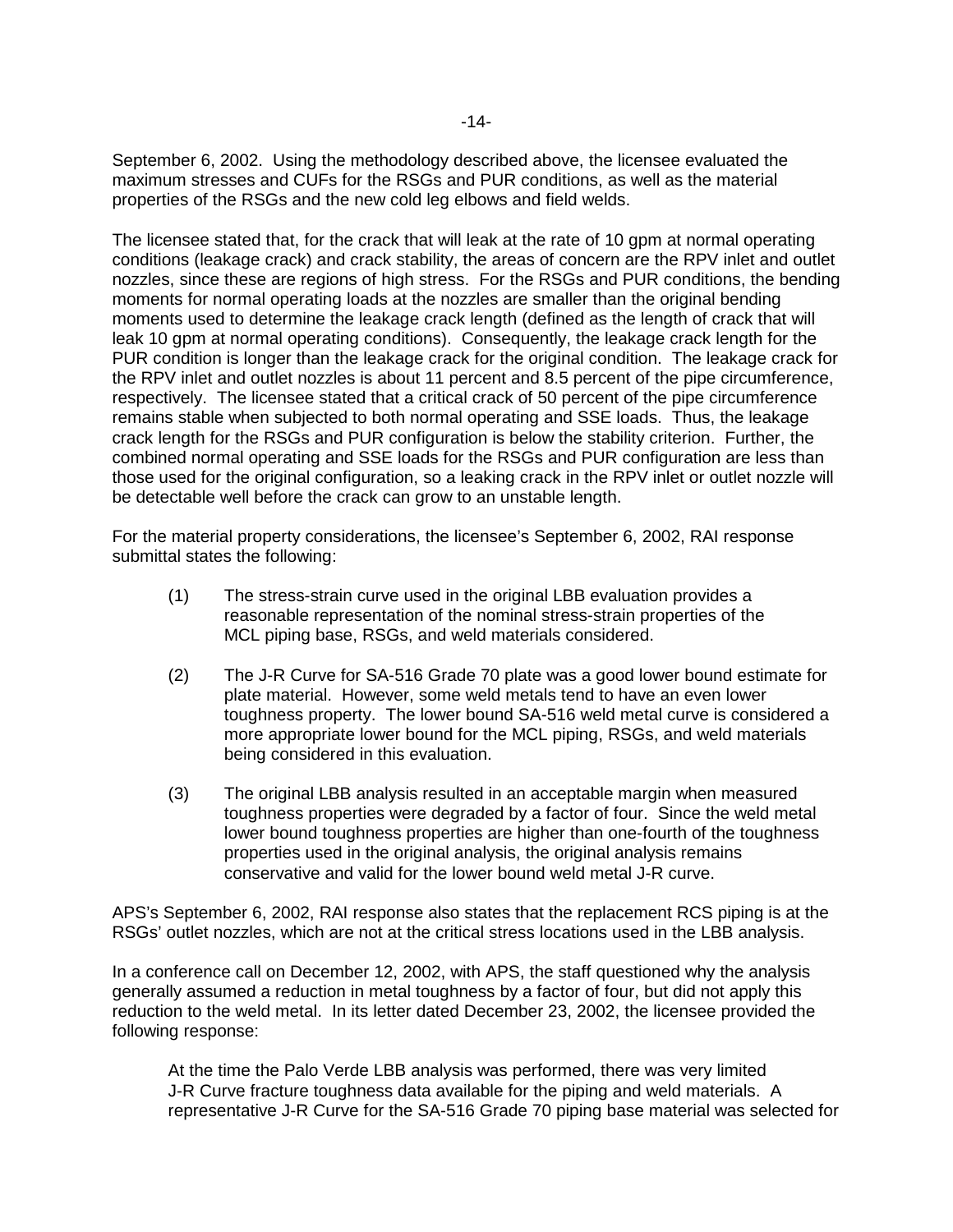use. An arbitrary factor of four was applied to this base metal curve to provide margin for the analysis, including uncertainty in material properties. The reduction was not due to any real or postulated degradation in toughness properties for the piping materials.

In the more recent evaluations performed, some weld metal J-R Curves were shown to be lower than the SA-516 Grade 70 piping base material used in the original LBB analysis. However, the RSGs and PUR LBB assessment demonstrated that the lower bound of the weld metal data was still at least a factor of two higher than the reduced J-R Curve that is the basis for the original analysis. Effectively, the reduced J-R Curve used for the original LBB analysis and the RSGs and PUR LBB assessment is a factor of 4 less than the lower bound of the base metal test data and a factor of two less than the lower bound of the weld metal test data. Therefore, the RSGs and PUR LBB assessment demonstrated that the material property curve used in the original LBB analysis is still conservative for both the base metal and weld metal piping materials and, hence the original LBB analysis remains valid.

For the reasons set forth above, the staff concurs with the licensee's conclusion that the LBB evaluation remains valid for the PVNGS-2 MCL piping. GDC 4 states that the dynamic effects associated with postulated pipe ruptures in nuclear power units may be excluded from the design basis when analyses reviewed and approved by the Commission demonstrate that the probability of fluid system piping rupture is extremely low under conditions consistent with the design basis for the piping. The above evaluation demonstrates that the probability of a MCL piping rupture at PVNGS-2 is extremely low for the RSGs and PUR design basis conditions; therefore, continued application of LBB to the PVNGS-2 MCL piping is acceptable.

#### **3.4.2** Reactor Coolant Pumps

The RCPs and motors are addressed in Section 5.4.5 of the PURLR. The RCPs were designed and analyzed to meet the pump design specifications and ASME Code criteria. The RCPs are designed to the 1974 Edition of the ASME Code, with no addenda.

In its assessment, the licensee determined that design transients already considered in the AOR would bound any transients applicable to the PUR. For the structural assessment, the licensee evaluated those portions of the RCPs that have relatively low stress margins (less than 10 percent), and compared the dead weight and thermal, seismic, and faulted loads for the RSGs and PUR condition to the loads in the AOR. The only location that needed reassessment of the stresses was the lower section of the motor stand shell/lower window. For this location, the stress was shown to be below the allowable limit. The new loads for the RSGs and PUR conditions were determined to be acceptable for the RCPs, and the pump pressure boundary components were demonstrated to remain within the RCP design specification and the ASME Code. Peak accelerations of RCP motors were evaluated for the RSGs and PUR conditions; calculated values were less than the design limits by significant margins for all cases.

For the reasons set forth above, the staff concurs with the licensee's conclusion that the RCPs remain acceptable for operation at the RSGs and PUR conditions.

#### **3.5** Steam Generators

The RSGs are designed and fabricated to operate at PUR conditions. Generally, the RSGs differ from the OSGs as follows: the number of tubes is increased by 10 percent and tube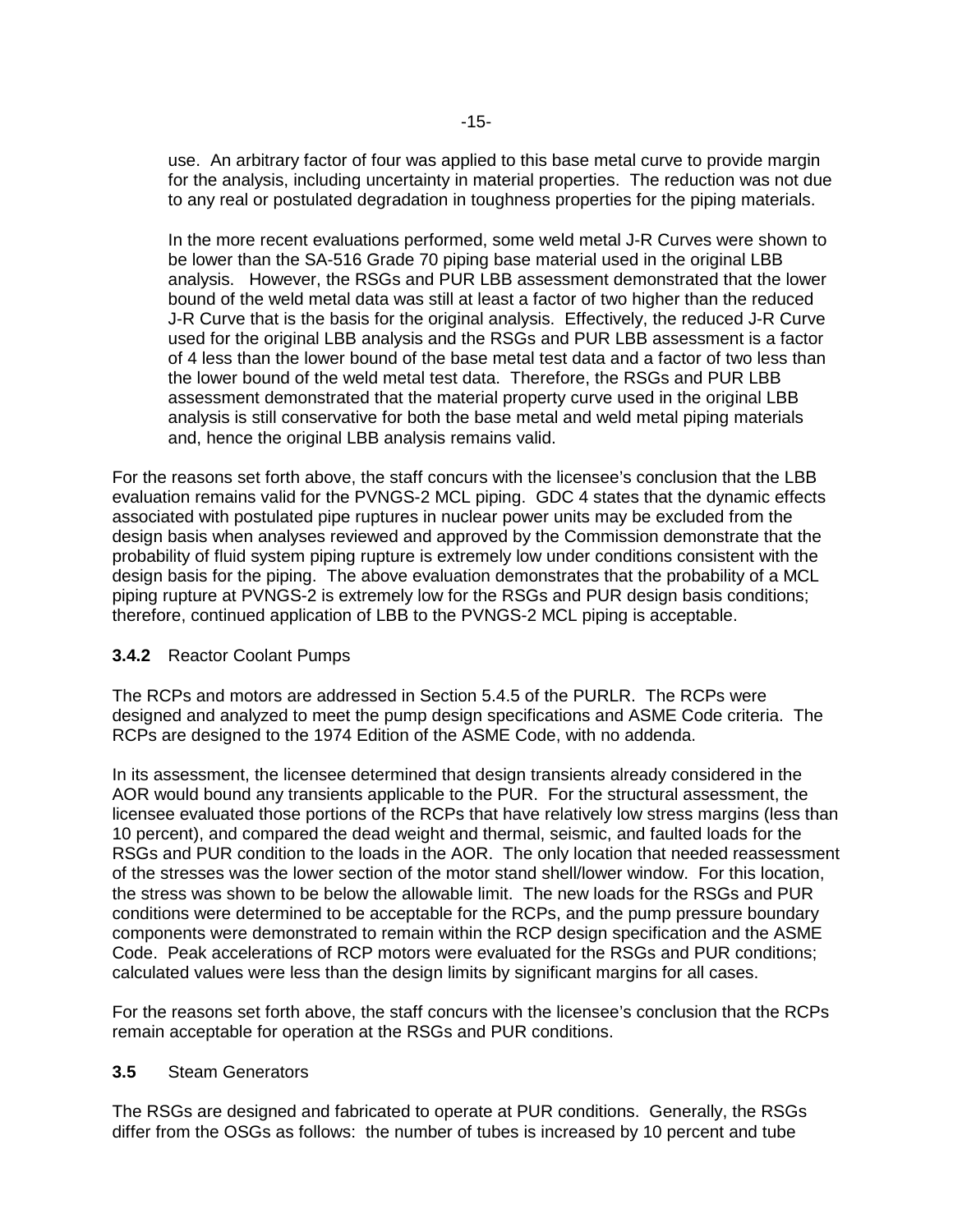material is changed from Inconel 600 to Inconel 690; the RSGs are larger, such that primary and secondary water volumes are increased, dry weight is increased, main steam and FW nozzle elevations change, and snubber lugs now project from the shell cone; new recirculation and upper blowdown nozzles are added.

The RSGs were designed and fabricated to the requirements of the ASME Code 1989 Edition (no addenda) for structural properties, thermal-hydraulic characteristics, U-bend fatigue, tube degradation, tube plugging, and repair requirements. In its September 6, 2002, response to the staff's RAI, the licensee provided the stresses and CUFs for the RSGs. The stresses and CUFs are below the Code allowables.

With respect to the potential for FIV of the SG tubes, the licensee's September 6, 2002, response to the staff's RAI states that the potential for FIV is minimized due to the design of the RSGs. FIV analyses were performed on selected tubes based on tube span parameters, such as frequency and mode shape of vibration, and fluid flow parameters, including flow velocity and fluid density. Selected tubes were modeled with the ANSYS code to determine natural frequencies and mode shapes. The FIV analysis considers fluid elastic instability and random turbulent excitation mechanisms. The evaluation results showed a maximum stability ratio of 0.38, which is less than the design goal of 0.75, in the fluid exit bend region of the tube bundle. The licensee also stated that the turbulent displacements are within the limit.

The licensee reanalyzed the loads of the sliding base assembly (baseplate and other subcomponents) using the original design methodology. The licensee accounted for the increase in dead weight of the SG, as well as the redesign of the SG skirt. The licensee stated that stresses in the vertical support structures (pads, sliding base, bolting, key ways, etc.) remain within Code limits. For the SG upper supports (i.e., snubber arrangements, upper Z keys, and supporting structures), the loads increased on some components; however, the loads remain less than the design loads.

For the reasons set forth above, the staff concurs with the licensee's conclusion that the RSGs are acceptable for operation at PUR conditions.

#### **3.5.1** Steam Generator Materials

Steam generator tubes form a part of the reactor coolant pressure boundary, to which GDC 14, "Reactor Coolant Pressure Boundary," of Appendix A to 10 CFR Part 50 is applicable. GDC 14 requires that the reactor coolant pressure boundary be designed, fabricated, erected, and tested so as to have an extremely low probability of abnormal leakage, of rapidly propagating failure, and of gross rupture. As set forth in 10 CFR 50.55a, SG tubes are required to meet various specifications of the ASME Code.

The RSGs for PVNGS-2 were manufactured by Ansaldo-Camozzi Energy Special Components of Italy and the tubes were fabricated by Sandvik of Sweden. The design was performed by ABB-Combustion Engineering (which is owned by Westinghouse) based on the Combustion Engineering System 80+ design. The RSGs were designed and analyzed for the PUR conditions in accordance with the requirements of the ASME Code Section III, 1989 edition, no addenda.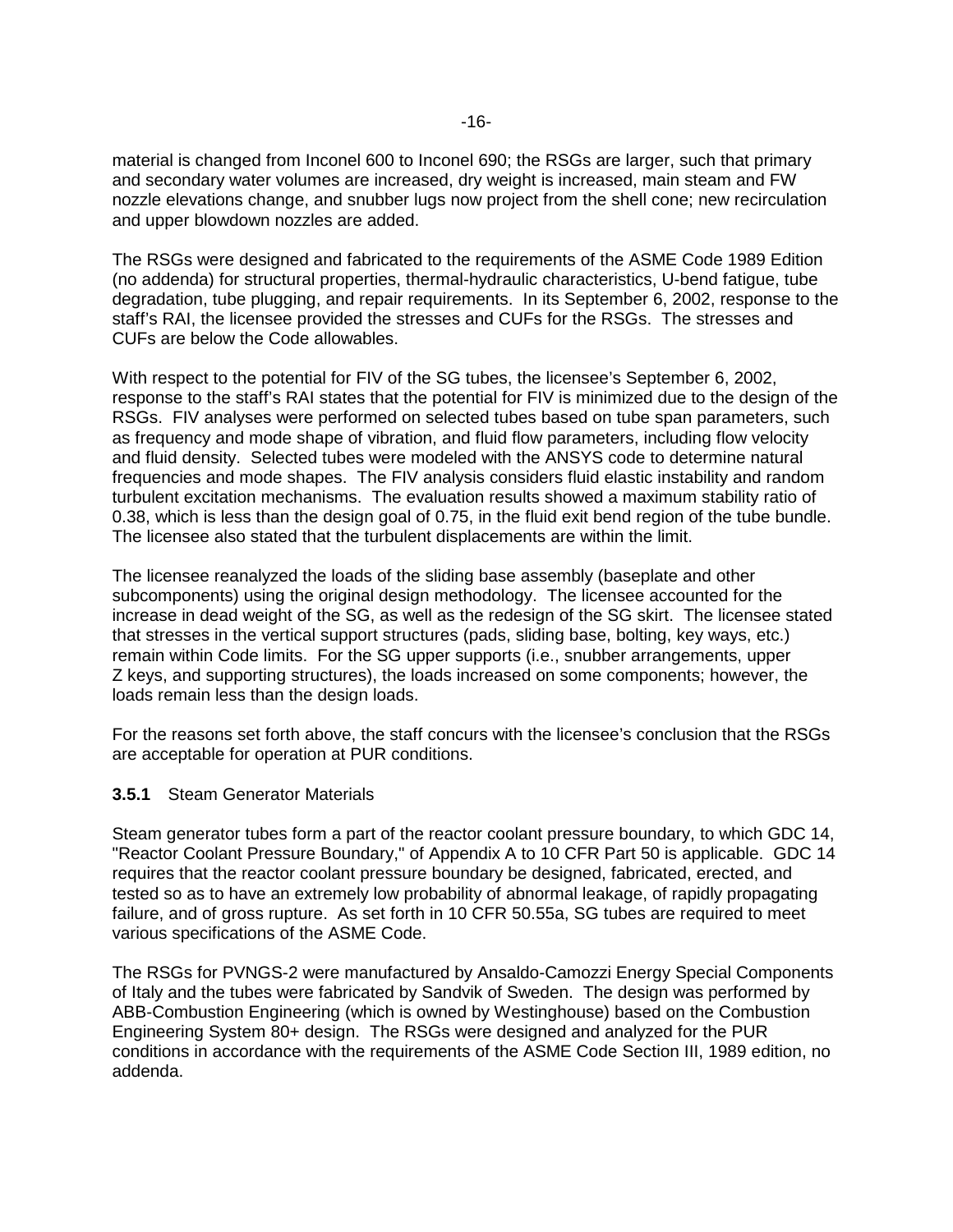The RSGs include several improvements to mitigate potential stress corrosion cracking. For example, the tubing is made of Alloy 690 thermally treated material, which has been shown to have higher resistance to corrosion cracking than the Alloy 600 material used in the original SG tubing. The replacement SG uses eggcrate configuration design to support the vertical runs of the tubes. The eggcrate design will minimize accumulation of contaminants at the tube to tube support intersections and thus minimize corrosion at those locations. Diagonal strips provide out-of-plane support to 90 degree bends and vertical grids support the horizontal run of the tubes in the upper bend region. The tube supports are made from Type 409 stainless steel which was selected for its resistance to erosion and corrosion. To mitigate potential degradation in the tubesheet, the entire length of the tube inside the tubesheet is hydraulically expanded to minimize residual stress and crevices at the top of the tubesheet.

In a letter dated June 14, 2002, the NRC staff requested additional information regarding SG tube integrity. In a letter dated August 29, 2002, the licensee responded to the staff's request as discussed below:

With respect to the structural integrity of the replacement SG tubes, the licensee will assess the integrity of the tubing using the plant's TS requirements for inspection. The evaluation, testing, and analytical processes for condition monitoring and operational assessment will be performed as specified per plant procedures. The licensee stated that it has adopted the techniques and guidance specified in Nuclear Energy Institute (NEI) 97-06, Steam Generator Program Guidelines, and various Electric Power Research Institute (EPRI) guidelines, including SG integrity assessment guidelines, in situ pressure test guidelines, and flaw assessment handbook.

Industry operational experience is that thermally treated tubing does not undergo noticeable degradation in service. This experience, therefore, demonstrates the corrosion performance of such tubing. The licensee stated that no new forms of degradation with respect to morphology or physical characteristics are anticipated. Should tube degradation occur, it will be identified, monitored, and assessed via a TS inspection program. The program gives the frequency and sampling requirements for eddy current inspections of SG tubing. The licensee stated that the SG inspection program satisfies the requirements of ASME Section XI, 1992 edition (including Code Cases N-356, N401-1 and N402-1) and the guidance of NRC RG 1.83, "Inservice Inspection of Pressurized Water Reactor Steam Generator Tubes." The staff concludes that the structural integrity of the replacement SG tubes will not be negatively impacted under the PUR conditions based on the licensee's adherence to the plant's TSs.

With regard to the leakage integrity in the RSGs, the licensee stated that it uses a conservative primary-to-secondary leakage monitoring criterion that exceeds the TS requirements and EPRI guidance. The licensee uses a conservative primary-to-secondary leakage monitoring program in its plant procedures in which plant shutdown is initiated if the leakage exceeds 50 gallons per day. The leakage limit in the plant's TSs is 150 gallons per day. In addition, the leakage assessment for accident conditions does not change as a result of the RSGs or PUR. The changes resulting from PUR with respect to leakage integrity are bounded by the design basis. The staff concludes that the leakage integrity of the RSGs will not be negatively impacted under PUR conditions because the licensee's assessment showed that the leakage integrity of the RSGs is within the design basis.

With regard to the tube plugging limit, the licensee stated that the design basis for the 40 percent tube wall thickness is calculated from the margins defined in RG 1.121, "Bases for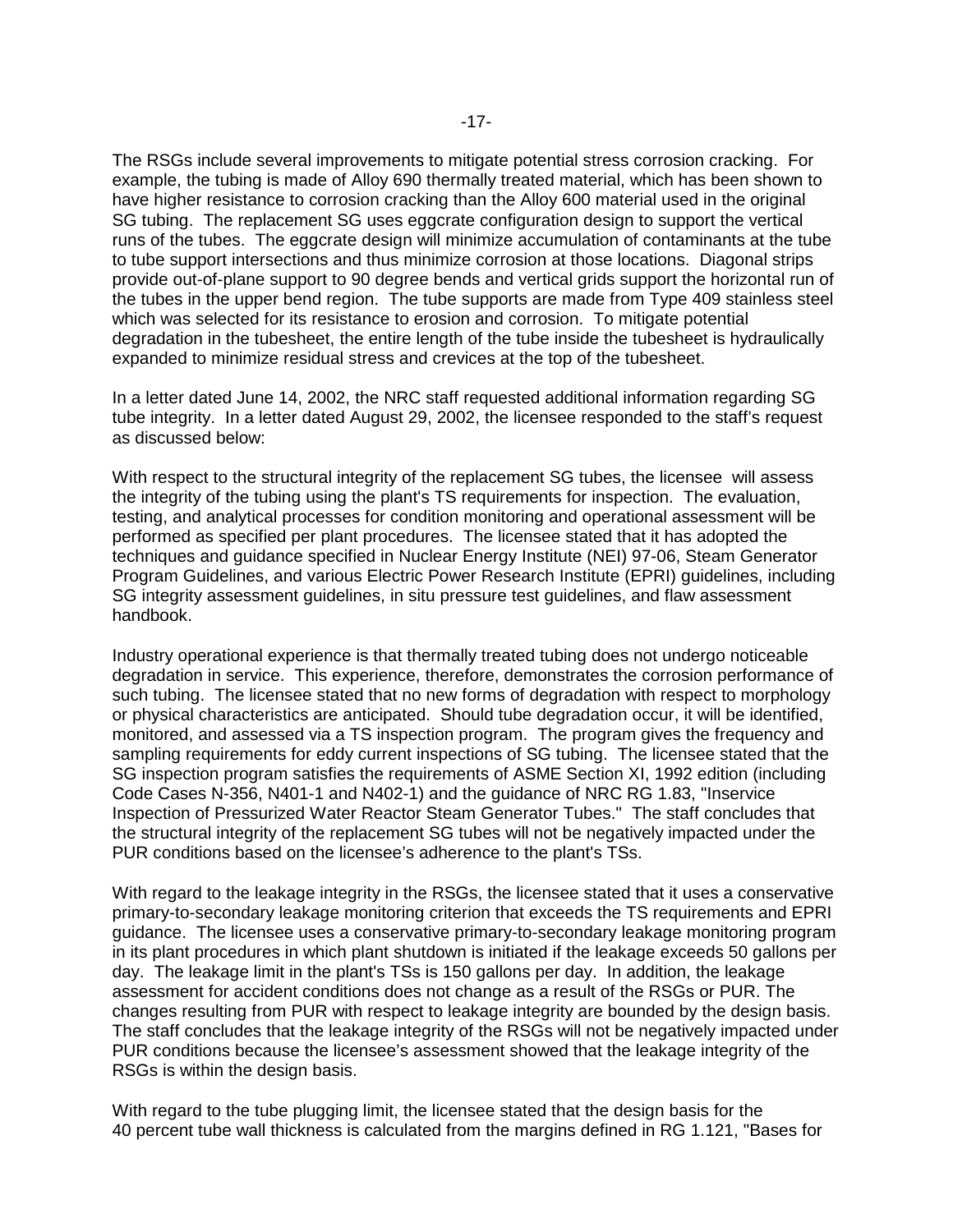Plugging Degraded PWR Steam Generator Tubes," and the requirements in ASME Code, Section III, NB-3324.1. The licensee calculated a tube structural limit of 0.0121 inch, which is 32 percent of the nominal tube wall thickness of 0.042 inch. The tube nominal diameter is 0.75 inch. The structural limit also satisfies the allowable radius-to-thickness ratio in ASME Section XI IWB-3521.1. The degradation limit based on the structural consideration would be 68 percent of the tube wall thickness. Considering the growth rate of potential degradation and the inspection uncertainty per RG 1.121, the staff concludes that the tube plugging limit of 40 percent in the plant's TSs is conservative and acceptable.

With regard to the corrosion resistance of Alloy 690 thermally treated tubing under the PUR conditions, the licensee stated that there is a significant database of industry literature with regard to its corrosion resistance performance. With the exception of caustic environments containing lead (unanticipated in a SG environment), Alloy 690 thermally treated material has been shown to have superior corrosion resistance over mill-annealed Alloy 600 material. Alloy 690 material has shown improvements in corrosion resistance in both primary and secondary side environments in laboratory tests. The licensee stated that for the environments bounding the PUR conditions, improvement factors of 2 to 10 times have been verified in the laboratory. Alloy 690 has been proven in nuclear plants to have resistance to primary water stress corrosion cracking because thousands of Alloy 690 tube plugs have been installed with up to 10 years of operating experience without cracking. In addition, there has not been any stress corrosion cracking identified with Alloy 690 thermally treated tubing in the last 11 years of operation. Accordingly, the staff concludes that the use of Alloy 690 thermally treated material is acceptable under the PUR conditions on the basis of laboratory tests and operating experience.

With regard to the U-bend fatigue concern, the licensee stated that the RSGs contain design and materials that preclude U-bend fatigue problems identified in NRC Bulletin 88-02, "Rapidly Propagating Fatigue Cracks in Steam Generator Tubes." Bulletin 88-02 described a tube rupture event at North Anna Unit 1 on July 15, 1987. The cause of the tube rupture at North Anna Unit 1 was high cycle fatigue in the affected tubes. The licensee stated that the tube support material for the PVNGS-2 RSGs is stainless steel A 176 Type 409. This material is not susceptible to the denting conditions experienced by the carbon steel support plates in the North Anna SGs. As discussed above, the upper tube supports in the RSGs include a combination of eggcrates, vertical strap supports, and batwing supports. The upper tube supports are designed to prevent out-of-plane deflection that would cause fatigue. The licensee stated that the upper bundle support design has about 30 years of operating experience with no evidence of fatigue concerns. As reported in Bulletin 88-02, FIV has a significant effect on tube response in cases where the fluid elastic stability ratio equals or exceeds 1.0. For the RSGs, a maximum stability ratio of 0.7 was imposed. Since the tubes in the RSGs were analyzed for various fluid velocities to ascertain that the stability ratio of 0.7 is achieved, the staff agrees with the licensee's reasoning and conclusion that the U-bend fatigue identified in Bulletin 88-02 is not applicable to the PVNGS-2 RSGs.

The RSGs have improved tube support design to address the tube wear that occurred in the OSGs. The improvements include: (1) The horizontal grids (eggcrates) provide support to the vertical runs of the tubes, (2) The vertical grids provide vertical and horizontal support to the horizontal run of tubes in the upper bend region, (3) The diagonal strips provide out-of-plane support to 90 degree tube bends, and (4) The vertical grids are welded to the diagonal supports to provide tube stability. These improvements will reduce the stresses in the tubes, and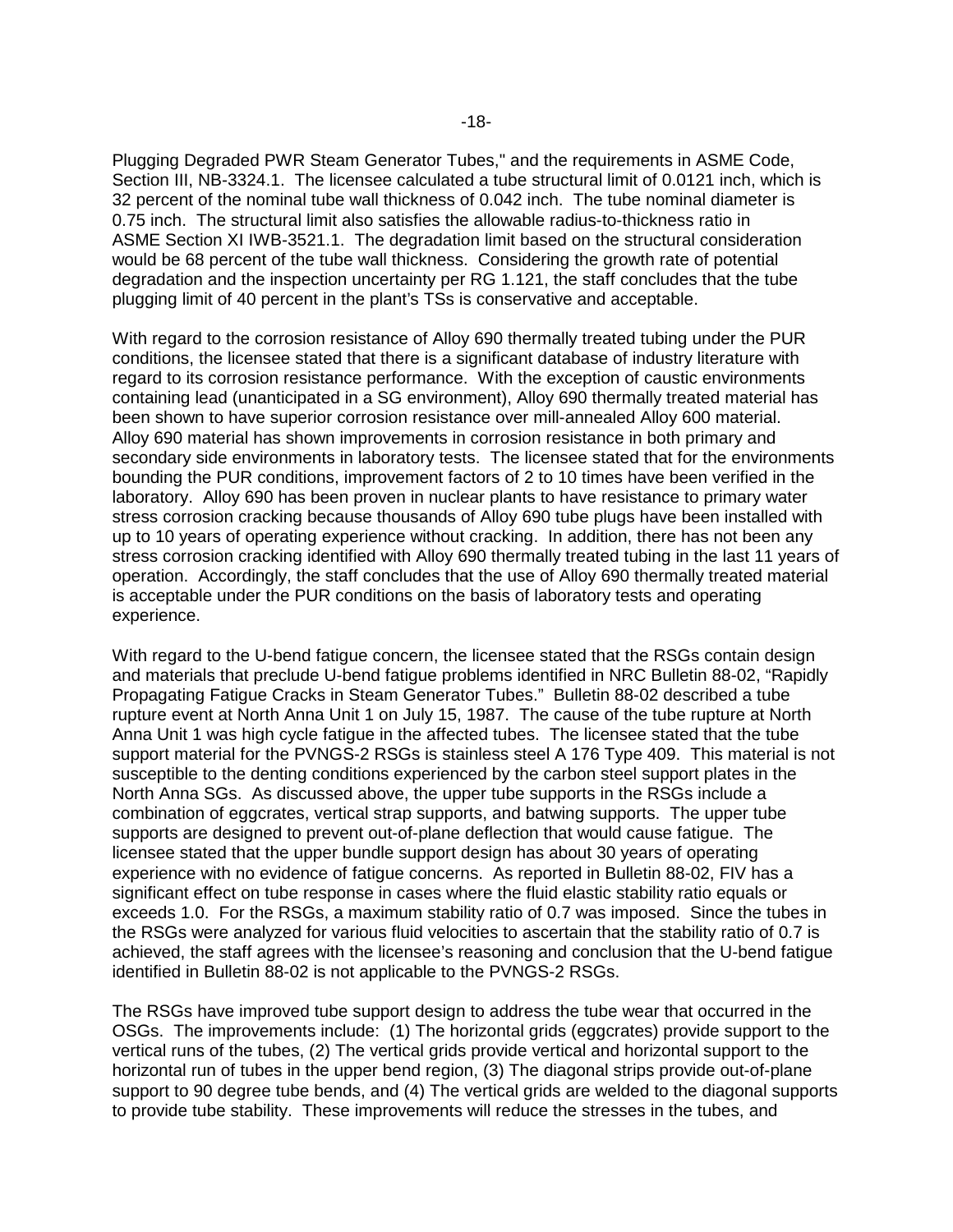consequently, will reduce the potential for tube wear in the RSGs. On the basis of this improved design, the staff concludes that tube wear will not be negatively impacted by the PUR conditions.

On the basis of the information the licensee provided, as set forth above, the staff concludes that the proposed PUR is acceptable with respect to RSG tubes because the structural and leakage integrity of the RSG tubes under the PUR conditions satisfy GDC 14 and the ASME Code.

## **3.6** Pressurizer

The pressurizer is addressed in Section 5.6 of the PURLR. The pressurizer was constructed to the ASME Code, 1971 Edition, with addenda through the Winter 1973 Addenda. The licensee determined that the current design analyses for the pressurizer are bounding for the RSGs and PUR conditions; therefore, the AOR remains bounding for the pressurizer. The staff notes that the proposed RSGs and PUR conditions do not result in a change to the pressurizer operation pressure or temperature, and the temperatures of the RCS hot and cold legs remain within the original design limits. Accordingly, the staff concurs with the licensee's conclusion that the pressurizer remains acceptable for operation at RSGs and PUR conditions.

## **4.0 NUCLEAR STEAM SUPPLY SYSTEM ACCIDENT ANALYSIS**

## **4.1** Emergency Core Cooling System Performance Analysis

The staff reviewed the ECCS performance to confirm that the system design provides an acceptable margin of safety from conditions which would lead to fuel damage during normal reactor operation including anticipated operational occurrences, and has been accomplished using acceptable analytical methods. Acceptance criteria are based on the provisions of 10 CFR 50.46.

The licensee provided LOCA analyses results for PVNGS-2 operating at 4070 MWt (3990 MWt plus 2 percent measurement uncertainty) in its December 21, 2001, PUR submittal. The staff reviewed the analyses to assure that PVNGS-2, operating at the uprated power of 3990 MWt, would satisfy the ECCS criteria of 10 CFR 50.46(b).

The licensee performed these and previous LOCA analyses using W/CE-approved LB and SBLOCA methodologies described in topical reports CENPD-132, Supplement 3-P-A, "Calculative Methods for the C-E Large Break LOCA Evaluation Model for the Analysis of C-E and W Designed NSSS," June 1985, and CENPD-137, Supplement 1-P-A, "Calculative Methods for the CE Small Break LOCA Evaluation Model," January 1977 (S1M), respectively.

In a letter dated October 11, 2002, responding to a staff RAI, the licensee provided results of LBLOCA and SBLOCA analyses, repeating the previous results (above), and results using CENPD-132, Supplement 4-P-A, "Calculative Methods for the C-E Nuclear Power Large Break LOCA Evaluation Model," March 2001, and CENPD-137, Supplement 2-P-A, "Calculative Methods for the ABB CE Small Break LOCA Evaluation Model," April 1998 (S2M), respectively.

In a letter dated December 10, 2002, the licensee provided a statement that "APS and Westinghouse Electric Company, LLC, have ongoing processes that assure that LOCA analysis input values for peak cladding temperature sensitive parameters bound the as-operated plant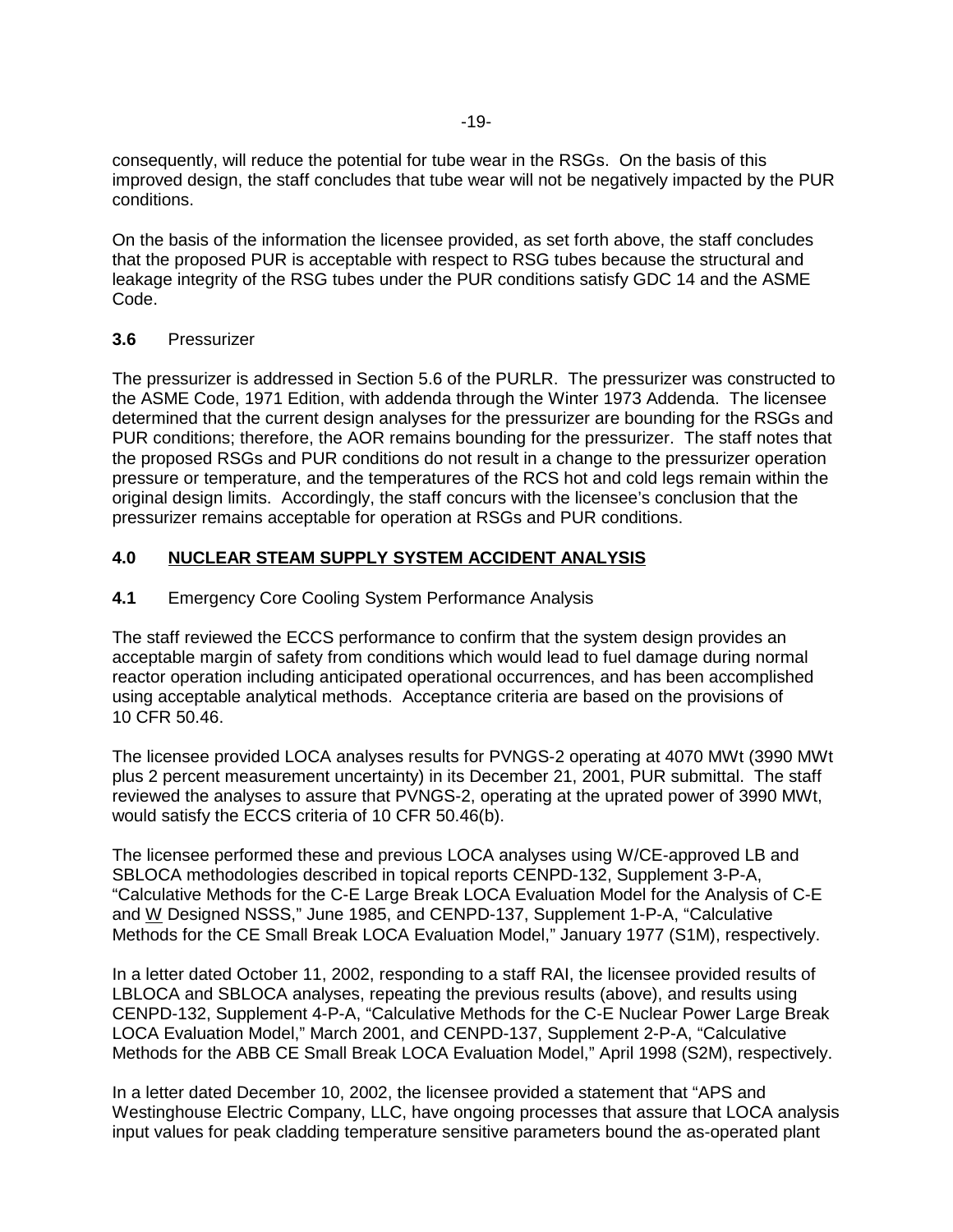values for those parameters" to show that it would properly model the PVNGS-2 plant in using the above models, such that the reported results could specifically represent the PVNGS-2 ECCS performance within the applicability range of the model.

Westinghouse ZIRLO-clad fuel was first introduced in PVNGS-2 during operating Cycle 11 (April 2002). The NRC SEs of both CENPD-404-P-A and WCAP-12610-P-A discuss LOCA analyses for mixed cores with Zircaloy-clad fuel and Vantage+ (ZIRLO-clad) fuel. These SEs both agree with the statement that: "Because of the close similarity between Vantage+ and Vantage-5 (Zircaloy-clad) fuel assemblies, a mixed core penalty need not be applied to any mixed core combination of Vantage-5 (Zircaloy-clad) and Vantage+ fuel assemblies, if both have the same design features" (WCAP-12610 SE, Appendices F and G). The NRC and industry have understood that the most significant of these "design features" include geometry (e.g., differences in spacer or mixing grids) and surface roughness. These conclusions also apply to the methodologies described in CENPD-132, Supplement 3-P-A, and CENPD-137, Supplement 1-P-A. Therefore, the licensee may use any or all of the above LOCA methodologies to perform LOCA analyses for mixed cores with Zircaloy-clad fuel and ZIRLOclad fuel.

In its letter dated October 11, 2002, the licensee provided results for PVNGS-2 LBLOCA analyses Westinghouse performed on its behalf at the PUR using both the CENPD-132, Supplement 3-P-A LBLOCA methodology and the CENPD-132, Supplement 4-P-A LBLOCA methodology. Westinghouse explicitly analyzed ZIRLO-clad fuel only with the CENPD-132, Supplement 4-P-A LBLOCA methodology.

The calculated peak cladding temperatures (PCTs), the maximum cladding oxidation (local), and the maximum core-wide cladding oxidation for both fuels using both models are given in the following table:

| Model                                               | CENPD-132-S3     | <b>CENPD-132-S4</b> | CENPD-132-S4  |
|-----------------------------------------------------|------------------|---------------------|---------------|
| <b>Limiting Break</b><br>Size/Location              | 0.6<br>DEG/PD    | 0.6<br>DEG/PD       | 0.8<br>DEG/PD |
| Cladding                                            | <b>Zirconium</b> | Zirconium           | Vantage+      |
| <b>PCT</b>                                          | 2174 °F          | 2110 °F             | 2087 °F       |
| Max. Local<br>Oxidation                             | 8.37%            | 7.6%                | 12.0%         |
| Max. Total Core-Wide<br><b>Oxidation (All Fuel)</b> | $<0.86\%$        | $< 0.57\%$          | < 0.73%       |

(DEG= double-ended guillotine; PD= pump discharge.)

In its letter dated October 11, 2002, the licensee provided results of analyses Westinghouse performed on its behalf for PVNGS-2 SBLOCA at the RSG and PUR conditions using both the CENPD-137, Supplement 1-P-A (S1M) SBLOCA methodology and CENPD-137, Supplement 2- P-A (S2M) SBLOCA methodology. While the licensee states that both Zircaloy and ZIRLO-clad fuels were explicitly treated, it provided bounding values only for the S2M analysis.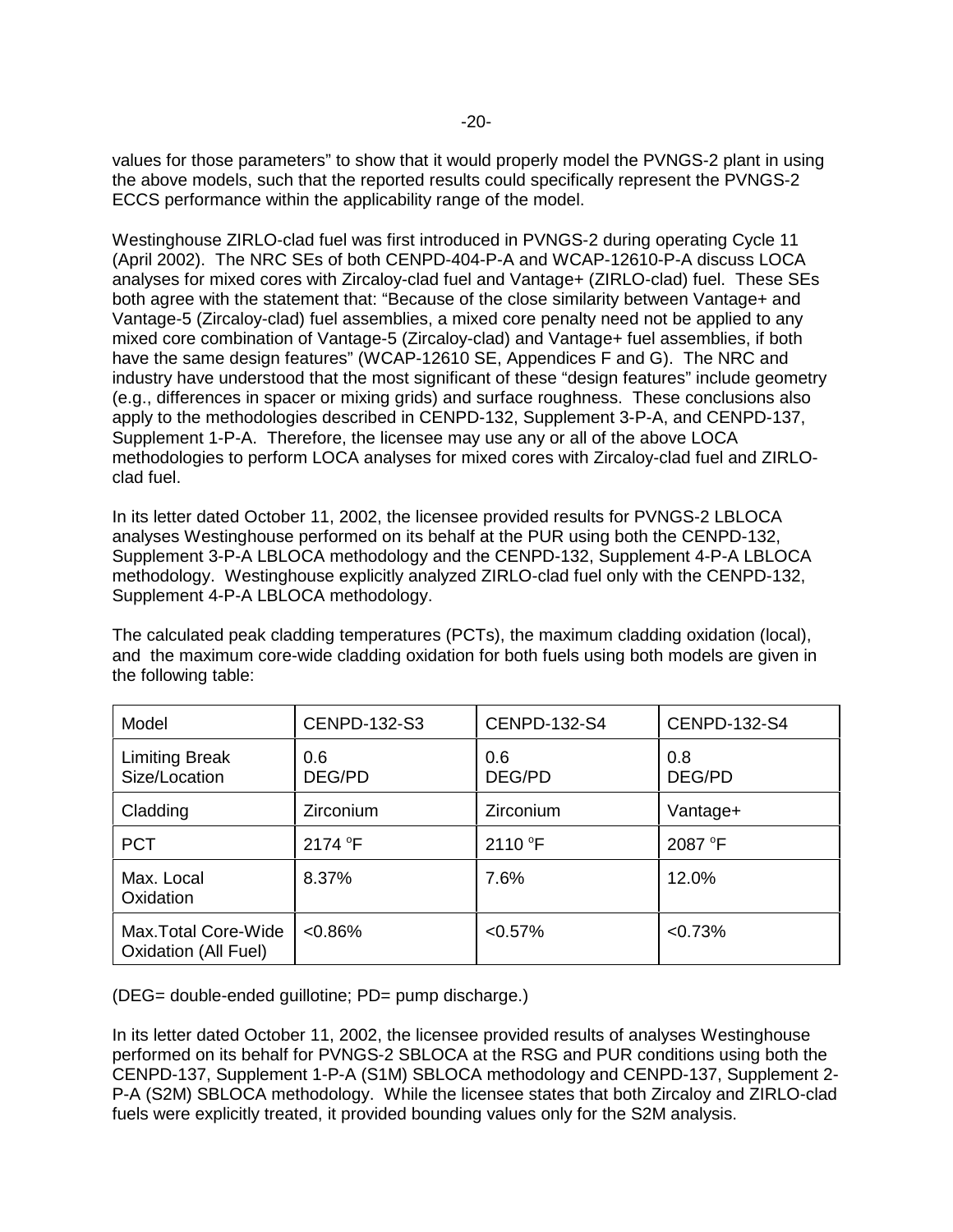In response to the staff's request during a June 16, 2003 conference call, and by letter dated July 25, 2003, the licensee provided the results of a sensitivity study it had performed similar to the sensitivity analyses presented in CENPD-137 Supplement 2-P-A, Appendix E, page 2, Response 1a. The licensee's analyses demonstrate that the S2M SBLOCA methodology applies specifically to PVNGS-2 operating at the proposed PUR. Therefore, the staff concludes that the S2M SBLOCA methodology applies specifically to PVNGS-2 operating at the proposed PUR.

| Model                                               | S <sub>1</sub> M                               | S <sub>2</sub> M |
|-----------------------------------------------------|------------------------------------------------|------------------|
| <b>Limiting Break Size</b>                          | $0.05 \text{ft}^2$ PD<br>$0.05 \text{ft}^2$ PD |                  |
| <b>PCT</b>                                          | 1907 °F                                        | 1618 °F          |
| Max. Local<br>Oxidation                             | 3.57%                                          | 1.28%            |
| Max. Total Core-Wide<br><b>Oxidation (All Fuel)</b> | $< 0.57\%$                                     | $< 0.2\%$        |

In its letter dated October 11, 2002, the licensee states that calculated post-LOCA oxidation for the ZIRLO-clad fuel bounds that calculated for the resident fuel despite having a lower calculated PCT. At the staff's request, the licensee also addressed the concern that the resident fuel may have preexisting oxidation that needs to be considered in estimating the total LOCA oxidation. In a letter dated August 22, 2003, the licensee provided a response to the concern, including reference to information in the CE topical report CEN-386-P-A. The staff concludes from the results of analyses identified above, and the information contained in the report referred to in the licensee's August 22, 2003, letter, that the licensee has substantiated its conclusion, stated in a July 25, 2003, letter that the LOCA analyses for PVNGS-2 operating at PUR conditions take into consideration the total LOCA oxidation and meet the oxidation criteria of 10 CFR 50.46(b)(2). Therefore, the NRC finds that the LOCA analyses for PVNGS-2 operating at PUR conditions have considered the total LOCA oxidation, including preexisting oxidation, and meet the oxidation criteria of 10 CFR 50.46(b)(2).

The staff also notes that the pre-existing oxidation of the fuel is not expected to contribute to the LOCA maximum core-wide hydrogen generation. Therefore, the staff concludes that the core-wide hydrogen generation analyses results reported above demonstrate that PVNGS-2 operating at PUR conditions meets the core-wide hydrogen generation criterion of 10 CFR 50.46(b)(3).

As discussed above, the licensee has performed LBLOCA and SBLOCA analyses for PVNGS-2 at an uprated power of 3990 MWt using approved Westinghouse/CE methodologies. The licensee's LBLOCA and SBLOCA calculations demonstrated the following:

- The calculated LBLOCA and SBLOCA values for PCT, oxidation, and core-wide hydrogen generation are less than the limits of 2200  $\degree$ F, 17 percent, and 1.0 percent specified in 10 CFR 50.46(b)(1)-(3), respectively.
- Compliance with 50.46(b)(1)-(3) and (5) assures that the core will remain amenable to cooling as required by 10 CFR 50.46(b)(4). (The staff notes that other matters that could affect coolable geometry are not involved in the requested amendment.)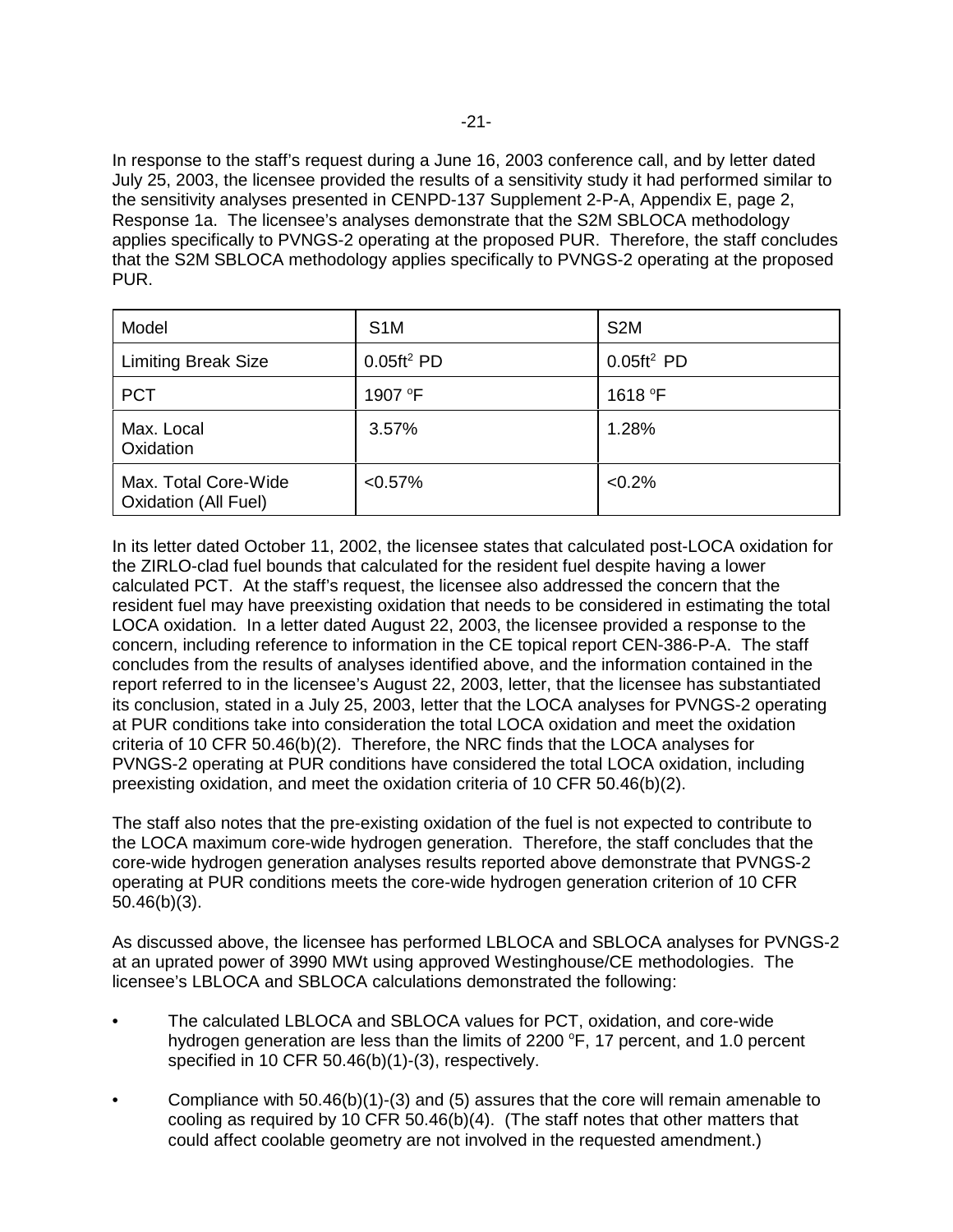In summary, the NRC staff concludes that the licensee's LOCA analyses were performed with LOCA methodologies that apply to PVNGS-2 and demonstrate that PVNGS-2 complies with the requirements of 10 CFR 50.46 (b)(1)-(4). Therefore, the NRC staff finds the licensee's LOCA analyses acceptable. Compliance with the long-term cooling requirement of 10 CFR 50.46(b)(5) is discussed in Section 4.1.1 below.

## **4.1.1** Post Loss-of-Coolant Accident Long-Term Cooling

Regulatory requirements for long-term cooling (LTC) are provided in 10 CFR 50.46(b)(5), which states, "After any calculated successful initial operation of the ECCS, the calculated core temperature shall be maintained at an acceptably low value and decay heat shall be removed for the extended period of time required by the long-lived radioactivity remaining in the core." In practice, following successful calculated blowdown, refill, and reflood after initiation of a LOCA, the LTC requirement will be met if the fuel cladding remains in contact with water so that the fuel cladding temperature remains essentially at or below the saturation temperature. A potential challenge to long-term cooling is that boric acid  $(H_3BO_3)$  could accumulate within the reactor vessel, precipitate, and block water needed to keep the fuel cladding wetted by water. The staff reviewed the licensee's approach to control  $H_3BO_3$  during LTC.

The licensee's December 21, 2001, request stated that the analysis of record for long-term cooling is based on a core power of 4070 MWt (3990 MWt plus 2 percent measurement uncertainty). This is consistent with the licensee's description of LOCA analysis assumptions contained in its January 2003, Revision 11 of the UFSAR.

In its October 11, 2002, supplemental letter, the licensee stated that the analysis used for the PUR application used the H<sub>3</sub>BO<sub>3</sub> precipitation evaluation model described in topical report CENPD-254, "Post-LOCA Long Term Cooling Evaluation Model," dated June 1980. The staff approved this topical report by SE dated July 30, 1979. However, the staff readdressed this model in an April 24, 2002, letter to Entergy Operations titled "Arkansas Nuclear One, Unit No. 2 - Issuance of Amendment Re: Increase in Licensed Power Level." In that letter, the staff identified concerns with respect to the meaning of conservatism in determination of vessel mixing volume, the inconsistency between the Appendix K decay heat generation requirement and that of CENPD-254, and failure to include a 4 weight percent (wt%)  $H_3BO_3$  margin to account for uncertainty. The staff concluded then that these questions would be addressed on a generic basis consistent with the evaluation of CENPD-254, and that the evaluation of the Entergy model would be assessed by alternate means. In the interim, until this generic concern associated with LTC is resolved, the staff will continue to accept the licensee's emergency operating procedures (EOPs) to initiate hot leg injection within 2-3 hours of the LBLOCA.

The staff is using the same alternative approach for evaluating the PVNGS-2  $H_3BO_3$ assessment pertaining to LTC. The alternative approach addresses the probability of conditions where significant  $H_3BO_3$  accumulation may be encountered, the current staff review of the CENPD-254 assumptions, insights from predictions of significant  $H_3BO_3$  accumulation from other plants, and the licensee's EOPs to reduce the possibility that significant  $H_3BO_3$ accumulation will be encountered. There are a number of additional assumptions (not listed above) within CENPD-254 that the staff has accepted.

The staff compared the PVNGS-2 characteristics with those of other plants. This approach is similar to the staff's approach in evaluating the Arkansas Nuclear One (ANO) PUR referenced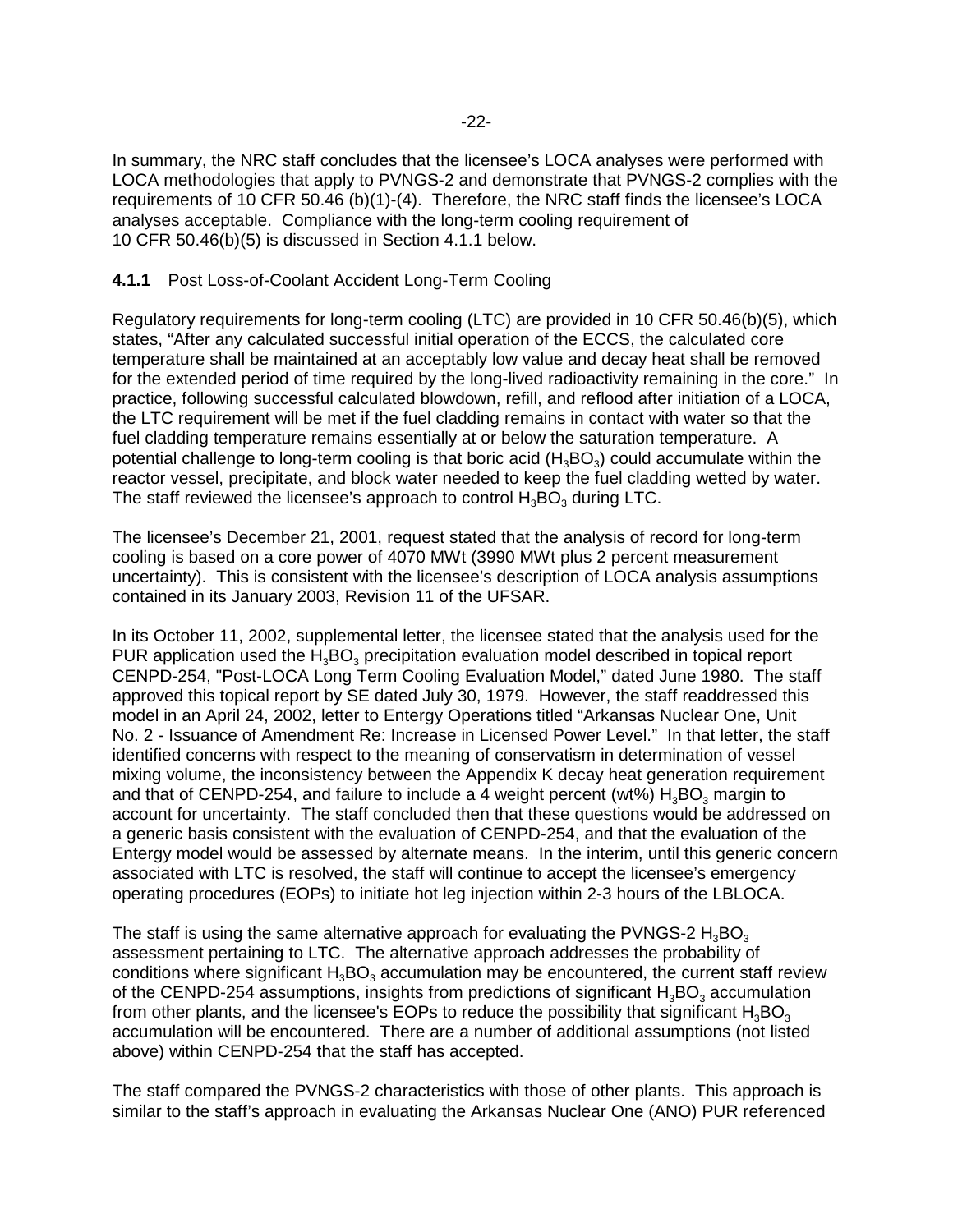above. This comparison is summarized in the Table 3.1. The information shows that the PVNGS-2 PUR characteristics are consistent with those of Byron/Braidwood and ANO-2 with respect to initiation of hot leg injection.

| Table 3.1 - Comparison of Characteristics                                                                                                                                                                                              |                                                                              |                                         |                                               |                                                                              |  |
|----------------------------------------------------------------------------------------------------------------------------------------------------------------------------------------------------------------------------------------|------------------------------------------------------------------------------|-----------------------------------------|-----------------------------------------------|------------------------------------------------------------------------------|--|
|                                                                                                                                                                                                                                        | Characteristic                                                               | Byron/<br>Braidwood<br><b>5% PUR</b>    | ANO-2 7.5%<br><b>PUR</b>                      | Requested PVNGS-2 PUR                                                        |  |
| l 1                                                                                                                                                                                                                                    | Time to reach $H_3BO_3$<br>saturation (hours).                               | 8.53(5/4/01)<br>6.0(4/12/02)            | $-2.4$ to 7.3,<br>depending on<br>assumptions | $~5.5$ (UFSAR)                                                               |  |
| $\overline{2}$                                                                                                                                                                                                                         | Power (MWt)                                                                  | 3587                                    | 3026                                          | 4070                                                                         |  |
| 3                                                                                                                                                                                                                                      | Decay heat generation<br>rate multiplier<br>(dimensionless)                  | 1(5/4/01)<br>1.2(4/12/02)               | 1.1                                           | 1.1                                                                          |  |
| $\overline{4}$                                                                                                                                                                                                                         | Assumed $H_3BO_3$<br>saturation limit (wt%)                                  | 23.53                                   | 27.6                                          | 30                                                                           |  |
| 5                                                                                                                                                                                                                                      | Core plus upper plenum<br>volume below hot leg $(ft^3)$                      | 1072*                                   | 940                                           | Multiplying power by mixing<br>volume ratio gives<br>approximately ANO power |  |
| $\,6$                                                                                                                                                                                                                                  | Time to hot leg injection<br>via emergency operating<br>procedures (hours)** | Consistent<br>with Item 1<br>prediction | $2$ to $4$                                    | $2$ to $3$                                                                   |  |
| *Value is from NUREG-1269, Loss of Residual Heat Removal System, Diablo Canyon<br>Nuclear Power Plant, Unit 2, April 10, 1987, June 1987.<br>**EQDe are consistent with the sequence of events described in HECAD Costions 6.3.3.7 and |                                                                              |                                         |                                               |                                                                              |  |

'EOPs are consistent with the sequence of events described in UFSAR Sections 6.3.2.7 and  $\parallel$ 6.3.3.

While the staff cannot concur with the licensee's evaluation based on CENPD-254, the staff believes that there is sufficient basis to approve the license amendment, while the questions on assumptions given above are addressed on a generic basis, for the following reasons:

- The low probability of a LBLOCA where conditions leading to significant  $H_3BO_3$ accumulation may be encountered.
- The staff recently reviewed and accepted most of CENPD-254 modeling assumptions. Only a few assumptions are subject to question, and the implications of those assumptions are understood and do not invalidate the staff's finding.
- The licensee's predictions are reasonable when compared to the predictions for other plants.
- The licensee has emergency operating procedures to initiate hot leg injection within 2 to 3 hours to reduce the possibility that significant  $H_3BO_3$  accumulation will be encountered.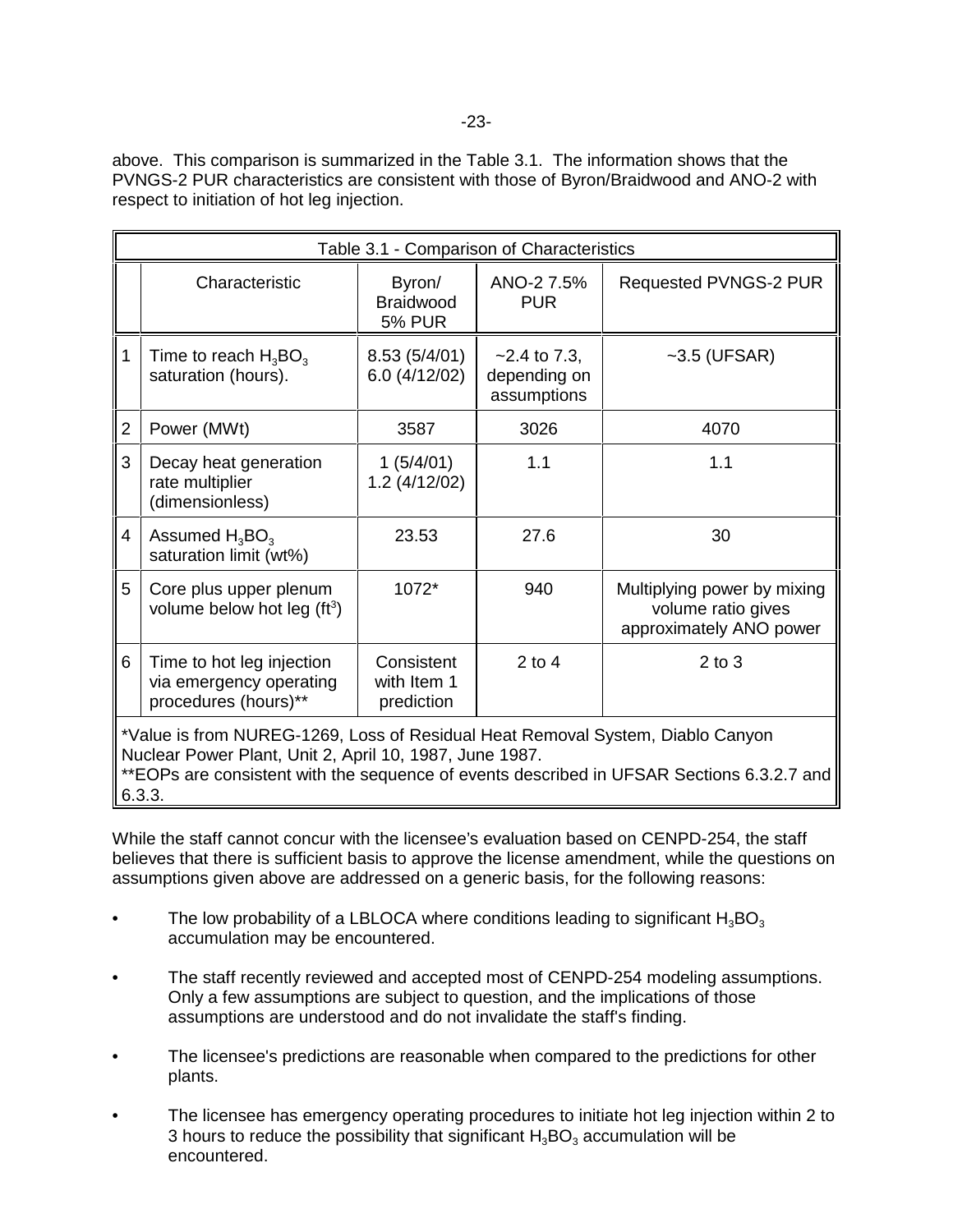Based on the above, the staff concludes that the outstanding issues of certain modeling assumptions in CENPD-254 is not a significant safety concern that would prevent the staff from approving the PUR amendment. The issue exists for the plant's current operating license and the probability for the conditions leading to significant  $H_3BO_3$  accumulation are not significantly increased by the proposed amendment. Based on the four bullets above, the staff concludes that the licensee has met the regulatory requirements for LTC under 10 CFR 50.46(b)(5) with respect to the requested increase in power, and the amendment in this regard is acceptable.

## **4.2** Containment Response Analysis

The containment building is the final barrier against the release of significant amounts of radioactive fission products. The containment response analyses are performed to demonstrate compliance with 10 CFR Part 50, Appendix A, GDC 16, "Containment Design," and GDC 50, "Containment Design Basis," to demonstrate that the design pressure and temperature conditions for the containment structure are not exceeded during design-basis accidents (DBAs). In addition, a long-term pressure response analysis is performed to demonstrate compliance with GDC 38, "Containment Heat Removal."

The containment structure must be designed to withstand the pressure and temperature conditions resulting from a postulated LOCA and maintain a leaktight barrier. It must also be designed to withstand an MSLB. The analyses performed for containment response also define environmental envelopes for equipment qualification (EQ) and for mechanical and electrical equipment located within the containment. The proposed PUR and larger RSGs will both impact the containment response during DBAs.

#### **4.2.1** Containment Structure

Section 6.2 of the PURLR discusses the potential impact on the containment building by RSGs and PUR conditions. The containment is designed to withstand a pressure of 60 psig and a maximum liner temperature of 300 °F. The RSGs and PUR result in an increase in the containment pressure and temperature during postulated accidents due to the following:

- (1) The power increase results in an increase in the RCS average temperature  $(T_{ave})$  and decay heat, which results in more energy being transferred to the containment via the LOCA break flow.
- (2) The additional RCS inventory due to the larger SGs increases the mass transferred to the containment during the LOCA blowdown.
- (3) The additional SG secondary inventory, larger heat transfer area, and a higher secondary operating pressure result in more energy being transferred to the containment for an MSLB.
- (4) The increased power results in more FW, at a higher enthalpy, being delivered to the SG secondary for release into containment during an MSLB.

The licensee's evaluation determined that the peak containment pressure and liner temperature for a LOCA are 58 psig and 270.97 °F, respectively. The peak containment pressure and liner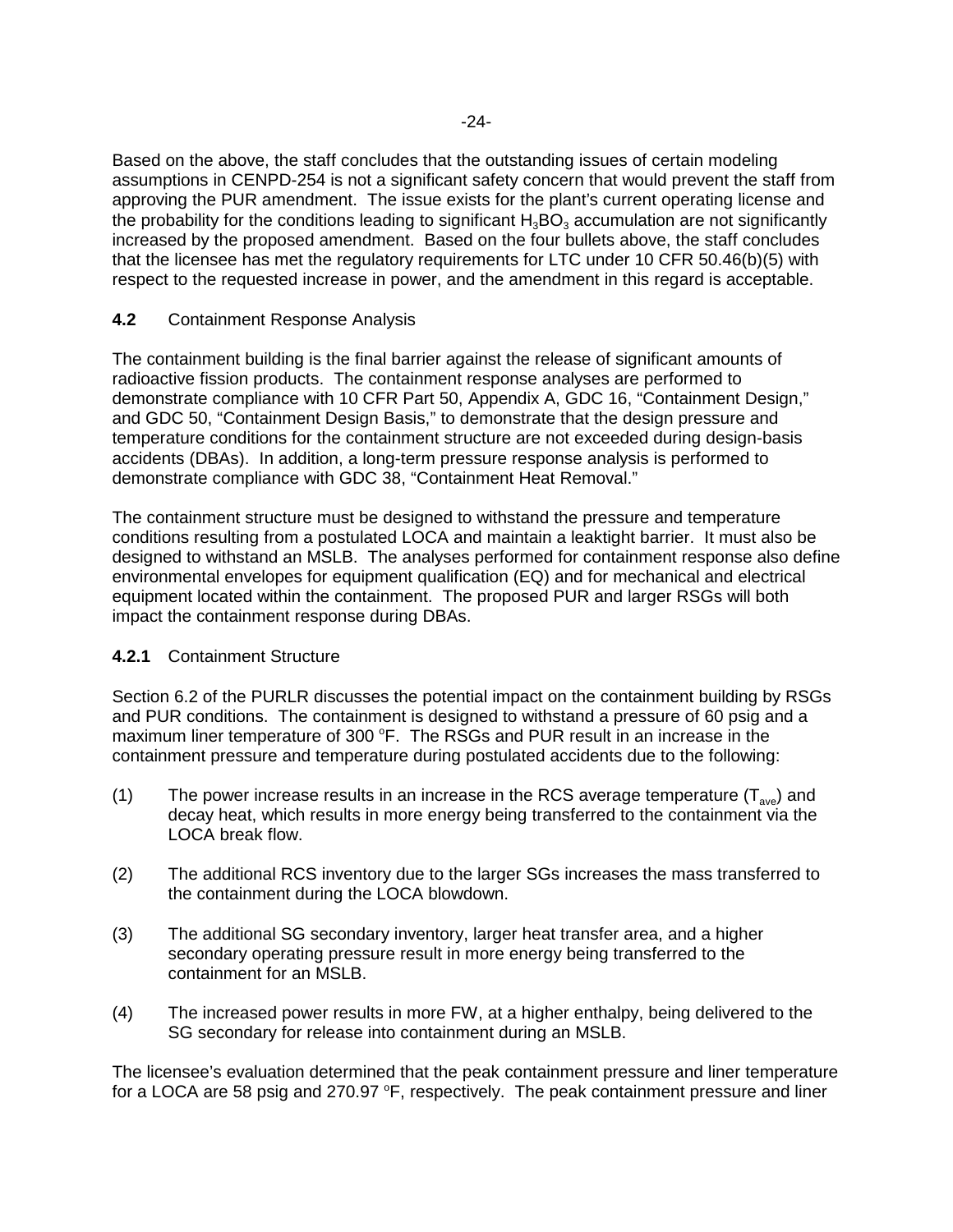plate temperature for an MSLB are 41.29 psig and 252.16 °F, respectively (for containment design assessment). These remain below the design values for these containment parameters set forth in the AOR.

The staff requested additional information related to the temperatures and pressures in containment subcompartments, and whether changes in subcompartment analyses had an impact on the design basis. In its September 6, 2002, response to the staff's RAI, the licensee stated that principal subcompartments of concern are the reactor cavity, SG subcompartments, and the pressurizer subcompartment. For the pressurizer subcompartment, for which the analyses assume a double-ended break of the pressurizer surge line, the licensee determined that the energy release rates for the RSGs and PUR condition are bounded by the original plant design. For the reactor cavity and SG subcompartments, the application of LBB eliminates the dynamic effects of RCS MCL pipe breaks; therefore, the original design bounds the predicted subcompartment accident pressure. For containment temperature effects, the licensee performed a qualitative assessment that compared the RSG/PUR containment and basemat concrete thermal profiles that were generated using the COPATTA computer code to those values assumed in the original Bechtel Structural Analysis Program (BSAP) for containment internal structures. The results of this comparison determined that the original BSAP analysis remains bounding for RSGs and PUR conditions.

Based on the above reasoning, the NRC staff concurs with the licensee's conclusion that the containment building remains acceptable for operation at RSGs and PUR conditions.

#### **4.2.2** Loss-of-Coolant Accident Containment Analysis

The changes for the proposed PUR and RSGs that have the most impact on the containment response during these DBAs are:

- 1. The power increase would result in an increase in the RCS average temperature and the decay heat, which results in more energy being transferred to the containment.
- 2. The additional RCS inventory due to the larger RSGs increases the mass being transferred to the containment.
- 3. The additional RSGs mass inventory, larger heat transfer area, and a higher secondary operating pressure result in more energy being transferred to the containment.

Consistent with the current design basis, three break types were investigated:

- 1. RCS RCP double-ended discharge leg slot break (DEDLSB)
- 2. RCS RCP double-ended suction leg slot break (DESLSB), and
- 3. Double-ended hot leg slot break (DEHLSB).

All three-break locations were analyzed assuming both minimum and maximum safety injection (SI) pump flows. The limiting single failure for these analyses is a loss of one train of the CSS.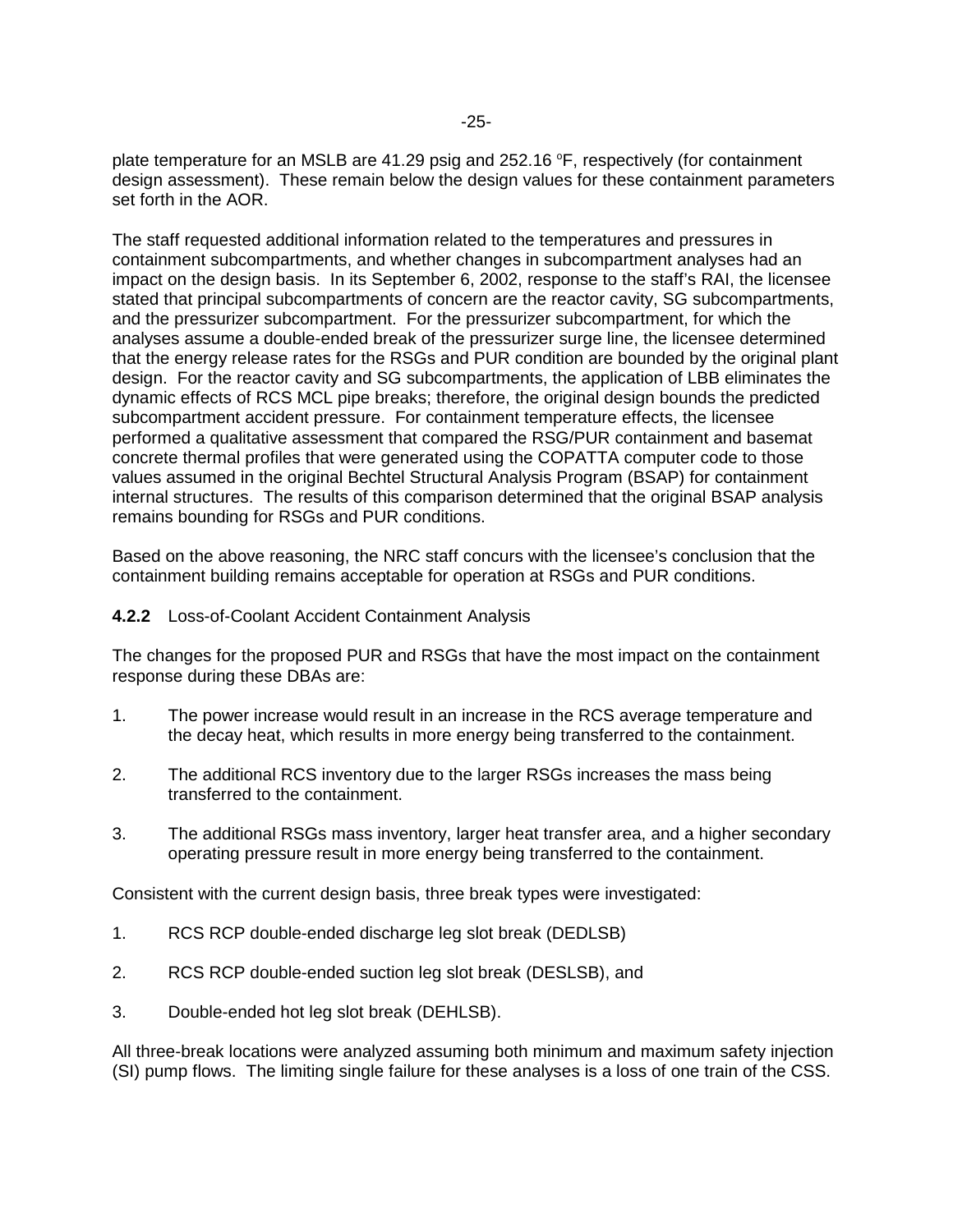The analyses of the LOCA events were initiated from 102 percent of PUR power level, 4070 MWt. The LOCA mass and energy releases (M&E) and containment response analyses were performed in accordance with the SRP Sections 6.2.1.3, "Mass and Energy Release Analysis for Postulated Loss-of-Coolant Accidents," and 6.2.1.1.A, "PWR Dry Containments, Including Subatmospheric Containments," respectively.

The M&E for the blowdown phase of the LOCA were obtained with the previously accepted CEFLASH-4A code (Reference 1). The M&E for the reflood and post-reflood phases of the LOCA were obtained with the previously accepted methodology (Reference 2) for the cold leg breaks. The reflood and post-reflood phases were not simulated for hot leg breaks. For hot leg breaks, most of the reflood fluid does not pass through a SG before being released to the containment and there are no physical mechanisms to rapidly remove the residual SG secondary energy during or after the reflood period.

Accounting for residual stored heat including decay heat in the primary and secondary systems, the M&E for the long-term phase of the LOCA were obtained with the previously accepted CONTRANS2 containment code (Reference 3).

The containment pressure and temperature profiles were calculated using the previously accepted COPATTA code (Reference 4) based on the M&E obtained for each break location. In reviewing the licensee's initial conditions for these analyses, it was noted that the PUR analyses were based on an initial containment relative humidity of 0 percent, while the AOR, UFSAR Table 6.2.1-6, were based on 50 percent.

By letter dated August 27, 2002, in response to the staff's RAI, the licensee provided justification for the PUR analysis. The limiting relative humidity was reduced to 0 percent to provide a conservative peak pressure calculation. Consistent with SRP guidelines, the most limiting initial condition was selected for the PUR submittal. A higher initial relative humidity within containment results in a lower pressure profile and a lower peak pressure value. The additional mass of water vapor, at 50 percent relative humidity, in the containment atmosphere acts as a heat sink. A comparison of COPATTA computer runs performed by the licensee showed a reduction of 0.37 psi in the peak pressure if a value of 50 percent relative humidity was used. Therefore, assuming 0 percent relative humidity maximizes the containment pressure response and is conservative.

The NRC staff also noted that in UFSAR Table 6.2.1-6, the RCS expansion multiplier for the LOCA was stated to be 3 percent, while in the PUR submittal, the volumetric expansion multiplier value was stated to be 2 percent. In its August 27, 2002, response to the staff's RAI, the licensee indicated that UFSAR Table 6.2.1-6 is incorrect and the error would be corrected during the next update. The RCS expansion multiplier for the existing AOR, and for the PUR, is 2 percent.

The DEDLSB LOCA with maximum ECCS was identified as the pipe break with the highest peak pressure for the PUR and with RSGs. The resulting peak pressure is less than 58 psig (73 psia), and remains below the design pressure value of 60 psig. The resulting peak vapor temperature was calculated to be 308.4  $\mathrm{^{\circ}F}.$ 

The impact of PUR and RSG conditions on the peak containment liner temperature was evaluated by the licensee. The peak liner temperature was predicted to be less than 271  $\textdegree$ F. This temperature is below the containment building liner design peak temperature of 300  $\degree$ F.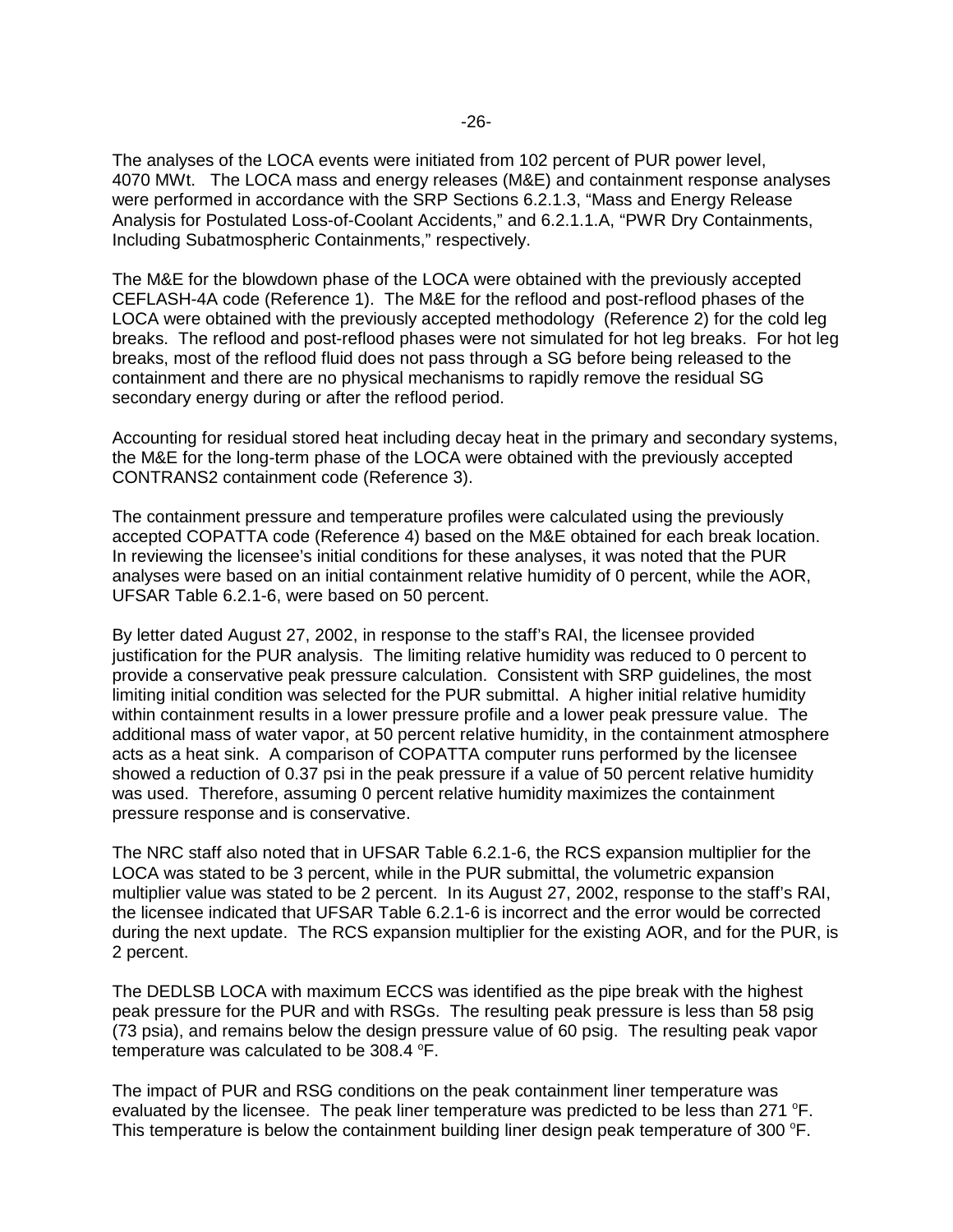Long-term analyses of the worst case DEDLSB, and of the worst-case pump suction leg break were performed by the licensee to verify the ability of the containment heat removal system (CHRS) to maintain the containment pressure and temperature below the design conditions. These evaluations were based on a conservative performance analysis of the engineered safety features. The CHRS long-term operating mode included one CSS train. The analyses showed that within 24 hours the containment pressure was reduced to less than one half of the peak containment pressure.

Based on the reasoning set forth above, the NRC staff finds there is reasonable assurance that PVNGS-2 will continue to be in compliance with GDC 16, "Containment Design," GDC 50, "Containment Design Basis," and GDC 38, "Containment Heat Removal," at the proposed PUR power level with the RSGs following a DBA LOCA.

**4.2.3** Main Steam Line Break Containment Analysis

The changes for the proposed PUR and RSGs that have the most impact on the containment response during MSLB DBAs are:

- 1. The power increase would result in an increase in the RCS average temperature and the decay heat, which results in more energy being transferred to the SGs, and increases the severity of the MSLB blowdown to the containment.
- 2. The additional RSGs secondary inventory and a higher secondary operating pressure result in increased mass and additional energy being transferred to the containment.
- 3. The increased power results in more FW, at a higher enthalpy, being delivered to the SGs for eventual release to the containment.

Consistent with the current design basis, three power levels were investigated to evaluate the overall containment response, the containment pressure and the EQ temperature profile. These analyses were performed by the licensee at 102 percent, 75 percent, and 0 percent of the proposed PUR power level, and included the RSGs.

The MSLB M&E and containment response analyses were performed in accordance with Sections 6.2.1.4, "Mass and Energy Release Analysis for Postulated Secondary System Pipe Ruptures," and 6.2.1.1.A, "PWR Dry Containments, Including Subatmospheric Containments," respectively, of the SRP. NRC Bulletins and Information Notices were also considered as part of the licensee's analyses: Bulletin 80-04 (Reference 5) for the treatment of main FW addition, and Information Notice 84-90 (Reference 6) for the effects of main stream line breaks on EQ. The guidance provided in NUREG-0588 (Reference 7) for the treatment of EQ cases was also included in the licensee's analyses.

The previously accepted SGNIII code (Reference 8 and Reference 9) was used to generate the M&E release data for the blowdown phase of the MSLB. The analyses conservatively assumed the availability of non-emergency power. This allows for continued RCP operation and maximizes the rate of heat transfer to the affected SG maximizing the rate of mass and energy release. With non-emergency power available, an emergency diesel generator failure is not limiting and need not be postulated.

There is a main steam isolation valve (MSIV) in each of the four main steam lines. Each valve has dual solenoid valves to assure closure even with a single failure in the control system.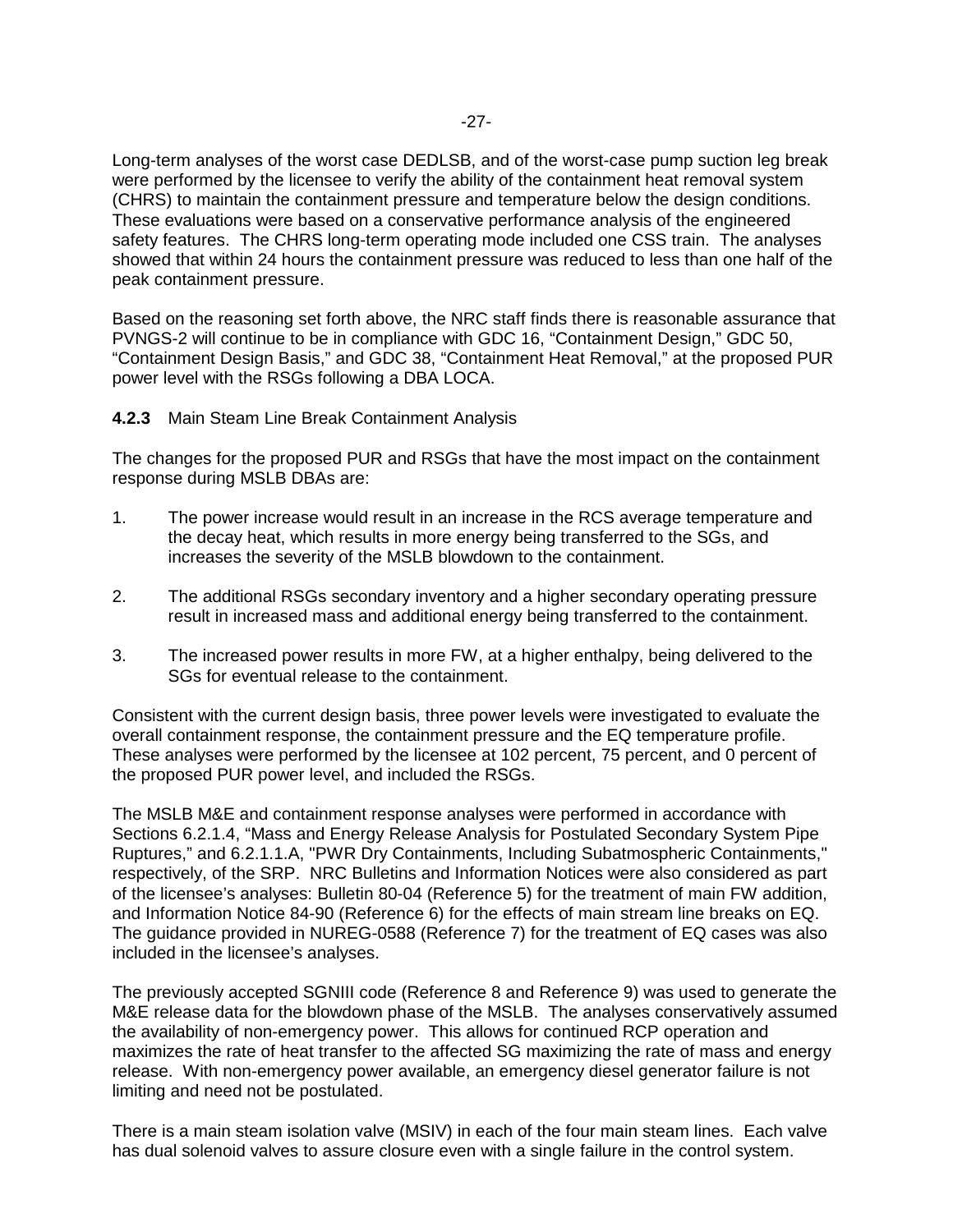Single failure of the actuation signal will not prevent valve closure since both trains of main steam isolation signal actuation are provided to each MSIV. Any failure would result in the valve going to the closed position. The other MSIV isolates the unaffected SG. For the licensing analyses, the licensee assumed a random failure of an MSIV in the broken steam line. This maximizes the forward and reverse flow to the break and maximizes the consequences of the event.

There are two FW isolation valves (FWIVs) in Series in each of the two main FW lines. If one FWIV fails, the second FWIV will provide isolation. All cases were analyzed considering the flashing of fluid in the lines from the FWIVs to the affected SG and there was no need to do a separate analysis assuming FWIV failure.

The containment pressure and temperature responses to an MSLB were obtained with the previously accepted COPATTA code. The primary differences between the LOCA analysis and the MSLB analysis are:

- 1. For the MSLB, the M&E release calculations terminate when the affected SG dries out, and
- 2. The Uchida correlation is used for the heat transfer coefficient to the structural heat sinks in the MSLB, while the Tagami correlation is used for the LOCA, consistent with the guidance provided in the SRP.

In addition to these parameters, the time for CSS actuation was re-analyzed by the licensee. The existing analysis, the AOR, conservatively bounded the time to reach the containment high-high-pressure setpoint of 10 psig. For the 102 percent power case with the PUR configuration, the time to reach the pressure setpoint of 10 psig was calculated with the COPATTA code to be approximately 8 seconds. With an instrument and equipment delay time of 82 seconds, the CSS would start quenching the containment environment at about 90 seconds into the accident, or about 11.5 seconds earlier than in the existing AOR. The licensee concluded that the cumulative effect on the containment response to a DBA MSLB from the increased blowdown due to the PUR was offset by the reduction in the time for CSS actuation.

The MSLB from 102 percent of the proposed PUR rated thermal power is the limiting case for both the containment pressure and for the equipment qualification temperature profile. The peak pressure in the containment building was predicted to be 41.29 psig without the EQ analysis guidance and 41.75 psig with the EQ analysis guidance. This peak pressure is below the containment building design peak pressure of 60 psig.

No long-term analysis was performed for the MSLB since after isolation and blowdown there is no further energy input to containment. The maximum peak containment vapor temperature was calculated to be 405.55 °F and occurred at 90 seconds for the limiting 102 percent power MSLB containment design case.

The impact of the PUR and RSG conditions on the peak containment liner temperature was evaluated by the licensee. The peak liner temperature was predicted to be about  $252.2$  °F. This temperature is below the containment building liner design peak temperature of 300  $\textdegree$ F.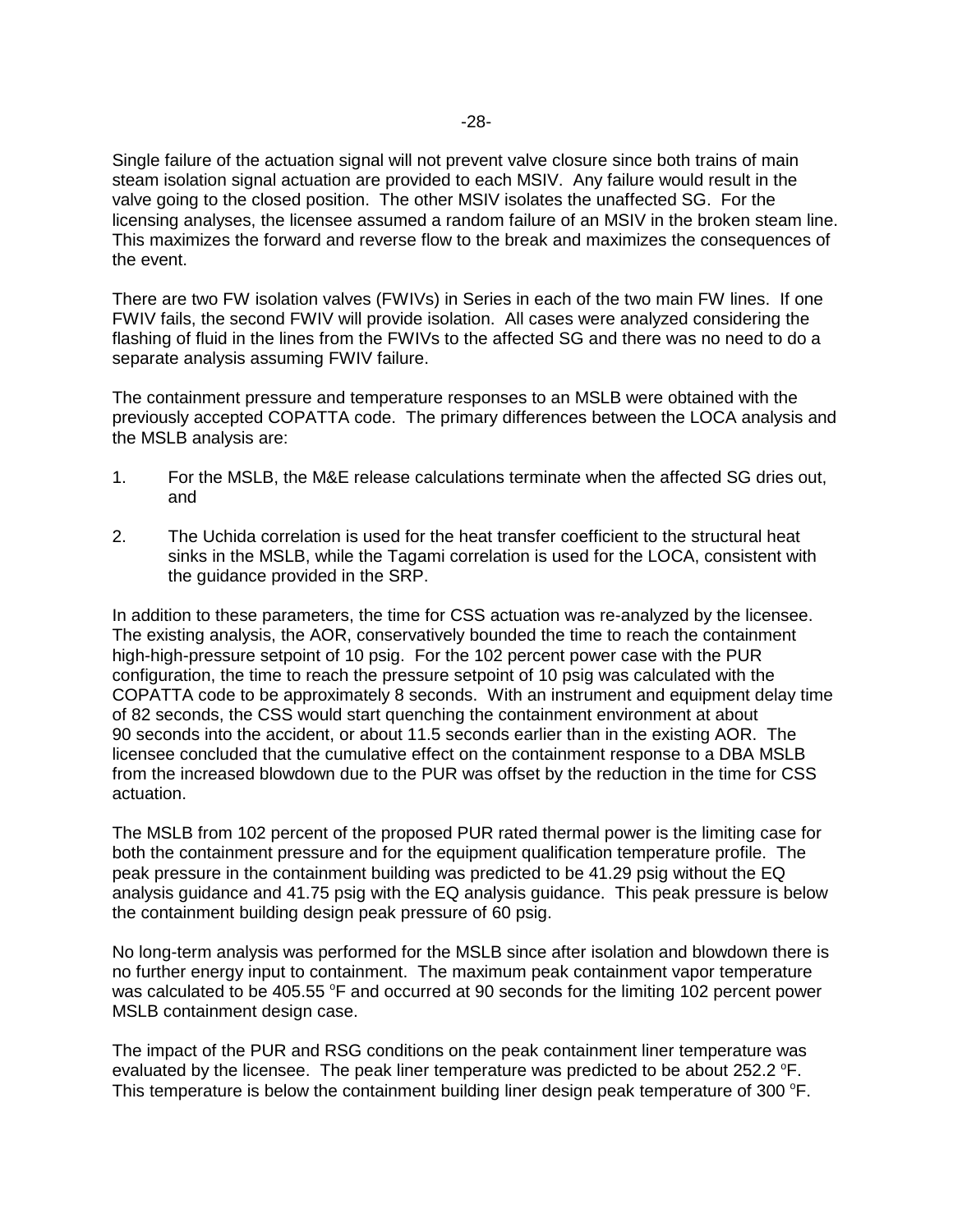Based on the above, the NRC staff finds that PVNGS-2 will continue to be in compliance with GDC 16, "Containment Design," and GDC 50, "Containment Design Basis," at the proposed PUR power level with RSGs following a DBA MSLB.

#### **4.2.4** Main Steam Line Break Outside Containment Analysis

The proposed PUR and the larger SG volume and larger heat transfer area have the potential to affect the outside containment response to an MSLB for the same reasons discussed in the MSLB Containment section above. An analysis was performed by the licensee to verify the EQ temperature envelope in the main steam support structure. A 1-ft<sup>2</sup> non-mechanistic steam line break was analyzed by the licensee to quantify the effect of the PUR for this limiting break. The analyses were performed in accordance with Section 3.6.1, "Plant Design for Protection Against Postulated Piping Failures in Fluid Systems Outside Containment," of the SRP. NRC Bulletins and Information Notices were also considered as part of the licensee's analyses: Bulletin 80-04 for the treatment of main FW addition, and Information Notice 84-90 for the effects of main stream line breaks on EQ. The guidance provided in NUREG-0588 for the treatment of EQ cases was also included in the licensee's analyses. The purpose of this analysis was to demonstrate compliance with10 CFR Part 50, Appendix A, GDC 4, "Environmental and Dynamic Effects Design Bases."

The break was assumed to be at the first weld outside containment. This assumption minimizes the flow resistance between the break and the affected SG and increases the calculated M&E. The M&E were generated with the EQ analysis guidelines for this event. The analyses focused on M&E releases at 102 percent power and 0 percent power. These analyses included the assumption that the MSIV in the steam line with the least flow resistance fails to close following the isolation signal. This assumption maximizes the M&E release during this event. Superheating within the SG starts when the U-tubes uncover, as specified in NRC Information Notice 84-90. The turbine stop valves were assumed to close instantaneously at the time of reactor trip. This assumption is conservative for this event because the entire steam inventory at the time of reactor trip is assumed to be forced out of the break. No leakage was assumed through the MSIVs or main FWIVs. The auxiliary feedwater (AFW) logic was assumed to function properly and to isolate all AFW to the affected SG.

There are differences between the methodology used for the new PUR analysis and the AOR methodology. These methodology differences include a reduction in some conservative input values selected in the AOR and a revised reactor trip methodology. Based on detailed analyses performed by the licensee, it was concluded that reactor trip on core protection calculator variable over-power trip and low SG pressure could be credited if the effect of the moderator temperature coefficient (MTC) was considered. The licensee's PUR analysis evaluated all reasonable reactor trips and identified the most conservative trip. The NRC staff finds the licensee's evaluation acceptable, as the resulting analysis used the most conservative reactor trip to develop conservative mass and energy release rates for the MSLB outside containment evaluation.

The AOR zero load case, the limiting case, used an MTC more negative than that allowed by the TS. This conservative MTC led to unrealistically high steam pressures during this event, preventing the actuation of the low SG pressure trip, resulting in temperatures which are higher than those achievable with the MTC allowed by the TS.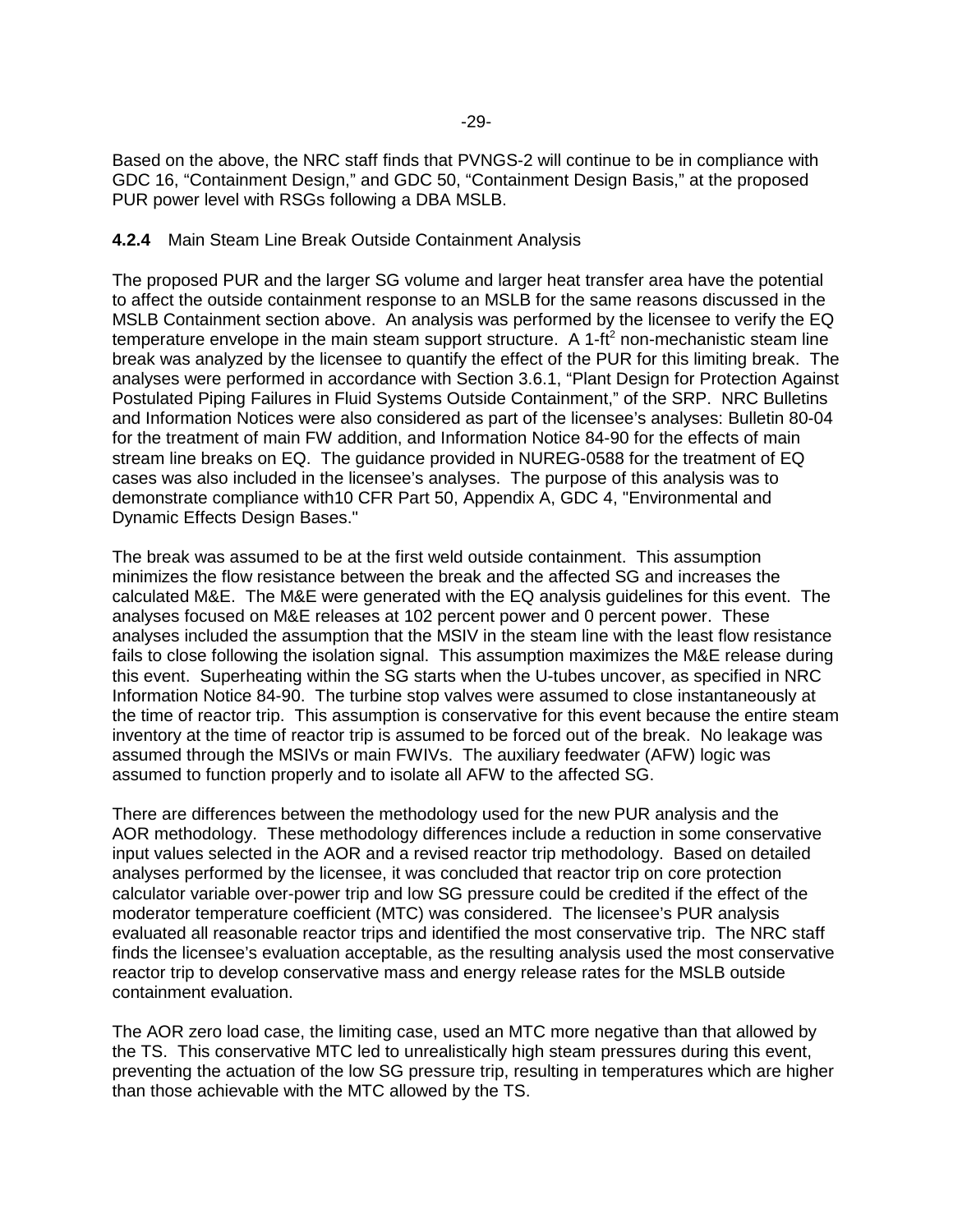The PUR analyses were based on the MTC limit allowed by the TS, and the revised reactor trip methodology. The peak temperature in the main steam support structure based on the M&E releases calculated for the PUR are bounded by the peak temperature values generated in the AOR. The M&E released during the 0 percent PUR case was found to be bounded by the 0 percent power AOR. The NRC staff finds the licensee's use of the TS MTC limit acceptable since the MTC limit allowed by the TS is the most conservative value expected during plant operation, and the resulting analysis used this value to develop conservative M&E release rates for the MSLB outside containment evaluation.

The blowdown phase of the 102 percent power MSLB was simulated with a modified version of the SGNIII code to generate the M&E releases. The revision to the SGNIII code provided a better representation of the secondary side. The revised code provides more detailed modeling for the four main steam lines (as compared to the original analysis which modeled only two main steam lines), for the closing of the MSIVs and for the steam flow through the main steam line cross header path following the closure of MSIVs.

In response to the NRC staff's RAI, the licensee addressed the change to the SGNIII code. The change to the SGNIII code was conducted under the provisions of the Westinghouse Quality Assurance Program. This change provides the analyst with the ability to use one flow resistance and flow area through the cross header prior to the turbine stop valves closing and a different set of values following the closure of the turbine stop valves. This change provides better modeling of the steam header crossover path by providing a steaming path to the break following the closure of the turbine stop valves and prior to the MSIVs closing. The model change verification and validation are documented in a calculation performed and owned by Westinghouse. The code's response was compared to existing data and found to yield the expected results. The staff finds the change to the SGNIII code to model the four steam lines acceptable since the change only involved a better representation of the physical system without changes to either the underlying numerical solution schemes or to the conservative selection of the thermal-hydraulic models and input values used for this licensing analysis.

As a result of the change to SGNIII, after 300 seconds into the event, the PUR M&E release rate begins to decrease faster than the M&E release rate in the AOR. The temperature in the AOR continues to increase while the temperature in the PUR analysis is decreasing. The peak temperature for the PUR case occurs at 290 seconds, based on about 44x10<sup>6</sup> Btu of released energy. The temperature for the AOR does not peak until 400 seconds, based on about 49x10<sup>6</sup> Btu of released energy.

The subcompartment pressure and temperature model used for the PUR was identical to the existing AOR. The previously accepted PCFLUD code (Reference 10) was used to evaluate the subcompartment response to the MSLB.

The peak temperature in the main steam support structure occurred for the 0 percent power AOR case. The peak temperature was calculated to be 383  $\degree$ F, and for comparison the PUR temperature was calculated to be 367 °F. For the 102 percent power case, the AOR peak temperature was calculated to be 373  $\textdegree$ F, and for comparison the PUR temperature was calculated to be 357  $\textdegree$ F. The licensee has determined that the EQ profile remains limited by the current AOR, the 0 percent power case. The peak pressure in the main steam support structure remains bounded by the AOR, with a calculated value about 5 psi below the design value.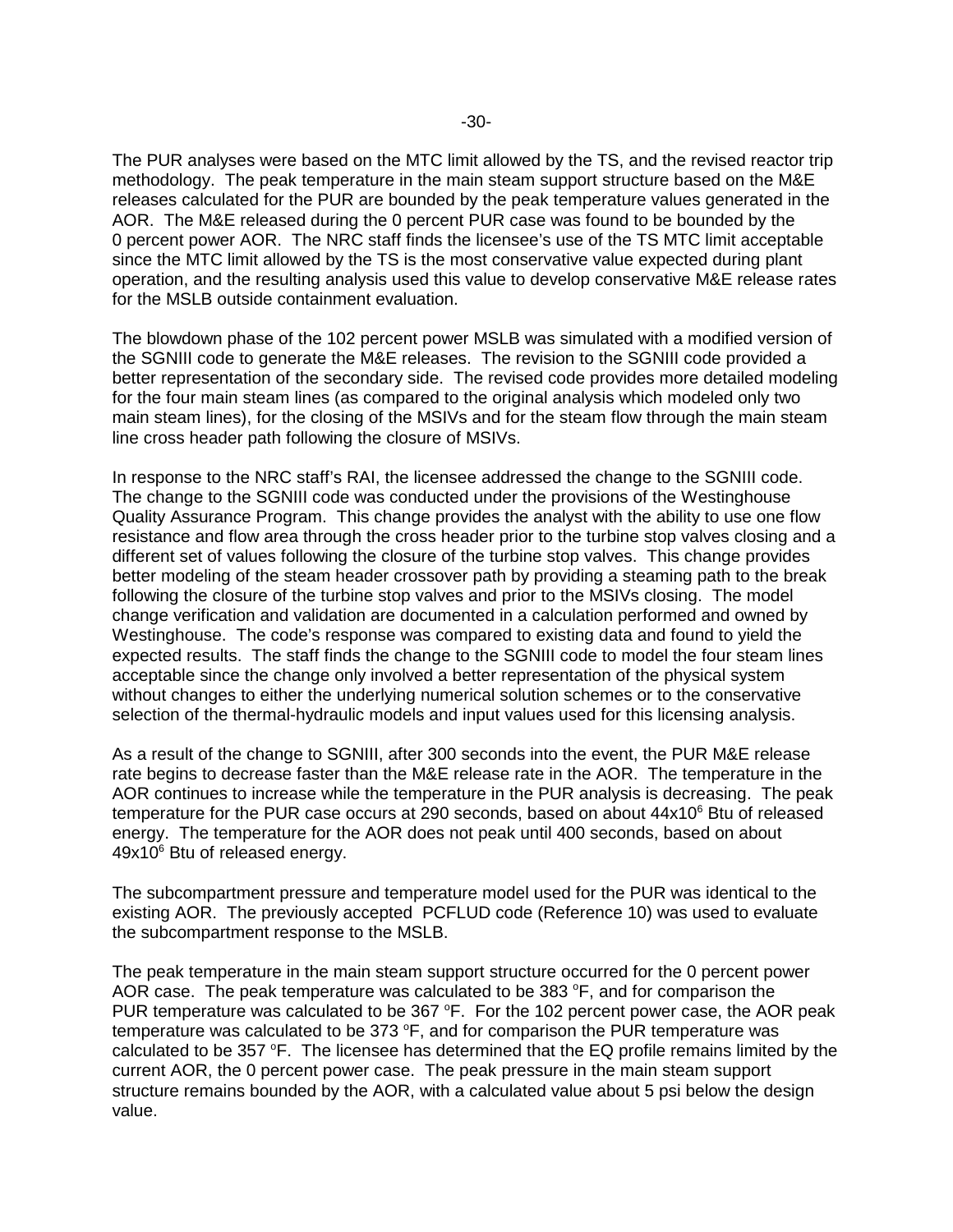Based on the above, the NRC staff finds that PVNGS-2 will continue to be in compliance with 10 CFR Part 50, Appendix A, GDC 4, "Environmental and Dynamic Effects Design Bases," at the proposed PUR power level with the RSGs following a DBA MSLB outside containment.

### **4.2.5** Subcompartment Loads

The evaluation of subcompartment loads as described in SRP Section 6.2.1.2, "Subcompartment Analysis," was not specifically addressed in the PURLR. The licensee's UFSAR Section 6.2.1.1.1.1, "Containment Structure Accident Conditions," states, "These analyses were performed at 102% of Licensed Power." In UFSAR Table 6.2.1-6, the reactor power is stated to be 3954 MWt. The PUR power level at 102 percent is 4070 MWt. In response to the NRC staff's request for additional information, the licensee addressed the subcompartment loads issue by letter dated August 27, 2002.

The short-term LOCA-related M&E releases are used as input to the subcompartment analyses that are performed to ensure that the walls of a subcompartment can maintain its structural integrity during the short pressure pulse (generally less than three seconds) accompanying a high energy line pipe rupture within that subcompartment. The subcompartments evaluated include the SG compartment, the reactor cavity region, and the pressurizer compartment.

PVNGS-2 is approved to use a LBB methodology, and for the SG compartment and the reactor cavity region, LBB was used to qualitatively demonstrate that any changes associated with operation at the PUR conditions would be offset by the LBB benefit of using smaller RCS nozzle breaks. The licensee stated that the current licensing bases for these compartments remain bounding.

The pressurizer subcompartment analysis assumes a double-ended guillotine break of the pressurizer surge line. The energy release rates were calculated for the proposed PUR condition and compared with the original plant design conditions. The original plant design energy release rates continue to bound the PUR energy release rates by approximately 10 percent. Since the analysis performed for the initial plant licensing found the pressurizer subcompartment adequate, and the energy release rates for the PUR condition remain bounded by the original energy release rates, the licensee stated that the pressurizer subcompartment remains structurally acceptable.

The NRC staff finds there is reasonable assurance that PVNGS-2 will continue to be in compliance with GDC 4, "Environmental and Dynamic Effects Design Bases" and GDC 50, "Containment Design Basis," at the proposed PUR conditions since the AOR energy release rates are approximately 10 percent higher than those expected at the PUR power level and the structural integrity of the limiting subcompartment was previously found acceptable by the staff.

# **4.2.6** Minimum Containment Pressure Analysis for ECCS Performance Capability

The evaluation of the minimum pressure for ECCS performance as described in SRP 6.2.1.5, "Minimum Containment Pressure Analysis for Emergency Core Cooling System Performance Capability Studies," was not specifically addressed in the licensee's submittal. UFSAR Section 6.2.1.5, "Minimum Containment Pressure Analysis for ECCS Performance Capability Studies," states that "a minimum containment pressure analysis was completed in the 1995-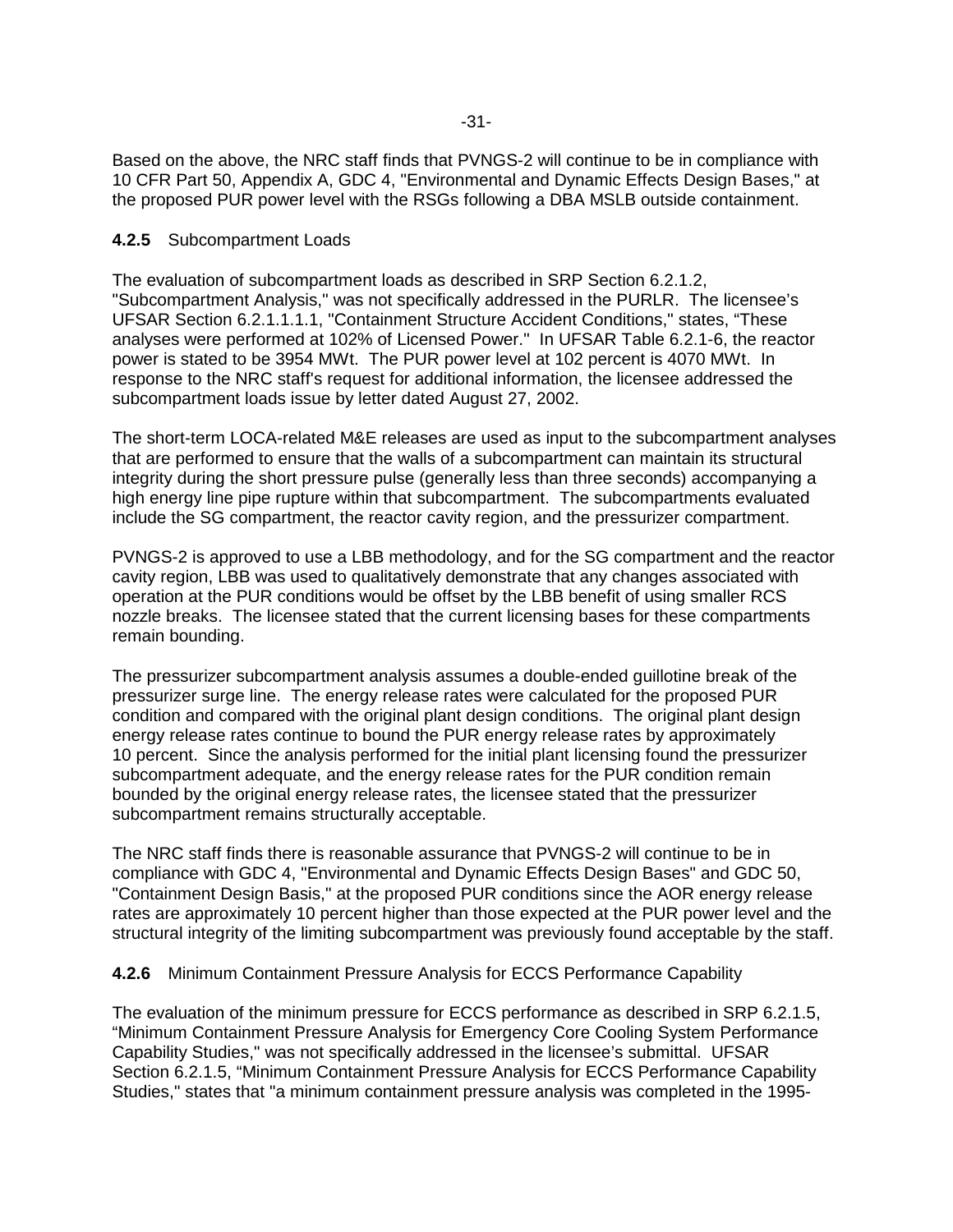1996 time frame, to support an 'ECCS break spectrum' analysis for a licensed, rated thermal power of 3876 MWt. This analysis was revised in 2000, when the 'ECCS limiting break reanalysis' utilized more conservative containment heat sink values." The PUR power level at 102 percent is 4070 MWt. By letter dated August 27, 2002, in response to the NRC staff's RAI, the licensee addressed the minimum pressure for ECCS performance issue.

As stated in Section 6.1.1 of the PURLR, the existing ECCS performance analysis was performed for a core power of 4070 MWt (3990 MWt plus 2 percent measurement uncertainty). A rated core power of 3990 MWt, which is a 5 percent increase in the original licensed power of 3800 MWt, was first used in the ECCS performance analysis performed for the 2 percent stretch power license amendment request (Reference 11) and is the rated core power that has been used in all subsequent ECCS performance analyses. The fact that the stretch power analysis was performed for a 5 percent increase in power was not described in the 2 percent stretch power license amendment, nor was the description of the LBLOCA ECCS performance analysis described in the PVNGS-2 UFSAR Section 6.3.3 .

Consistent with the core power used in the LBLOCA ECCS performance analysis in UFSAR Section 6.3.3, the minimum containment pressure analysis in UFSAR Section 6.2.1.5 also used a core power of 4070 MWt. This is true for the minimum containment pressure analysis for both the ECCS break spectrum analysis and the ECCS limiting break reanalysis. Like the description of the LBLOCA ECCS performance analysis in UFSAR Section 6.3.3, this fact is also not currently described in UFSAR Section 6.2.1.5.

Since the minimum containment pressure analysis described in UFSAR Section 6.2.1.5 was performed at the uprated core power of 4070 MWt, the NRC staff finds that reanalysis of the minimum pressure for ECCS performance to demonstrate continued compliance with 10 CFR 50.46 is not necessary, rather, the current analyses are bounding for the PUR conditions.

#### **4.3** Non-LOCA Transient Analysis

The licensee performed analyses at 4070 MWt (3990 MWt plus 2 percent measurement uncertainty) accounting for installation of the RSGs. The Combustion Engineering Nuclear Transient Simulator (CENTS) code is used for the calculation of plant response to the non-LOCA transients. The NRC staff had previously approved the CENTS code for determination of operating limits in Amendment 137 of PVNGS-2's operating license. The design-basis events (DBEs) discussed in this section are classified into three categories depending upon the expected frequency of occurrence, i.e., anticipated operational occurrences (AOOs), infrequent events, and limiting faults. The following non-LOCA transient events are discussed:

| <b>UFSAR</b><br>Section | <b>Submittal</b><br>Section | Transient<br>Event                               |
|-------------------------|-----------------------------|--------------------------------------------------|
| 15.1                    | 6.3.1                       | Increase in Heat Removal by the Secondary System |
| 15.2                    | 6.3.2                       | Decrease in Heat Removal by the Secondary System |
| 15.3                    | 6.3.3                       | Decrease in RCS Flowrate                         |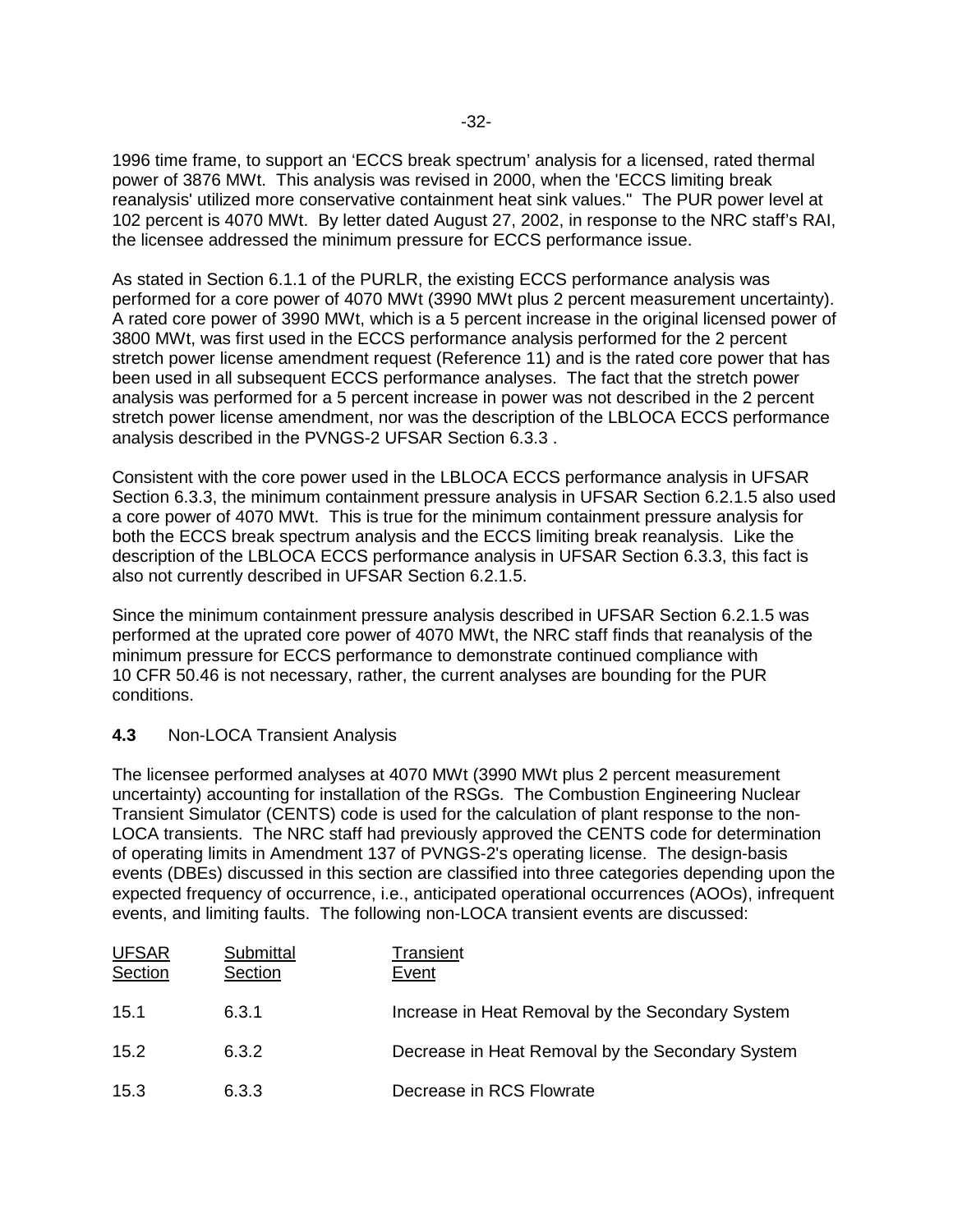| 15.4 | 6.3.4 | <b>Reactivity and Power Distribution Anomalies</b> |
|------|-------|----------------------------------------------------|
| 15.5 | 6.3.5 | Increase in RCS Inventory                          |
| 15.6 | 6.3.6 | Decrease in RCS Inventory                          |
|      | 6.3.8 | Limiting Infrequent Events                         |

Additional assumptions are as follows: The fission source used for CENTS is ANS/ANSI 5.1-1979, which includes a 2 $\sigma$  uncertainty. The minimum departure from nucleate boiling ratio (DNBR) and departure from nucleate boiling (DNB) were determined using the CETOP-D Code. For transients that include loss of RCS flow, DNBR is determined using a more detailed code called TORC. For control element assembly (CEA) ejection events, cladding and fuel integrity is simulated using the STRIKIN-II Code. The loss of RCS flow and sheared RCP shaft event is simulated using the HERMITE Code, and finally, RCS coastdown following loss of power combined with a sheared RCP shaft and a seized RCP is simulated using the COAST Code. The fission source complies with the requirements of Appendix K to 10 CFR Part 50, and therefore, is acceptable. The codes used for DNBR, core physics, and thermal-hydraulics have been approved by the NRC staff for the ranges of conditions associated with the PUR, and are acceptable.

Initial core conditions and expected instrumentation and engineered safety system response will be identified in the discussion of each transient. It should be noted that PVNGS-2 is one of the CE plants for which the anticipated transients are assumed in the licensing analysis to coincide with a single failure, thus, elevating the severity of the transient. In this manner a degree of conservatism is built into the analysis. PVNGS-2 is not equipped with power-operated relief valves.

# **4.3.1** Increase in Heat Removal by the Secondary System

Analyses in this section include: decrease in FW temperature, increase in FW flow, increase in steam flow, inadvertent opening of a SG relief or safety valve, and steam bypass control system (SBCS) misoperation. Two of these transients, decrease in FW temperature and increase in FW flow, are classified as AOOs and are bounded by the SBCS misoperation, which is discussed in Section 4.3.1.1, "Increased Main Steam Flow."

Excessive heat removal causes a decrease in moderator temperature, which increases core reactivity and can lead to a power level increase and a decrease in shutdown margin. Any unplanned power level increase may result in fuel damage or excessive reactor system pressure. Reactor protection and safety systems are actuated to mitigate the transient. The NRC staff's review covers (1) postulated initial core and reactor conditions, (2) methods of thermal and hydraulic analyses, (3) the sequence of events, (4) assumed reactions of reactor systems components, (5) functional and operational characteristics of the reactor protection system, (6) operator actions, and (7) the results of the transient analyses. The NRC's acceptance criteria are based on the following general design criteria: (1) GDC 10, which requires that the RCS be designed with appropriate margin to ensure that specified acceptable fuel design limits (SAFDLs) are not exceeded during normal operations, including AOOs, (2) GDC 15, which requires that the RCS and its associated auxiliaries be designed with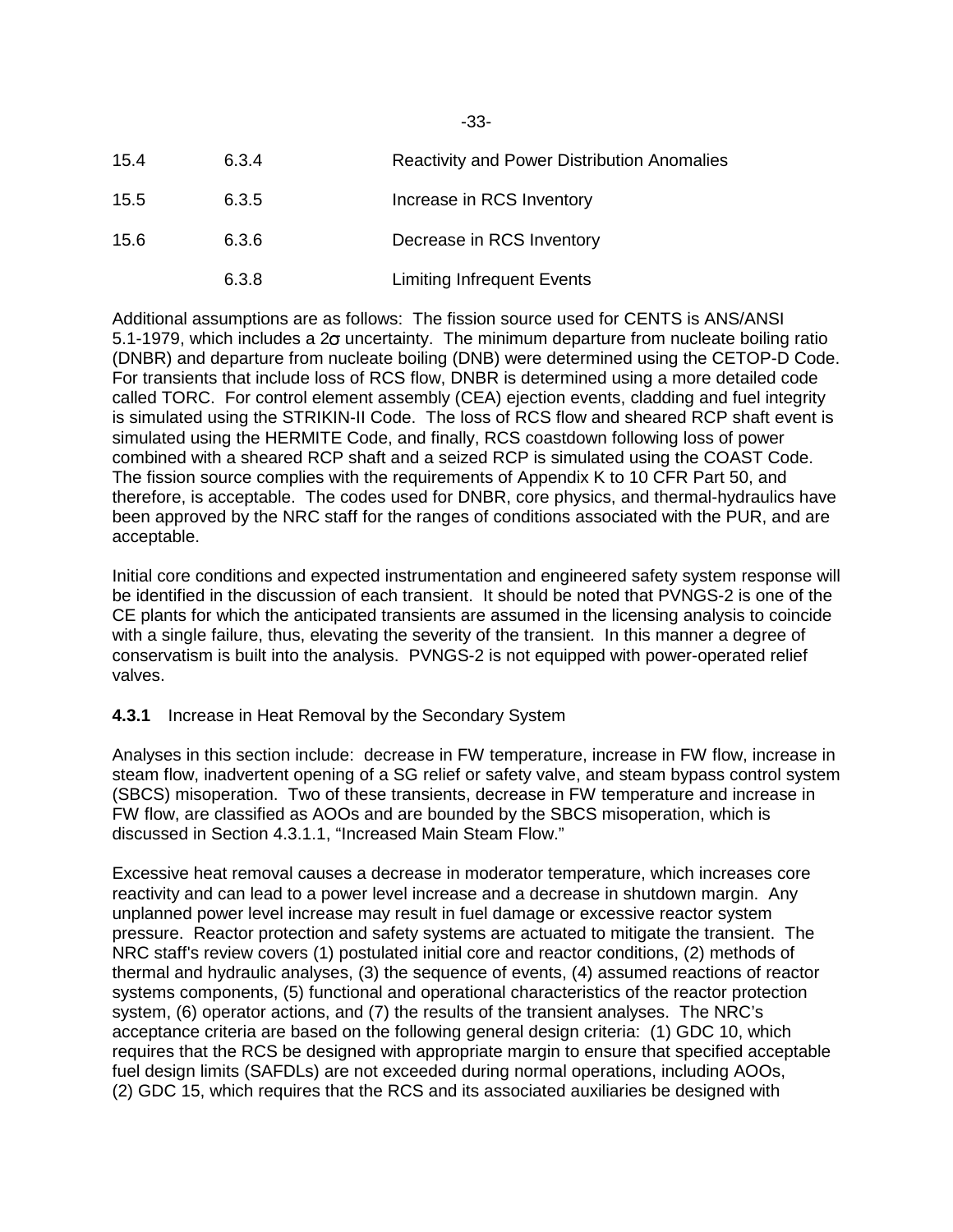appropriate margin to ensure that the design conditions of the reactor coolant pressure boundary (RCPB) will not be exceeded during normal operations, including AOOs, (3) GDC 20, which requires that the reactor protection system be designed to automatically initiate the operation of appropriate systems, including the reactivity control systems, to ensure that specified acceptable fuel design limits are not exceeded as a result of AOOs, and (4) GDC 26, which requires the reliable control of reactivity changes to ensure that specified acceptable fuel design limits are not exceeded, including during AOOs. Specific review criteria are contained in SRP Section 15.1.1-4.

# **4.3.1.1** Increased Main Steam Flow

Inadvertent increased opening of the turbine admission valve (TAV) or a malfunction of the SBCS can result in up to an 88 percent increase in nominal steam flow, which bounds an inadvertent opening either of a turbine bypass valve (TBV) or of an atmospheric dump valve (ADV). The increase in main steam flow will decrease RCS temperature and pressure, decrease SG pressure, and increase core power and heat flux.

The reactor protection system and the engineered safety system will initiate a reactor trip on high reactor power or low RCS pressure or low SG pressure. The trip signal should protect against violating any of the SAFDLs i.e., [the minimum departure from nucleate boiling ratio (MDNBR)] or the local power limits.

The acceptance criteria (as defined in the SRP Section 15.1.1) are: (1) RCS pressure should be maintained below 110 percent of the vessel design pressure for an incident of moderate frequency, (2) fuel cladding integrity should be maintained by assuring that Criterion 1 of SRP 4.4 is met (i.e., DNBR is maintained above the MDNBR value), (3) an incident of moderate frequency should not generate a more serious plant condition, and (4) an incident of moderate frequency in combination with any active component (single) failure should not result in loss of function of any fuel barrier other than cladding. A limited number of cladding failures are acceptable.

The analysis was done using the CENTS code. The CETOP-D code, DNBR with the CE-1 critical heat flux (CHF) correlation, was used for the DNBR. The system was initialized at 102 percent the power operating limit. No operator action is assumed for the first 30-minutes after transient initiation.

The increased steam flow leads to a reduction in core inlet temperature and an increase in core power, resulting in reactor trip and closure of the MSIVs. The MDNBR is 1.40, which is above the SAFDL limit of 1.34. Pressures in the RCS and the SG decrease. No other failure is induced by this transient. All of the acceptance criteria are met.

### **4.3.1.2** Inadvertent Opening of a Steam Generator Atmospheric Dump Valve (IOSGADV)

The acceptance criteria and the analysis method and codes are the same as in PURLR Section 6.3.1.3. The analysis models IOSGADV with a loss of power (LOP) following turbine trip. Because of reduced RCS temperature, the resulting power increase will cause a trip via the core protection calculator (CPC). Depending on the core burnup, it is possible for a low SG level trip to be generated earlier than the core power excursion trip. The analysis assumes that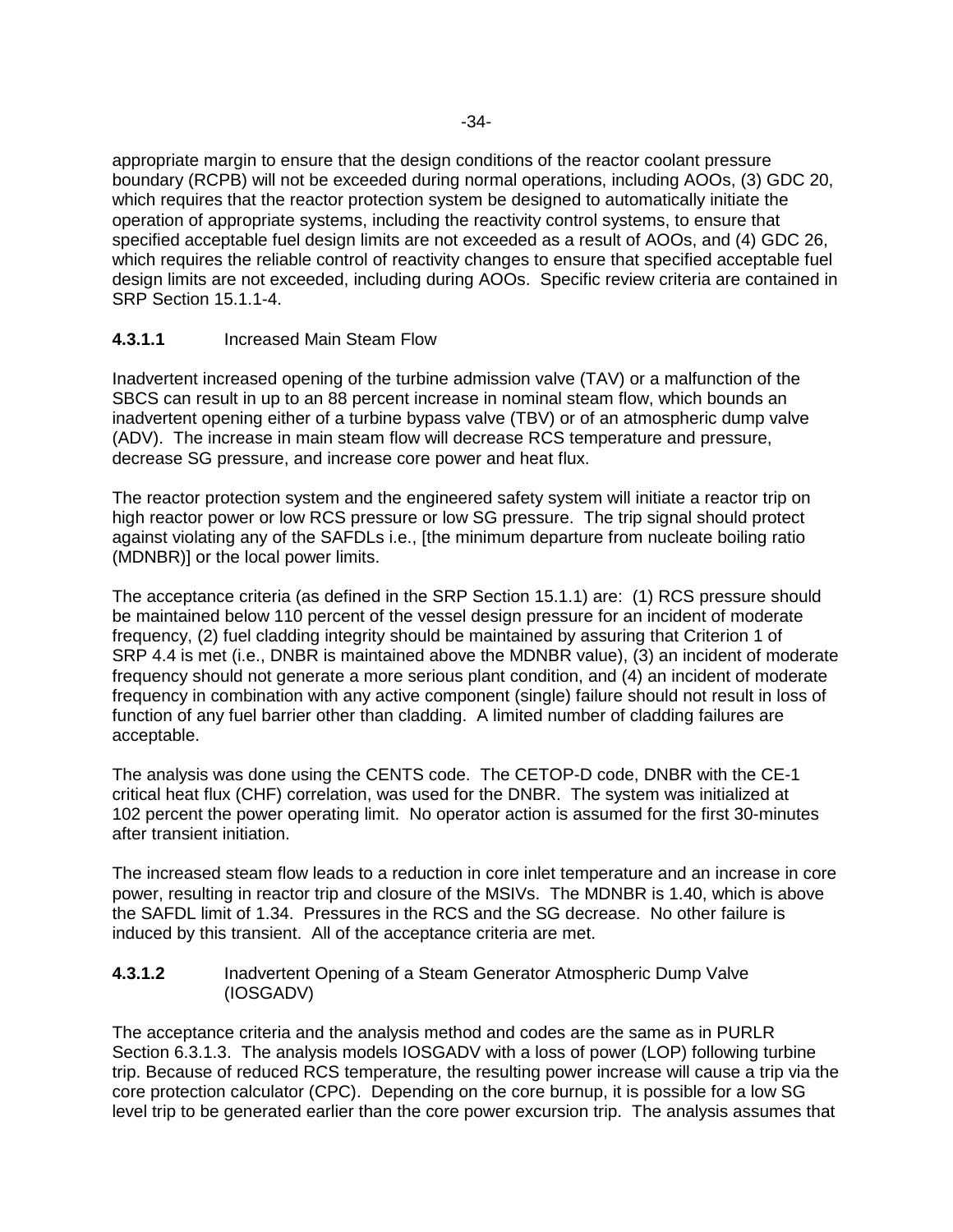the RSGs would reach trip setpoint pressure considerably later compared to the existing setpoint. The MDNBR value is 1.37, which is above the 1.34 acceptance limit. The maximum pressure will remain below 110 percent of the design limit. All of the acceptance criteria are satisfied.

The NRC staff has reviewed the licensee's analyses of the excess heat removal events described in Sections 4.3.1.1 and 4.3.1.2 above and concludes that the licensee's analyses have adequately accounted for operation of the plant at the proposed PUR level and were performed using acceptable analytical models. For the reasons set forth above, the NRC staff further concludes that the licensee has demonstrated that the reactor protection and safety systems will continue to ensure that the SAFDLs and the RCPB pressure limits will not be exceeded as a result of these events. On this basis, the NRC staff concludes that the plant will continue to meet the requirements of GDCs 10, 15, 20, and 26 for such events following implementation of the proposed PUR. Therefore, the NRC staff finds the proposed PUR acceptable with respect to the events stated above.

# **4.3.1.3** Steam System Piping Failures Inside and Outside Containment

The steam release from a rupture of a main steam pipe will result in an increase in steam flow, a reduction of coolant temperature and pressure, and an increase in core reactivity. The core reactivity increase may cause a power level increase and a decrease in shutdown margin. Reactor protection and safety systems are actuated to mitigate the transient. The NRC staff's review covers (1) postulated initial core and reactor conditions, (2) methods of thermal and hydraulic analyses, (3) the sequence of events, (4) assumed responses of the reactor coolant and auxiliary systems, (5) functional and operational characteristics of the reactor protection system, (6) operator actions, (7) core power excursion due to power demand created by excessive steam flow, (8) variables influencing neutronics, and (9) the results of the transient analyses. The NRC's acceptance criteria are based on (1) GDC 27, which requires that the reactivity control systems be designed, with appropriate margin for stuck rods, to ensure that the capability to cool the core is maintained, (2) GDC 28, which requires that the reactivity control systems be designed with appropriate limits on the potential amount and rate of reactivity increase to assure that the effects of postulated reactivity accidents do not result in damage to the RCPB greater than limited local yielding and do not cause sufficient damage to significantly impair the capability to cool the core, (3) GDC 31, which requires that the RCS be designed with sufficient margin to ensure that the RCPB behaves in a nonbrittle manner and that the probability of a propagating fracture is minimized, and (4) GDC 35, which requires that the reactor cooling system and associated auxiliaries be designed to provide abundant emergency core cooling. Specific review criteria are contained in SRP Section 15.1.5.

### **4.3.1.3.1** Steam System Piping Failures Inside and Outside Containment - Mode 1 **Operation**

The break of a main steam pipe causes a significant increase in steam flow and energy removal, resulting in corresponding decreases in RCS inlet temperature and pressure.

The licensee investigated a spectrum of MSLBs, i.e., with and without LOP and from full and zero power. In addition, a stuck CEA and a high-pressure injection pump failure (single failure) is assumed. One acceptance criterion is that core coolability be maintained. For PVNGS-2, the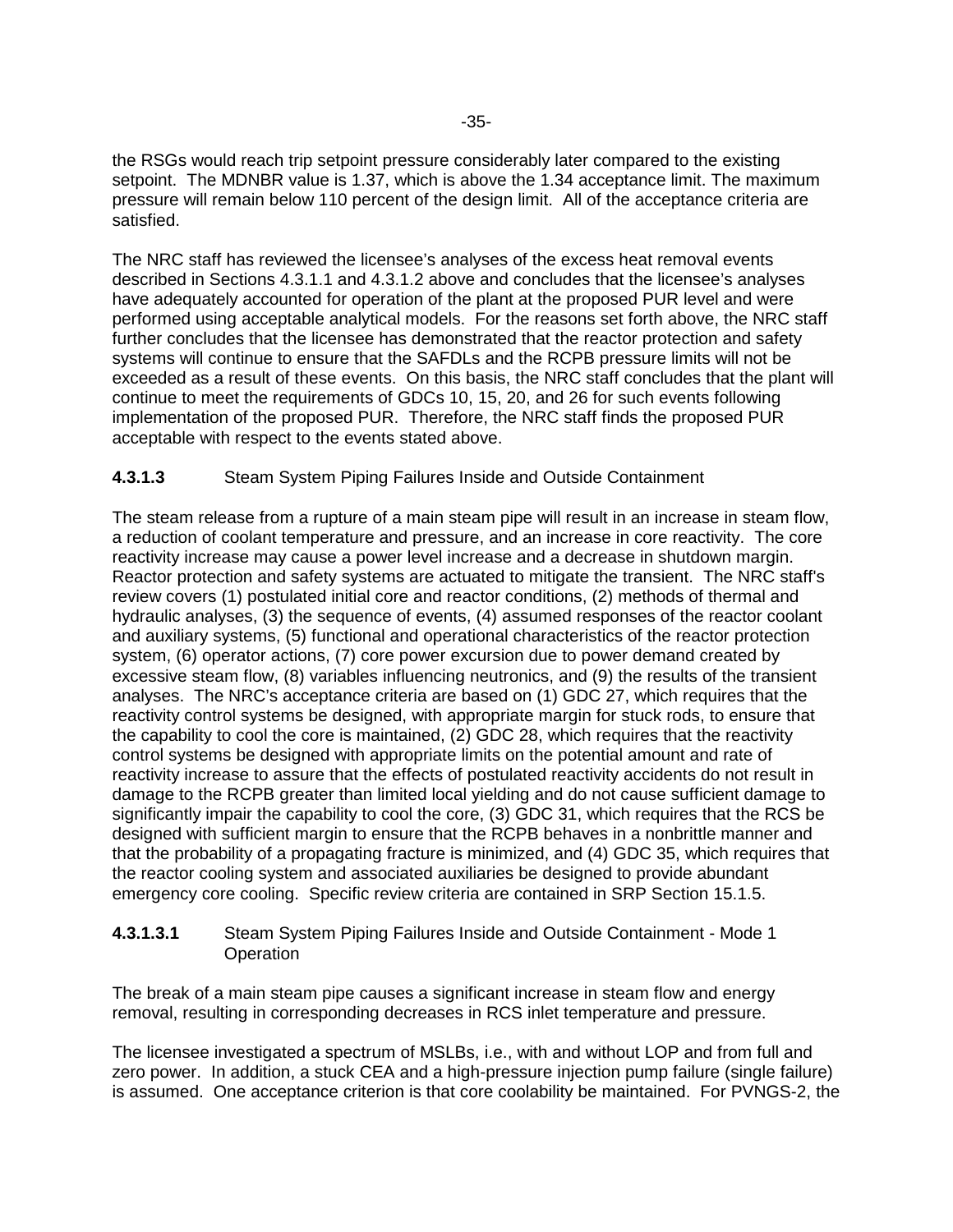MSLB is a limiting fault event; maximum RCS pressure should be maintained below acceptable design limits, considering potential brittle as well as ductile failures. Thus, the nil ductility temperature RT<sub>NDT</sub>, of 10 CFR 50.61 is also an acceptance criterion. The potential core damage is evaluated on the basis that it is acceptable if the minimum DNBR remains above SAFDL limits. If the minimum DNBR falls below SAFDL values, fuel damage would need to be assessed. Some fuel damage is acceptable as long as the core remains in place and maintains a coolable geometry.

The CENTS code was used in these evaluations with three-dimensional reactivity feedback. This capability is based on the HERMITE code, which has been approved by the NRC staff (Reference 9-42 of PURLR).

Input parameters, such as the most negative moderator and fuel feedback coefficients were chosen to maximize the possibility of return to power after shutdown.

The results show that the MSLB transient at full power with LOP is the most limiting. The reactor trip signal would be generated by the CPC due to decreasing RCP speed. Other trips that could trip the reactor in this transient are low SG pressure, high SG differential pressure, low RCS flow, and high containment pressure. The rising SG level will lead to FW isolation valve and MSIV closings.

The results also show that the RCS remains below acceptable design limits because the pressurizer safety valves (PSVs) and MSSVs will actuate, and the minimum DNBR remains above the SAFDL limit. Coolability and pressure vessel integrity are assured. Vessel protection against brittle fracture is assured because the end of life reference nil ductility temperature is 78  $\degree$ F which is below the 270  $\degree$ F screening criterion of 10 CFR 50.61, and therefore, all of the acceptance criteria are met.

**4.3.1.3.2** Steam System Piping Failures Inside and Outside Containment - Mode 3 **Operation** 

MSLB events at hot standby are analyzed to demonstrate adequacy of the shutdown margin. MSLB transients with and without LOP are analyzed assuming one HPSI system has failed. The remaining parameters are chosen as in 4.3.1.3.1 above, i.e., to maximize the possibility for a return to power after trip initiation. The CENTS code is supplemented by the minimum DNBR code HRISE.

The power surge resulting from the cool-down will cause a trip signal from either low SG pressure or a high log power trip. These results indicate that the case with LOP is limiting and that the acceptance criteria are met for vessel pressure and minimum DNBR. Because of enhanced cooling, the RSGs will require more shutdown margin, however, the analysis indicates that there is sufficient shutdown margin and that the plant will not return to power.

The NRC staff has reviewed the licensee's analyses of steam system piping failure events as set forth in Sections 4.3.1.3.1 and 4.3.1.3.2, and concludes that the licensee's analyses have adequately accounted for operation of the plant at the proposed power level and were performed using acceptable analytical models. The NRC staff further concludes that the licensee has demonstrated that the reactor protection and safety systems will continue to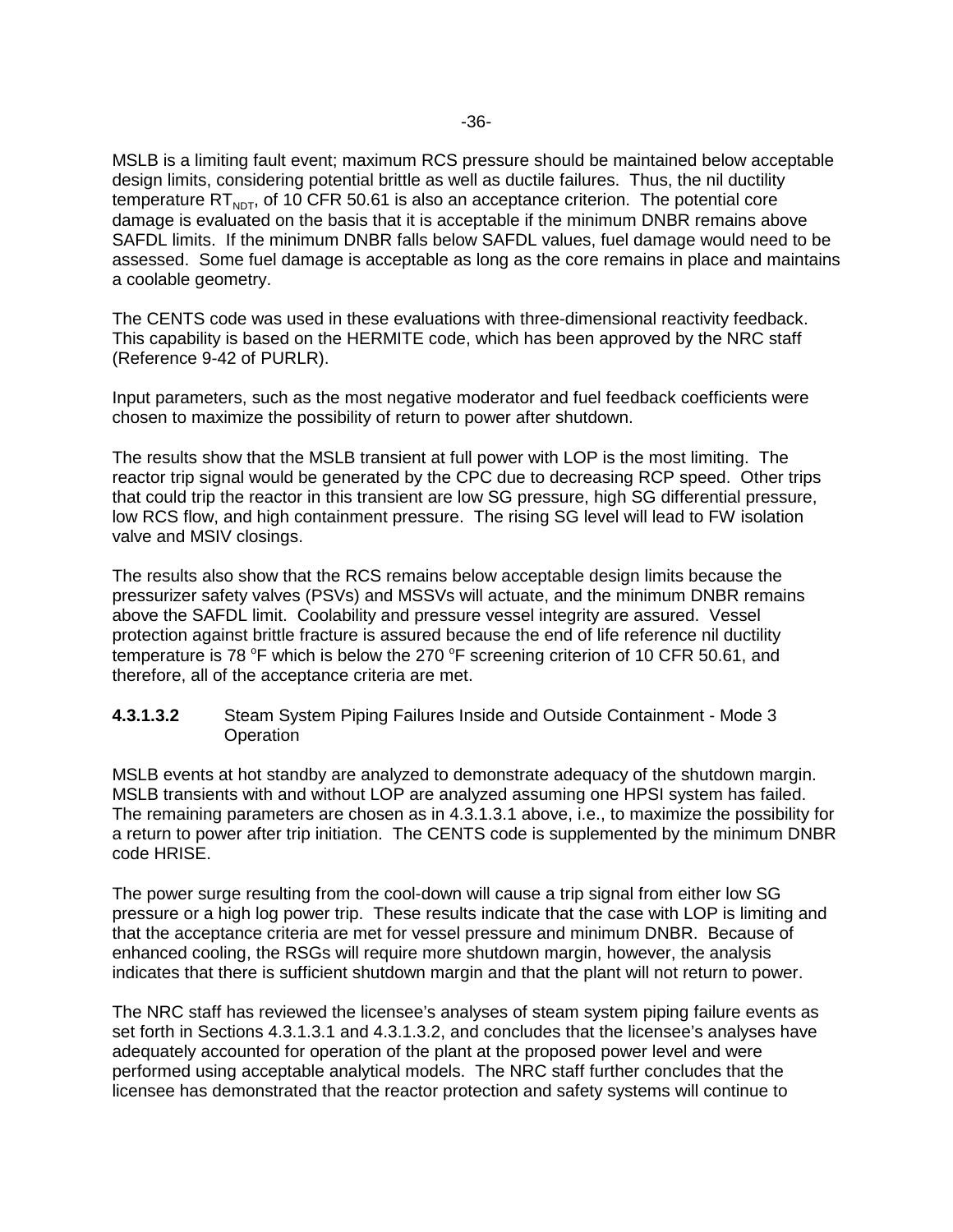ensure that the ability to insert control rods is maintained, the RCPB pressure limits will not be exceeded, the RCPB will behave in a nonbrittle manner because the reference temperature for the nil ductility transition is 78 °F (below the 10 CFR 50.61 screening criterion), and abundant core cooling will be provided for these events. On this basis, the NRC staff concludes that the plant will continue to meet the requirements of GDCs 27, 31, and 35 for these events following implementation of the proposed PUR. Therefore, the NRC staff finds the proposed PUR acceptable with respect to steam system piping failures.

# **4.3.1.4** Pre-Trip Main Steam Line Break Power Excursion

During a MSLB, a damaging power spike before a reactor trip is possible. For example, if the reactor is operating at power levels less than the rated power, the power level and power-rate based shutdown signals may be delayed for a short period of time. In this situation MDNBR and fuel damage are greater concerns than exceeding the vessel pressure limits. The NRC's acceptance criteria are based on (1) GDC 10 which requires that the RCS be designed with appropriate margin to ensure that the SAFDLs are not exceeded during normal operation including AOOs, (2) GDC 15, which requires that the RCS be designed with appropriate margin to ensure that the design conditions of the RCPB will not be exceeded during normal operations including AOOs, and (3) GDC 26, which requires the reliable control of reactivity changes to ensure that the SAFDLs are not exceeded.

The transients examined in cases 4.3.1.3.1 and 4.3.1.3.2 above were designed to maximize the return to power after a trip. This case maximizes the power excursion before reactor trip and the possibility of DNBR challenge to fuel integrity.

The licensee's analysis was based on the CENTS code, with the initial margin and DNBR calculated using CETOP-D, which is based on the CE-1 CHF correlation. At the time of DNBR a more accurate DNBR determination is made using the TORC code.

The CPC VOPT provides an early trip for small SLBs, but for larger SLBs and limiting MTC, the power overshoot may reduce the DNBR below the limit of fuel damage. Full power was selected at 95 percent because the same thermal margin to DNB and SAFDL exists as at 100 percent, but the CPC VOPT setpoint will have room to increase in response to a power surge. The limiting case is from full (95 percent) power with offsite power available. Operator action at 30 minutes after event initiation will initiate cool-down.

The results show that the peak reactor power reaches 118.6 percent of full power and the MDNBR is 1.35. Primary and secondary pressures remain within 110 percent of design values. The screening criteria are met and the power excursion before reactor trip does not cause either the SAFDL or the RCS maximum pressure criteria to be exceeded.

The NRC staff has reviewed the licensee's analyses of the pre-trip MSLB power excursion and, for the reasons set forth above, concludes that the licensee's analyses have adequately accounted for operation of the plant at the proposed power level and were performed using acceptable analytical models. The NRC staff further concludes that the licensee has demonstrated that the reactor protection and safety systems will continue to ensure that the ability to insert control rods is maintained, the RCPB pressure limits will not be exceeded, and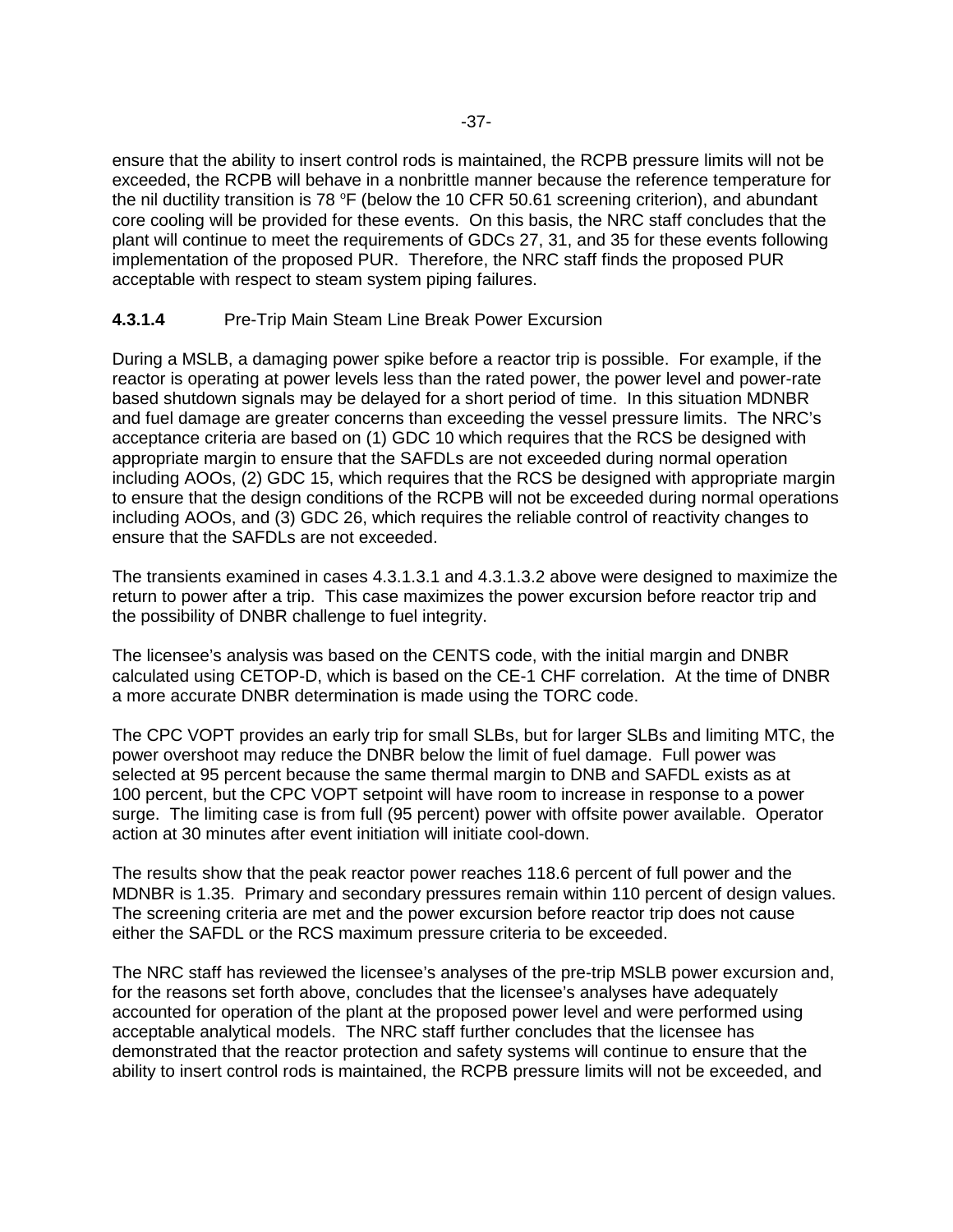core cooling will be provided for this event. On this basis, the NRC staff concludes that the plant will continue to meet the requirements of GDCs 10, 15, and 26, following implementation of the proposed PUR. Therefore, the NRC staff finds the proposed PUR acceptable with respect to the pre-trip MSLB power excursion.

#### **4.3.2** Decrease of Heat Removal by the Secondary System

Loss of external load, turbine trip, inadvertent closure of MSIV, and loss of condenser vacuum will result in decrease of heat removal by the secondary system. These events result in a sudden reduction in steam flow and consequently cause RCS pressurization. Reactor protection and safety systems are actuated to mitigate the transient. The NRC staff's review covers the sequence of events, the analytical models used for analyses, the values of parameters used in the analytical models, and the results of the transient analyses. The NRC's acceptance criteria are based on (1) GDC 10, which requires that the RCS be designed with appropriate margin to ensure that the SAFDL are not exceeded during normal operations, including anticipated operational occurrences, (2) GDC 15, which requires that the RCS and its associated auxiliaries be designed with appropriate margin to ensure that the design conditions of the RCPB will not be exceeded during normal operations, including anticipated operational occurrences, and (3) GDC 26, which requires the reliable control of reactivity changes to ensure that the SAFDLs are not exceeded. Specific review criteria are contained in SRP Section 15.2.1-5.

These transients are characterized as AOOs. Loss of external load will generate a turbine trip, which will result in closure of the turbine stop valves. The SBCS and the Reactor Power Cutback System can accommodate the excess steam without reactor trip. However, if these systems are in the manual mode and a turbine trip takes place, the MSSVs will limit secondary overpressure. Loss of condenser vacuum will also result in a turbine trip, which in addition will close the turbine stop valves and will trip the main FW pumps on high backpressure. Primary and secondary pressures will increase very fast, resulting in a reactor trip. The PSVs and the MSSVs will lift and keep primary and secondary pressure within limits (Note: this plant does not have power-operated relief valves). Loss of condenser vacuum is the most limiting transient for decreased heat removal by the secondary system. Loss of external load, turbine trip, inadvertent closure of the steam isolation valve, and loss of condenser vacuum were optimized to result in maximum primary and secondary pressure.

The RCS response was analyzed using the CENTS code, while DNBR was calculated using the CETOP-D code with the CE-1 CHF correlation. The system was initialized at 102 percent power. Loss of condenser vacuum was simulated with turbine trip, TAV closure and main FW flow ramping to zero. TAV closure time and main FW flow ramp period were conservatively selected to bound the actual plant configuration. High pressurizer pressure trip (HPPT) will follow with PSVs and MSSVs opening. Active single failures were considered; however, there are no single failures which would degrade the performance of the PSVs and MSSVs (Springloaded PSVs and MSSVs are not assumed to fail). LOP does not increase the peak power, therefore, no single failure is assumed. No operator action is assumed for the first 30 minutes after transient initiation.

The results show that the minimum DNBR remains above the original value and well above the SAFDL limit. The PSVs will open at the setpoints defined in the Technical Specifications, and the maximum primary pressure will peak at 2733 psia, i.e., below the safety limit of 2750 psia.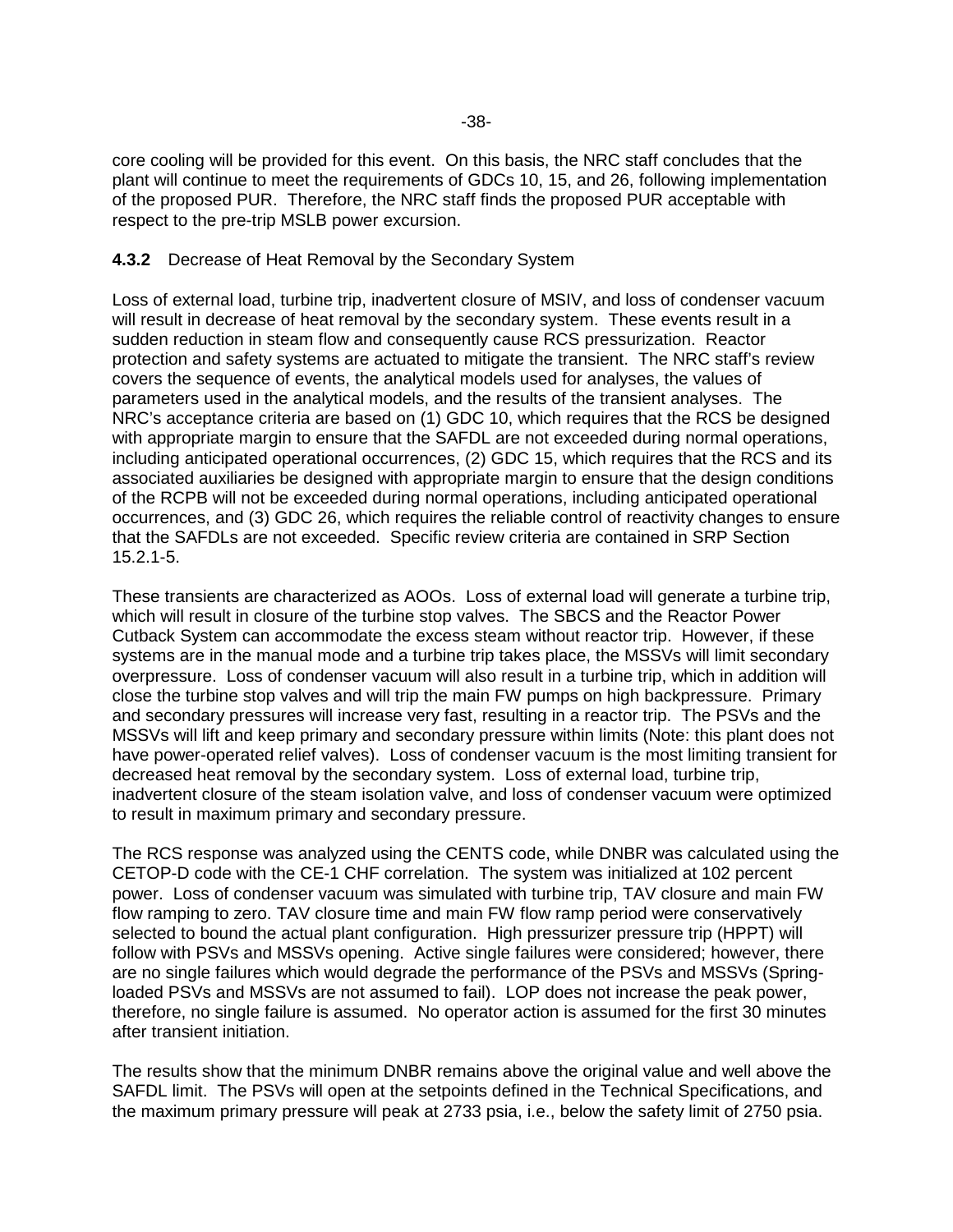MSSV will open at setpoints defined in the Technical Specifications. The maximum secondary pressure will be limited to 1399 psia, which is lower than 110 percent of design pressure. Thus, the acceptance criteria have been met for fuel failure, pressure vessel maximum pressure, and SG maximum pressure.

# **4.3.2.1** Main Steam Isolation Valve Closure

Closure of all MSIVs could take place on a spurious signal. A decrease in heat removal results in an increases in primary and secondary temperature and pressure. Reactor trip will follow and the PSVs and the MSSVs will limit maximum pressures in the primary and the secondary system. The transient evolves as, and is bounded by, a loss of condenser vacuum.

The NRC staff has reviewed the licensee's analyses of the decrease in heat removal events described above and concludes that the licensee's analyses have adequately accounted for operation of the plant at the proposed power level and were performed using acceptable analytical models. The NRC staff further concludes that the licensee has demonstrated that the reactor protection and safety systems will continue to ensure that the specified acceptable fuel design limits and the RCPB pressure limits will not be exceeded as a result of these events. On this basis, the NRC staff concludes that the plant will continue to meet the requirements of GDC 10, 15, and 26 with respect to these events following implementation of the proposed PUR. Therefore, the NRC staff finds the proposed PUR acceptable with respect to the events stated.

# **4.3.2.2** Loss of Non-Emergency AC Power to the Station Auxiliaries

LOP to the auxiliaries can result from either LOP or loss of the onsite distribution system. On loss of Alternating current (AC) power the turbine stop valves close and FW flow to both SGs drops to zero. The RCPs will coast down and the plant will trip on DNBR. Primary and secondary pressure increases are limited from the PSVs and MSSVs. The emergency diesel generators (EDGs) will be activated to provide sufficient power for the operation of the safety equipment, including auxiliary FW. Operator control of the ADVs will regulate pressure in the SGs. This event is classified as an AOO and is bounded by the loss of condenser vacuum.

# **4.3.2.3** Loss of Normal Feedwater Flow (LOFW)

LOFW from the loss of one or two FW pumps will result in decreasing level and increasing pressure in the SGs. Primary temperature and pressure will rise until a reactor trip occurs from either low SG level or high pressurizer pressure. The trip signal will close the turbine stop valves, the MSSVs will control pressure in the secondary, and the low SG level will activate the AFW. The cool-down is operator controlled via the steam bypass and the condenser. This event is classified as an AOO and is bounded by the loss of condenser vacuum. Therefore, it is not reanalyzed here.

# **4.3.2.4** Feedwater System Pipe Breaks

Depending upon the size and location of the break and the plant operating conditions at the time of the break, the break could cause either a RCS cool-down (by excessive energy discharge through the break) or a RCS heat-up (by reducing FW flow to the affected SG). In either case, reactor protection and safety systems are actuated to mitigate the transient. The NRC staff's review covered (1) postulated initial core and reactor conditions, (2) the methods of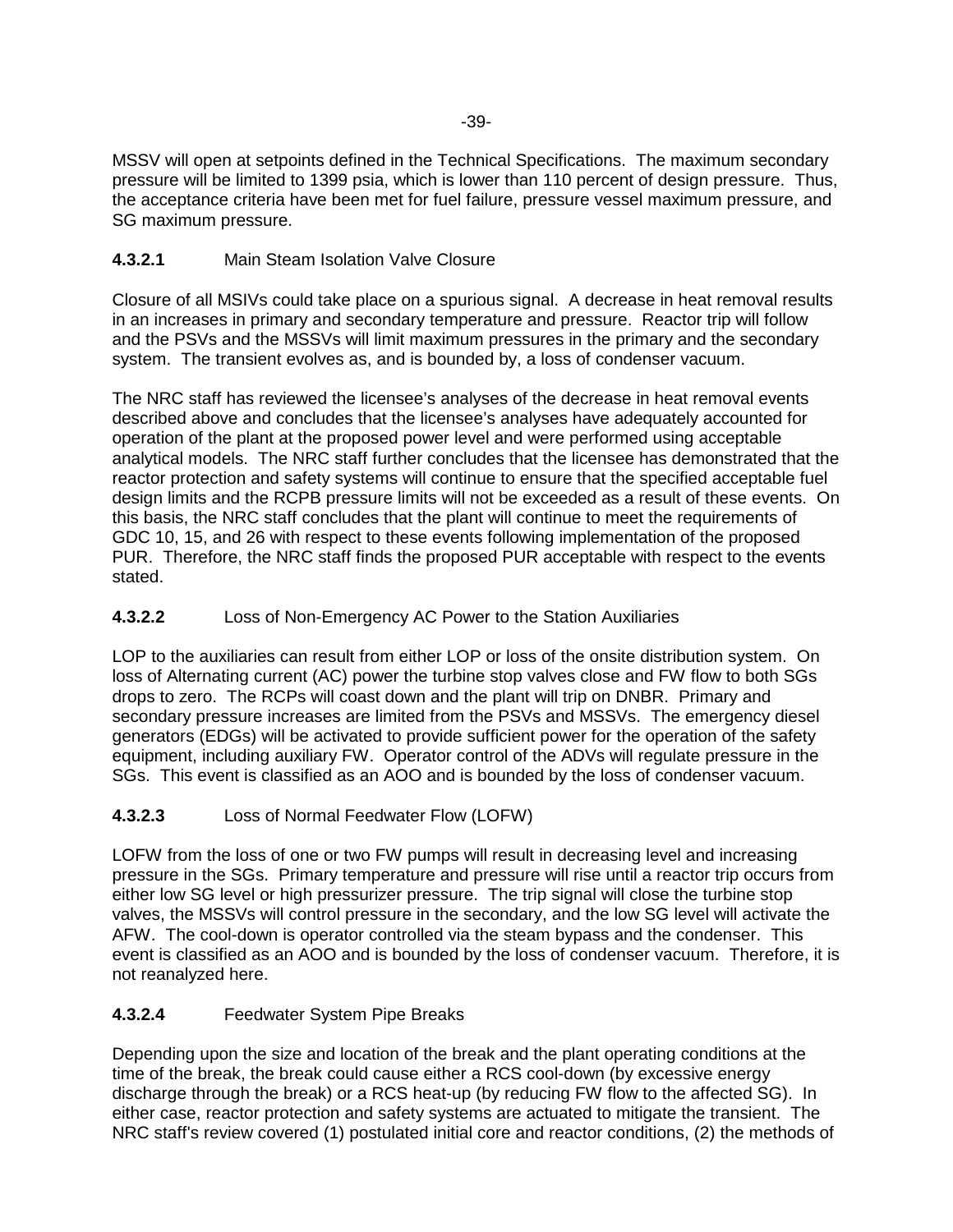thermal and hydraulic analyses, (3) the sequence of events, (4) the assumed response of the reactor coolant and auxiliary systems, (5) the functional and operational characteristics of the reactor protection system, (6) operator actions, and (7) the results of the transient analyses. The NRC's acceptance criteria are based on (1) GDC 27 which requires that the reactivity control systems be designed with appropriate margin for stuck rods to ensure that the capability to cool the core is maintained, (2) GDC 28, which requires that the reactivity control systems be designed with appropriate limits on the potential amount and rate of reactivity increase to assure that the effects of postulated reactivity accidents do not result in damage to the RCPB greater than limited local yielding and do not cause sufficient damage to significantly impair the capability to cool the core, (3) GDC 31, which requires that the RCS be designed with sufficient margin to ensure that the RCPB behaves in a nonbrittle manner and that the probability of a propagating fracture is minimized, and (4) GDC 35, which requires that the reactor cooling system and associated auxiliaries be designed to provide abundant emergency core cooling. Specific review criteria are contained in SRP Section 15.2.8.

For PVNGS-2, breaks up to 0.2 ft<sup>2</sup> are characterized as small and excess FW capacity is sufficient to supply the break without adverse effect on the SG feed. A large break upstream of the check valve can result in a partial or total loss of FW flow. A break downstream of the check valve has the potential to allow reverse flow from the SG. Depending on the temperature of the water in the reverse flow, an RCS cool-down or heat-up could result. Such a cool-down is bounded by the MSLB, thus, it is not considered here; therefore, the FW line break is examined as a heat-up event.

The event in its most conservative version can be described as a FW line break downstream of the check valve, loss of all FW flow, and reverse flow through the break. The MSSVs are initially open, but SG dry out and high RCS pressure will result from the transient; a low SG level trip would be generated or a high containment pressure or a high pressurizer pressure (The HPPT is the most conservative). The PSVs will lower pressure in the RCS. It is assumed that offsite power is lost several seconds after the turbine trip. The onsite diesels will be activated and the low SG level will activate AFW to refill the SGs. Operator manual cool-down commences at 30 minutes from transient initiation.

Because this is a limiting low-probability event it is classified as having a Vessel Code Service C limit, i.e., vessel pressure should be maintained below 120 percent of the design limit. DNBR should be maintained above the SAFDL limit. Fuel damage should be assessed for the part of the fuel which is calculated to fall below DNBR, and the core should remain coolable.

The CENTS code was used for the analysis, and CETOP-D was used for DNBR (incorporating the CE-1 critical heat flux correlation). Two cases were analyzed for maximum RCS pressure and core integrity and long-term cooling vs AFW capacity.

The transient simulation used limiting values to conservatively maximize RCS pressure and fuel damage. The limiting break size is conservatively determined based on the approved method, i.e., the break size is that which results in a simultaneous HPPT and Low SG Level Trip. A turbine trip will immediately follow and LOP is assumed concurrent with turbine trip. The LOP has a maximum effect on degrading RCS-to-SG heat transfer, thus maximizing RCS pressure. Single failures were considered, and the most limiting would be PSV or MSSV failure to inhibit depressurization, however, there are no credible failures for these valves. No other single failures combined with the LOP would result in a more severe transient. No operator action is assumed for the first 30 minutes following transient initiation.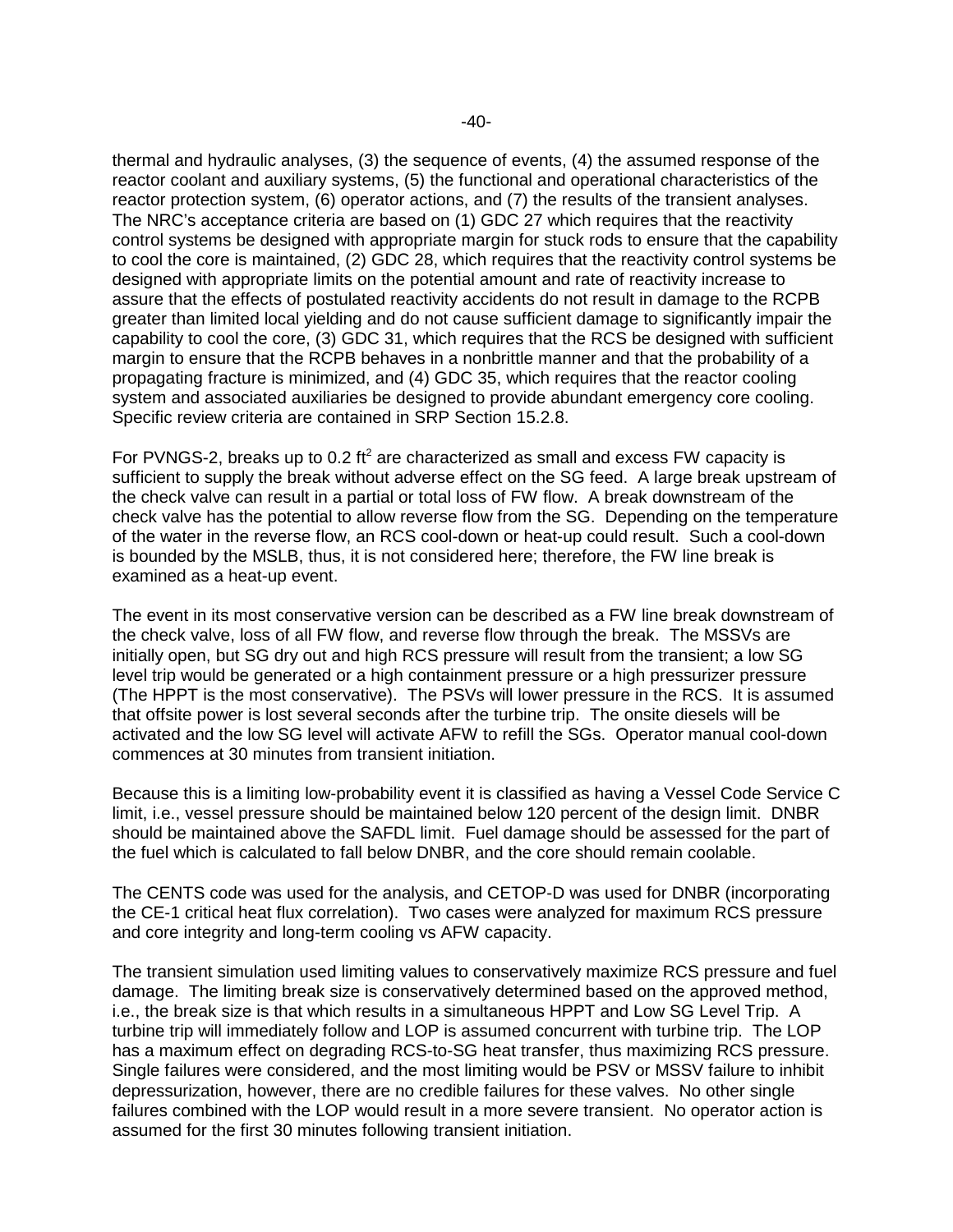The sequence of events reveals that the sudden reduction of the primary-to-secondary heat transfer caused by decrease in SG inventory and LOFW is compounded by a turbine trip caused by the rapid heat-up and the coincident LOP. However, the PSVs and the MSSVs open to provide pressure relief and cool-down. Pressure is limited to below 120 percent of the design value and the minimum DNBR is about 1.50, which is well above the limit of 1.34.

The NRC staff has reviewed the licensee's analyses of FW system pipe breaks and concludes, as described above, that the licensee's analyses have adequately accounted for operation of the plant at the proposed power level and were performed using acceptable analytical models. The NRC staff further concludes that the licensee has demonstrated that the reactor protection and safety systems will continue to ensure that the ability to insert control rods is maintained, the RCPB pressure limits will not be exceeded, the RCPB will behave in a nonbrittle manner, the probability of propagating fracture of the RCPB is minimized, and abundant core cooling will be provided for these events. On this basis, the NRC staff concludes that the plant will continue to meet the requirements of GDCs 27, 28, 31, and 35 for these events following implementation of the proposed PUR. Therefore, the NRC staff finds the proposed PUR acceptable with respect to FW system pipe breaks.

### **4.3.3** Decrease in Reactor Coolant Flow

### **4.3.3.1** Total Loss of Reactor Coolant Flow

A decrease in reactor coolant flow or a total loss of coolant flow, occurring while the plant is at power, could result in a degradation of core heat transfer. An increase in fuel temperature and accompanying fuel damage could then result if the SAFDLs are exceeded during the transient. Reactor protection and safety systems are actuated to mitigate the transient. The NRC staff's review covered (1) the postulated initial core and reactor conditions, (2) the methods of thermal and hydraulic analyses, (3) the sequence of events, (4) assumed reactions of reactor systems components, (5) the functional and operational characteristics of the reactor protection system, (6) operator actions, and (7) the results of the transient analyses. The NRC's acceptance criteria are based on (1) GDC 10, which requires that the RCS be designed with appropriate margin to ensure that specified acceptable fuel design limits are not exceeded during normal operations, including anticipated operational occurrences, (2) GDC 15, which requires that the RCS and its associated auxiliaries be designed with appropriate margin to ensure that the design conditions of the RCPB will not be exceeded during normal operations, including anticipated operational occurrences, and (3) GDC 26, which requires that there are reliable controls of reactivity change to ensure that specified acceptable fuel design limits are not exceeded during normal operation, including anticipated operational occurrences. Specific review criteria are contained in SRP Section 15.3.1-2.

Total loss of coolant flow would result from LOP to all RCPs and simultaneous turbine trip and loss of the steam dump and bypass system. Loss of coolant flow results in loss of heat transfer, increase of primary temperature and pressure and low DNBR. Depressurization is accomplished through the MSSVs and the ADVs. The major concern is the MDNBR, which occurs a few seconds after transient initiation. Because of the very short time from transient initiation to MDNBR, no single failure would make the MDNBR value smaller. Therefore, no single failure is assumed. However, initial values were chosen to minimize the DNBR.

Because this is rated as an event of moderate frequency, the maximum RCS pressure should be maintained below 110 percent of its design value. DNBR should be greater than the limiting value.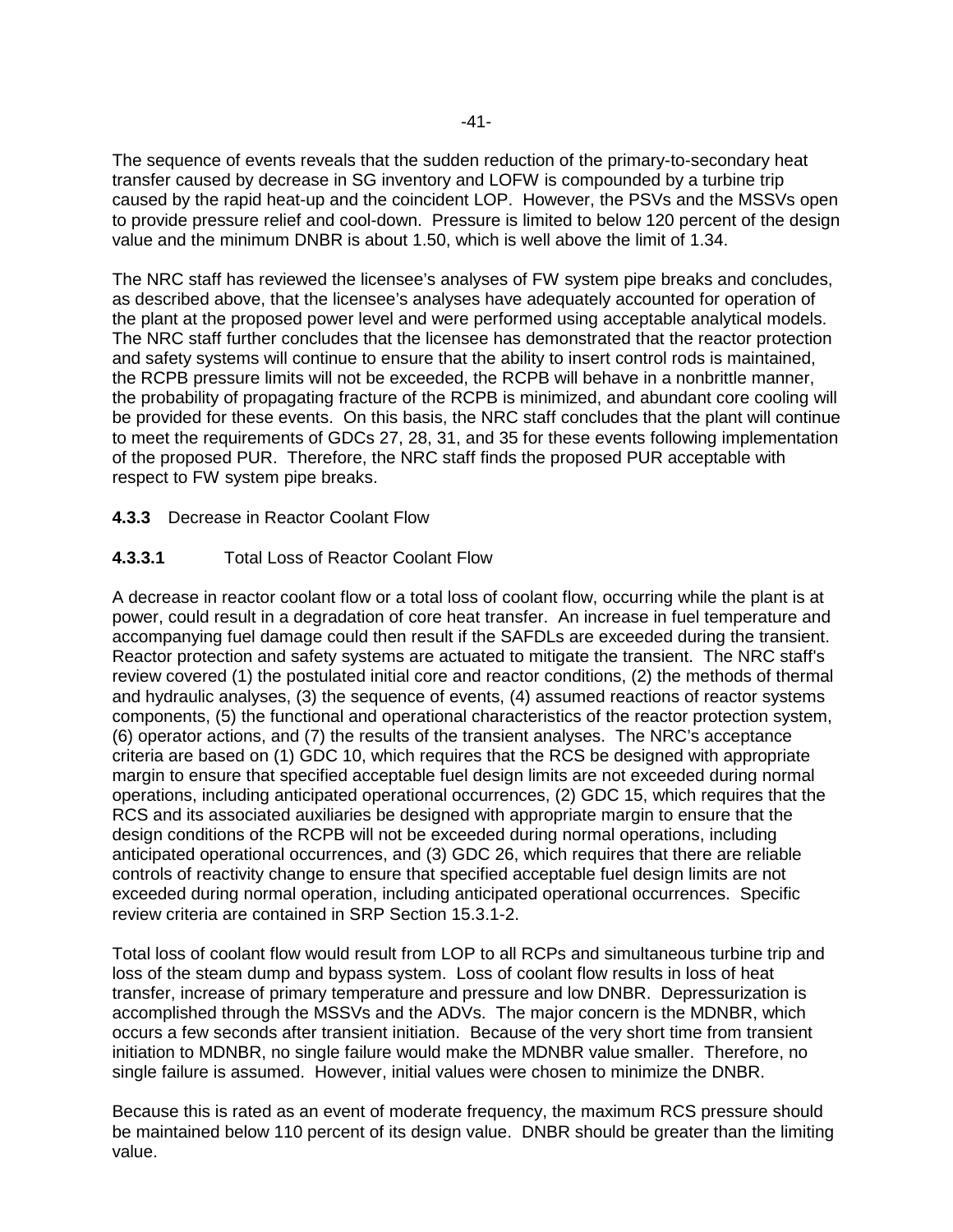The analysis is based on the same codes and the same conservative assumptions as Section 6.3.2 of the PURLR. The results indicate that the acceptance criteria are satisfied in that the MDNBR is above the SAFDL limit; thus, cladding integrity is preserved and the maximum RCS pressure remains well below the limit of 110 percent of design value, assuring vessel integrity.

The NRC staff has reviewed the licensee's analyses of the decrease in reactor coolant flow event and concludes, as set forth above, that the licensee's analyses have adequately accounted for operation of the plant at the proposed power level and were performed using acceptable analytical models. The NRC staff further concludes that the licensee has demonstrated that the reactor protection and safety systems will continue to ensure that the specified acceptable fuel design limits and the RCPB pressure limits will not be exceeded as a result of this event. On this basis, the NRC staff concludes that the plant will continue to meet the requirements of GDCs 10, 15, and 26 for such an event following implementation of the proposed PUR. Therefore, the NRC staff finds the proposed PUR acceptable with respect to the decrease in reactor coolant flow event.

# **4.3.3.2** Reactor Coolant Pump Shaft Break With Loss of Offsite Power

The events postulated are an instantaneous seizure of the rotor or break of the shaft of a RCP. Flow through the affected loop is rapidly reduced, leading to a reactor and turbine trip. The sudden decrease in core coolant flow, while the reactor is at power, results in a degradation of core heat transfer, which could result in fuel damage. The initial rate of reduction of coolant flow is greater for the rotor seizure event. However, the shaft break event permits a greater reverse flow through the affected loop later during the transient and, therefore, results in a lower core flow rate at that time. In either case, reactor protection and safety systems are actuated to mitigate the transient. The NRC staff's review covered (1) the postulated initial and long-term core and reactor conditions, (2) the methods of thermal and hydraulic analyses, (3) the sequence of events, (4) the assumed reactions of reactor systems components, (5) the functional and operational characteristics of the reactor protection system, (6) operator actions, and (7) the results of the transient analyses. The NRC's acceptance criteria are based on (1) GDC 27, which requires that the reactivity control systems be designed with appropriate margin for stuck rods to ensure that the capability to cool the core is maintained, (2) GDC 28, which requires that the reactivity control systems be designed with appropriate limits on the potential amount and rate of reactivity increase to assure that the effects of postulated reactivity accidents do not result in damage to the RCPB greater than limited local yielding and do not cause sufficient damage to significantly impair the capability to cool the core, and (3) GDC 31, which requires that the RCS be designed with sufficient margin to ensure that the RCPB behaves in a nonbrittle manner and that the probability of propagating fracture is minimized. Specific review criteria are contained in SRP Section 15.3.3-4.

This event bounds the pump rotor seizure because in the broken shaft case the pump presents higher resistance to flow and accelerates flow decay. Therefore, pump seizure will not be discussed. The sudden stopping of the RCP causes a CPC reactor trip to be followed by a turbine trip and LOP. By including a LOP and stuck open ADV, this event is classified as a limiting fault event for PVNGS-2. The concerns are peak RCS pressure and the MDNBR value. The acceptance criteria are that the maximum RCS pressure should be maintained below acceptable design limits, and the potential for core damage is evaluated on the basis that it is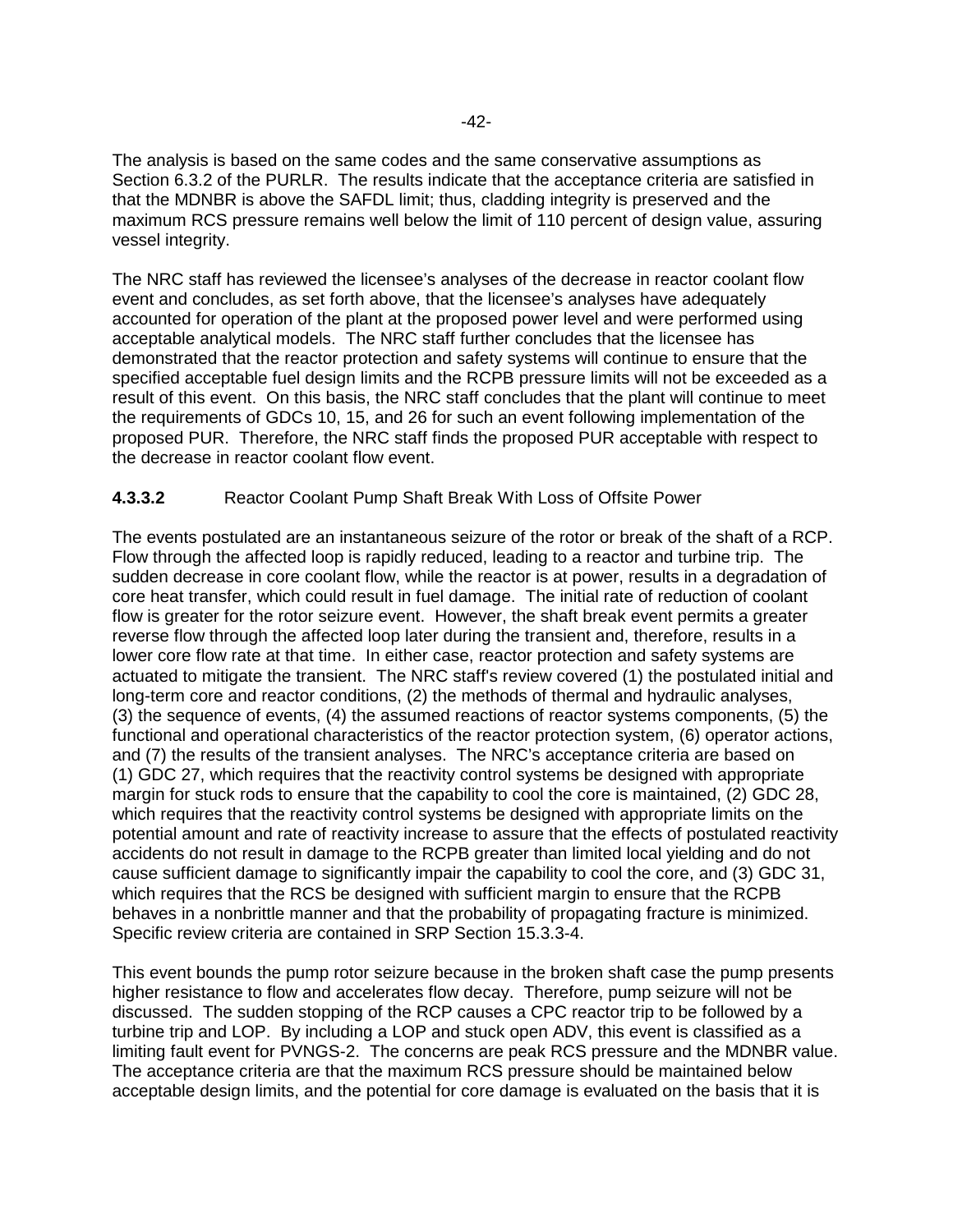acceptable if the MDNBR remains above SAFDL limits. If the MDNBR falls below SAFDL values, fuel damage must be assessed. Some fuel damage is acceptable as long as the core remains in place and maintains a coolable geometry.

The analysis used the CENTS code and the HERMITE code to generate conditions at the time of the minimum DNBR. Then the TORC code was used to compute the actual value.

The results indicate that the peak pressure stays below the 110 percent design limit, however, the MDNBR falls below the SAFDL limit for a short period of time, thus, some cladding damage is expected. If any cladding damage occurs, however, it is limited to cladding perforation and activity release. The fuel rod retains its structural integrity and fuel coolability.

The NRC staff has reviewed the licensee's analyses of the sudden decrease in core coolant flow events and concludes, as set forth above, that the licensee's analyses have adequately accounted for operation of the plant at the proposed power level and were performed using acceptable analytical models. The NRC staff further concludes that the licensee has demonstrated that the reactor protection and safety systems will continue to ensure that the ability to insert control rods is maintained, the RCPB pressure limits will not be exceeded, the RCPB will behave in a nonbrittle manner, the probability of propagating fracture of the RCPB is minimized, and adequate core cooling will be provided for these events. On this basis, the NRC staff concludes that the plant will continue to meet the requirements of GDCs 27 and 31 for these events following implementation of the proposed PUR. Therefore, the NRC staff finds the proposed PUR acceptable with respect to the sudden decrease in core coolant flow events.

- **4.3.4** Reactivity and Power Distribution Anomalies
- **4.3.4.1** Uncontrolled Control Element Assembly Withdrawal From a Subcritical or Low Power Condition

An uncontrolled control element assembly withdrawal (CEAW) from subcritical or low power condition may be caused by a malfunction of the reactor control or rod control systems. This withdrawal will uncontrollably add positive reactivity to the reactor core, resulting in a power excursion. The NRC staff's review covered (1) the description of the causes of the transient and the transient itself, (2) the initial conditions, (3) the reactor parameters used in the analysis, (4) the analytical methods and computer codes used, and (5) the results of the transient analyses. The NRC's acceptance criteria are based on (1) GDC 10, which requires that the RCS be designed with appropriate margin to ensure that specified acceptable fuel design limits are not exceeded during normal operations, including anticipated operational occurrences, (2) GDC 20, which requires that the reactor protection system be designed to initiate automatically the operation of appropriate systems, including the reactivity control systems, to ensure that specified acceptable fuel design limits are not exceeded as a result of anticipated operational occurrences, and (3) GDC 25, which requires that the protection system be designed to assure that specified acceptable fuel design limits are not exceeded in the event of a single malfunction of the reactivity control systems. Specific review criteria are contained in SRP Section 15.4.1.

The licensee reanalyzed both the uncontrolled CEAW from subcritical and low power (hot zero power) events in support of the proposed PUR. The licensee ensured that limiting initial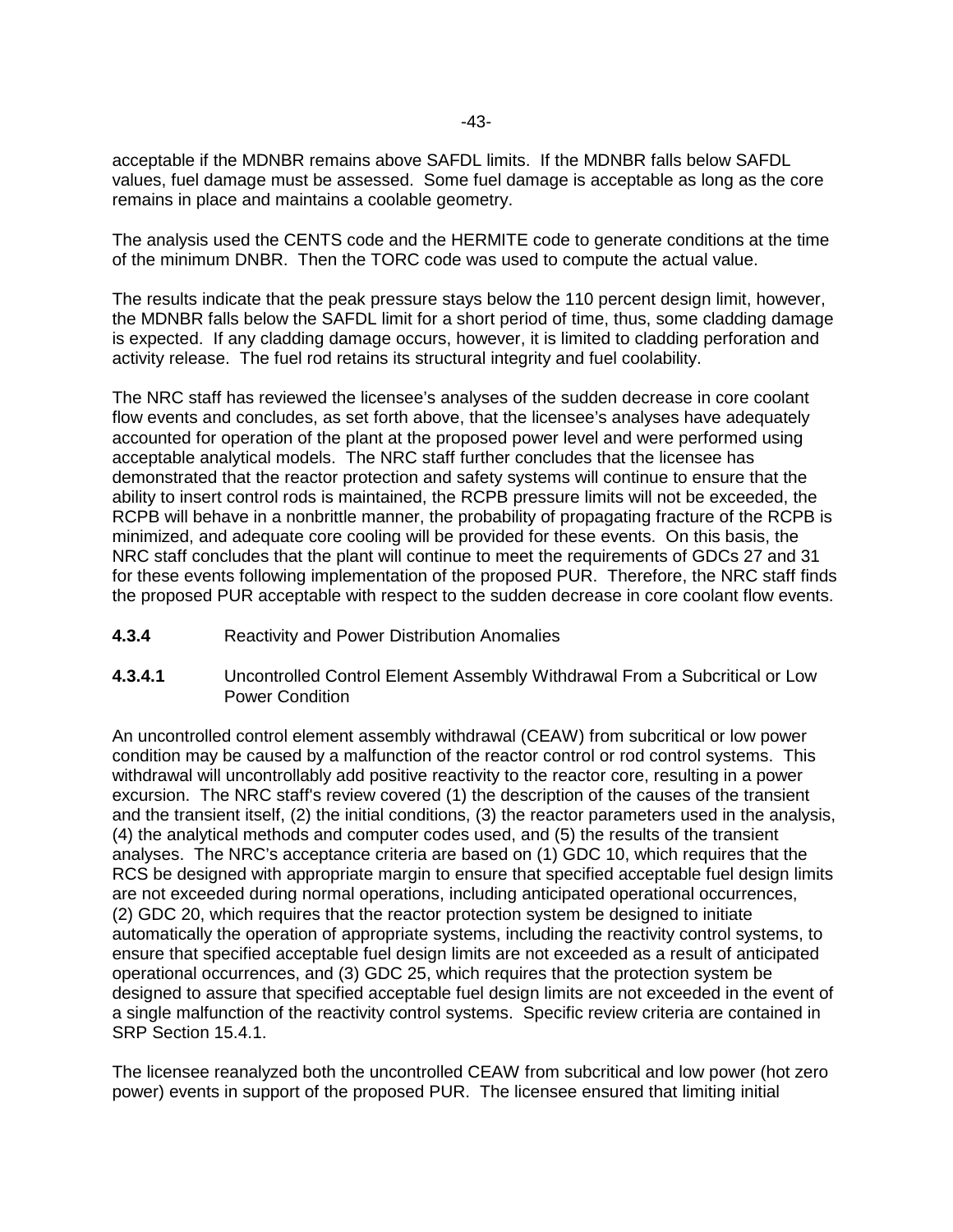conditions and input parameters were used in the analyses. The initial conditions and input parameters were varied within the ranges of the steady state operational configurations to determine a set of bounding parameters to use. These parameter ranges included instrument uncertainties and were calculated in accordance with NRC-approved reload methods listed in the COLR administrative section of the PVNGS-2 TS or documented in the PVNGS-2 UFSAR. The licensee will verify that all parameters used in the analyses remain bounding for each future reload design, in accordance with the current NRC-approved PVNGS-2 reload design methodology.

The licensee performed these analyses using the CENTS code (Reference 12) and the CETOP-D code (Reference 13). The NSSS response is simulated using CENTS, while the transient DNBR values are calculated using CETOP-D. The licensee analyzed and provided results for both the existing PVNGS-2 operating conditions and the proposed PUR conditions. The acceptance criteria for these transients are that DNBR remain above the acceptance limit and that fuel temperature remains below the fuel melt temperature. For the CEAW from subcritical event, the licensee calculated a MDNBR value of 1.60. For the CEAW from low power event, the licensee calculated a MDNBR value of 1.45. These results demonstrate that the DNBR acceptance limit of 1.34 is satisfied. The fuel temperature acceptance criterion is commonly evaluated using a peak linear heat rate (PLHR) criterion. During the PUR review the staff identified that the TS PLHR safety limit was being violated for these events. However, the licensee performed an adiabatic deposited energy calculation which demonstrated that the peak fuel temperature remains well below the limiting fuel centerline temperature for melting fuel. As a result of this review, the licensee submitted a license amendment request to change the TS safety limit from a PLHR to a fuel centerline melt temperature safety limit. This issue was resolved as part of Amendment No. 145, dated December 2, 2002 (Reference 14).

The NRC staff has reviewed the licensee's analyses of the uncontrolled CEA withdrawal from a subcritical or low power startup condition and concludes, as set forth above, that the licensee's analyses have adequately accounted for the changes in core design required for operation of the plant at the proposed power level. The NRC staff also concludes that the licensee's analyses were performed using acceptable analytical models. The NRC staff further concludes that the licensee has demonstrated that the reactor protection and safety systems will continue to ensure the specified acceptable fuel design limits are not exceeded for these events. On this basis, the NRC staff concludes that the plant will continue to meet the requirements of GDCs 10, 20, and 25 for these events following implementation of the proposed PUR. Therefore, the NRC staff finds the proposed PUR acceptable with respect to the uncontrolled control rod assembly withdrawal from a subcritical or low power startup condition.

# **4.3.4.2** Uncontrolled Control Element Assembly Withdrawal at Power

An uncontrolled CEAW at power may be caused by a malfunction of the reactor control or rod control systems. This withdrawal will uncontrollably add positive reactivity to the reactor core, resulting in a power excursion. The NRC staff's review covered (1) the description of the causes of the anticipated operational occurrence and the description of the event itself, (2) the initial conditions, (3) the reactor parameters used in the analysis, (4) the analytical methods and computer codes used, and (5) the results of the associated analyses. The NRC's acceptance criteria are based on (1) GDC 10, which requires that the RCS be designed with appropriate margin to ensure that SAFDLs are not exceeded during normal operations, including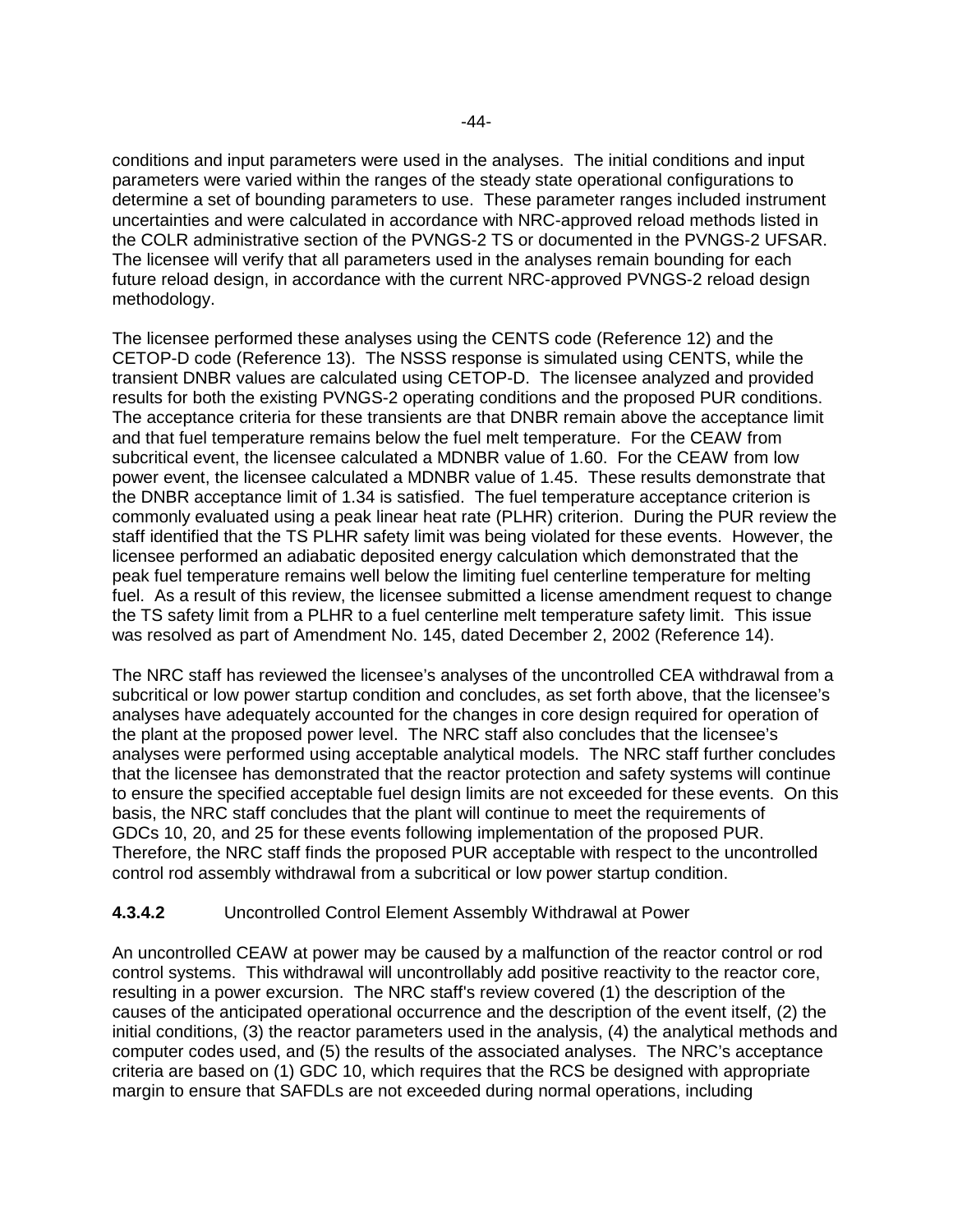anticipated operational occurrences, (2) GDC 20, which requires that the reactor protection system be designed to initiate automatically the operation of appropriate systems, including the reactivity control systems, to ensure that specified acceptable fuel design limits are not exceeded as a result of anticipated operational occurrences, and (3) GDC 25, which requires that the protection system be designed to assure that specified acceptable fuel design limits are not exceeded in the event of a single malfunction of the reactivity control systems. Specific review criteria are contained in SRP Section 15.4.2.

The licensee reanalyzed the uncontrolled CEAW from power event in support of the proposed PUR. The licensee ensured that limiting initial conditions and input parameters were used in the analyses. The initial conditions and input parameters were varied within the ranges of the steady state operational configurations to determine a set of bounding parameters to use. These parameter ranges included instrument uncertainties and were calculated in accordance with NRC-approved reload methods listed in the COLR administrative section of the PVNGS-2 TS or documented in the UFSAR. The licensee will verify that all parameters used in the analyses remain bounding for each future reload design, in accordance with current NRCapproved PVNGS-2 reload design methodology.

The licensee performed the analysis using the CENTS code and the CPC Fortran code. The licensee analyzed and provided results for both the existing PVNGS-2 operating conditions and the proposed PUR conditions. The termination of this event relies upon a reactor trip signal from the CPC system to ensure that the SAFDLs are not exceeded. The acceptance criteria for this transient is that the minimum DNBR remain greater than or equal to the limit, and that the fuel temperature remain less than the melting temperature. The licensee's analysis demonstrated that the acceptance criteria are not violated during this transient.

The licensee's analysis assumed an initial core inlet temperature of 548  $\mathrm{^{\circ}F},$  which is the lower limit of the core inlet temperature range for PVNGS-2. As part of its review, the NRC staff questioned the licensee's use of an initial core inlet temperature at the lower limit of the range (rather than the upper limit), and the impact on DNBR results. The licensee's response, dated October 11, 2002, stated that this analysis credits the CPC VOPT, and also credits the initial conditions of the event as being a known amount of thermal margin away from the DNBR SAFDL condition during normal operation. This known amount of thermal margin is maintained by PVNGS-2 TS 3.2.4. The initial parameter values used in the analysis are chosen such that the initial thermal margin is minimized. Thermal margin degradation during any given transient is calculated in terms of core power and is called the required over power margin (ROPM). The licensee states that the effect of a lower initial core inlet temperature is to delay the reactor trip, allowing the core power to increase further prior to the trip. The later reactor trip occurs due to the effect of temperature shadowing on the excore neutron detectors, which provide inputs for the CPC VOPT. The licensee stated that starting this transient from a higher initial core inlet temperature would result in an earlier CPC VOPT, which in turn would result in lower thermal degradation during the transient. The licensee provided further clarification in its letter on March 11, 2003, and demonstrated through ROPM analyses that the actual value of initial core inlet temperature has a rather insignificant effect on the reactor trip system as a result of the transient, and the ROPM is essentially unaffected by the selection of an initial core inlet temperature of 548 °F or 560 °F. The NRC staff has determined that the licensee's explanation is reasonable, and finds the licensee's response to be acceptable.

The NRC staff has reviewed the licensee's analyses of the uncontrolled CEAW at power event and concludes, as set forth above, that the licensee's analyses have adequately accounted for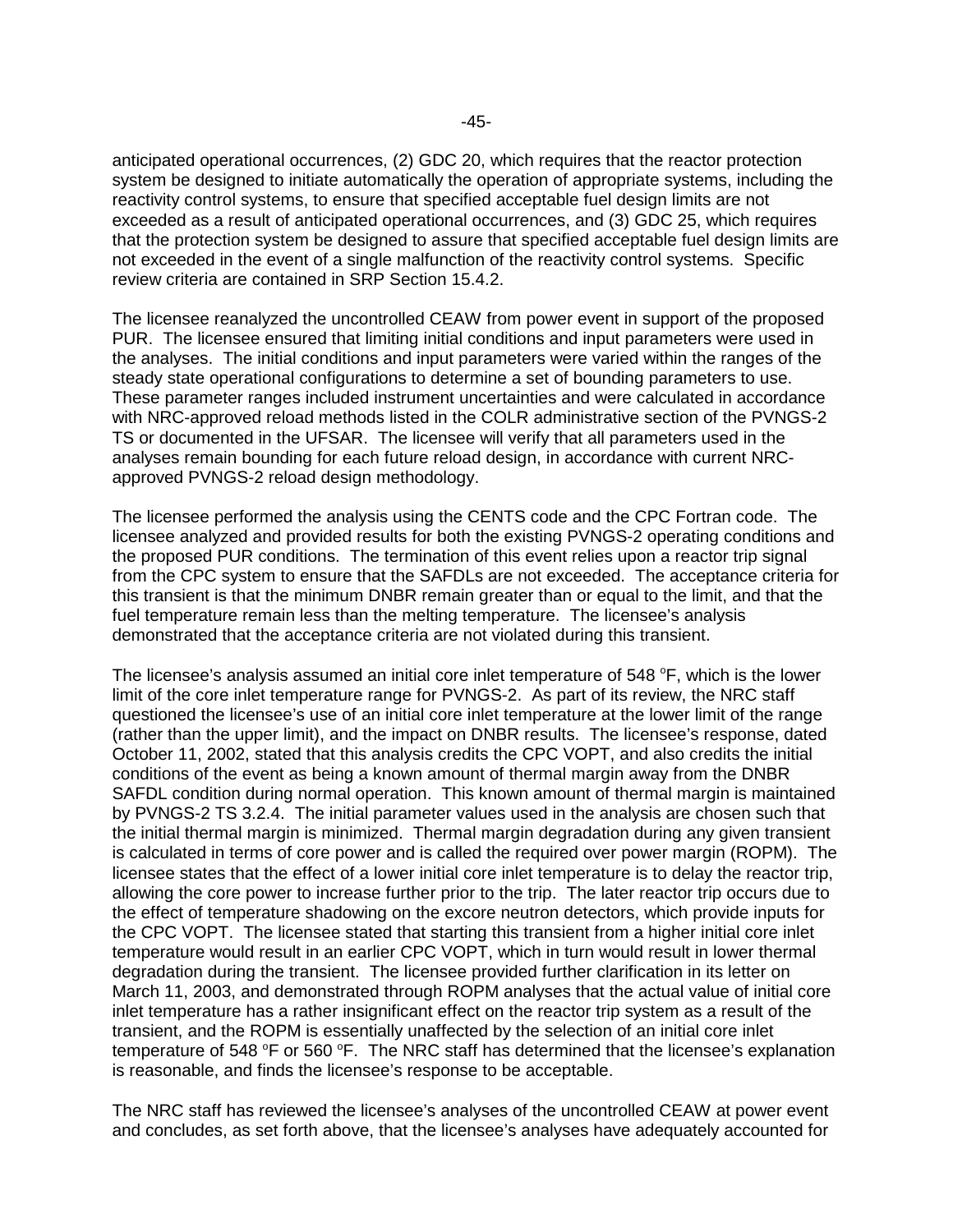the changes in core design needed for operation of the plant at the proposed power level. The NRC staff also concludes that the licensee's analyses were performed using acceptable analytical models. The NRC staff further concludes that the licensee has demonstrated that the reactor protection and safety systems will continue to ensure the specified acceptable fuel design limits are not exceeded for this event. On this basis, the NRC staff concludes that the plant will continue to meet the requirements of GDCs 10, 20, and 25 for this event following implementation of the proposed PUR. Therefore, the NRC staff finds the proposed PUR acceptable with respect to the uncontrolled control rod assembly withdrawal at power event.

# **4.3.4.3** Single Full-Length Control Element Assembly Drop

The NRC staff's review covered the types of control rod misoperations that are assumed to occur, including those caused by a system malfunction or operator error. The review covered (1) descriptions of rod position, flux, pressure, and temperature indication systems, and those actions initiated by these systems (e.g., turbine runback, rod withdrawal prohibit, rod block) which can mitigate the effects or prevent the occurrence of various misoperations, (2) the sequence of events, (3) the analytical model used for analyses, (4) important inputs to the calculations, and (5) the results of the analyses. The NRC's acceptance criteria are based on (1) GDC 10, which requires that the RCS be designed with appropriate margin to ensure that specified acceptable fuel design limits are not exceeded during normal operations, including anticipated operational occurrences, (2) GDC 20, which requires that the reactor protection system be designed to automatically initiate appropriate systems to ensure that specified acceptable fuel design limits are not exceeded as a result of anticipated operational occurrences, and (3) GDC 25, which requires that the protection system be designed to assure that specified acceptable fuel design limits are not exceeded in the event of a single malfunction of the reactivity control systems. Specific review criteria are contained in SRP Section 15.4.3.

As described in the UFSAR, a single full-length CEA drop results from an interruption in the electrical power to the CEDM holding coil of a single full-length CEA. The limiting case is the CEA drop, which does not cause a reactor trip to occur and results in an approach to the DNBR SAFDL.

The licensee reanalyzed the control rod misoperation event in support of the proposed PUR. The licensee ensured that limiting initial conditions and input parameters were used in the analyses. The initial conditions and input parameters were varied within the ranges of the steady state operational configurations to determine a set of bounding parameters to use. These parameter ranges included instrument uncertainties and were calculated in accordance with NRC-approved reload methods listed in the COLR administrative section of the PVNGS-2 TSs or documented in the UFSAR. During the review, the NRC staff questioned the use of an initial power level assumption of 95 percent of rated thermal power (RTP) for this event. The licensee responded to this by letter dated October 11, 2002, stating that the initial thermal margin preserved by the TS is a function of core power, and is the same between 95 percent and 100 percent of RTP. Below 95 percent RTP, additional amounts of thermal margin are preserved. The licensee determined that the limiting case for both the current and proposed power levels is the 95 percent RTP case. The licensee will verify that all parameters used in the analyses remain bounding for each future reload design, in accordance with the PVNGS-2 reload design methodology.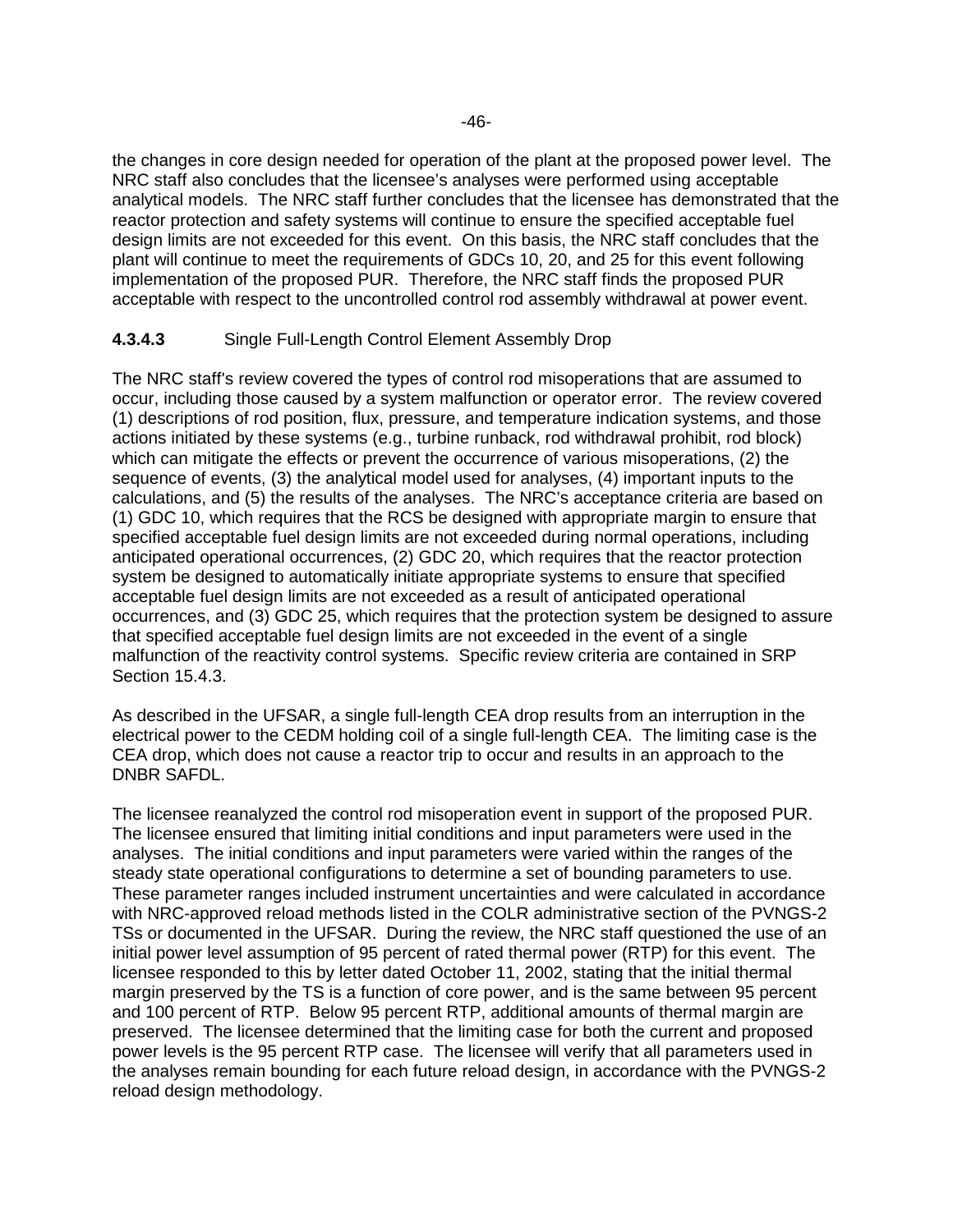The licensee performed the reanalyses using the CENTS code and the CETOP-D code. The licensee analyzed and provided results for both the existing PVNGS-2 operating conditions and the proposed PUR conditions. The acceptance criteria for this transient are that DNBR remain above the acceptance limit, and fuel temperature remains below the fuel-melt temperature. The licensee provided quantitative results in its October 11, 2002, response to the staff's RAI, which demonstrated that the MDNBR value remains above the acceptance limit of 1.34 throughout the event. The licensee also provided quantitative results which demonstrate that the PLHR remains below the acceptance throughout the event.

The NRC staff has reviewed the licensee's analyses of the single full-length CEA drop event and concludes, as set forth above, that the licensee's analyses have adequately accounted for the changes in core design required for operation of the plant at the proposed power level. The NRC staff also concludes that the licensee's analyses were performed using acceptable analytical models. The NRC staff further concludes that the licensee has demonstrated that the reactor protection and safety systems will continue to ensure the specified acceptable fuel design limits are not exceeded for this event. On this basis, the NRC staff concludes that the plant will continue to meet the requirements of GDCs 10, 20, and 25 for this event following implementation of the proposed PUR. Therefore, the NRC staff finds the proposed PUR acceptable with respect to the single full-length CEA drop event.

# **4.3.4.4** Startup of an Inactive Reactor Coolant Pump

A startup of an inactive RCP transient may result in either an increased core flow or the introduction of cooler or deborated water into the core. This event causes an increase in core reactivity due to decreased moderator temperature or moderator boron concentration. The NRC staff's review covered (1) the sequence of events, (2) the analytical model, (3) the values of parameters used in the analytical model, and (4) the results of the transient analyses. The NRC's acceptance criteria are based on (1) GDC 10, which requires that the RCS be designed with appropriate margin to ensure that specified acceptable fuel design limits are not exceeded during normal operations, including AOOs, (2) GDC 15, which requires that the RCS and its associated auxiliaries be designed with appropriate margin to ensure that the design conditions of the RCPB will not be exceeded during normal operations, including AOOs, (3) GDC 20, which requires that the reactor protection system be designed to automatically initiate appropriate systems to ensure that specified acceptable fuel design limits are not exceeded as a result of AOOs, (4) GDC 26, which requires that reliable control of reactivity changes are designed to ensure that specified acceptable fuel design limits are not exceeded during normal operations, including AOOs, and (5) GDC 28,which requires that the reactivity control systems be designed with appropriate limits on the potential amount and rate of reactivity increase to assure that the effects of postulated reactivity accidents do not result in damage to the RCPB greater than limited local yielding and do not cause sufficient damage to significantly impair the capability to cool the core. Specific review criteria are contained in SRP Section 15.4.4-5.

The licensee reevaluated the startup of an inactive RCP transient considering the PUR conditions. The licensee concluded that reanalysis is not necessary and that the event remains bounded by the UFSAR AOR. PVNGS-2 TS preclude operation with less than all RCPs in each loop operating during Mode 1 and 2 operation. Additionally, the analysis of record examines this event for operating Modes 3 through 6 only because plant operation with less than all RCPs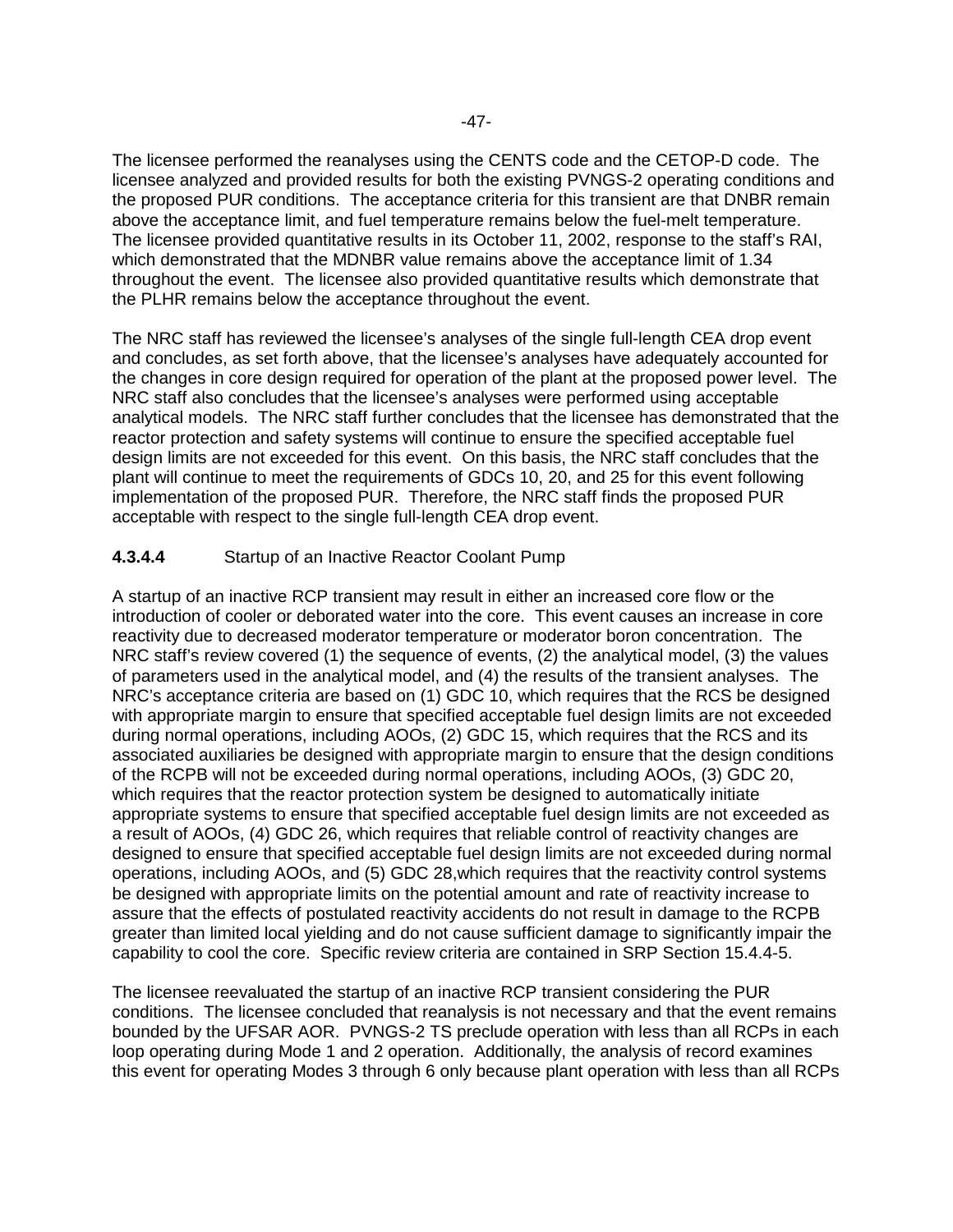running is only permitted in these modes. Therefore, the PUR will not impact the analysis of record for this event.

The NRC staff has reviewed the licensee's analyses of the startup of an inactive RCP event and, based on the foregoing, concludes that the licensee's analyses have adequately accounted for operation of the plant at the proposed power level and were performed using acceptable analytical models. The NRC staff further concludes that the licensee has demonstrated that the reactor protection and safety systems will continue to ensure that the specified acceptable fuel design limits and the RCPB pressure limits will not be exceeded as a result of this event. On this basis, the NRC staff concludes that the plant will continue to meet the requirements of GDCs 10, 15, 20, 26, and 28 for this event following implementation of the proposed PUR. Therefore, the NRC staff finds the proposed PUR acceptable with respect to the startup of an inactive RCP event.

### **4.3.4.5** Inadvertent Deboration

Unborated water can be added to the RCS via the chemical and volume control system (CVCS). This may happen inadvertently because of operator error or CVCS malfunction, and cause an unwanted increase in reactivity and a decrease in shutdown margin. Operator action is needed to stop this unplanned dilution before the shutdown margin is eliminated. The NRC staff's review covered (1) conditions at the time of the unplanned dilution, (2) causes, (3) initiating events, (4) the sequence of events, (5) the analytical model used for analyses, (6) the values of parameters used in the analytical model, and (7) results of the analyses. The NRC's acceptance criteria are based on (1) GDC 10, which requires that the reactor core and associated coolant, control, and protection systems be designed with appropriate margin to assure that specified acceptable fuel design limits are not exceeded during any condition of normal operation, including anticipated operational occurrences, (2) GDC 15, which requires that the RCS and associated auxiliary, control, and protection systems be designed with sufficient margin to assure that the design conditions of the RCPB are not exceeded during any condition of normal operation, including anticipated operational occurrences, and (3) GDC 26, which requires that the control rods be capable of reliably controlling reactivity changes to assure that specified acceptable fuel design limits are not exceeded during normal operation, including AOOs. Specific review criteria are contained in SRP Section 15.4.6.

The licensee did not reanalyze this event, but reassessed it with respect to the PUR. The PVNGS-2 current AOR demonstrates that Mode 5 (cold shutdown) with the RCS drained results in the least time available for detection and termination of an inadvertent deboration (ID) event. Because the limiting mode is Mode 5, the PUR will not affect the current AOR conclusions. The licensee's evaluation considered the larger RSGs, which increase the RCS volume. This increase in RCS volume results in an increased time for dilution (or a decreased dilution rate), thus, the analysis of record remains bounding. Additionally, in its March 11, 2003 letter, the licensee verified that at the proposed PUR level, for Mode 1 and Mode 2 operation, the operator action time available remains bounded by the current Mode 5 AOR and that the PUR has no impact on the ID event. The NRC staff agrees that this event remains bounded by the current AOR.

The NRC staff has reviewed the licensee's analyses of the ID of the reactor coolant due to a chemical and volume control system malfunction and concludes, for the reasons set forth above, that the licensee's analyses have adequately accounted for operation of the plant at the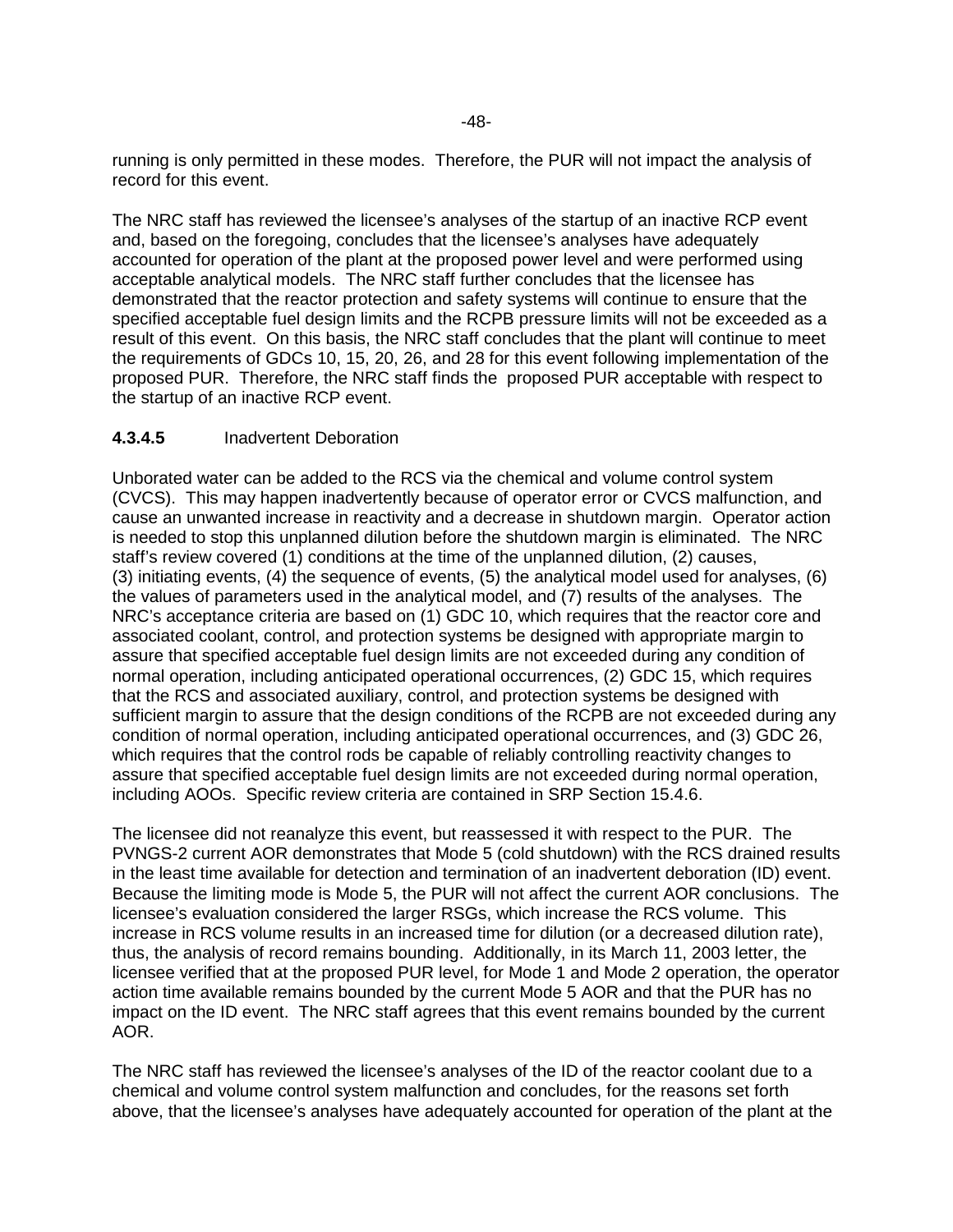proposed power level and were performed using acceptable analytical models. The NRC staff further concludes that the licensee has demonstrated that the reactor protection and safety systems will continue to ensure that the specified acceptable fuel design limits and the RCPB pressure limits will not be exceeded as a result of this event. On this basis, the NRC staff concludes that the plant will continue to meet the requirements of GDCs 10, 15, and 26 for this event following implementation of the proposed PUR. Therefore, the NRC staff finds the proposed PUR acceptable with respect to the decrease in boron concentration in the reactor coolant due to a chemical and volume control system malfunction.

# **4.3.4.6** Control Element Assembly Ejection

CEA ejection accidents cause a rapid positive reactivity insertion and an adverse core power distribution, which together could lead to localized fuel rod damage. The NRC staff evaluated the consequences of a CEA ejection accident to determine the potential damage caused to the RCPB and to determine whether the fuel damage resulting from such an accident could impair cooling water flow. The NRC staff's review covered initial conditions, rod patterns and worths, scram worth as a function of time, reactivity coefficients, the analytical model used for analyses, core parameters which affect the peak reactor pressure or the probability of fuel rod failure, and the results of the transient analyses. The NRC's acceptance criteria are based on GDC 28, which requires that the reactivity control systems be designed with appropriate limits on the potential amount and rate of reactivity increase to assure that the effects of postulated reactivity accidents do not result in damage to the RCPB greater than limited local yielding and do not cause sufficient damage to significantly impair the capability to cool the core. Specific review criteria contained in SRP Section 15.4.8 and used to evaluate this accident include:

- 1. Reactivity excursions should not result in a radially averaged enthalpy greater than 280 cal/gm at any axial location in any fuel rod.
- 2. The maximum reactor pressure during any portion of the assumed excursion should be less than the value that will cause stresses to exceed the "Service Level C" as defined in the ASME Boiler and Pressure Vessel Code.

As described in the UFSAR, a CEA ejection event results from a circumferential rupture of a CEDM housing or of the CEDM nozzle. The CEA ejection may lead to a rapid positive reactivity addition resulting in a rapid power excursion and RCS pressurization.

The licensee reanalyzed the CEA ejection event in support of the proposed PUR. To ensure that the specific acceptance criteria are satisfied at the PUR level, the licensee analyzed two cases, a fuel performance case and a peak RCS pressure case. The licensee ensured that limiting initial conditions and input parameters were used in the analyses. The initial conditions and input parameters were varied within the ranges of the steady state operational configurations to determine a set of bounding parameters to use. These parameter ranges included instrument uncertainties and were calculated in accordance with NRC-approved reload methods listed in the COLR administrative section of the PVNGS-2 TS or documented in the UFSAR. Only the high pressurizer pressure trip is credited in the analysis. Although a reactor trip on CPC or plant protection system (PPS) VOPT may occur much earlier after the initiation of the event, no credit is taken for this trip. The licensee will verify that all parameters used in the analyses remain bounding for each future reload design, in accordance with the PVNGS-2 reload design methodology.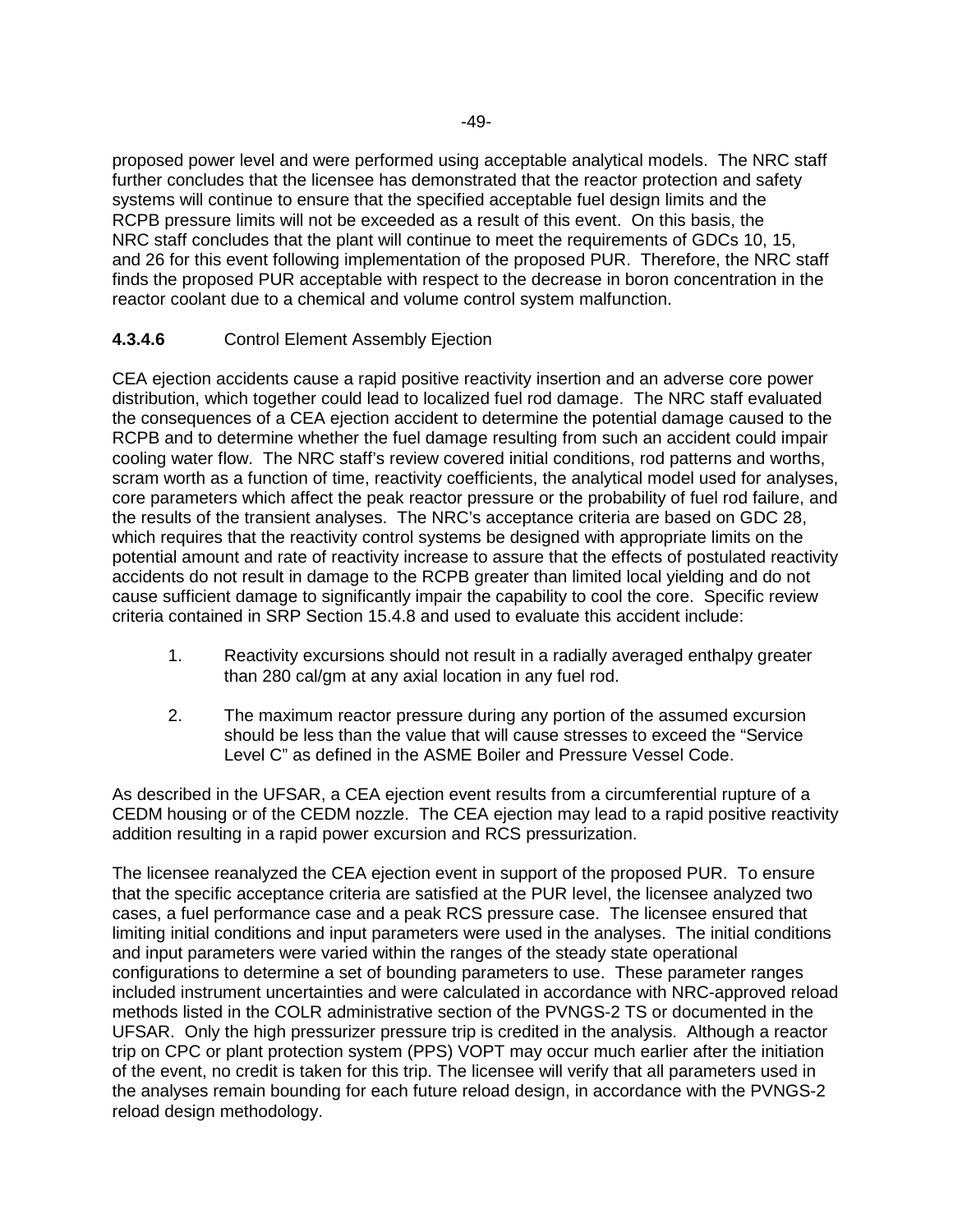The licensee analyzed the fuel performance case using the STRIKIN-II code (Reference 15) to simulate response of the fuel during the transient and to determine the energy deposition in the fuel. The CE-1 model in STRIKIN-II was utilized to calculate the minimum DNBR during the transient. The licensee analyzed the peak RCS pressure case using the CENTS code.

The licensee analyzed and provided results for both the existing PVNGS-2 operating conditions and the proposed PUR conditions. The licensee provided quantitative results which demonstrate that all acceptance criteria are satisfied for both cases. For the fuel performance case, the radially averaged fuel specific enthalpy is less than the 280 cal/gm at the hottest axial location of the hot fuel pin and the fuel centerline enthalpy is less than 250 cal/gm. In its October 11, 2002, response to the staff's RAI, the licensee calculated the maximum radially averaged fuel enthalpy in the hot node to be 141 cal/gm. For the peak RCS pressure case the licensee calculated a peak RCS pressure of 2702 psia, which is below the Service Level C acceptance criterion limit.

The NRC staff has reviewed the licensee's analyses of the CEA ejection accident and, as set forth above, concludes that the licensee's analyses have adequately accounted for operation of the plant at the proposed power level and were performed using acceptable analytical models. The NRC staff further concludes that the licensee has demonstrated that appropriate reactor protection and safety systems will prevent postulated reactivity accidents that could (1) result in damage to the RCPB greater than limited local yielding, or (2) cause sufficient damage to significantly impair the capability to cool the core. On this basis, the NRC staff concludes that the plant will continue to meet the requirements of GDC 28 for such events, following implementation of the proposed PUR. Therefore, the NRC staff finds the proposed PUR acceptable with respect to the CEA ejection accident.

#### **4.3.5** Increase in Reactor Coolant Inventory

Two potential transients involve increase of reactor coolant inventory: inadvertent activation of the core cooling system and of the pressurizer level control system concurrent with LOP, and inadvertent malfunction of the CVCS concurrent with LOP. The licensee states that these transients are bounded by the AOR. The NRC staff concurs with this assessment and deems the AOR as bounding for increase of reactor coolant inventory transients.

# **4.3.6** Decrease in Reactor System Inventory

Inadvertent opening of a pressurizer safety valve is discussed in Section 4.1.

**4.3.6.1** Double-Ended Break of a Letdown Line Outside Containment (Upstream of the Letdown Control Valve)

RCS fluid release outside containment can result from a break in a letdown line, an instrument line, or a sample line. The letdown line is the largest and a double-ended break would yield bounding results. The flow from the letdown line is small, and although this is a LOCA, it is not treated as a LOCA because none of the phenomena associated with a LOCA are present, therefore, the focus of this analysis is on radioactive releases.

The acceptance criteria are based on GDC 55, which requires isolation valves for lines connected to RCS lines that penetrate primary containment, unless it can be demonstrated that the isolation provisions for a class of lines, such as certain small instrumentation lines, are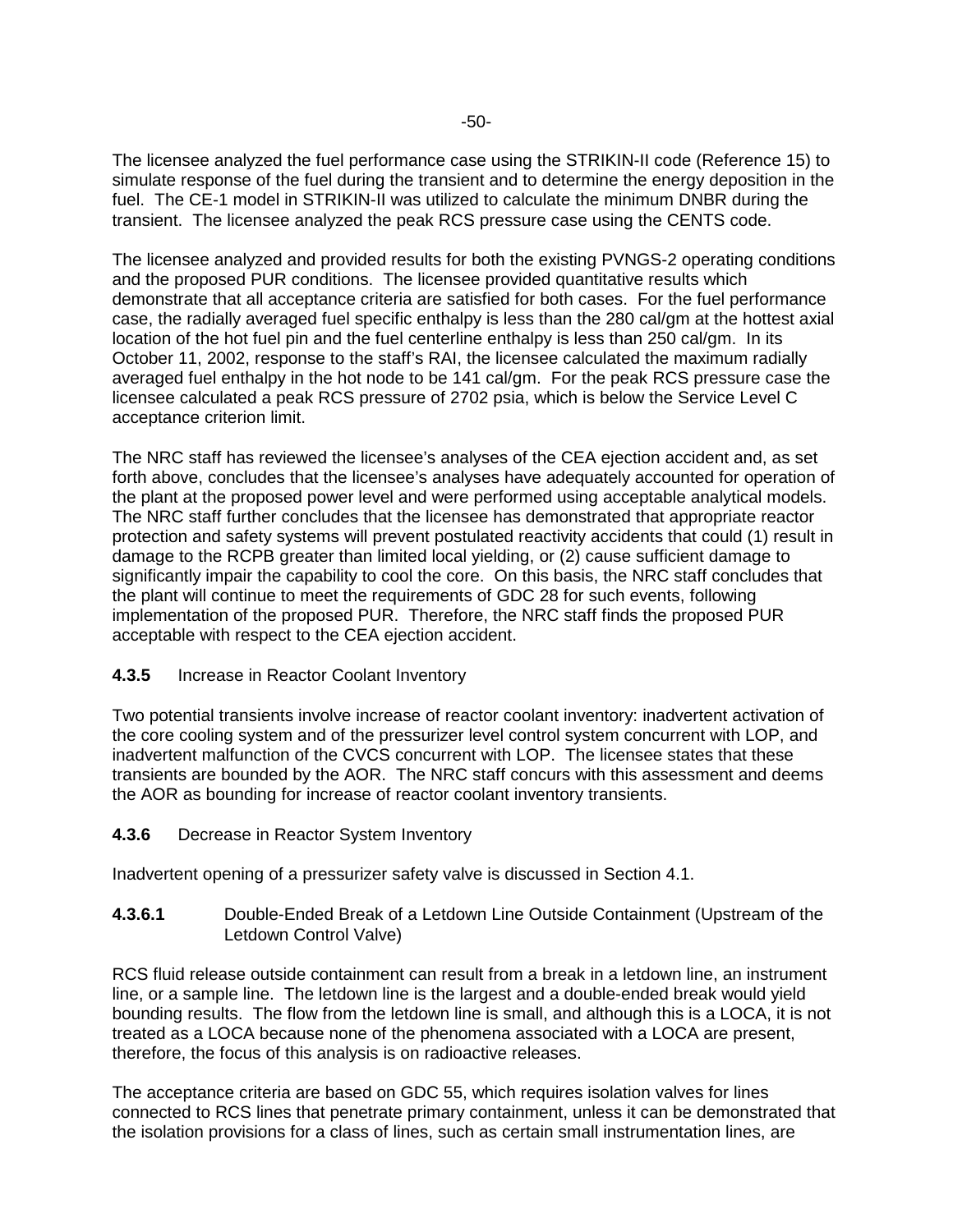acceptable on some other defined basis. The allowable radioactive release from such lines is limited by the provisions of 10 CFR Part 100 exposure guidelines.

No single active failure of a containment isolation valve was considered because there are two isolation valves in Series. The analysis was based on the CENTS code, supplemented by CETOP-D for the calculation of DNBR. This being a heat-up transient, initial conditions were chosen to maximize fuel degradation. Because of several alarms, operator action was credited at 10 minutes from transient initiation by isolation of the letdown line via closing isolation valves per EOPs.

The licensee states that the results indicate that the acceptance criteria for offsite doses are met. Radioactive releases and resulting doses are evaluated in Section 4.4 of this SE. Due to the fact that this scenario is not evaluated as a LOCA, only dose calculation and radioactive release will be evaluated for a double-ended break of a letdown line outside containment, and this evaluation is contained in Section 4.4.

# **4.3.6.2** Steam Generator Tube Rupture

A steam generator tube rupture (SGTR) event causes a direct release of radioactive material contained in the primary coolant to the environment through the ruptured SG tube and SG safety or atmospheric relief valves. Reactor protection and engineered safety features are actuated to mitigate the accident and restrict the offsite dose to within the guidelines of 10 CFR Part 100. The NRC staff's review covered (1) postulated initial core and plant conditions, (2) method of thermal and hydraulic analysis, (3) the sequence of events (with and without offsite power available), (4) assumed reactions of reactor system components, (5) functional and operational characteristics of the reactor protection system, (6) operator actions consistent with the plant's emergency operating procedures (EOPs), and (7) the results of the accident analysis. A single failure of a mitigating system is assumed for this event. The NRC staff's review for SGTR discussed in this section is focused on the thermal and hydraulic analysis for the SGTR in order to (1) support the review related to 10 CFR Part 100 for radiological consequences, which is discussed elsewhere in this SE, and (2) confirm that SGs do not experience an overfill. Preventing a SG overfill is necessary in order to prevent failure of the main steamlines. Specific review criteria are contained in SRP Section 15.6.3.

An SGTR is analyzed in the UFSAR with and without concurrent LOP. The results with LOP are bounding, thus, only this case is analyzed here. LOP is assumed to occur due to grid instability about 3 seconds after reactor trip.

Upon tube rupture, RCS water mixes with shell side water and radioactivity is transferred to the condenser via the turbine. The condenser air removal pumps will transport this activity to the atmosphere. However, because there is a concurrent LOP, there will be a turbine trip, loss of normal FW flow, loss of RCS forced circulation, and loss of condenser vacuum. With the steam bypass control system unavailable, cool-down is accomplished with AFW and through the ADVs. This, however, is a direct route for radioactive emissions to the atmosphere.

To maximize emissions, a single failure is assumed with the ADV stuck fully open. Reactor initial conditions are also chosen to maximize steam release and, therefore, atmospheric emissions.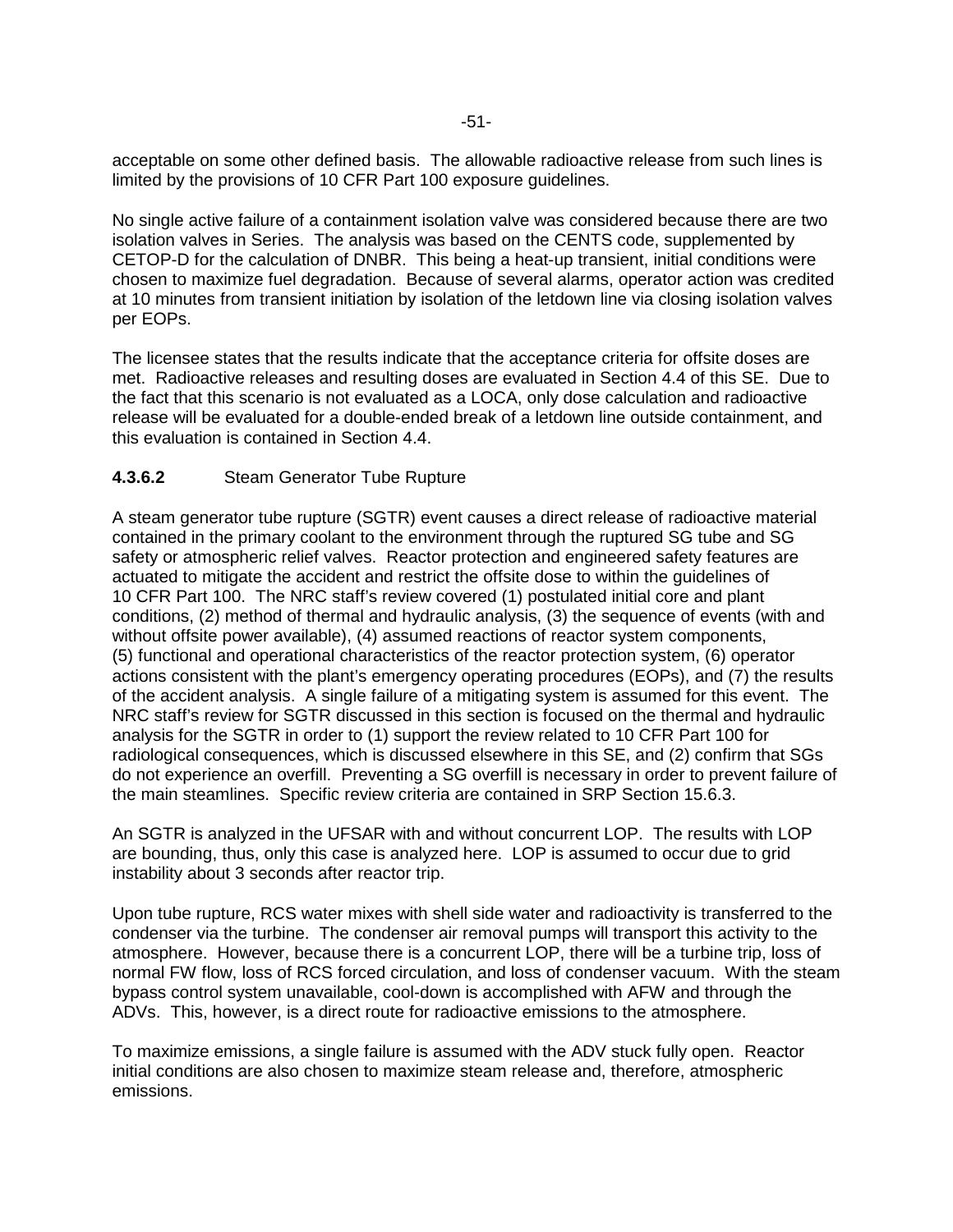Radiation monitors, low pressurizer level, and high SG level let the operator diagnose SGTR and trip the plant manually before reaching the reactor trip point. This will keep the ADV open for a longer period of time and maximize emissions.

The analysis of an SGTR is based on the CENTS code. The analysis covers two events, SGTR and a stuck-open ADV creating an excess steam demand. This transient is a limiting event. The plant EOPs provide operator instructions for plant recovery.

The results indicate that the behavior of the PUR plant configuration with the RSGs is similar to the existing plant configuration. EOPs are designed to preclude pressurization and challenge to the MSSVs, aid diagnosis and plant stabilization, accomplish functional recovery, provide posttube-rupture tube coverage, maintain adequate RCS inventory, and accomplish shutdown and depressurization.

From a reactor protection point of view, the results are acceptable because the plant does not over pressurize nor does it sustain any fuel damage during the transient. As mentioned above, the radiation consequences of this event are discussed in Section 4.4 of this SE.

**4.3.6.2.1** Steam Generator Tube Rupture With Concurrent Loss of Offsite Power (No Stuck-Open ADV)

As in the previous case, upon tube rupture, primary water will mix on the shell side and reach the atmosphere via the turbine, the condenser, and the condenser air removal pumps. However, SGTR will be followed by reactor and turbine trip and loss of normal FW flow, forced RCS flow, and condenser vacuum. Cool-down is maintained by using the AFW and releasing steam through the ADVs.

Radiation monitors will initiate alarms to notify the operator and aid in event diagnosis. The EOPs include explicit instructions to guide the operator to a reactor cool-down. The objectives of the EOP guidance and corresponding operator actions are: use the ADVs to control pressure and avoid challenge to the MSSVs, diagnose the event and stabilize the plant, cooldown the plant using the ADVs on both SGs before SG isolation, do a manual main steam isolation, isolate the affected SG, and cooldown and maintain adequate RCS inventory.

The results indicate that the plant will not over pressurize and the MDNBR will remain well above the SAFDL limits. (The licensee states that the atmospheric radioactivity release will be within the 10 CFR Part 100 limits.)

The NRC staff has reviewed the licensee's analysis of the SGTR accident and concludes that the licensee's analysis has adequately accounted for operation of the plant at the proposed power level and was performed using acceptable analytical methods and approved computer codes. The NRC staff further concludes that the assumptions used in this analysis are conservative and that the event does not result in an overfill of the SG. Therefore, the NRC staff finds the proposed PUR acceptable with respect to the SGTR event.

**4.3.7** Limiting Infrequent Events

# **4.3.7.1** AOOs in Combination With a Single Active Failure

The limiting infrequent event is designed to test the plant's capability to respond to extreme transient conditions. The acceptance criteria are based on (1) GDC 10, which requires that the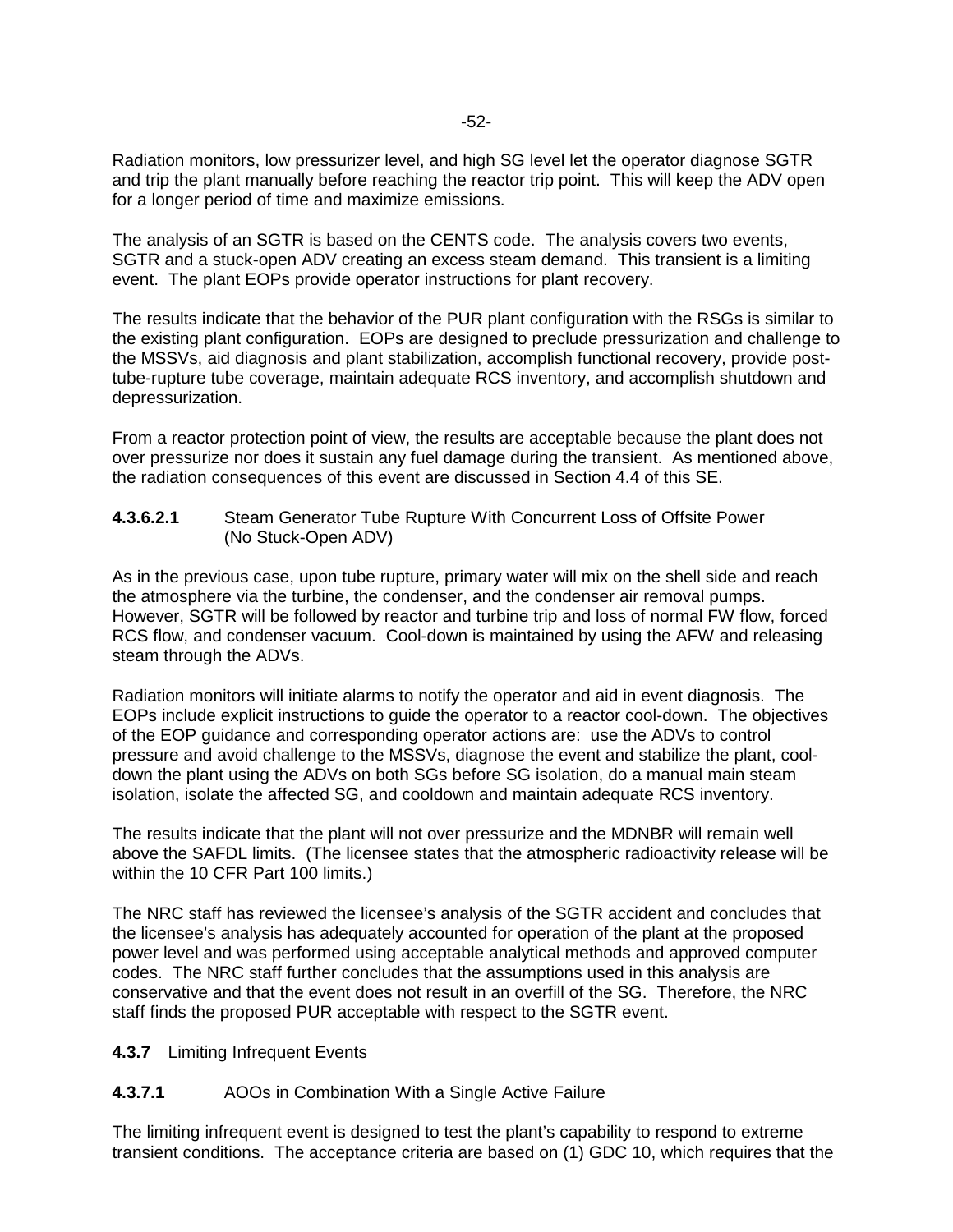RCS be designed with appropriate margin to ensure that the SAFDLs are not exceeded, (2) GDC 15, which requires that the RCS be designed with appropriate margin to ensure that the design conditions of the RCPB will not be exceeded, (3) GDC 26, which requires that the control rods be capable of reliably controlling reactivity changes to ensure that the SAFDLs are not exceeded, (4) GDC 27, which requires that the reactivity control systems be designed with appropriate margin for stuck rods to ensure that the capability to cool the core is maintained, (5) GDC 28, which requires that the reactivity control systems be designed with appropriate limits on the potential amount and rate of reactivity increase to assure that the effects of postulated reactivity accidents do not result in damage to the RCPB greater than limited local yielding and do not cause sufficient damage to significantly impair the capability to cool the core, and (6) GDC 31, which requires that the RCS be designed with sufficient margin to ensure that the RCPB behaves in a non-brittle manner and that the probability of propagating fracture is minimized.

The licensee created a composite limiting transient to bound the MDNBR of infrequent events (including AOOs in combination with a single failure). It is assumed that the unspecified event degrades the DNBR to the SAFDL level. The most limiting single failure is LOP, resulting in the coast-down of all RCPs. This is combined with the maximum linear heat rate produced by a CEAW. No single failures or operator errors can degrade DNBR more than the above circumstances; therefore, no other failures are assumed. Initial conditions conservatively assume a 116 percent power level due to a preexisting condition from the undefined AOO and a turbine trip coincident with reactor trip, although a 3 second delay exists. No operator action is assumed for 30 minutes after transient initiation.

The acceptance criteria are those for infrequent events (including AOOs with single failure), i.e., limited fuel damage and maximum RCS pressure within 110 percent of the RCS design value.

The analysis is based on the CENTS code supplemented by CETOP-D for DNBR (using the CE-1 CHF correlation), and the HERMITE code for the calculation of the initial conditions. The MDNBR is calculated using the more detailed TORC code.

Because such events are heat-up transients, it is implicitly postulated that the PSVs will keep the maximum pressure within acceptable limits. The results are comparable to those for a broken RCP shaft, i.e., limited fuel damage and no MDNBR propagation are predicted. The maximum pressure is within acceptance limits because the PSVs have sufficient capacity to relieve overpressure. These transient analyses provides confidence that the limiting infrequent events (including AOOs in combination with a single failure) are well within prescribed limits.

The NRC staff has reviewed the licensee's analyses of the limiting hypothetical AOO transient with LOP. The NRC staff concludes that the licensee's analyses have adequately accounted for operation of the plant at the proposed power level and that the analyses were performed using acceptable analytical models. The NRC staff further concludes that the licensee has demonstrated that the reactor protection system will continue to ensure that the MDNBR and the peak RCS pressure will remain within the acceptance limits for this hypothetical event. In addition, core geometry and long-term cooling will remain within acceptable limits for such an event. On this basis, the NRC staff concludes that the plant will continue to meet the requirements of GDCs 10, 15, 26, 27, and 31 for this hypothetical event. Therefore, the NRC staff finds the proposed bounding transient acceptable.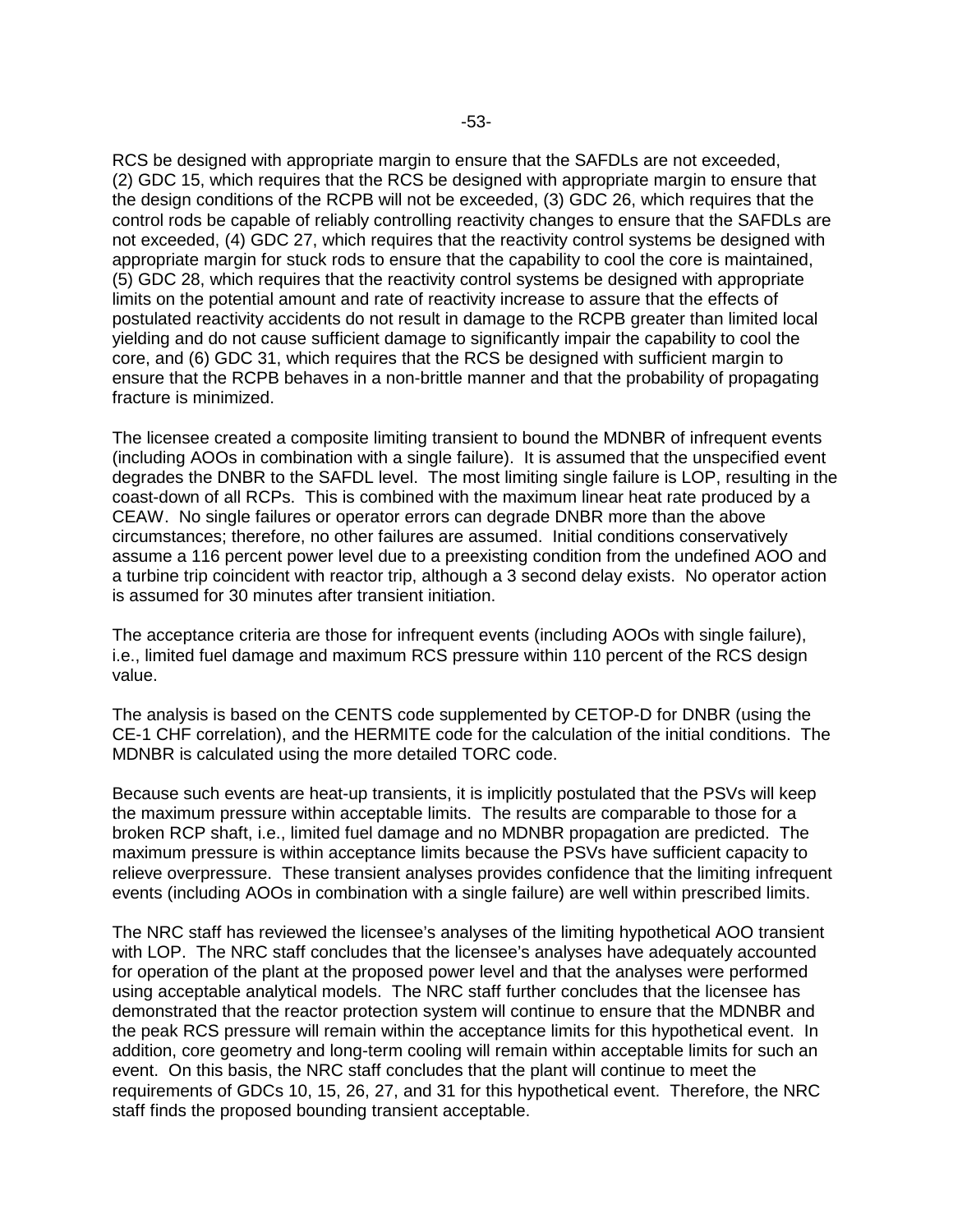# **4.3.7.2** Anticipated Transient Without Scram (ATWS)

The pressure vessel has a certain depressurization capability and a maximum pressure design value. Certain vessels have been judged to have designed pressures marginally below the maximum pressure expected to develop in an ATWS. Pressure vessels in CE plants are in this category. The ATWS rule requires an independent and diverse shutdown system. With such a system, the probability of an ATWS event is thought to be acceptably low. Therefore, the NRC staff review for an ATWS event in a CE plant is to assure that a diverse and independent shutdown system is available.

According to 10 CFR 50.62, PWRs manufactured by CE must be equipped with systems diverse and independent from the reactor trip system to scram the reactor, trip the turbine, and initiate AFW under conditions of an ATWS. The licensee indicates that the existing system does not need any modification or resetting due to the PUR and installation of the RSGs. Inasmuch as the effects of the ATWS transient depend only on the vessel peak pressure design value, the vessel venting capability, and the presence of the diverse and independent shutdown system, the PUR and the RSGs, which do not affect these items, are irrelevant to the reactor's response to an ATWS.

# **4.3.7.3** Station Blackout

The requirements in Section 10 CFR 50.63 provide that each light-water cooled nuclear power plant must be able to withstand a loss of all AC power. Such a loss of power is a particular concern when offsite power is interrupted. In addition, the rule provides that each plant must cope with a loss of AC power for a certain time interval depending on plant specific factors. The rule also provides that the plant may have provisions for alternate AC power supply meeting specified criteria to satisfy the requirements of 10 CFR 50.63.

In response to the station blackout (SBO) rule, PVNGS-2 provided two gas turbine-generators as an alternate AC power source. Implementation adhered to the guidance in RG 1.155, "Station Blackout." The AC source would be available within 1 hour from the initiation of the transient and be able to provide adequate power for 3 hours for a total requirement of 4 hours. The PUR was examined with respect to potential increases in needed AC power. The result indicated that all of the systems needed for decay heat removal in the four-hour post-SBO period will be adequately powered.

The NRC staff has reviewed the submitted information and concluded that the PVNGS-2 is equipped with one additional source of power in compliance with the SBO rule and adheres to the guidance in RG 1.155, which is adequate to remove decay heat. In addition, the NRC staff established that neither the PUR nor the RSGs affect the existing power source with respect to the SBO rule. Therefore, the NRC staff finds the proposed PUR acceptable with respect to the plant's compliance with the SBO rule.

# **4.4** Radiological Accident Evaluation

This section of the safety evaluation addresses the impact of the proposed changes on previously analyzed DBA radiological consequences and the acceptability of the revised analysis results. The regulatory requirements which the NRC staff used in reviewing the requested amendment are the accident dose guidelines in 10 CFR 100.11 and 10 CFR Part 50,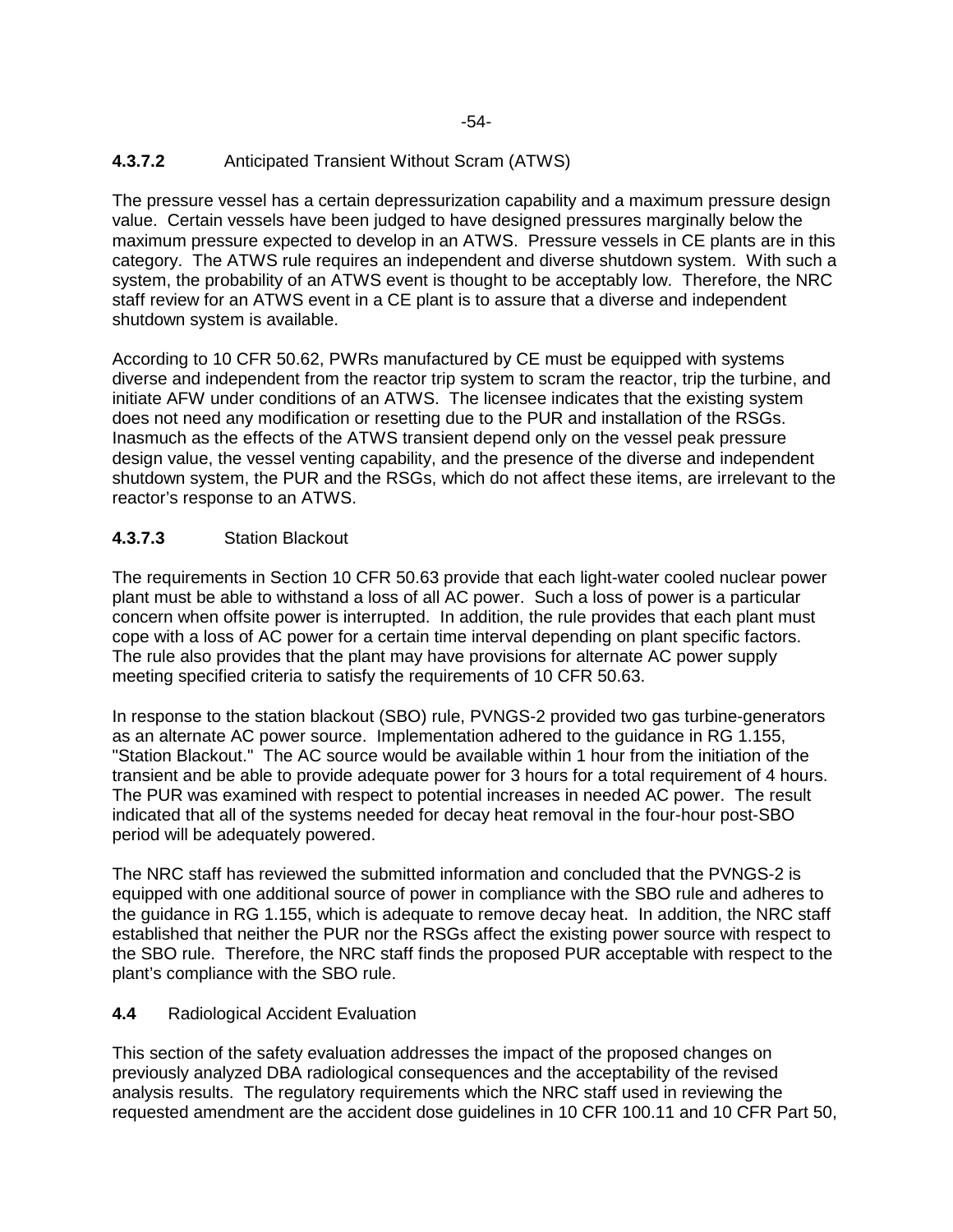Appendix A, GDC-19, "Control Room." The staff also used the review guidance of the accidentspecific criteria in Section 15 and Section 6.4 of the SRP in its review. Except where the licensee proposed a suitable alternative, the NRC staff utilized the regulatory guidance provided in the following documents in performing this review:

- Safety Guide 1.4, "Assumptions Used for Evaluating the Potential Radiological Consequences of a Loss-of-Coolant Accident for Pressurized Water Reactors."
- Safety Guide 1.25, "Assumptions Used for Evaluating the Potential Radiological Consequences of a Fuel Handling Accident in the Fuel Handling and Storage Facility for Boiling and Pressurized Water Reactors."
- RG 1.77, "Assumptions Used for Evaluating a Control Rod Ejection Accident for Pressurized Water Reactors."
- SRP Section 6.4, "Control Room Habitability Systems."
- SRP Section 15.1.4, "Inadvertent Opening of a Steam Generator Relief or Safety Valve."
- SRP Section 15.1.5, "Steam System Piping Failures Inside and Outside Containment (PWR)," Appendix A.
- SRP Section 15.2.8, "Feedwater System Pipe Breaks Inside and Outside Containment (PWR)."
- SRP Section 15.3.3, "Reactor Coolant Pump Rotor Seizure."
- SRP Section 15.4.8, "Spectrum of Rod Ejection Accidents (PWR)," Appendix A.
- SRP Section 15.6.2, "Radiological Consequences of the Failure of Small Lines Carrying Primary Coolant Outside Containment."
- SRP Section 15.6.3, "Radiological Consequences of Steam Generator Tube Failure."
- SRP Section 15.6.5, "Loss-of-Coolant Accidents Resulting from Spectrum of Postulated Piping Breaks Within the Reactor Coolant Pressure Boundary," Appendix A and Appendix B.
- SRP Section 15.7.3, "Postulated Radioactive Releases Due to Liquid-Containing Tank Failures."
- SRP Section 15.7.4, "Radiological Consequences of Fuel Handling Accidents."

#### **4.4.1** Accident Dose Calculations

The NRC staff reviewed the technical analyses related to the radiological consequences of DBAs that were performed by APS in support of its proposed PUR. Information regarding these analyses was provided in Sections 6.4 and 9.9 of the licensee's PURLR, and in a supplemental letter dated September 4, 2002. The NRC staff reviewed the assumptions,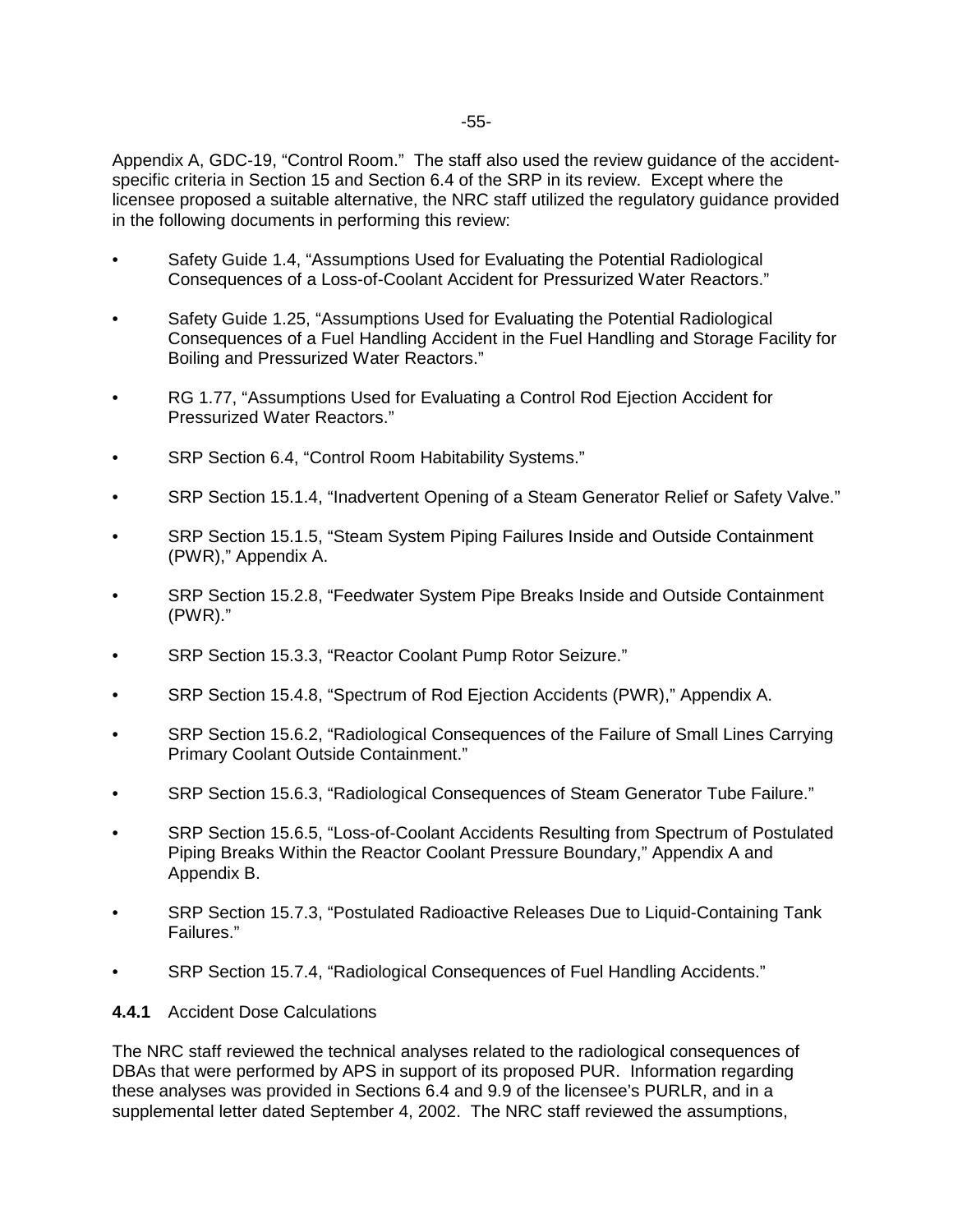inputs, and methods used by APS to assess these impacts, and performed independent calculations to confirm the conservatism of the APS analyses.

APS performed an assessment of all significant non-LOCA and LOCA events currently analyzed in the PVNGS-2 UFSAR. These events and the corresponding SRP Sections that address them are listed below:

- Inadvertent Opening of a Steam Generator Atmospheric Dump Valve with a LOP (SRP 15.1.4)
- MSLB Outside Containment with LOP (SRP 15.1.5)
- Feedwater Line Break (FWLB) Outside Containment with LOP (SRP 15.2.8)
- Single RCP Sheared Shaft with LOP (SRP 15.3.4)
- Control Element Assembly Ejection (SRP 15.4.8)
- Double-Ended Break of a Letdown Line Outside Containment (DBLLOCUS) (SRP 15.6.2.3.2)
- SGTR with LOP and Single Failure of ADV (SRP 15.6.3)
- SGTR with LOP (SRP 15.6.3)
- LBLOCA and SBLOCA (SRP 15.6.5)
- Radioactivity Release Due to Liquid Containing Tank Failure (SRP 15.7.3)
- Fuel Handling Accidents (FHA) (SRP 15.7.4)
- **Limiting Infrequent Events**

APS considered the impact of the proposed changes on each of the above listed DBAs. Where the impact could not be dispositioned qualitatively (e.g., demonstrating that previous analysis bounds the proposed plant configuration), APS performed reanalysis of the impacted DBAs. For these reanalyses, APS determined the 0-2 hour exclusion area boundary (EAB) whole body and thyroid doses and the 0-30 days low population zone (LPZ) whole body and thyroid doses. APS assessed the potential doses to control room personnel from the LBLOCA, CEA ejection, RCP sheared shaft, and SGTR with LOP and single failure of an ADV. APS had previously shown these to be the limiting events with regard to control room exposures. It should be noted that the flashing fractions used for the affected generator in calculating control room doses were based on predicted primary temperature profiles.

The NRC staff's independent evaluations considered the control room dose from all of the DBAs listed above. The accident-specific sections that follow briefly describe the accident, the APS evaluation of the impact of the proposed changes including reanalyses that were performed, and the NRC staff's evaluation. Table 1 attached to this SE tabulates the analysis assumptions used by the NRC staff in its confirmatory analyses.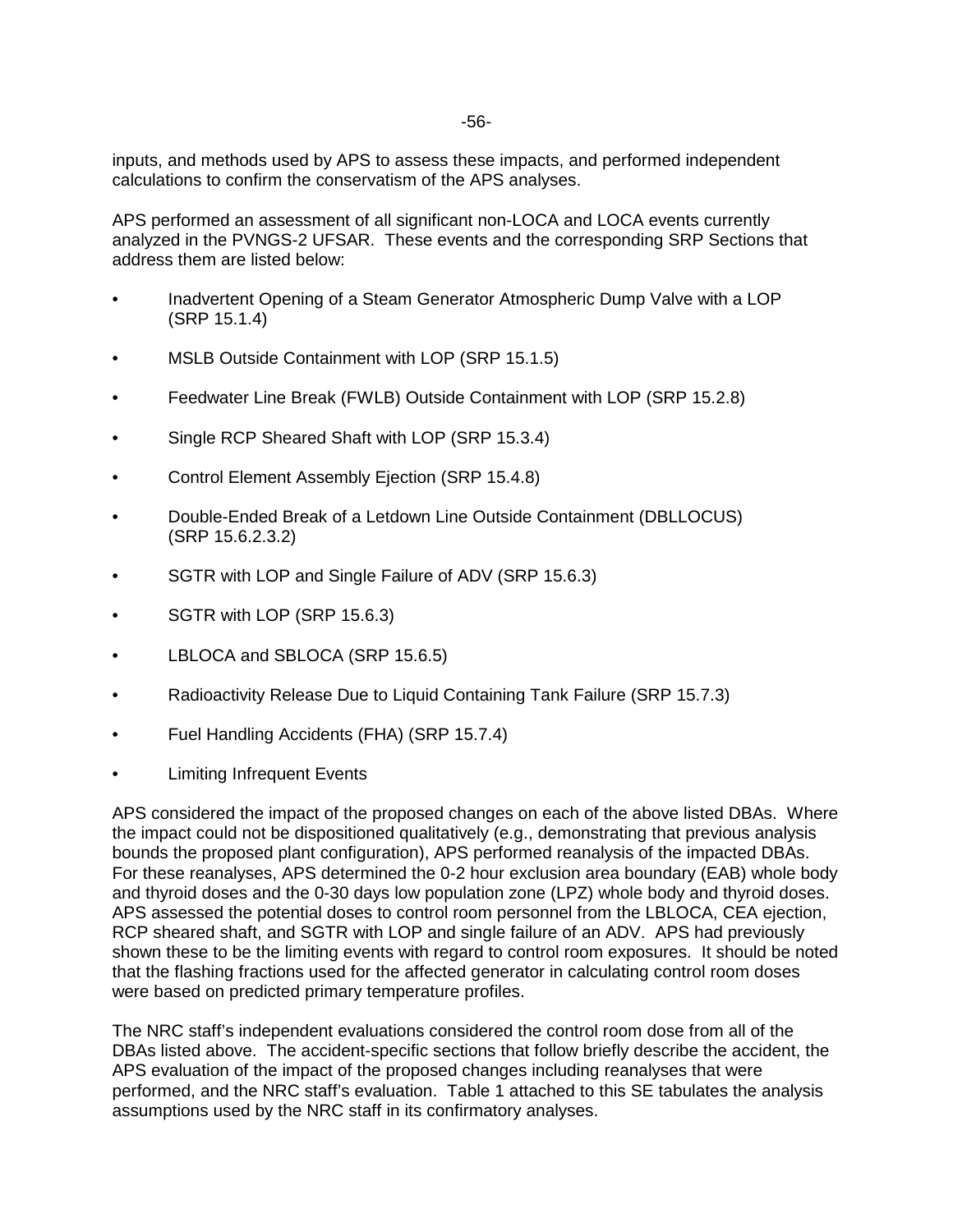The magnitude of the radiological consequences of a DBA is proportional to the quantity of fission products released to the environment. This release is a product of the activity released from the core and the transport mechanisms between the core and the effluent release point. In general, the inventory of fission products in the fuel rods, the irradiation of materials outside of the reactor and the concentration of radioactive material in the RCS are directly proportional to the rated thermal power. Thus, an increase in the rated thermal power can be expected to increase the inventory of radioactive materials available for release. The previously analyzed transport mechanisms could be affected by plant modifications associated with the PUR and by installation of the RSGs, potentially resulting in a larger release rate. Table 2.1-1 of the PURLR tabulated the significant reactor core and coolant system parameters impacted by the proposed changes. The RCS flow rate, the mass of RCS liquid, steam line pressure, and FW and steam mass flow rates are parameters for which changes could impact the transport of radioactive material. APS assessed the impact of these changes.

# **4.4.2** IOSGADV with LOP

This DBA postulates an inadvertent opening of a SG ADV during power operations, resulting in the release of steam from the affected SG to the environment. The affected SG will rapidly depressurize and release its inventory of dissolved radionuclides through the fully open ADV to the environment. It is assumed that the operators isolate the failed ADV 30 minutes after it opens. Since a LOP is assumed to occur with the reactor trip, the main condenser is not available as a heat sink and the unaffected SG is used to cool down the plant by dumping steam to the environment. The released steam may be contaminated due to the leakage of reactor coolant into the SGs via small tube leaks (i.e., primary-to-secondary leakage). The APS analysis assumes that the RCS specific activity and RCS primary-to-secondary leakage are at the maximum values allowed by TS. Although the thermodynamic transient analyses project no fuel damage for the current fuel cycle, APS assumed 5.5 percent fuel failure to bound future fuel cycles. APS made one change in the method of evaluation of this event. Previous calculations assumed a SG iodine decontamination factor (DF) of 10 for releases from the unaffected SG. Since the SG inventory, i.e., level, is maintained, a DF of 100 for the affected SG, as used for other DBAs, is appropriate. Since this is consistent with NRC staff practice, the NRC staff finds this change in method acceptable.

The NRC staff performed a confirmatory analysis. The assumptions used by the staff in their confirmatory analyses are presented in Table 1. The EAB and LPZ doses estimated by APS for the IOSGADV with LOP event were found to be within the acceptance criteria of the regulatory requirements. APS determined that the control room doses due to this were bounded by those estimated for other DBAs. The staff's independent calculations confirmed that the control room doses from this event would be acceptable.

#### **4.4.3** MSLB Outside Containment with LOP

This DBA postulates an unisolable failure in one of the main steam lines at a location outside of containment, resulting in the release of steam from the affected steam line. Both SGs will rapidly depressurize through the MSLB releasing dissolved radionuclides through the faulted steam line to the environment. The MSIVs close to isolate the unaffected SG from the break. The faulted SG dries out in 30 minutes. Since a LOP is assumed to occur with the reactor trip, the main condenser is not available as a heat sink and the unaffected SG is used to cool down the plant by dumping steam to the environment via the ADVs. The released steam may be contaminated due to the leakage of reactor coolant into the SGs via small tube leaks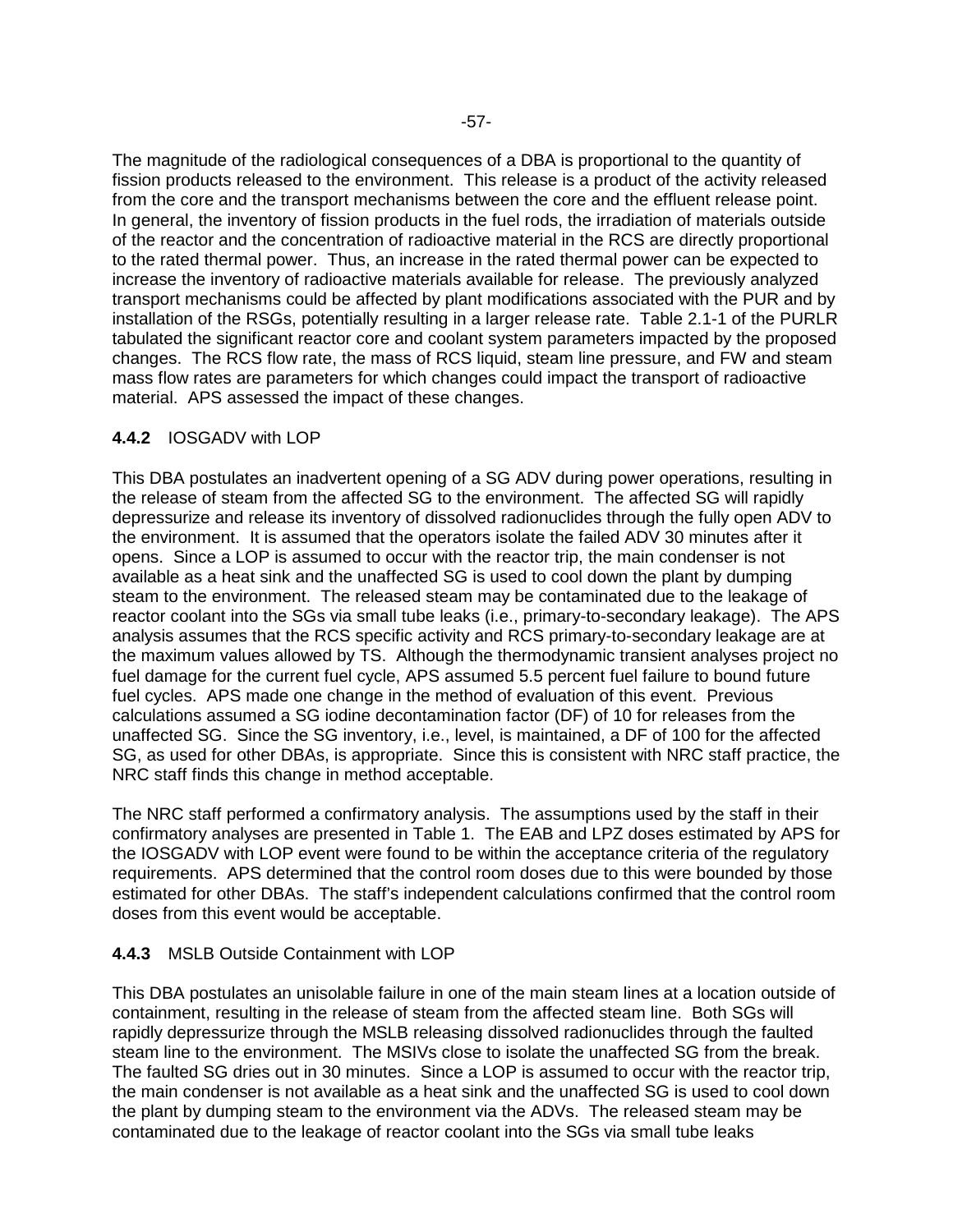(i.e., primary-to-secondary leakage). The APS analysis assumes that the RCS primary-to-secondary leakage and the initial SG specific activity are at the maximum values allowed by TS. APS conservatively assumes that the initial RCS specific activity is 3.6 µCi/gm dose equivalent I-131, which is greater than that allowed by TS. APS considered two cases of iodine spiking. In the first case, an iodine spike is initiated by the depressurization, resulting in the release of radioiodine from the fuel at a rate 500 times the normal appearance rate. For the second case, it is assumed that an iodine spike had occurred prior to the event and that the RCS iodine specific activity is at 60 µCi/gm dose equivalent I-131. A SG iodine DF of 100 is assumed in the unaffected SG.

The NRC staff performed a confirmatory analysis. The assumptions used by the staff in their confirmatory analyses are presented in Table 1. The EAB and LPZ doses estimated by APS for the MSLB with LOP event were found to be within the acceptance criteria of the regulatory requirements. APS determined that the control room doses due to this were bounded by those estimated for other DBAs. The staff's independent calculations confirmed that the control room doses from this event would be acceptable.

# **4.4.4** FWLB Outside Containment with LOP

This DBA postulates an unisolable failure in one of the main FW lines at a location outside of containment, resulting in the release of high energy water and steam from the affected FW line. Although there are two check valves on this line within the containment, APS conservatively assumes that both SGs will rapidly depressurize through the FWLB, releasing dissolved radionuclides to the environment, until the FW and MSIVs close to isolate the unaffected SG from the break. Since a LOP is assumed to occur with the reactor trip, the main condenser is not available as a heat sink and the unaffected SG is used to cool down the plant by dumping steam to the environment via the ADVs. The released steam may be contaminated due to the leakage of reactor coolant into the SGs via small tube leaks (i.e., primary-to-secondary leakage). The APS analysis assumes that the RCS primary-to-secondary leakage, the initial RCS specific activity, and the initial SG specific activity are at the maximum values allowed by TS. A SG iodine DF of 100 is assumed in the unaffected SG after 30 minutes.

The NRC staff performed a confirmatory analysis. The assumptions used by the staff in their confirmatory analyses are presented in Table 1. The EAB and LPZ doses estimated by APS for the FWLB with LOP event were found to be within the acceptance criteria of the regulatory requirements. APS determined that the control room doses due to this were bounded by those estimated for other DBAs. The NRC staff's independent calculations confirmed that the control room doses from this event would be acceptable.

# **4.4.5** Single RCP Sheared Shaft with LOP

This DBA postulates that a RCP shaft has suddenly sheared causing a reduction in the flow through the affected RCS loop. A reactor trip occurs, shutting down the reactor. The flow imbalance creates localized temperature and pressure changes in the core leading to localized boiling and fuel damage. APS determines the limiting product of multiplying the failed fuel fraction and the radial peaking factor to meet acceptable EAB, LPZ, and control room dose limits. APS assumes that 10 percent of the core inventory of noble gases and iodine are located in the fuel rod gap. Following the reactor trip, an operator opens a single ADV and it is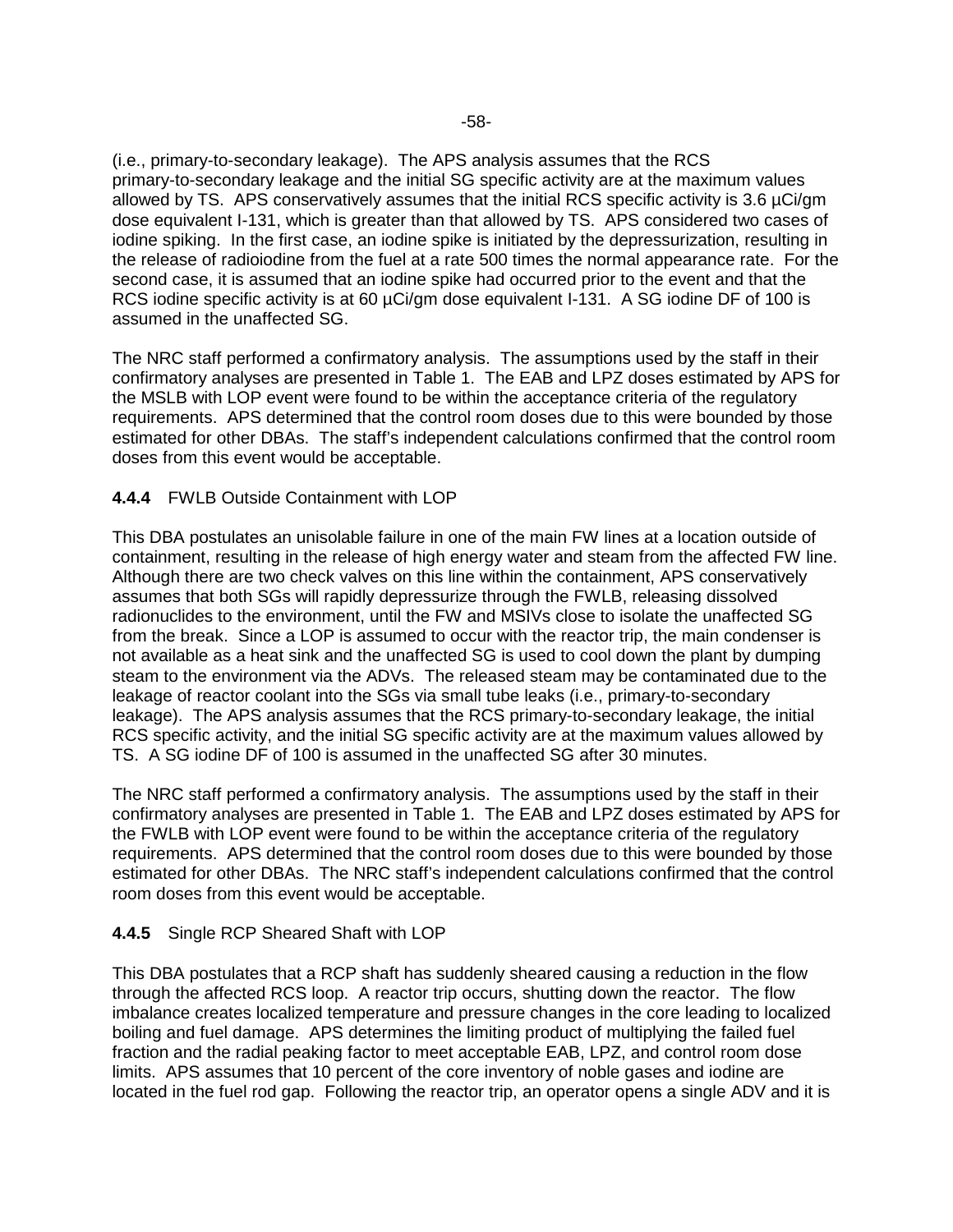assumed to stick fully open, creating a pathway for the noble gases and iodine released from the fuel to be released to the environment. The affected SG empties and all RCS leakage into that SG is released directly to the environment. At 30 minutes after the RCP shaft shears, the operators initiate a controlled cool down using the unaffected SG. Since the main condenser is assumed to be unavailable, the plant is cooled down by releases of steam from the ADVs on the unaffected SG to the environment. Also at 30 minutes, the operators begin refilling the affected SG, covering the tubes at 90 minutes. The APS analysis assumes that the RCS primary-to-secondary leakage, the initial RCS specific activity, and the initial SG specific activity are at the maximum values allowed by TS. A SG iodine DF of 100 is assumed in the unaffected SG and, after 90 minutes, also in the affected SG. The assumption of operator actions in this event represents a change in analysis method over that used in previous calculations. The NRC staff finds that APS proposed actions and timings are reasonable in that they can all be accomplished within the control room and are addressed in plant procedures.

The NRC staff performed a confirmatory analysis. The assumptions used by the staff in their confirmatory analyses are presented in Table 1. The EAB, LPZ, and control room doses estimated by APS for the RCP sheared shaft with LOP event were found to be within the acceptance criteria of the regulatory requirements, and therefore, are acceptable.

# **4.4.6** CEA Ejection

This DBA postulates the mechanical failure of a CEDM pressure housing that results in the ejection of a CEA. This failure breeches the reactor pressure vessel head and results in a LOCA to the containment. As a bounding value, APS assumes that 17 percent of the fuel rods in the core fail, instantaneously releasing all of the noble gases and iodine in the fuel rod gap. APS assumes that 10 percent of the gases are located in the fuel rod gap. A radial peaking factor of 1.77 is applied.

Two release cases are postulated:

- Release of fission products to the containment atmosphere, from where it will enter the environment via (1) the containment purge pathway, (2) containment design leakage, and (3) leakage of containment sump water outside of the containment.
- Release of fission products to the RCS with subsequent release to the environment via primary-to-secondary leakage through SGs.

APS assumes that a containment purge is in progress at the start of the event. The release is based on the release of noble gases and iodine from the RCS, assuming 1 percent failed fuel. For the containment leakage case, the containment is assumed to leak at the maximum rate allowed by TS for the first 24 hours and 50 percent of this rate for 30 days. Analysis credit was not taken for any iodine removal mechanisms. For the containment sump water leakage case, the analysis assumes that 50 percent of the iodine released from the core is dissolved in the sump water and is transported outside of the containment via the ECCSs. Leakage from these systems is assumed to occur at a rate of 3000 ml/hr. Of the iodine that leaks from these systems only 10 percent is assumed to become airborne and available for release. For the second release case, the APS analysis assumes that the RCS primary-to-secondary leakage is at the maximum value allowed by TS. A SG iodine DF of 100 is assumed in the SGs.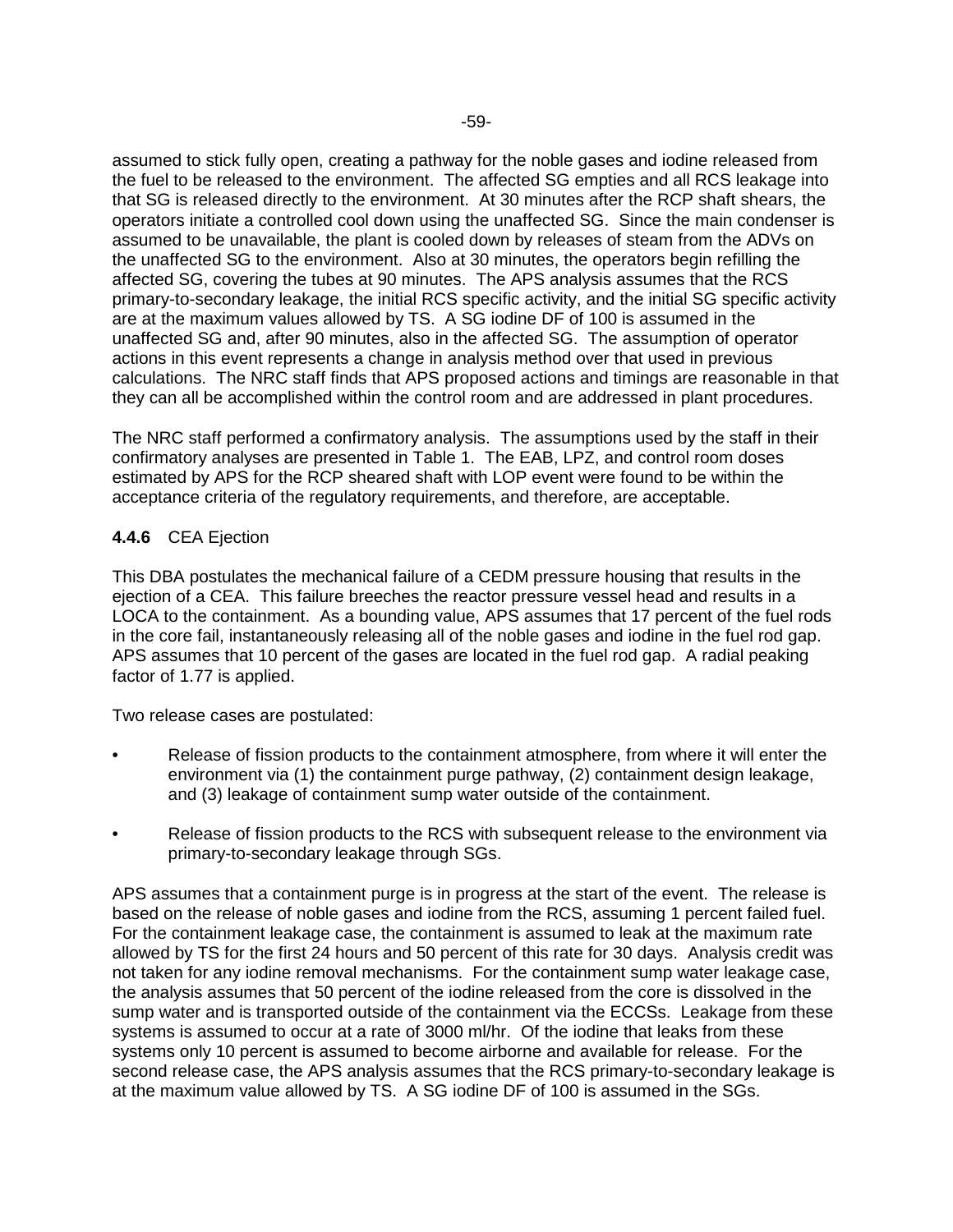The NRC staff performed a confirmatory analysis. The assumptions used by the staff in their confirmatory analyses are presented in Table 1. The EAB, LPZ, and control room doses estimated by APS for the CEA ejection event were found to be within the acceptance criteria of the regulatory requirements, and therefore, are acceptable.

# **4.4.7** DBLLOCUS

This DBA postulates a failure of a piping system outside of containment that provides a path for RCS dissolved noble gases and iodine to be released to the environment. The current PVNGS-2 UFSAR considered the double-ended break of a letdown line outside of containment. APS states that it reviewed all analysis parameters for impact due to the PUR and RSGs and determined that the existing analysis remains bounding. APS states that the magnitude of the releases to the environment for this DBA is primarily a function of the leak rate and the assumed RCS specific activity. The NRC staff concurs that the current analyses remain bounding and that reanalysis is not necessary. The NRC staff bases this decision on the fact that the RCS specific activity assumed in the analysis is established by TSs, which are not affected by the PUR or RSGs. Since the operating RCS pressure range per TSs remain the same and unaffected by this amendment, the leak rate will not change significantly either.

# **4.4.8** SGTR with LOP and Single Failure of ADV

This DBA postulates a complete severance of a single tube in one of the SGs resulting in the transfer of RCS water to the ruptured SG. The primary-to-secondary flow through the ruptured tube following an SGTR results in radioactive contamination of the secondary system. The SG pressure increases rapidly resulting in a release of contaminated steam to the environment via the MSSVs. It is assumed that the operators open the ADVs on both SGs to prevent cycling of the MSSVs. At that time, the ADV on the ruptured SG goes fully open. When this occurs, operators divert FW to the affected SG so as to maintain the SG tubes covered and thereby reduce radioactivity releases. The continuing steam releases via the fully open ADV cools down the plant. It is assumed that the releases continue for eight hours, at which time the RCS pressure reaches equilibrium with the SG pressure, stopping the release.

The APS analysis assumes that the RCS primary-to-secondary leakage, the initial RCS specific activity, and the initial SG specific activity are at the maximum values allowed by TSs. APS considered two cases of iodine spiking. In the first case, an iodine spike is initiated by the event, resulting in the release of radioiodine from the fuel at 500 times the normal appearance rate. For the second case, it is assumed that an iodine spike had occurred prior to the event and that the RCS iodine specific activity is 60 µCi/gm dose equivalent I-131. The assumptions used by the staff in their confirmatory analyses are presented in Table 1. The APS analysis was performed using dynamic thermo-hydraulic inputs obtained from the proprietary CENTS computer code. Since the NRC staff does not have access to the CENTS code, the NRC staff's confirming calculation was based on a low resolution extrapolation of graphs of thermo-hydraulic data provided in the transient analysis section of the PURLR. The flow versus time data in Table 1 are the values extrapolated by the NRC staff from the graphs identified by APS in its letter of September 4, 2002. The EAB, LPZ, and control room doses estimated by APS for the SGTR with LOP and single failure event were found to be within the acceptance criteria of the regulatory requirements, and therefore, are acceptable.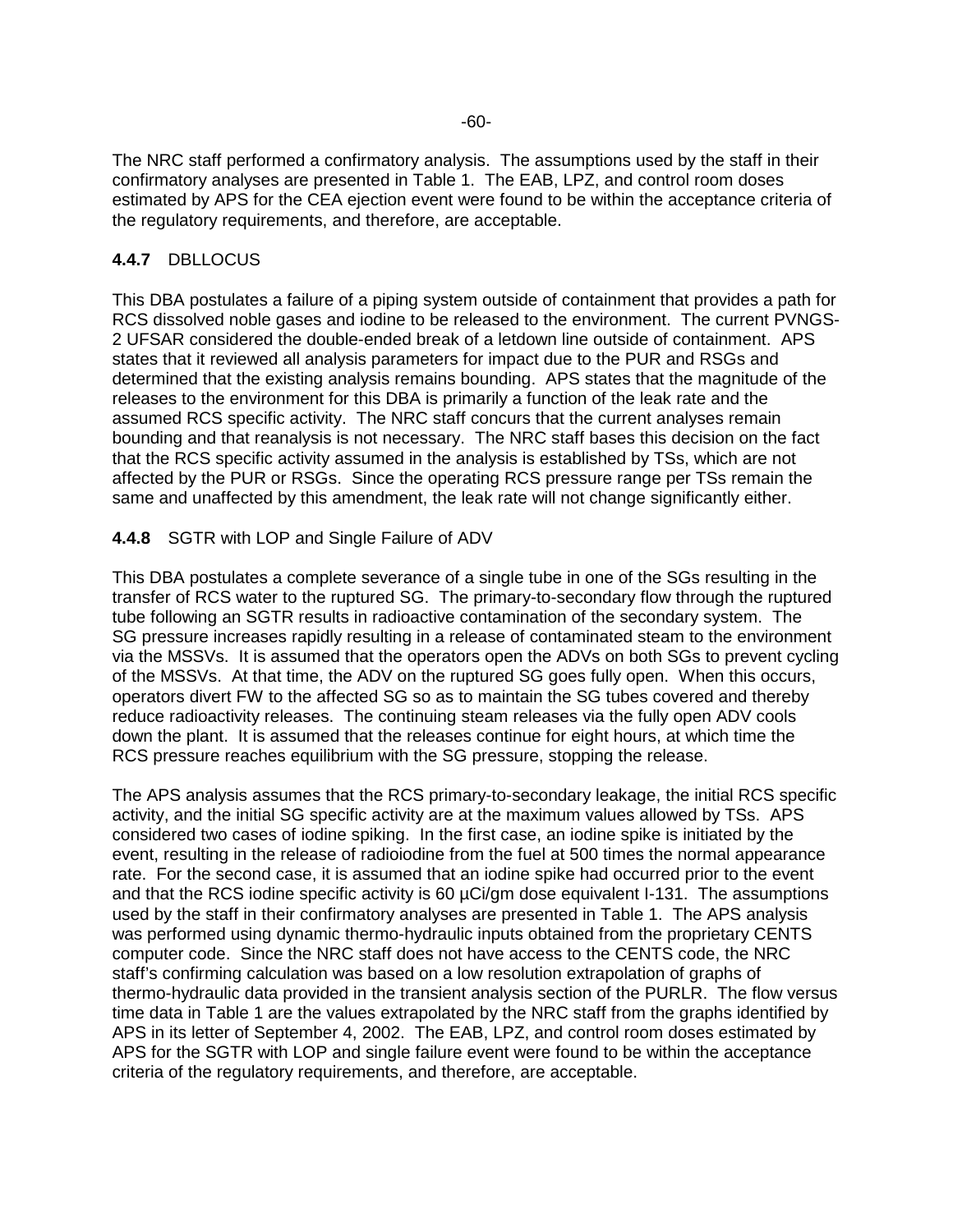### **4.4.9** SGTR with LOP

This DBA postulates a complete severance of a single tube in one of the SGs resulting in the transfer of reactor coolant water to the ruptured SG. The primary-to-secondary flow through the ruptured tube following an SGTR results in radioactive contamination of the secondary system. The SG pressure increases rapidly resulting in a release of contaminated steam to the environment via the MSSVs. It is assumed that the operators open the ADVs on both SGs to prevent cycling of the MSSVs. Since the main condenser is assumed to be unavailable, the plant is cooled down by releases of steam from the SGs to the environment. The steaming through the ADVs on both SGs continues until the ruptured SG is isolated at 90 minutes. After the ruptured SG is isolated, steaming of the unaffected SG continues. It is assumed that the releases continue for eight hours, at which time the RCS pressure reaches equilibrium with the SG pressure, stopping the primary-to-secondary leakage.

The APS analysis assumes that the RCS primary-to-secondary leakage, the initial RCS specific activity, and the initial SG specific activity are at the maximum values allowed by TSs. APS considered two cases of iodine spiking. In the first case, an iodine spike is initiated by the event, resulting in the release of radioiodine from the fuel at a rate 500 times the normal appearance rate. For the second case, it is assumed that an iodine spike had occurred prior to the event and that the RCS iodine specific activity is 60 µCi/gm dose equivalent I-131.

The assumptions used by the staff in their confirmatory analyses are presented in Table 1. The APS analysis was performed using dynamic thermo-hydraulic inputs obtained from the proprietary CENTS computer code. Since the NRC staff does not have access to the CENTS code, the NRC staff's confirming calculation was based on a low resolution extrapolation of graphs of thermo-hydraulic data provided in the transient analysis section of the PURLR. The flow versus time data in Table 1 are the values extrapolated by the NRC staff from the graphs identified by APS in its letter of September 4, 2002. APS determined that the predicted EAB and LPZ doses remain bounded by those estimated for the SGTR with LOP and Single Failure of ADV, and that the control room doses due to this were bounded by those estimated for other DBAs. Accordingly, the EAB and LPZ doses estimated by APS for the SGTR with LOP event were found to be acceptable. In addition, the NRC staff's independent calculations confirmed that the control room doses were within the acceptance criteria of the regulatory requirements and therefore acceptable.

#### **4.4.10** LBLOCA and SBLOCA

A LOCA is a failure of the RCS that results in the loss of reactor coolant and, if not mitigated, fuel damage, possibly including a core melt, leading to substantial releases of fission products. The containment building holds up the majority of the radioactivity released from the core. Evaluation of the effectiveness of plant safety features, such as ECCS, has shown that core melt is unlikely. The objective of this DBA is to evaluate the ability of the plant design to mitigate the release of radionuclides to the environment in the unlikely event that ECCS is not effective. Fission products from the damaged fuel are released into the RCS and then into the containment. Analyses are performed using a spectrum of break sizes to evaluate fuel and ECCS performance. A LBLOCA is postulated as the failure of the largest pipe in the RCS. A SBLOCA involves a spectrum of smaller breaks. APS assessed several small break sizes and determined, that with regard to radiological consequences, the 0.02 ft<sup>2</sup> break size was more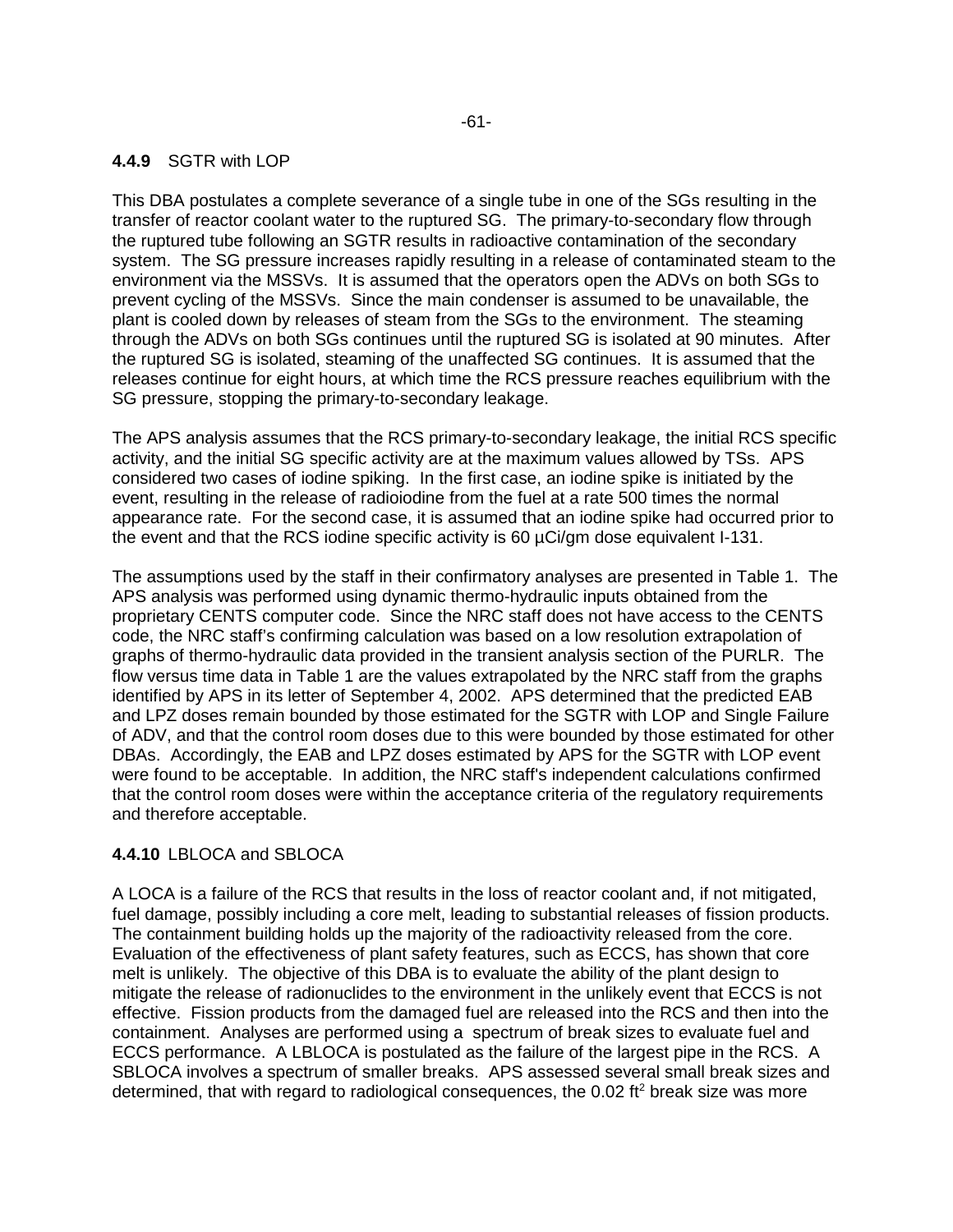-62-

limiting. The APS analyses of these events were performed in a similar manner. The significant differences in the analyses are listed below:

- The timing of many events and actions in the accident scenario are a function of the break size and are derived from the transient analyses discussed in the PURLR.
- For a LBLOCA, APS assumes a core melt that releases a substantial portion of the core fission product inventory consistent with the guidance in RG 1.4, "Assumptions Used for Evaluating the Potential Radiological Consequences of a Loss of Coolant Accident for Pressurized Water Reactors." APS assumes that 100 percent of the core inventory of noble gases and 25 percent of the core inventory of iodines are available for release from the containment. For the sump case, APS assumes that 50 percent of the core inventory of iodine is in the sump. The iodine specification is 91 percent elemental, 5 percent particulate, and 4 percent organic.
- For the SBLOCA, APS assumes that fuel damage occurs, releasing the fission products in the fuel rod gaps. No core melt is projected. APS assumes that 100 percent of the gap inventory of noble gases and 25 percent of the gap inventory of iodines are available for release from the containment. For the sump case, APS assumes that 50 percent of the gap inventory of iodine is in the sump. The iodine specification is 91 percent elemental, 5 percent particulate, and 4 percent organic.

For the LBLOCA and SBLOCA, APS considered several release pathways:

- Release from unisolated containment purge line
- Release from containment leakage
- Sump water leakage from ECCS systems outside of the containment
- (LBLOCA only) Containment atmosphere bypass via depressurized SGs
- (SBLOCA only) Primary-to Secondary leakage via SGs.

For the containment purge path, APS assumes that a containment purge is in progress at the start of the event. The release is based on the release of noble gases and iodines from the RCS, assuming a pre-incident iodine spike and an RCS specific activity of 60 µCi/gm dose equivalent I-131.

For the containment leakage case, the containment is assumed to leak at the maximum rate allowed by TS for the first 24 hours and 50 percent of this rate for 30 days. APS credited iodine removal by containment sprays and by mechanistic plateout. The NRC staff believes that this assumption is inconsistent with the assumption that 25 percent of the core inventory of iodine is available for release. The NRC staff is of the opinion that this represents double crediting of plateout, since the 25 percent iodine available for release already reflects a reduction of 50 percent for plateout, per Technical Information Document (TID)-14844, "Calculation of Distance Factors for Power and Test Reactor Sites." This double crediting would reduce the level of conservatism of the analysis.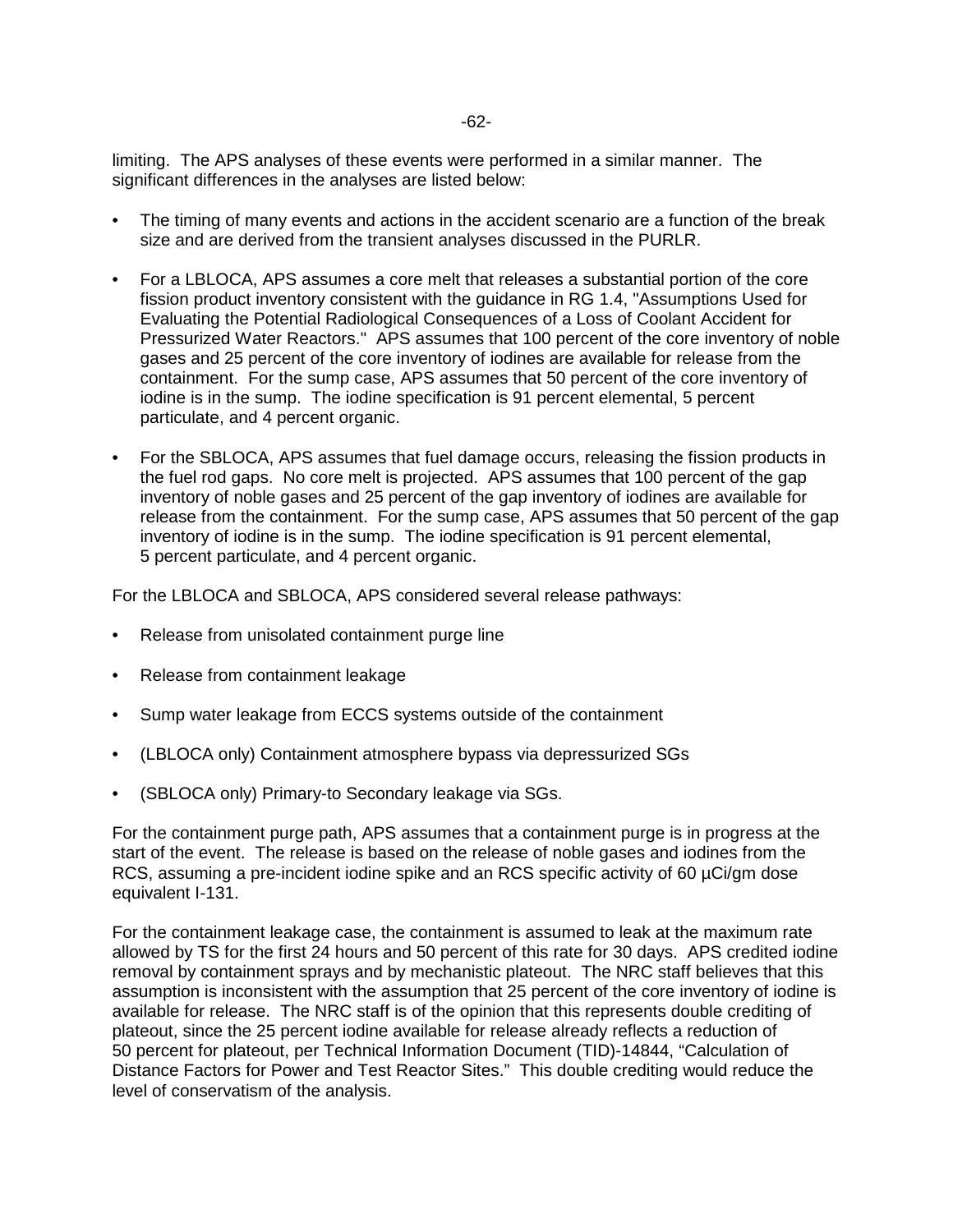In response to a NRC staff request for justification, APS identified that the assumption had been submitted to the NRC staff in an amendment request dated June 25, 1991, and had been part of analyses performed in support of two other amendment requests. The NRC approved the requested amendments. Although the NRC staff was able to demonstrate acceptable doses without assuming mechanistic plateout in its independent analyses, it did not explicitly reject the licensee's use of the same. APS stated its position that the mechanistic plateout assumption is part of its licensing basis. Although the licensee is voluntarily requesting a PUR, the application of mechanistic plateout is independent of power and is neither ameliorated nor acerbated by the power increase. Based on the above, the NRC staff accepts the plateout assumption for the PUR request as it is bounded by previous analysis.

For the containment atmosphere bypass via the depressurized secondary, APS had previously determined that the leakage would be equivalent to a containment leak rate of 0.9 standard cubic feet per minute (scfm). The containment source term and duration of release are as modeled for the containment leakage case above.

For the containment sump water leakage case, the analysis assumes that 50 percent of the iodine released is dissolved in the sump water and is transported outside of the containment via the ECCSs. Leakage from these systems is assumed to occur at a rate of 3000 ml/hr. Of the iodine that leaks from these systems only 10 percent is assumed to become airborne and available for release.

For the primary-to-secondary release pathway, the APS analysis assumes that the RCS primary-to-secondary leakage is at the maximum value allowed by the TS. All of the radionuclides released from the fuel gap are assumed to be dissolved in the RCS. A SG iodine DF of 100 is assumed in the SGs. The release duration is assumed to be three hours.

The assumptions used by the staff in their confirmatory analyses are presented in Table 1. The EAB and LPZ and control room doses were estimated by APS for the LBLOCA event. The EAB and LPZ doses were estimated by APS for the SBLOCA event. The control room doses for the SBLOCA were not evaluated, since it would be bounded by the LBLOCA doses. The NRC staff performed independent calculations of the EAB, LPZ, and control room doses for the release paths that contribute the majority of the dose. The NRC staff obtained results similar to those obtained by the licensee, and the staff analyses confirmed the APS conclusions.

#### **4.4.11** Waste Gas System Failure

For this DBA event, APS evaluated the radiological consequences of an accidental release of the maximum inventory of a waste gas decay tank as addressed in the PVNGS-2 UFSAR. APS stated that it reviewed all of the analysis parameters for impact due to the PUR and RSGs and determined that the existing analysis remains bounding. Since the maximum inventory of a waste gas decay tank is independent of reactor power and other parameter changes associated with the RSGs, the NRC staff concurs that the current analyses remain bounding and that reanalysis is not necessary.

#### **4.4.12** Radioactivity Release Due to Liquid Containing Tank Failure

For this DBA event, APS evaluated the radiological consequences of an accidental release of maximum inventory of the refueling water tank as addressed in the PVNGS-2 UFSAR. APS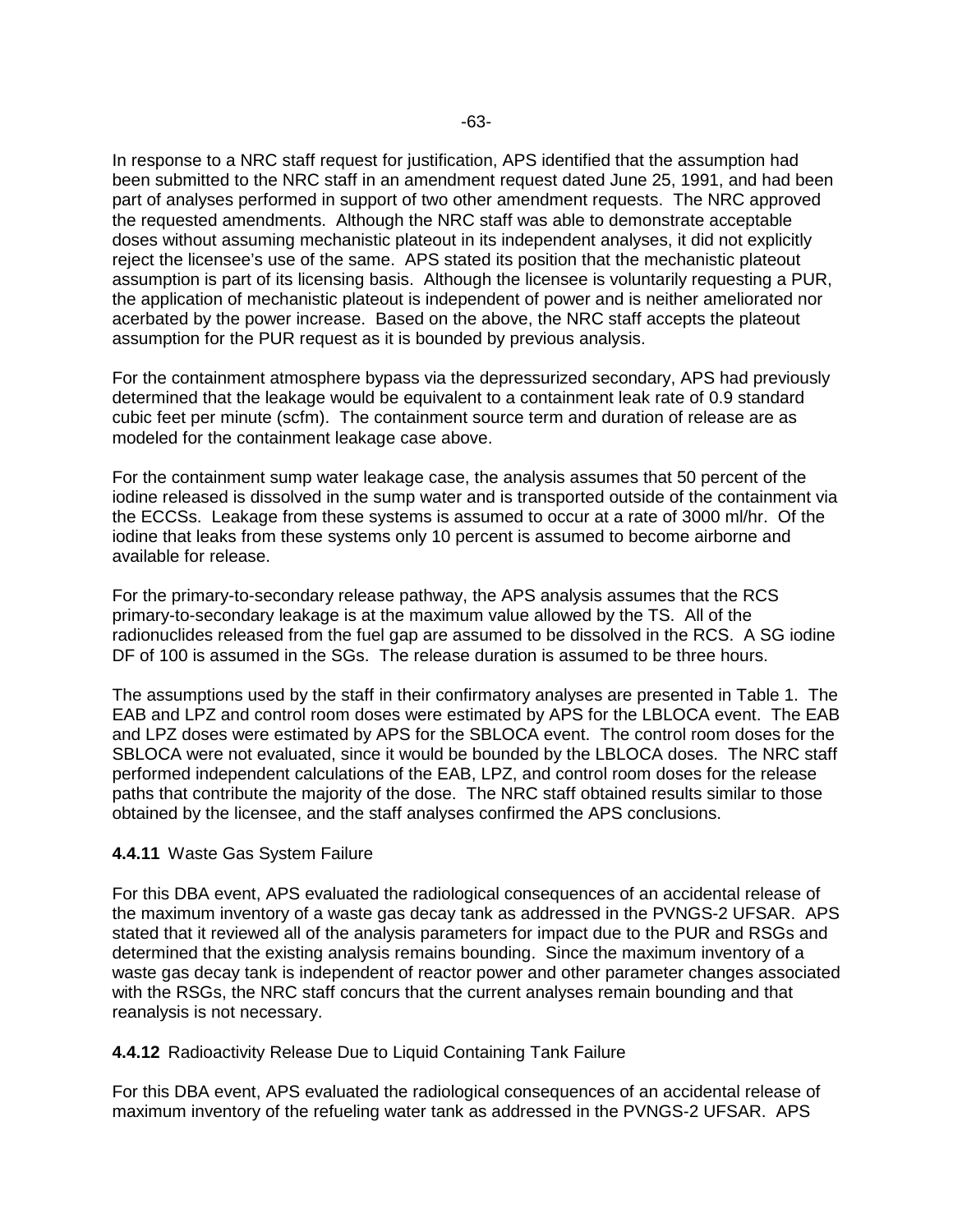stated that it reviewed all of the analysis parameters for impact due to the PUR and RSGs and determined that the existing analysis remains bounding. The maximum inventory of a refueling water tank is independent of reactor power and other parameter changes associated with the RSGs. Accordingly, the NRC staff concurs that the current analyses remain bounding and that reanalysis is not necessary.

### **4.4.13** Fuel-Handling Accident

For this DBA event, APS evaluated the radiological consequences of the release of fission products due to damage of a fuel assembly during movement of irradiated fuel. APS stated that the current PVNGS-2 UFSAR analysis had been performed assuming a power level of 4070 MWt to support a license amendment request for relief from certain TSs associated with the movement of irradiated fuel. Those supporting analyses had been conservatively performed assuming a power level of 4070 MWt. The NRC approved Amendment 143 by letter dated July 25, 2002. The NRC staff concurs that the current analyses remain bounding and that further reanalysis is not necessary.

### **4.4.14** Limiting Infrequent Events

This DBA is a composite of infrequent events including AOOs with a single failure. The initial conditions and sequence of events were chosen to bound the infrequent events and AOOs with single failure. This event is a loss of reactor coolant flow that occurs in conjunction with a high transient reactor power level. Since a LOP is assumed to occur with the reactor trip, the main condenser is not available as a heat sink and the unaffected SG is used to cool down the plant by dumping steam to the environment via the ADVs. The released steam may be contaminated due to leakage of reactor coolant into the SGs via small tube leaks (i.e., primary-to-secondary leakage). The APS analysis assumes that the RCS primary-to-secondary leakage, the initial RCS specific activity, and the initial SG specific activity are at the maximum values allowed by TSs. APS assumes that the event causes 10 percent of the fuel rods to fail, releasing their gap activity to the RCS. A SG iodine DF of 100 is assumed in both SGs.

The NRC staff performed a confirmatory analysis. The assumptions used by the staff in their confirmatory analyses are presented in Table 1. The EAB and LPZ doses estimated by APS for the AOO with LOP event were found to be within the acceptance criteria of the regulatory requirements. APS determined that the control room doses due to this were bounded by those estimated for other DBAs. The staff's independent calculations confirmed that the control room doses from this event are acceptable.

## **5.0 NUCLEAR FUEL**

## **5.1** Core Thermal and Hydraulic Design

The NRC staff reviewed the thermal and hydraulic design of the core and the RCS to confirm that the design (1) has been accomplished using acceptable analytical methods, (2) is equivalent to or a justified extrapolation from proven designs, (3) provides acceptable margins of safety from conditions which would lead to fuel damage during normal reactor operation and AOOs, and (4) is not susceptible to thermal-hydraulic instability. The NRC's acceptance criteria are based on GDC 10, which requires that the reactor core be designed with appropriate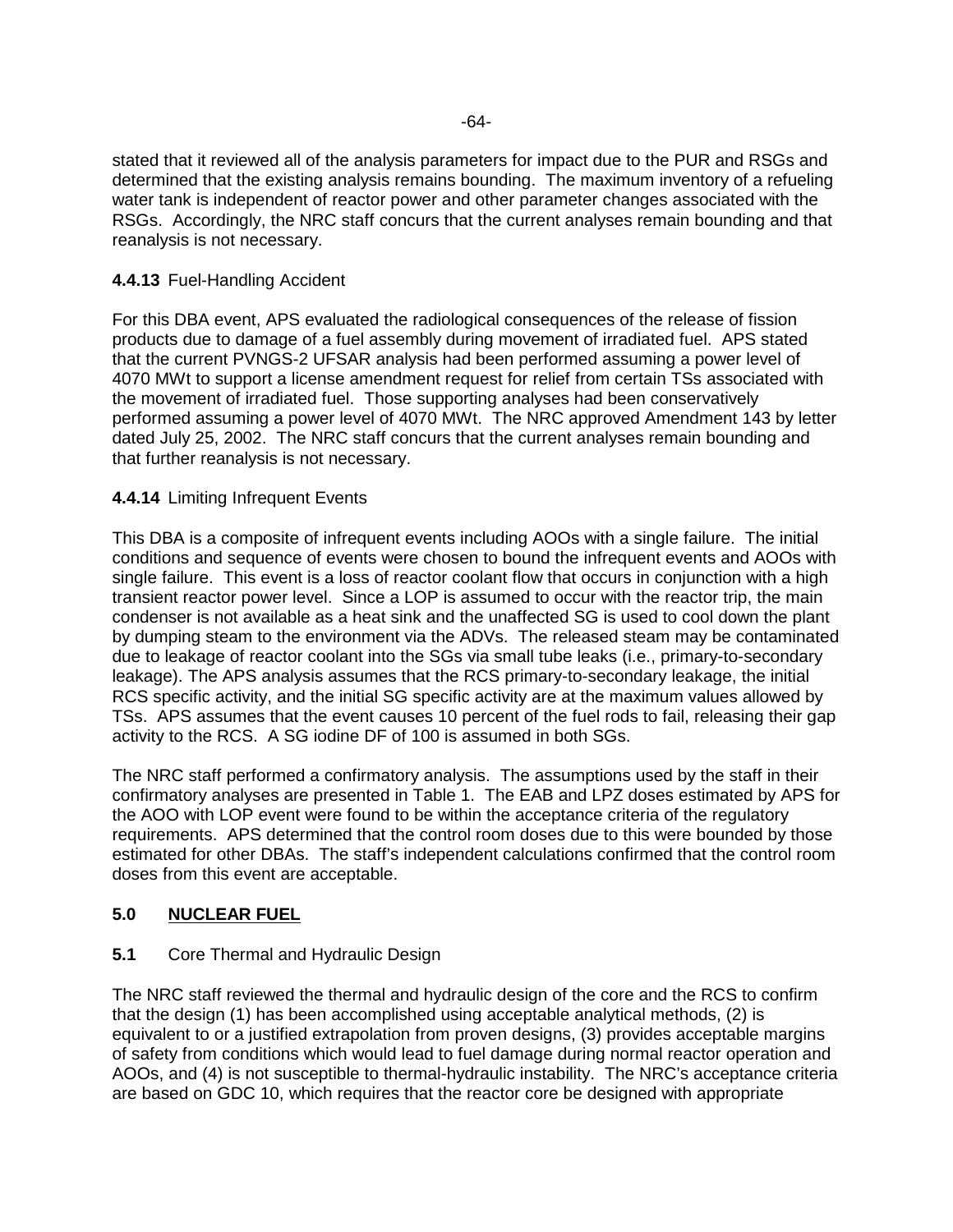margin to assure that specified acceptable fuel design limits are not exceeded during normal operation, including the effects of AOOs.

The licensee performed core thermal-hydraulic analyses in support of the proposed PUR. The licensee performed these analyses at the proposed uprated core power level of 3,990 MWt using NRC-approved methods, consistent with the licensee's current reload analysis methodologies. In its October 11, 2002 letter, the licensee verified that all thermal-hydraulic parameters remain within the code restrictions and limitations and, in accordance with the reload methodology, will continue to do so for each future operating cycle. Steady state DNB analyses were performed using the TORC code (Reference 16), CETOP-D code, and the CE-1 CHF correlation (References 17 and 18). The licensee determined that maintaining the current TS DNBR limit of 1.34 will provide assurance at the 95/95 probability/confidence level that the hot rod will not experience DNB under PUR conditions. This DNBR limit includes appropriate penalties associated with implementing the statistical combination of uncertainties (SCU) methodology (Reference 19).

As part of the review, the NRC staff questioned the fuel rod gap conductance values the licensee assumes in the UFSAR Chapter 15 transient and accident analyses. As discussed below, the licensee provided additional information in its October 11, 2002 RAI response, which adequately addressed the NRC staff's concerns. The selection of gap conductance values can impact key transient parameter results such as pressure, temperature, and DNBR. In response to the NRC staff's questions, the licensee provided results of sensitivity studies performed to evaluate the effects of gap conductance values. The sensitivity study results demonstrated that gap conductance has a more significant impact on fuel DNBR than on system pressure results. The licensee's response stated that the calculation, selection, and use of gap conductance values are consistent with the PVNGS-2 design basis methodology currently described in the UFSAR. The licensee applies NRC-approved methods and ensures that the gap conductance values used in the analyses are conservative for the safety analyses. Additionally, as discussed in Section 4.3 of this SE, the licensee reanalyzed or evaluated the UFSAR Chapter 15 transients at the PUR conditions to verify that the DNBR limit is satisfied during normal operation and AOOs.

The NRC staff has reviewed the licensee's analyses related to the effects of the proposed PUR on the thermal and hydraulic design of the core and the RCS. For the reasons set forth above, the NRC staff concludes that the licensee has adequately accounted for the effects of the proposed PUR on the thermal and hydraulic design and demonstrated that the design has been accomplished using acceptable analytical methods, is equivalent to proven designs, provides acceptable margins of safety from conditions which would lead to fuel damage during normal reactor operation and anticipated operational occurrences, and is not susceptible to thermalhydraulic instability. On this basis, the NRC staff concludes that the thermal and hydraulic design will continue to meet the requirements of GDC 10, following implementation of the proposed PUR. Therefore, the NRC staff finds the proposed PUR acceptable with respect to thermal and hydraulic design.

#### **5.2** Core Design

The NRC staff reviewed the nuclear design of the fuel assemblies, control systems, and reactor core to ensure that fuel design limits will not be exceeded during normal operation or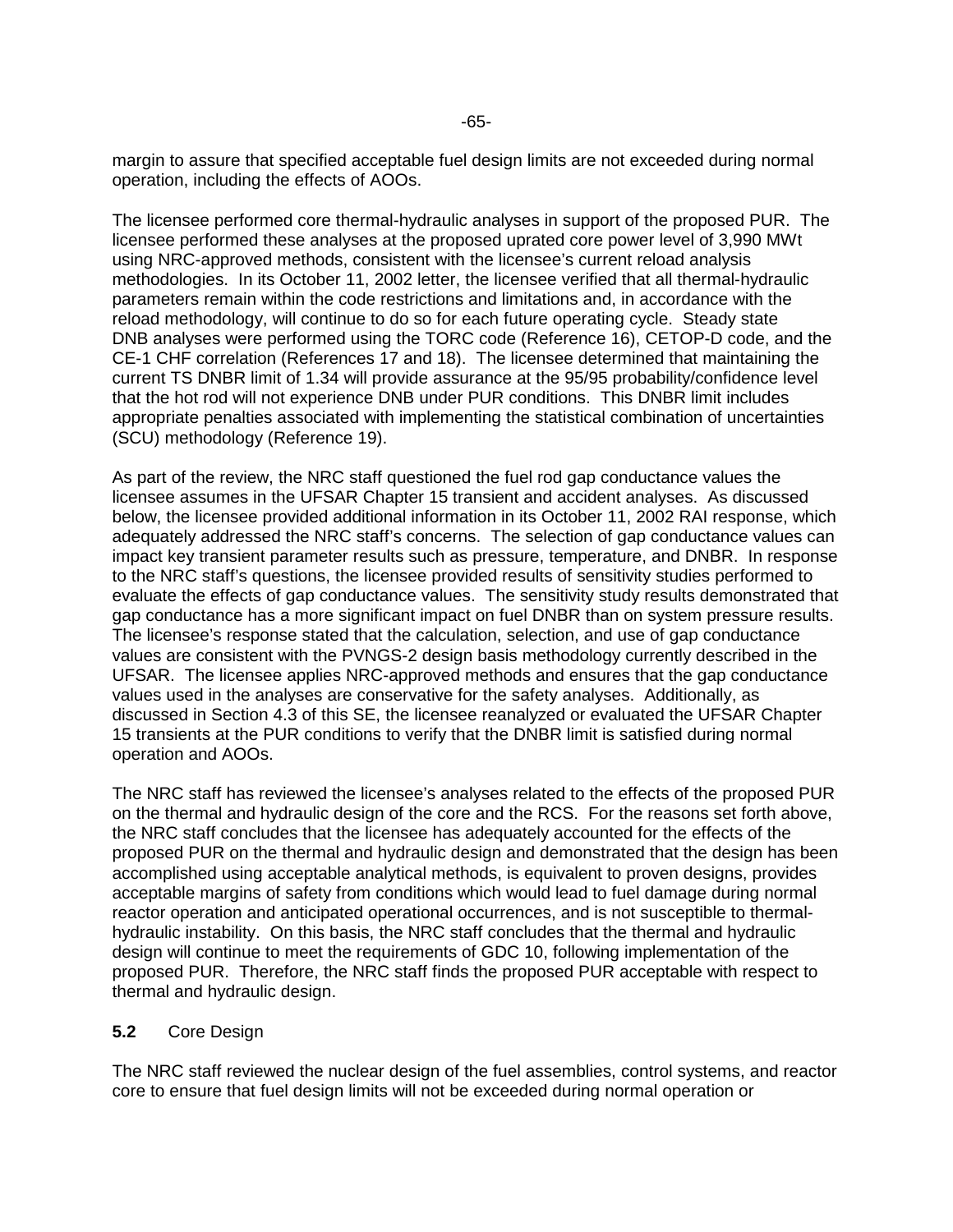anticipated operational occurrences, and that the effects of postulated reactivity accidents will not cause significant damage to the RCPB or impair the capability to cool the core. The NRC staff's review covered core power distribution, reactivity coefficients, reactivity control requirements and control provisions, control rod patterns and reactivity worths, criticality, burn-up, and vessel irradiation. The NRC's acceptance criteria are based on (1) GDC 10, which requires that the reactor core and associated coolant, control, and protection systems be designed with appropriate margin to assure that specified acceptable fuel design limits are not exceeded during any condition of normal operation, including anticipated operational occurrences, (2) GDC 11, which requires that the core and associate coolant system be designed so as to assure that the prompt inherent nuclear feedback characteristics tends to compensate for a rapid increase in reactivity, (3) GDC 12, which requires that the reactor core and associated coolant system be designed so as to preclude power oscillations which could result in conditions exceeding specified acceptable fuel design limits, (4) GDC 13, which requires that instrumentation be designed to monitor variables and systems affecting the fission process over their anticipated ranges for normal operation, for anticipated operational occurrences and for accident conditions, and that controls be provided for maintaining the variables and systems within prescribed operating ranges, (5) GDC 20, which requires that the reactor protection system be designed to initiate automatically operation of the reactivity control systems to assure that acceptable fuel design limits are not exceeded as a result of anticipated operational occurrences and to assure automatic operation of systems and components important to safety under accident conditions, (6) GDC 25, which requires that the protection system be designed so that a single malfunction of the reactivity control system does not cause a violation of the specified acceptable fuel design limits, (7) GDC 26, which requires two independent reactivity control systems of different design, with one system using control rods and being capable of reliably controlling reactivity changes to assure that SAFDLs are not exceeded during normal operation including AOOs, and the second system having the capability to control the rate of reactivity changes resulting from planned, normal power changes, (8) GDC 27, which requires the reactivity control systems to be designed to have the capability in conjunction with poison addition by the ECCS, to reliably control reactivity changes under postulated accident conditions, with appropriate margin for stuck rods, and (9) GDC 28, which requires that the reactivity control systems be designed to assure that the effects of postulated reactivity accidents do not result in damage to the RCPB greater than limited local yielding, and do not cause sufficient damage to significantly impair the capability to cool the core. Specific review criteria are contained in SRP Section 4.3, "Nuclear Design."

In support of the PUR, the licensee provided information which demonstrates that the typical uprate core design will be similar to existing core designs for PVNGS-2. The licensee provided a comparison of several key core design parameters for a PUR core design. The licensee utilizes NRC-approved core design methodology (Reference 16) for current core designs and will continue to apply this same methodology for future uprated power core designs. In accordance with this approved methodology, the licensee verifies that all key parameters remain within code restrictions and limitations for each reload cycle. The licensee will continue to perform cycle-specific core design analyses and to verify the applicability of the assumptions and parameters to future reload cycles, including the uprated unit reloads, in accordance with the approved reload process and methods. Additionally, as discussed in Section 4.3 of this SE, the licensee reanalyzed or evaluated the UFSAR Chapter 15 transients at the PUR conditions to verify that the acceptance criteria limits are satisfied during normal operation and AOOs.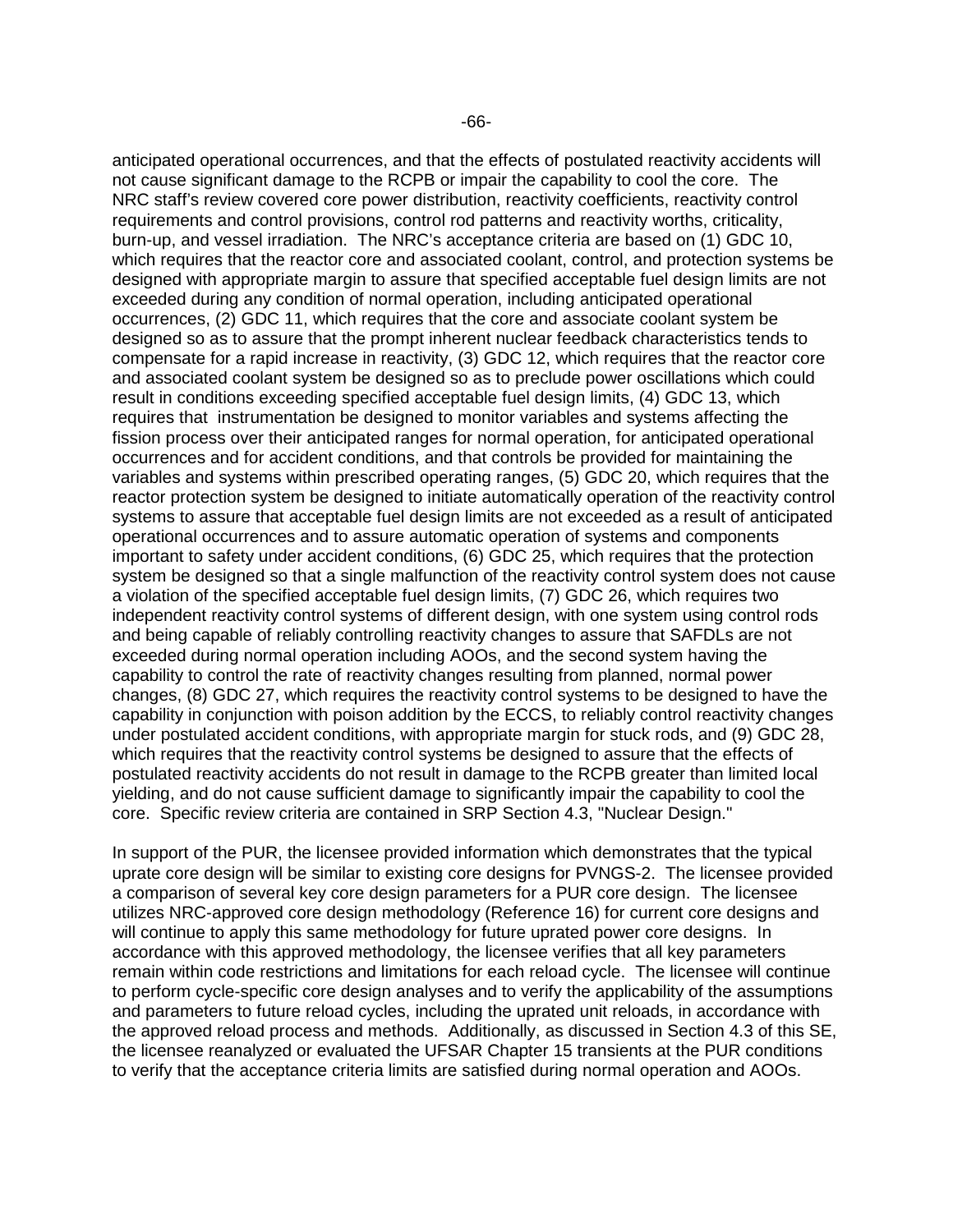The NRC staff has reviewed the licensee's analyses related to the effect of the proposed PUR on the nuclear design. Because the licensee demonstrated that the typical uprate core design using currently approved methodology will be similar to existing core designs, the NRC staff concludes that the licensee has adequately accounted for the effects of the proposed PUR on the nuclear design and has demonstrated that the fuel design limits will not be exceeded during normal or anticipated operational transients. Similarly, the licensee has demonstrated that the effects of postulated reactivity accidents will not cause significant damage to the RCPB or impair the capability to cool the core. Based on this evaluation and in coordination with the reviews of the fuel system design, thermal and hydraulic design, and transient and accident analyses, the NRC staff concludes that the nuclear design of the fuel assemblies, control systems, and reactor core will continue to meet the applicable requirements of GDCs 10, 11, 12, 13, 20, 25, 26, 27, and 28. Therefore, the NRC staff finds the proposed PUR acceptable with respect to the nuclear design.

### **5.3** Fuel System Design

The fuel system consists of fuel rods, spacer grids, guide thimbles, top and bottom end plates, and reactivity control rods, including burnable poison rods. The NRC staff reviewed the fuel system to ensure that (1) the fuel system is not damaged as a result of normal operation and anticipated operational occurrences, (2) fuel system damage is never so severe as to prevent control rod insertion when it is needed, (3) the number of fuel rod failures is not underestimated for postulated accidents, and (4) coolability is always maintained. The NRC staff's review covered fuel system damage mechanisms, failure mechanisms, and safety of the fuel system during normal operation, anticipated operational occurrences, and postulated accidents. The NRC's acceptance criteria are based on (1) 10 CFR 50.46 for core cooling, (2) GDC 10, which requires that the reactor core and associated coolant and control systems be designed with appropriate margin to assure that specified acceptable fuel design limits are not exceeded during any condition of normal operation, including anticipated operational occurrences, (3) GDC 27, which requires that the reactivity control system be designed to have the capability, in conjunction with the ECCS, of controlling reactivity changes to assure that the capability to cool the core is maintained under accident conditions with appropriate margin for stuck rods, and (4) GDC 35, which requires that an ECCS be provided to transfer heat from the reactor core following any loss of reactor coolant above certain rates. Specific review criteria are contained in SRP Section 4.2.

## **5.3.1** Cladding Collapse

If axial gaps in the fuel column occur, the cladding has the potential to be flattened by the large external coolant system pressure, a phenomenon called cladding collapse. A flattened cladding is considered a failed rod because of the large local strain. The fuel rod is designed to preclude cladding collapse.

The licensee analyzed the cladding collapse condition using the approved CEPAN code to calculate the collapse time as a function of residence time. The result showed that the rod collapse time is greater than the planned residence time for PUR conditions. This indicates that cladding collapse will not occur for the fuel rod design. Since the licensee used the approved methodology within its approved range of applicability with appropriate PUR typical inputs, the staff concurs with the licensee's cladding collapse analysis for PVNGS-2 under PUR conditions.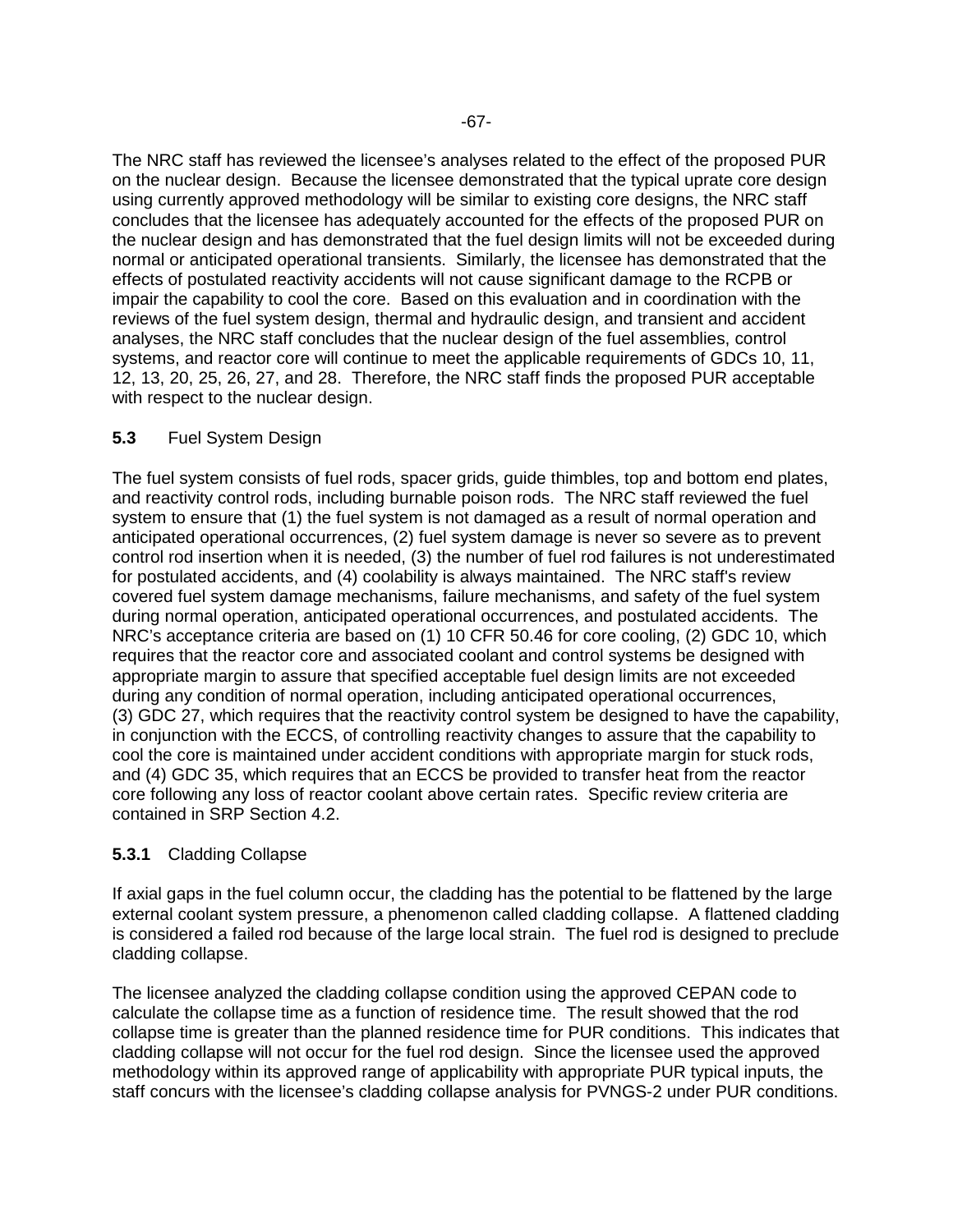### **5.3.2** Strain Fatigue

The fuel rod strain fatigue capability could be impacted by PUR conditions of higher operating temperatures and cyclic strains. The approved analysis of strain fatigue is based on the O'Donnell and Langer curve as described in the SRP Section 4.2.

The licensee reanalyzed the strain fatigue capability under PUR conditions using the O'Donnell and Langer curve. The result showed that the fuel system design maintained its strain fatigue capability. Since the licensee used the approved analysis within its approved range of applicability with appropriate PUR typical inputs, the NRC staff concludes that the strain fatigue capability is acceptable for PVNGS-2 under PUR conditions.

### **5.3.3** Clad Stress and Strain

SRP Section 4.2 states that the stress and strain limits in fuel designs should not be exceeded for normal operations and AOOs. During PUR conditions, the fuel system could experience high-power duty loading for certain AOOs, thereby exceeding the stress and strain limits.

The licensee reexamined the fuel system loading using the approved methodologies for calculating stress and strain limits. The results showed that the stress and strain limits were not exceeded for PUR conditions. Since the licensee used the approved methodologies within their approved ranges of applicability and with appropriate PUR typical values of input parameters, the NRC staff concludes that the fuel system design meets the stress and strain limits for PVNGS-2 under PUR conditions.

#### **5.3.4** Rod Internal Pressure

Rod internal pressure is considered a driving force for fuel system damage that could contribute to the loss of dimensional stability and cladding integrity. The NRC staff has approved topical report for Westinghouse (formerly CE) fuel designs CEN-372-P-A, "Fuel Rod Maximum Allowable Gas Pressure," in which a rod pressure limit can exceed the system pressure provided that the fuel to cladding gap remains closed, i.e., there is no clad-liftoff.

The rod internal pressure will increase during PUR conditions. The licensee performed a bounding analysis using the approved fuel performance code FATES3B. The result showed that the maximum predicted rod pressure was below the critical pressure limit of no clad liftoff. Since the licensee used the approved methodologies within their approved ranges of applicability and with appropriate PUR typical values of input parameters, the staff considers that the rod internal pressure analysis is acceptable for PVNGS-2 under PUR conditions. However, because the methodology has been validated only up to a peak rod average burnup of 60,000 MWD/MTU, this conclusion is subject to that burnup limit.

#### **5.3.5** Cladding Oxidation

SRP Section 4.2 identifies cladding oxidation buildup as a potential damage mechanism for fuel designs. The SRP further states that the effect of cladding oxidation needs to be addressed in safety and design analyses such as in the thermal and mechanical analyses. Recently the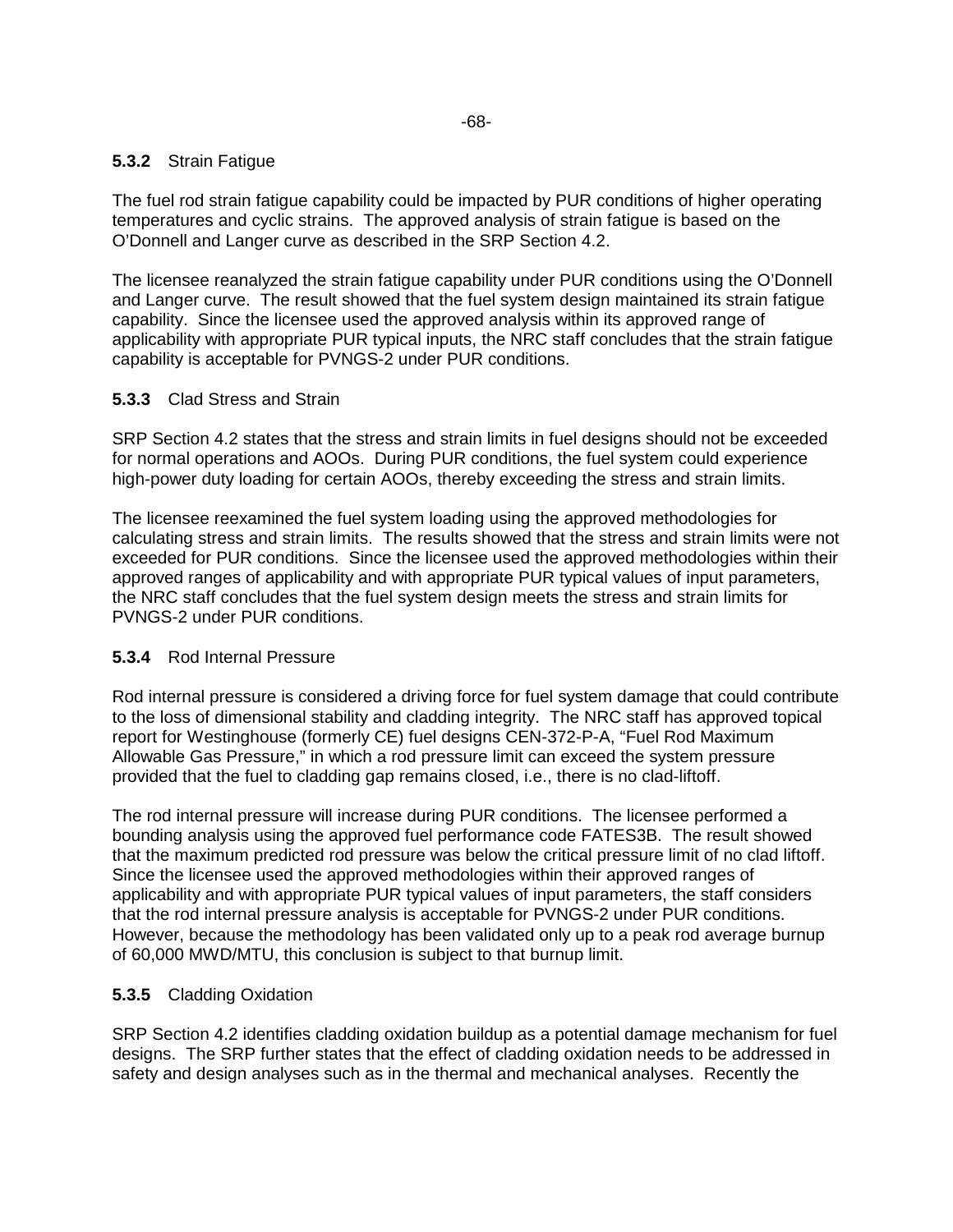NRC staff realized that, in order to maintain adequate cladding ductility at high burnups, the total amount of oxidation or corrosion should be limited during normal operations, including AOOs. The licensee has adopted a corrosion limit of 100 microns for ZIRLO-clad fuel in its UFSAR.

The cladding corrosion will conceivably increase during PUR conditions. The licensee performed a bounding corrosion analysis that showed the maximum corrosion was within the 100 microns limit under PUR conditions. Based on the acceptable corrosion result, the staff concludes that the impact of corrosion on the thermal and mechanical performance will be minimal for PVNGS-2 under PUR conditions.

## **5.3.6** Fuel System Design Conclusion

The NRC staff has reviewed the licensee's analyses related to the effects of the proposed PUR on the fuel system design. For the reasons set forth above, the NRC staff concludes that the licensee has adequately accounted for the effects of the proposed PUR on the fuel system and demonstrated that (1) the fuel system will not be damaged as a result of normal operation and anticipated operational occurrences, (2) the fuel system damage will never be so severe as to prevent control rod insertion when it is required, (3) the number of fuel rod failures will not be underestimated for postulated accidents, and (4) coolability will always be maintained. On this basis, the NRC staff concludes that the fuel system and associated analyses will continue to meet the requirements of 10 CFR 50.46, GDC 10, GDC 27, and GDC 35 following implementation of the proposed PUR. Therefore, the NRC staff finds the proposed PUR acceptable with respect to the fuel system design for peak rod average burnup of up to 60,000 MWD/MTU.

## **5.4** Neutron Fluence

The NRC staff reviewed the licensee's fluence calculation methodology, including input parameters and approximations used. Fluence values determine reactor pressure boundary material properties which are then used to calculate pressure-temperature limits for cold overpressure protection and pressurized thermal shock. The acceptance criteria are based on GDCs 14, 30 and 31. RG 1.190, "Calculational and Dosimetry Methods for Determining Pressure Vessel Neutron Fluence," also describes acceptable methods for vessel fluence calculations; however, the AOR for PVNGS-2 dates back to its initial safety analysis, before the issuance of RG 1.190, and is the basis for the design of the reactor pressure vessel.

The licensee performed fluence calculations in the existing analysis of record at the 4200 MWt power level. In addition, the out-in type of fuel loading was assumed, however, the proposed PUR is for 3990 MWt and the loading pattern has been for low leakage since cycle 2 for PVNGS-2. Both conditions are conservative and the AOR bounds the values calculated for the PUR. PVNGS-2 has a calculated vessel fluence value which has been reviewed and approved with the approval of the 32 EFPY pressure temperature curves of amendment 117 dated May 20, 1998. The staff concludes that the fluence values of record are conservative and therefore, are acceptable.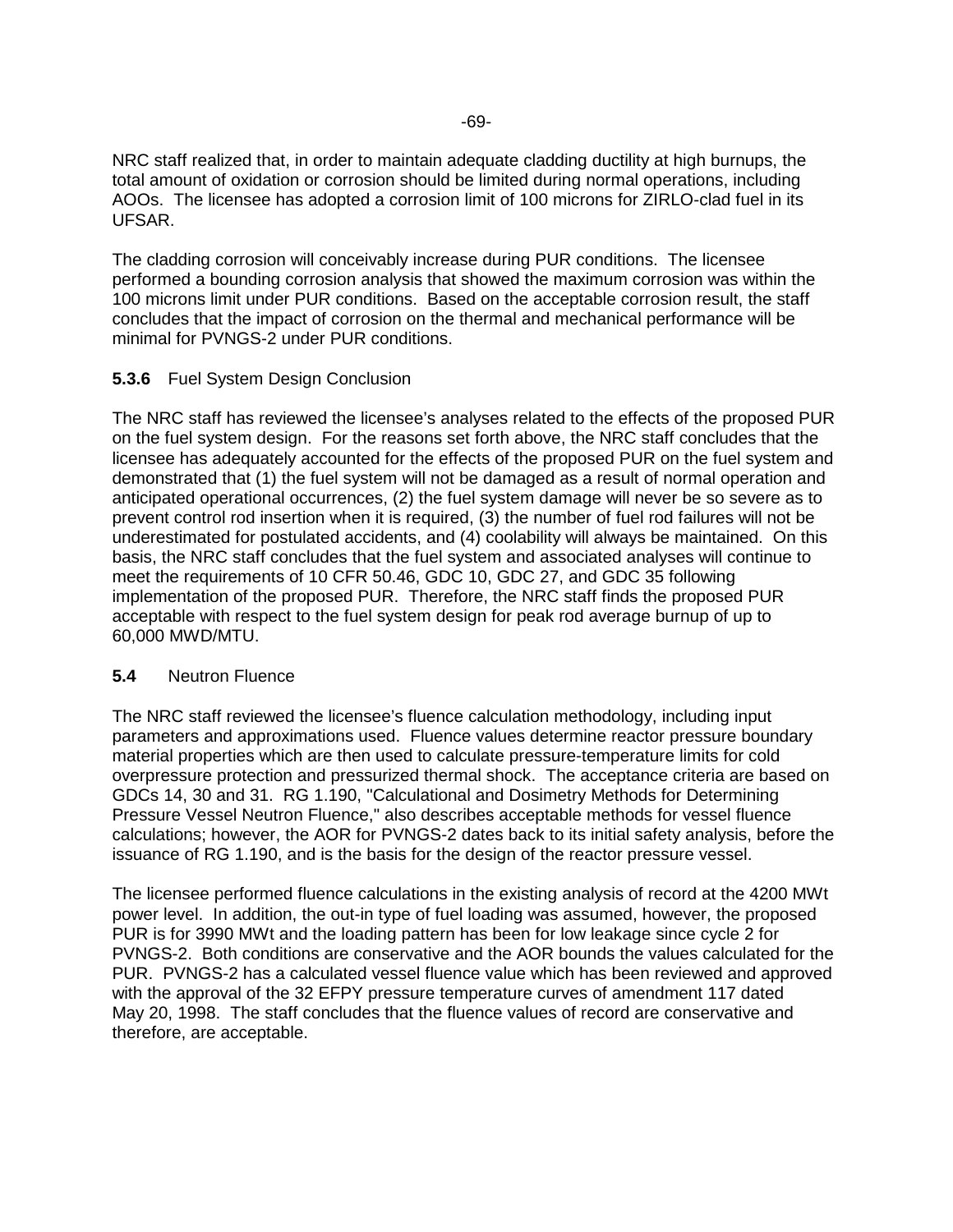## **6.0 BALANCE-OF-PLANT**

### **6.1** Balance of Plant Components

The licensee described the BOP systems and components evaluation in Section 8 of the PURLR. The licensee evaluated the safety-related BOP piping, components, and supports affected by the RSGs and PUR operation in accordance with the provisions of the ASME Code, 1974 Edition, with addenda through the Winter 1975 Addenda, which is the code of record. The evaluation considered the normal, upset, emergency, and faulted conditions. The licensee provided the maximum stresses in the affected BOP piping in the September 6, 2002, response to the NRC staff's RAI. The stresses are below the Code allowables.

The BOP components (e.g., heat exchangers, pumps, and valves) that are most affected by the RSGs and PUR are those of the main steam system. The affected components include the MSSVs, MSIVs, turbine stop valves, turbine throttle valves, low pressure FW heaters, high pressure FW heaters, condensate pumps, FW pumps, and heater drain pumps. The RSGs and PUR conditions do not raise the main steam operating pressure above the original design pressure. The licensee found that the original component design analyses bound the predicted flow rates, temperatures, and pressures for the RSGs and PUR conditions.

The PUR results in an increase in main steam flow and FW flow. The NRC staff requested additional information related to the potential for FIV in the affected BOP components. In its September 6, 2002, response to the NRC staff's RAI, the licensee stated that all secondary side component steam and water velocities are predicted to remain below the original component design values when operating at PUR conditions. The licensee also stated that the post-PUR startup testing will be conducted in accordance with ASME OM-S/G-2000, "Standards and Guides for Operation and Maintenance of Nuclear Power Plants," including Part 3, "Requirements for Preoperational and Initial Start-up Vibration Testing of Nuclear Power Plant Piping Systems."

The NRC staff noted that the acceptability of several secondary system components (i.e., steam traps) relies on an improvement in the steam quality (from 0.25 percent to 0.1 percent) to offset the increase in steam flow under the PUR conditions. In its September 6, 2002, response to the NRC staff's RAI, the licensee stated that the improved steam quality is a performance criterion for the RSGs, and the steam quality will be measured during the post-PUR startup test program. The licensee also stated that the measured steam quality for the OSGs is currently higher than 0.25 percent (which is the design value for the OSGs), such that the anticipated 0.1 percent for the RSGs will result in a more than four-fold reduction in total moisture carryover. Since the secondary system capacities are not challenged at the current operating conditions, the licensee concludes that they will be adequate for the RSGs and PUR conditions.

The licensee's programs for valves are discussed in Section 9.5 of the PURLR. The licensee reviewed the design basis of the safety-related power-operated valves, including motor, air, and solenoid operated valves considering GL 89-10, "Safety-Related Motor-Operated Valve Testing and Surveillance," and GL 95-07, "Pressure Locking and Thermal Binding of Safety-Related Power-Operated Gate Valves." The design parameters included pressure, temperature, and differential pressure. The licensee concludes that: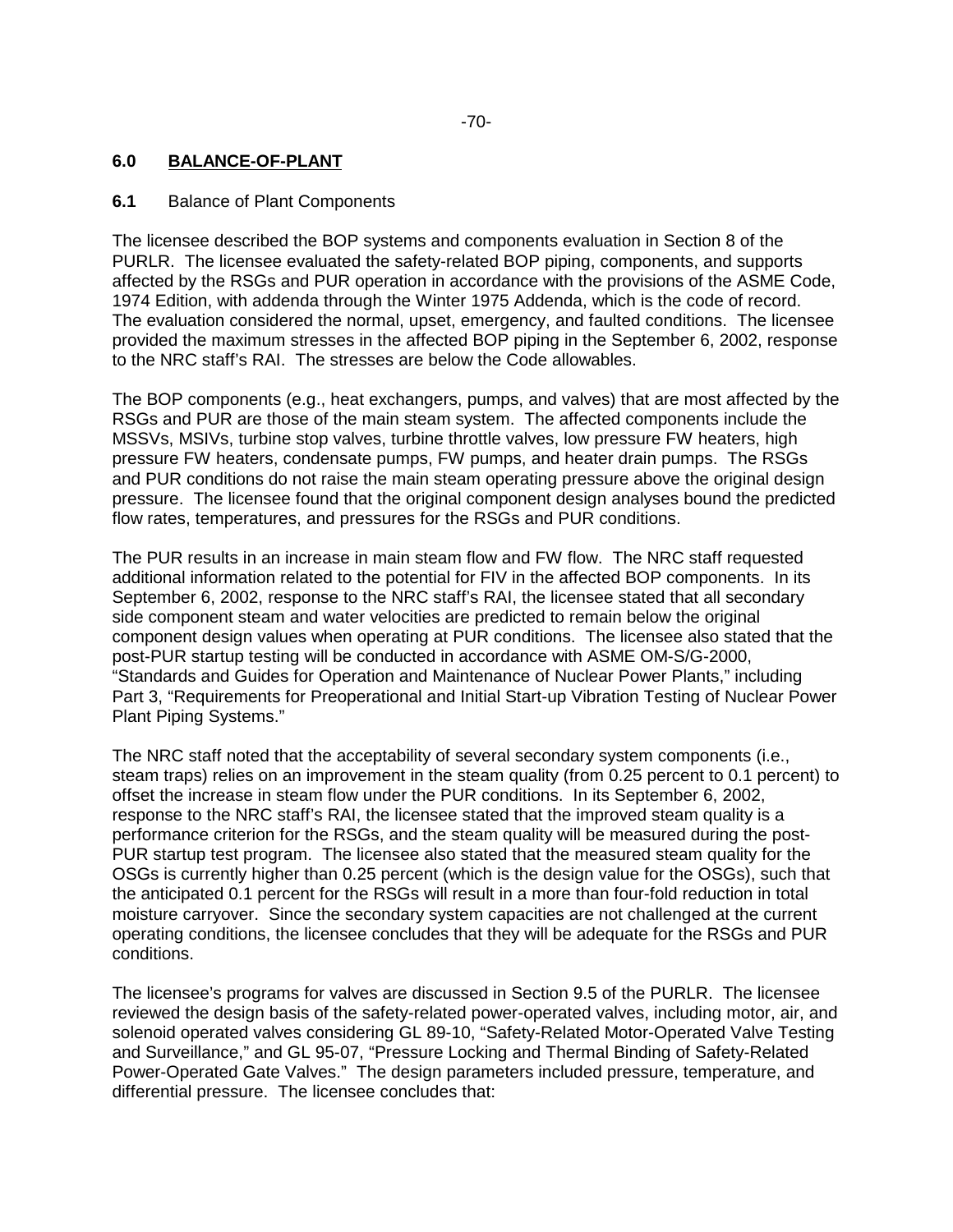- (1) There are no changes to the design basis pressure or temperature of any safety-related power-operated valves.
- (2) The existing valve actuators will adequately perform their intended design function after PUR, with the exception of the main steam isolation valve bypass valves (MSIVBVs), which require a modification to operate with increased differential pressure.

In its September 6, 2002, response to the NRC staff's RAI, the licensee stated that the MSIVBVs have a design function to close on a main steam isolation signal and are normally closed during full power operation. The actuators are being modified such that the valves are capable of closing under maximum, worst-case differential pressure loads. The modifications consist of increasing the pre-load of the actuator stanchion springs, increasing the pressure of the air that opens the valves (by removing the regulator), and increasing the size of the actuator air exhaust piping and solenoid to improve the MSIVBV stroke time.

The NRC staff noted that the PUR and installation of RSGs results in an increase in the postaccident containment temperature and pressure, and requested additional information related to the overpressurization of isolated piping, referencing GL 96-06, "Assurance of Equipment Operability and Containment Integrity During Design-Basis Accident Conditions." By letter dated September 6, 2002, the licensee stated that the slight increase in temperature has a minimal effect on equipment in containment, and the existing analyses performed to address GL 96-06 remain bounding for the RSGs and PUR conditions. The licensee concluded that the systems and components within containment subject to post-accident environmental heating and pressurization remain capable of withstanding the predicted peak pressures and temperatures.

The MSIVBVs are discussed further in Section 6.7.

## **6.2** Auxiliary Feedwater System

The AFW system is designed to supply an independent source of water to the SGs during plant startup, hot standby, normal shutdown, and in the event of loss of the main FW supply. The system consists of two redundant, safety-related essential trains and one nonessential train, all of which supply both SGs. AFWS supply is provided by the condensate storage tank (CST) with a backup supply available from the reactor makeup water tank.

The essential AFW trains, which are not routinely used during startup and shutdown, can function automatically as required in the event of a LOP, SBO or an accident. Under these conditions, the decay heat is removed from the SGs to the atmosphere via the ADVs. The major components of the essential AFW trains are two redundant 100 percent capacity safety grade pumps which are powered from redundant and diverse sources (one steam turbine driven pump and one motor driven pump). These two essential AFW trains are crossconnected through redundant normally closed motor-operated valves in series such that either essential AFW pump can supply FW to either or both SGs in the event of a single active failure of the AFW components. A third 100 percent capacity nonessential/ nonsafety grade motor driven pump is provided for use during startup, hot standby, and normal shutdown conditions. This pump may also be manually loaded to an essential emergency bus if necessary.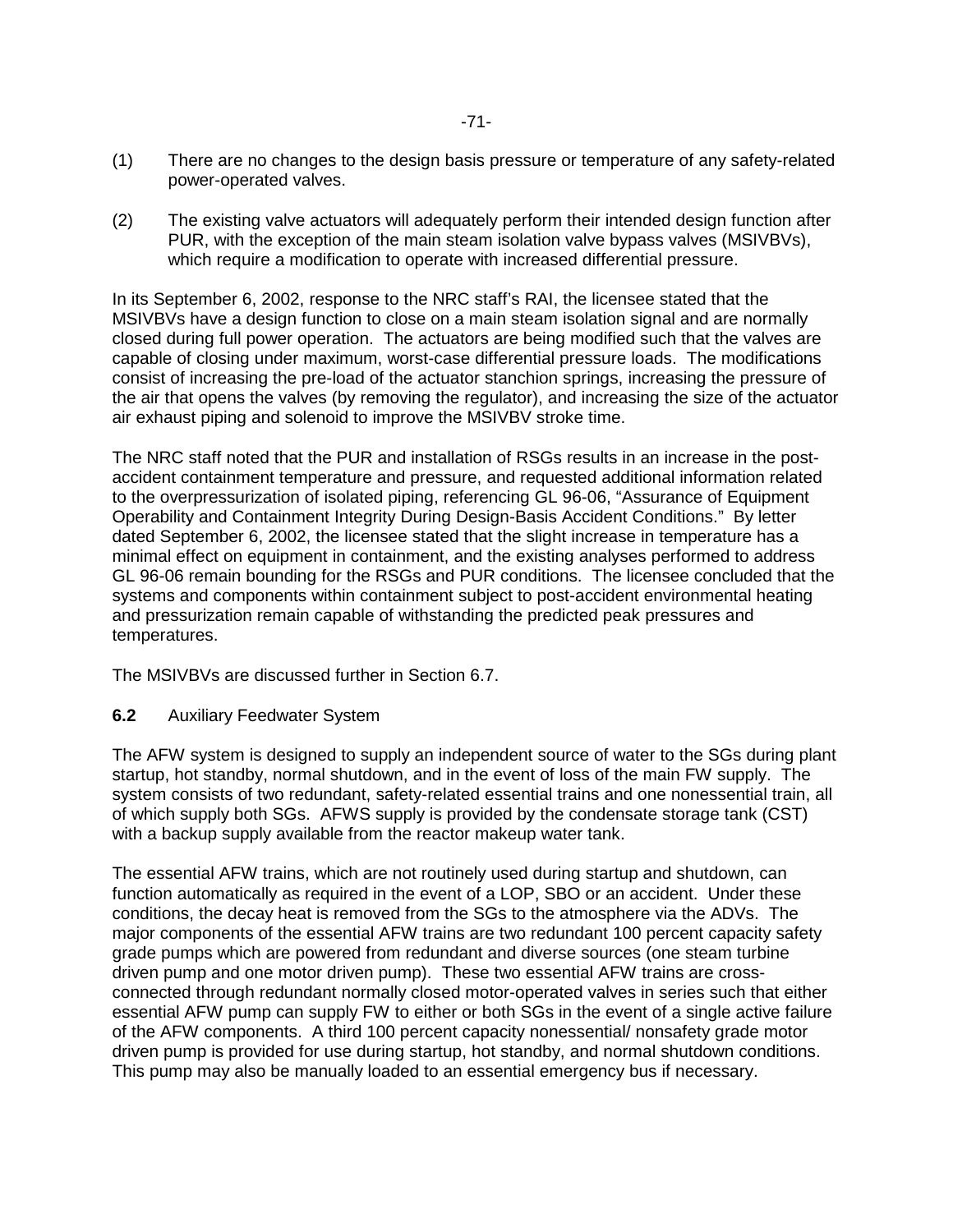The licensee re-analyzed the minimum flow requirements of the AFW and the minimum CST inventory dictated by accident analyses of the limiting transients. Results of the re-analyses demonstrate that the AFW performance remains acceptable for PVNGS-2 operations at the proposed 2.94 percent PUR.

The CST, which has a capacity of 550,000 gallons, provides a reserve capacity of 300,000 gallons to support the AFW for secondary side cool-down. The increased decay heat resulting from plant operations at the proposed 2.94 percent PUR will cause a slight increase in the condensate inventory needed for the secondary side cool-down. However, results of the re-analyses also confirm that the existing CST inventory bounds the condensate inventory necessary for PVNGS-2 operations at the 2.94 percent PUR.

Based on our review of the licensee's rationale and evaluation, as set forth above, the NRC staff finds that PVNGS-2 operations at the proposed 2.94 percent PUR do not change the design aspects and operations of the AFW and CST. Also, based on the experience gained from the NRC staff review of PUR applications for similar PWR plants and the results of the licensee's reanalyses that show the AFWS and CST performance remaining acceptable for PVNGS-2 operation at the PUR, the NRC staff concludes that the AFW and the CST are acceptable for PVNGS-2 operations at the proposed 2.94 percent PUR.

### **6.3** Condensate and Feedwater System

The condensate and feedwater system (CFWS) provides FW from the condenser to the SGs. The CFWS includes all components and equipment from the condenser outlet through the containment isolation valves to the SGs and to the heater drain system. The system, with the exception of the portions from the main steam support structure walls for both the downcomer and economizer lines up to the SGs, serves no safety function and is, therefore, designed as nonsafety-related, Quality Group C, and seismic Category I equipment. The portions of the CFWS from the main steam support structure walls for both the downcomer and economizer lines (including containment isolation valves) up to the SGs, are safety related and designed to Quality Group B, seismic Category I requirements in order to assure FW system isolation in accident situations. Adequate isolation is provided at connections between seismic Category I and nonseismic systems, therefore, failure of the nonsafety-related portions of the CFWS will not affect plant safe shutdown.

The licensee evaluated the CFWS for plant operations at the proposed 2.94 percent PUR. The licensee stated that the condensate and FW pump flow rates will increase, resulting from plant operations at the proposed PUR. Condensate flow rates will increase by approximately 1 percent while FW flow rates will increase by approximately 6 percent. However, the CFWS will perform its intended function for PVNGS-2 operations at the proposed 2.94 percent PUR.

Since the CFWS does not perform any safety related function with the exception of containment and FW system isolation in accident situations, and since plant operations at the proposed 2.94 percent PUR do not change the design aspects and operations of the CFWS, the NRC staff did not review the impact of PVNGS-2 operations at the proposed 2.94 percent PUR on the design and performance of the CFWS, except with respect to FW isolation.

The FWIVs, which also serve as containment isolation valves, are designed to isolate the FW system from the SGs during a MSLB, FWLB, or LOCA. Operation of the FWIVs may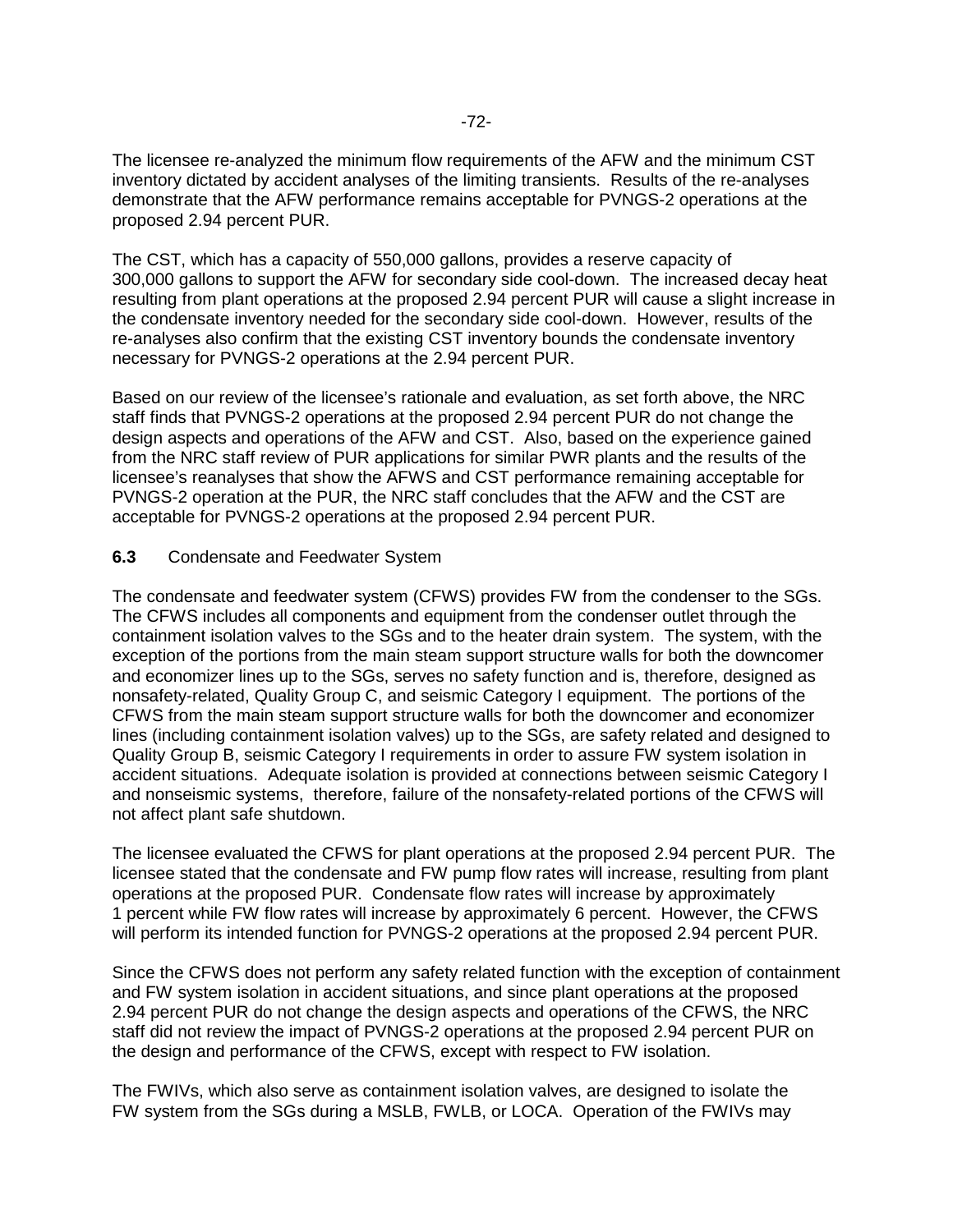cause potentially large dynamic pressure changes and must be considered in the design of the valves and associated piping. The worst case loads occur following a MSLB from no load conditions with both FW pumps in service providing maximum flow following the break. The FWIVs are designed to close against a pressure differential of 1875 psi. The licensee stated that the FW pumps' maximum discharge pressure (deadhead pressure) is 1636 psia, therefore, the existing FWIV design bounds any potential fluid dynamics change associated with plant operations at the proposed 2.94 percent PUR. In addition, the FWIV closure time is not affected by PUR since the resulting PUR differential pressure is bounded by the original system design.

The NRC staff has reviewed the licensee's rationale and evaluation, and determined that the existing FWIV design bounds operation at PUR conditions. On this basis, and in light of the experience gained from the NRC staff review of PUR applications for similar PWR plants, the NRC staff concurs with the licensee that PVNGS-2 operations at the proposed 2.94 percent PUR will have no impact on the FWIVs.

### **6.4** Circulating Water System

The circulating water system (CWS) is designed to remove the heat from the condenser to the atmosphere via the mechanical draft cooling tower, thereby maintaining adequately low condenser pressure. The CWS is not required to maintain the reactor in a safe shutdown condition or mitigate the consequences of accidents. The licensee stated that the performance of this system was evaluated for PUR conditions and determined that the system is adequate for PVNGS-2 operations at the proposed 2.94 percent PUR.

Since the CWS does not perform any safety function, and its failure will not affect the performance of any safety-related system or component, the NRC staff did not review the impact of PVNGS-2 operations at the proposed 2.94 percent PUR on the design and performance of the CWS.

## **6.5** Main Turbine

The turbine-generator, which converts steam power into electrical power has a turbine control and overspeed protection system. Overspeed protection is accomplished by three independent systems (normal speed governor, mechanical overspeed, and electrical backup overspeed control systems). These overspeed protection systems are designed to satisfy the requirements of GDC 4 with respect to SSCs important to safety being appropriately protected against environmental and dynamic effects, including the effects of missiles, that may result from equipment failure.

The licensee assessed (with the help of the turbine manufacturer) turbine operations with respect to the design acceptance criteria to verify the mechanical integrity of the turbine under the conditions of plant operations at the proposed 2.94 percent PUR. The assessment included a structural evaluation of the turbine components as well as system performance. The existing minimum overspeed setting is 110 percent and maximum overspeed setting is 111 percent. Since plant operations at the proposed power level do not raise the main steam operating pressure above the original design pressure, the turbine manufacturer concluded that the existing overspeed settings remain acceptable. Also, results of the evaluations showed that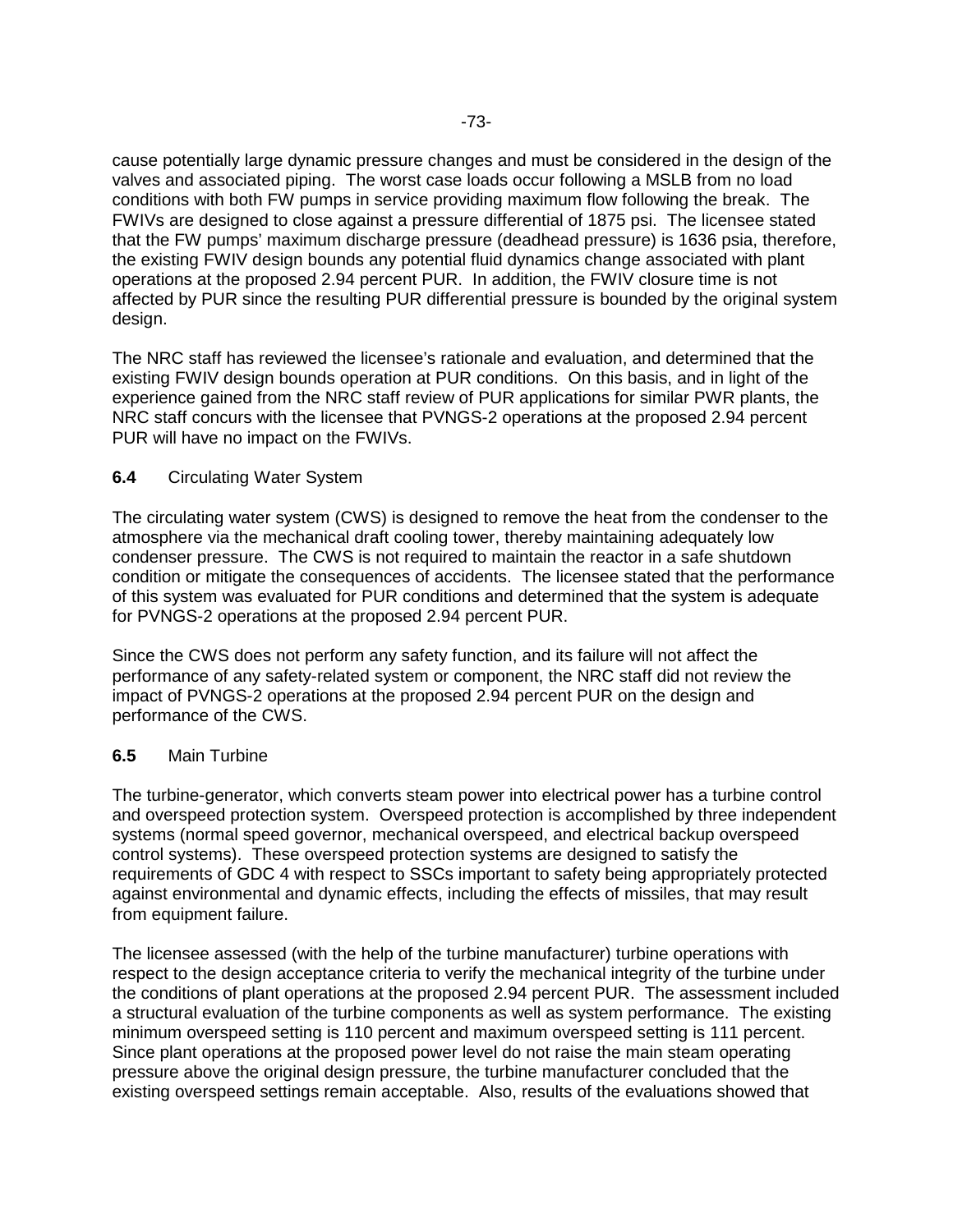there would be no increase in the probability of turbine overspeed. Therefore, the turbine can continue to be operated safely at the proposed 2.94 percent PUR.

Because mainsteam pressure does not increase with the PUR, the NRC staff finds that PVNGS-2 operations at the proposed 2.94 percent PUR do not change the design aspects and operation of the turbine-generator overspeed protection system. Therefore, the turbinegenerator overspeed protection system continues to meet the requirements of the GDC 4. For this reason, and based on the experience gained from the NRC staff review of PUR applications for similar PWR plants, the NRC staff agrees with the licensee that operation of the turbine at the proposed 2.94 percent PUR is acceptable.

#### **6.6** Main Turbine Auxiliaries

The turbine auxiliary system, together with the CWS and main condensers, are designed to remove the heat rejected to the condenser by turbine exhaust and other exhausts over the full range of operating loads, thereby maintaining adequately low condenser pressure. The licensee assessed the performance of these systems for the PUR, and determined that these systems are adequate for PVNGS-2 operations at the proposed 2.94 percent PUR.

Since these systems do not perform any safety function and their failure will not affect the performance of any safety-related system or component, the NRC staff did not review the impact of PVNGS-2 operations at the proposed 2.94 percent PUR on the design and performance of these systems.

## **6.7** Main Steam Supply System

The function of the main steam supply system (MSSS) is to deliver steam from the SGs to the high-pressure turbine over a range of flows and pressures covering the entire operating range from system warmup to maximum operating conditions. The system also provides steam to the moisture separator/reheaters, the FW pump turbines, the auxiliary steam system, and the turbine gland seal.

Steam produced in the two SGs is routed by four main steam lines up to the common header at the high pressure turbine. The portions of the MSSS from the SGs up to and including MSIVs, MSIVBVs, MSSVs, and ADVs, are located in the flood and tornado protected main steam support structures, and designed as safety-related, Quality Group B and seismic Category I equipment to satisfy the requirements of GDC 2 and GDC 4.

The safety functions of the MSSS are: provision of steam for safety-related auxiliaries and engineered safety feature pumps; provision of a heat sink during certain transients and accidents; limiting RCS pressure during certain transients; SG and MSSS overpressure protection; and termination of MSLB events. Also, the MSSS allows cool-down of the SG via the ADVs when the condenser is not available, as in during an SBO event. The licensee has stated that its evaluation shows systems associated with the MSSS will operate within the same manner as in the current configuration. The PUR will result in an increase in steam/feedwater flow rate; however, these increase values are within the original design specifications for the MSSS. The licensee stated that the increased mass flow rates have been evaluate and found acceptable.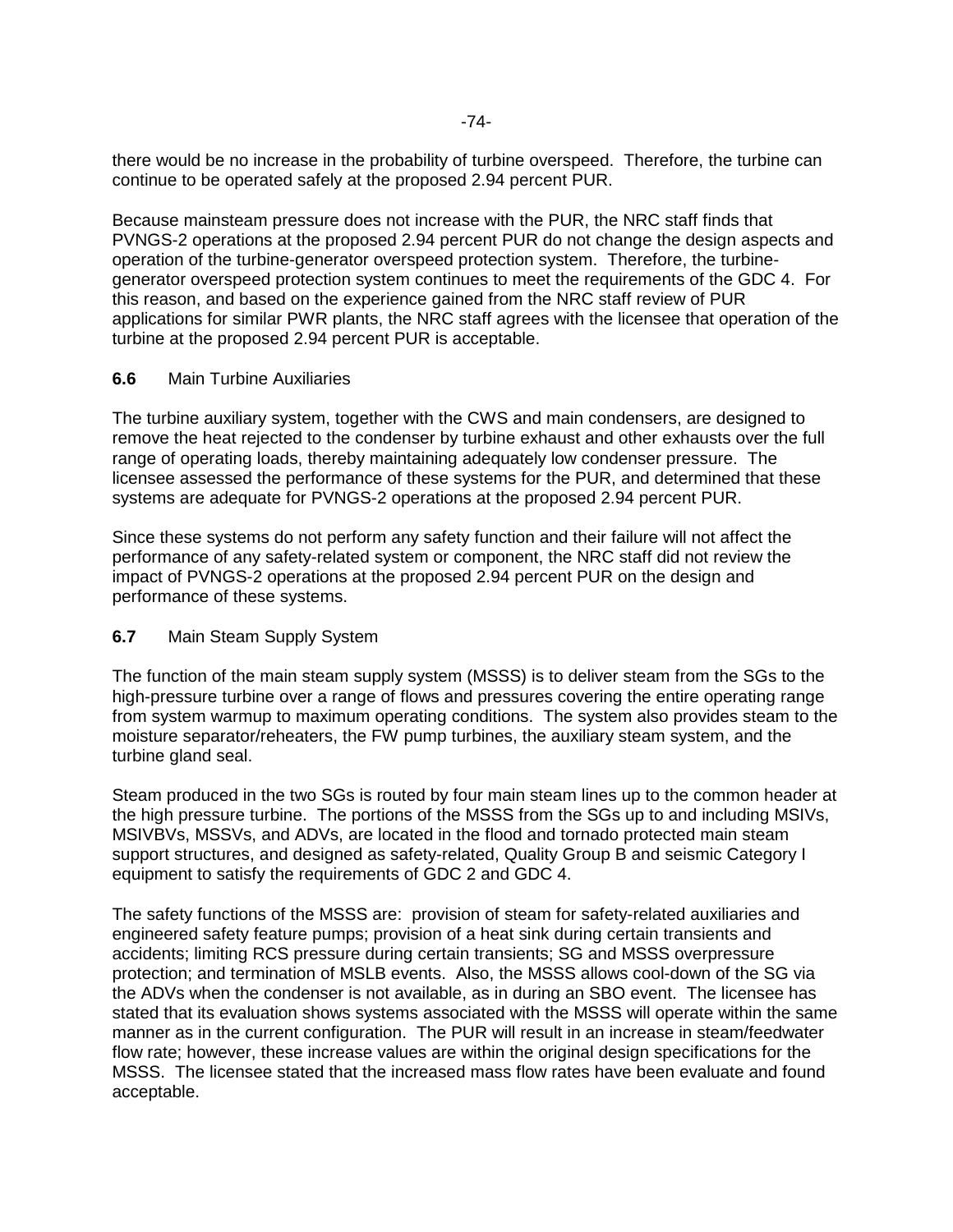Because the PUR does not create conditions beyond the original design specifications for the MSSS systems, the NRC staff finds that PVNGS-2 operations at the proposed 2.94 percent PUR does not change the design aspects and operations of the MSSS. Therefore, the MSSS satisfies the requirements of GDC 2 and GDC 4.

The main steam lines from the MSIVs to the turbine stop valves and all branch lines are nonsafety-related, and are not required to support safe shutdown of the reactor. These portions of the MSSS are designed to the requirements of American National Standards Institute (ANSI) B31.1, "Power Piping." Since these portions of the MSSS do not perform any safety-related function, and their failure will not affect the performance of any safety-related system or component, the NRC staff did not review the impact of PVNGS-2 operations at the proposed 2.94 percent PUR on their design and performance.

The licensee performed an evaluation of the effects resulting from plant operations at the proposed 2.94 percent PUR on the MSSS including the MSIVs, MSIVBVs, MSSVs and ADVs. The licensee stated that the steam flow resulting from plant operations at the proposed 2.94 percent PUR will be 17.9 x 10 $^6$  lbm/hr which is approximately 5.9 percent above the steam flow of 16.9x10<sup>6</sup> lbm/hr at the current full power operation. The main steam design conditions of 1270 psig and 575 $\degree$ F remain unchanged and bound all predicted operating conditions for the system and components. The licensee concluded that with the exception of MSIVBVs, plant operations at the proposed 2.94 percent PUR will have an insignificant or no impact on the MSSS and its associated components.

The MSIVBVs allow small amounts of steam to bypass the MSIVs during plant startups. When plant startup conditions require, using the MSIVBVs allows the piping downstream of the MSIVs to heat-up before opening the MSIVs. The MSIVBVs are automatically closed upon receipt of a main steam isolation signal (MSIS). As a result of plant operations at the proposed 2.94 percent PUR, the MSIS setpoint will be raised from >890 psia to >955 psia. The licensee stated that the MSIVBVs will be modified before implementation of this license amendment so that the valves are capable of closing against the increased differential pressure.

Based on our review of the licensee's rationale and evaluation, and the experience gained from our review of PUR applications for similar PWR plants, and because the PUR only affects the MSIVBVs in the MSSS, and as they will be modified to close against the increased differential pressure, the NRC staff concurs with the licensee that PVNGS-2 operations at the proposed 2.94 percent PUR will have an insignificant or no impact on the MSSS.

#### **6.8** Miscellaneous Cooling Water Systems

#### **6.8.1** Plant Cooling Water System

The plant cooling water system (PCWS) is designed to remove heat from the nonsafety-related, normally operating, closed cooling water systems over the full range of normal plant operation. The PCWS uses a portion of the CWS flow from the plant cooling towers to remove heat from the nuclear cooling water system (NCWS), the turbine cooling water system (TCWS), and the condenser vacuum pump seal coolers. Cooled circulating water returned from the cooling towers is pumped in parallel through the TCWS heat exchangers, NCWS heat exchangers and the condenser vacuum pump seal coolers, and is discharged back to the CWS. The licensee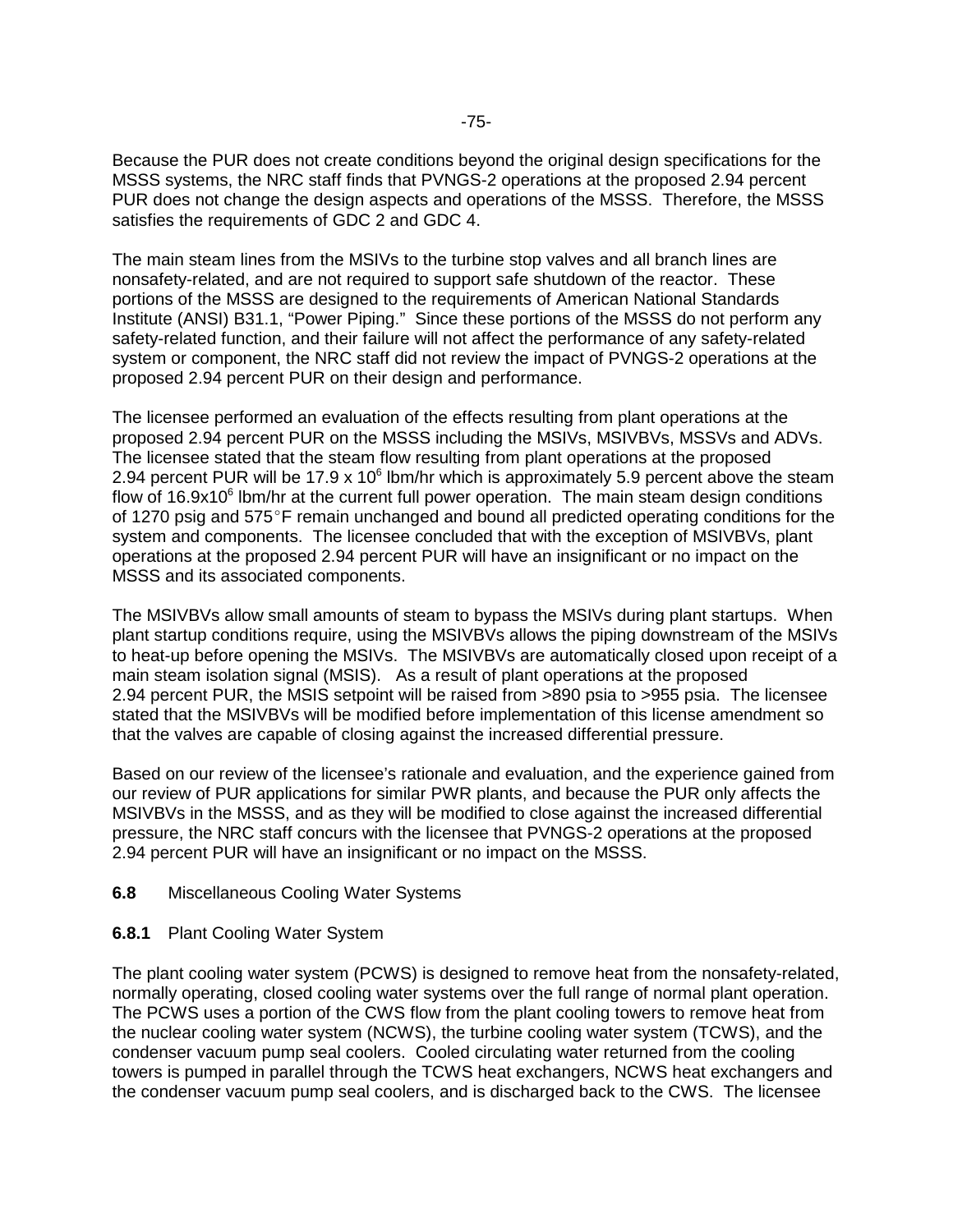performed an assessment and stated that the PCWS heat loads considered in the original design remain bounding under PUR conditions.

Since the PCWS does not perform any safety function and its failure will not affect the performance of any safety-related system or component, the NRC staff did not review the impact of PVNGS-2 operations at the proposed 2.94 percent PUR on the design and performance of these systems.

## **6.8.2** Turbine Cooling Water System

The TCWS provides cooling for the nonnuclear-related components in the various turbine plant auxiliary systems. The licensee assessed the effects of the increase in heat loads on the TCWS and stated that the design heat loads for the TCWS components remain bounding under PUR conditions.

Since the TCWS does not perform any safety function and its failure will not affect the performance of any safety-related system or component, the NRC staff did not review the impact of PVNGS-2 operations at the proposed 2.94 percent PUR on the design and performance of this system.

### **6.8.3** Nuclear Cooling Water System

The NCWS is designed to supply cooling water to various nonsafety-related components and heat exchangers during plant normal operation including start-up, normal shutdown and hot standby. The NCWS acts as an intermediate barrier between systems that contain or may contain radioactive or potentially radioactive fluids and systems that should not contain such fluids. It serves no safety-related function. The licensee performed evaluations of the effects of the increase in heat loads on the NCWS and stated that the NCWS has the capacity to accommodate the additional heat loads.

Since the NCWS does not perform any safety function and its failure will not affect the performance of any safety-related system or component, the NRC staff did not review the impact of PVNGS-2 operations at the 2.94 percent PUR on the design and performance of this system.

#### **6.8.4** Essential Cooling Water System

The essential cooling water system (ECWS) is a closed loop system which serves as an intermediate barrier between the essential spray pond system and systems which contain radioactive or potentially radioactive fluids in order to eliminate the possibility of an uncontrolled release of radioactivity. It provides cooling water to various safety and non-safety systems during all phases of normal plant operation, including startup through cold shutdown and refueling, as well as following an SBO event, LOCA, MSLB or FWLB. The ECWS heat loads resulting from plant operations at the proposed 2.94 percent PUR will increase slightly. The licensee performed assessments to determine the effects of the increases in heat loads on the ECWS.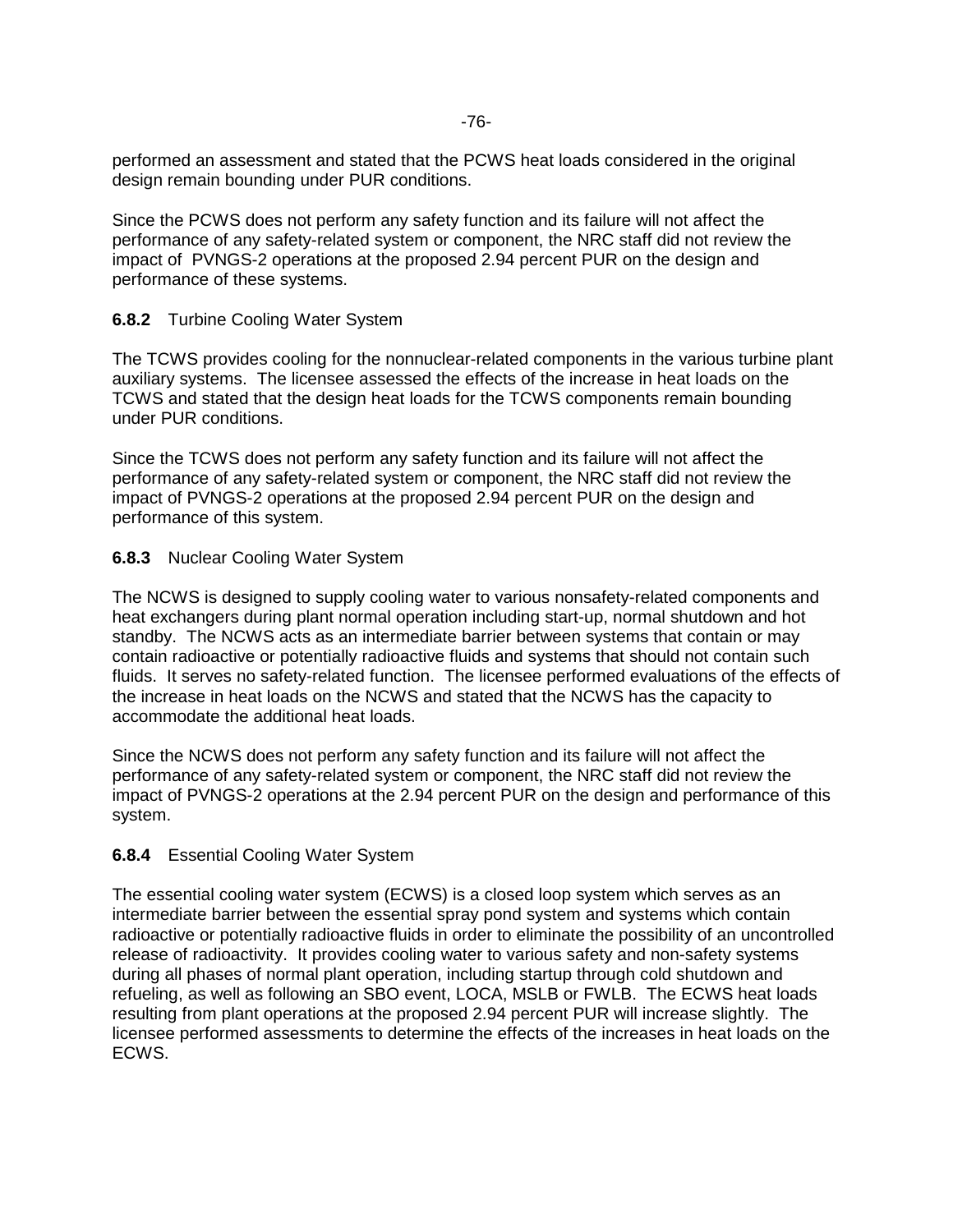Based on our review and the experience gained from our review of PUR applications for similar PWR plants, and because the additional heat loads only results in minor temperature increases in the ECWS for normal and accident scenarios, and the design heat loads for the ECWS components still remain bounding under the PUR conditions, the NRC staff finds that plant operations at the proposed 2.94 percent PUR do not change the design aspects and operations of the ECWS and have an insignificant or no impact on the ECWS. Therefore, the NRC staff concludes that the ECWS is acceptable for PVNGS-2 operations at the proposed 2.94 percent PUR.

### **6.8.5** Spent Fuel Pool Cooling and Cleanup System

The spent fuel pool (SFP) cooling and cleanup system (SFPCCS) is designed to remove the decay heat generated by spent fuel assemblies stored in the pool, and to clarify and purify the water in the pool. The SFPCCS consists of two independent full-capacity essential SFP cooling trains each with one pump and one heat exchanger, and two separate non-essential cleanup and purification trains each with a fuel pool cleanup pump, filter, strainer, and ion exchanger. Electrical power to each of the SFP cooling pumps is supplied from Class IE emergency power buses. Heat is removed from the SFP heat exchangers by the NCWS. Supplemental SFP cooling can be provided by interconnections to both loops of the shutdown cooling system.

The SFP cooling trains of the SFPCCS are housed in the seismic Category I flood-and-tornadoprotected fuel building. The SFPCCS itself, with the exception of the cleanup and purification trains, is designed to Quality Group C, seismic Category I requirements. The SFP cleanup and purification trains can be isolated by manual valves from the SFPCCS. Failure of these nonseismic, Quality Group D cleanup components during a seismic event will not affect operation of the cooling trains.

The SFP cooling system is designed to maintain the SFP water temperature at or below  $125^{\circ}$ F during normal operation. As stated above, supplemental fuel pool cooling is provided by the shutdown cooling system to maintain the SFP water temperature at or below  $145^{\circ}$ F during planned full core offload outages or in the event that an unplanned full core offload is performed.

As a result of plant operations at the proposed 2.94 percent PUR, the decay heat load for any specific fuel discharge scenario will increase slightly. The licensee stated that the maximum allowable SFP decay heat load is administratively controlled so that the heat load in the SFP is less than the available SFP cooling train heat removal capability, considering the worst single failure.

In APS's response, dated August 27, 2002, to the NRC staff's RAI, the licensee stated that the SFP thermal analyses do not determine a peak calculated SFP temperature; instead, the thermal analyses utilize the peak allowable SFP temperature as an end point to calculate the maximum allowable heat load. The predicted actual heat load is compared to the maximum allowable heat load to verify that adequate heat removal capability remains. This approach ensures that the SFP cooling train heat removal capacity is greater than the predicted heat load and that the peak SFP temperature will remain lower than the maximum allowable temperature.

The licensee performed an assessment which indicates that the maximum heat load for a full core off load increases from 45.8 x 10 $^6$  Btu/hr to 47.0 x 10 $^6$  Btu/hr. The lowest heat removal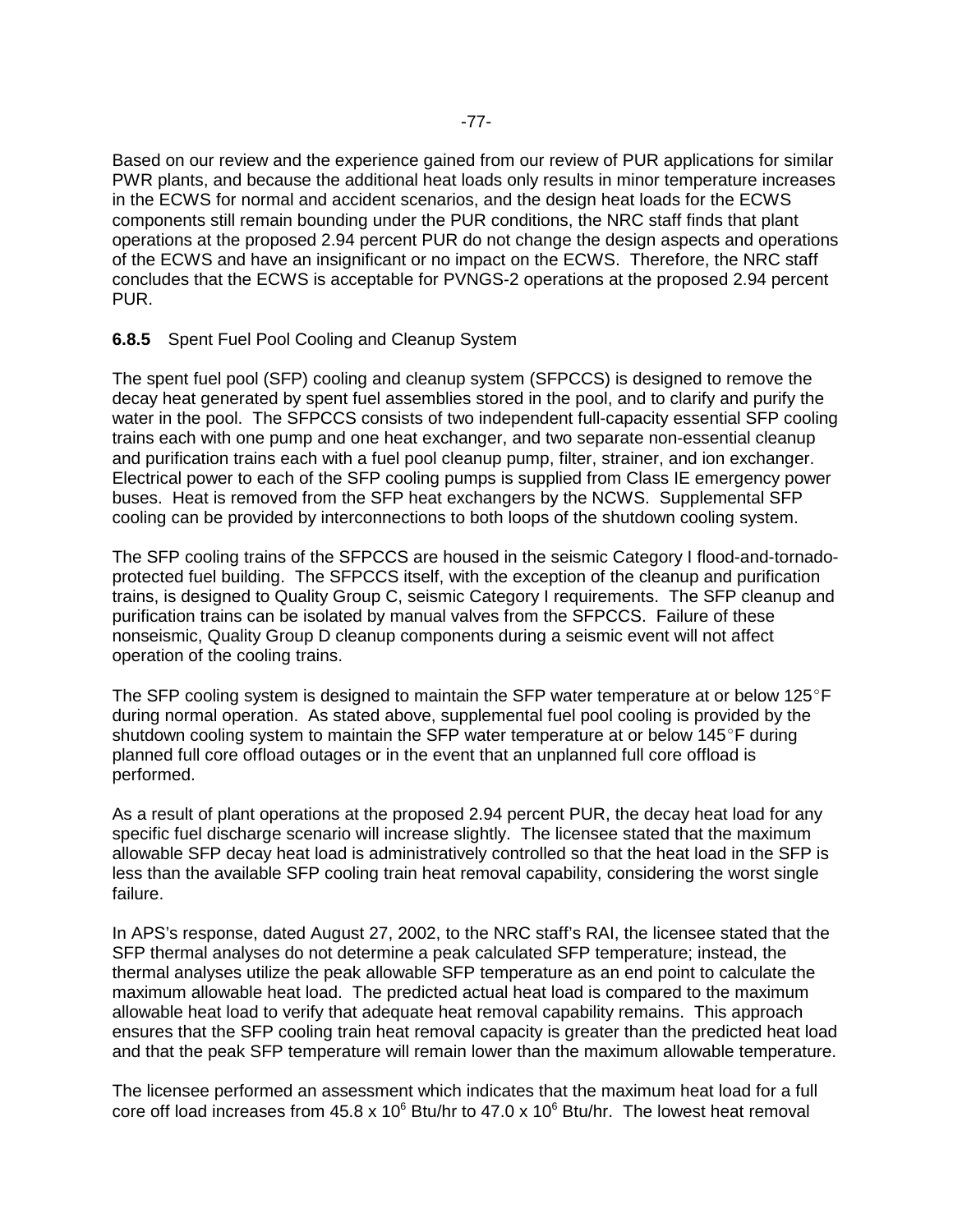capability (with one SFP cooling train cooled by ECWS and augmented by one shutdown cooling train) during a full core offload is 49.0 x 10<sup>6</sup> Btu/hr.

Also, the SFP has a water temperature monitor system which alarms in the control room when the SFP water temperature reaches  $125^{\circ}$ F. In the event that the alarm goes off due to high SFP temperature, plant procedures provide direction for the operator to take corrective actions (i.e., place the standby SFP cooling train in operation, place the shutdown cooling system in the SFP cooling assist mode, stop fuel movement, etc.). This will provide additional measures to prevent the SFP water temperature limits from being exceeded.

Based on the review of the licensee's rationale, experience gained from our review of other similar PUR applications, the capacity of SFP and shutdown cooling trains, and the fact that the plant has administrative controls and operating procedures in place to ensure that backup cooling capability is provided for all SFP cooling scenarios, the NRC staff finds that the design and operation of the SFP cooling system for PVNGS-2 operations at the proposed 2.94 percent PUR is acceptable.

Since the SFP cleanup and purification system does not perform any safety function and its failure will not affect the performance of any safety-related system or component, the NRC staff did not review the impact of plant operations at 2.94 percent PUR on the design and performance of this system.

**6.9** Miscellaneous Mechanical Reviews

#### **6.9.1** Heating, Ventilation, and Air Conditioning Systems

Heating, ventilation, and air conditioning (HVAC) systems are provided for PVNGS-2 for safety protection, personnel comfort, and equipment protection functions. The HVAC systems are described in UFSAR Sections 6.4 and 9.4.

In a letter dated August 27, 2002, the licensee responded to the NRC staff's RAI of June 14, 2002, to demonstrate that, based on a review of documented design basis calculations, the total heat load increases are within the design margin at PUR conditions, as indicated below:

The impact of PUR on the various HVAC systems is documented in an engineering study prepared in support of the PUR licensing submittal. The auxiliary building ventilation system (ABVS) and control building heating, ventilation, and air conditioning system (CBHVACS) are the only HVAC systems credited in safety analysis that are impacted by operation at PUR conditions. The worst-case event for heat loads on ABVS remains LOCA and MSLB. The worst-case event for heat loads on CBHVACS remains any event resulting in a LOP. The containment heating, ventilation, and air conditioning systems (CHVACS) and turbine building heating, ventilation, and air conditioning system (TBHVACS) systems are not credited in any safety analysis. New individual design calculations were prepared and/or revised as required to evaluate the heat load impact of the RSGs and PUR on the normal operation of the plant HVAC systems.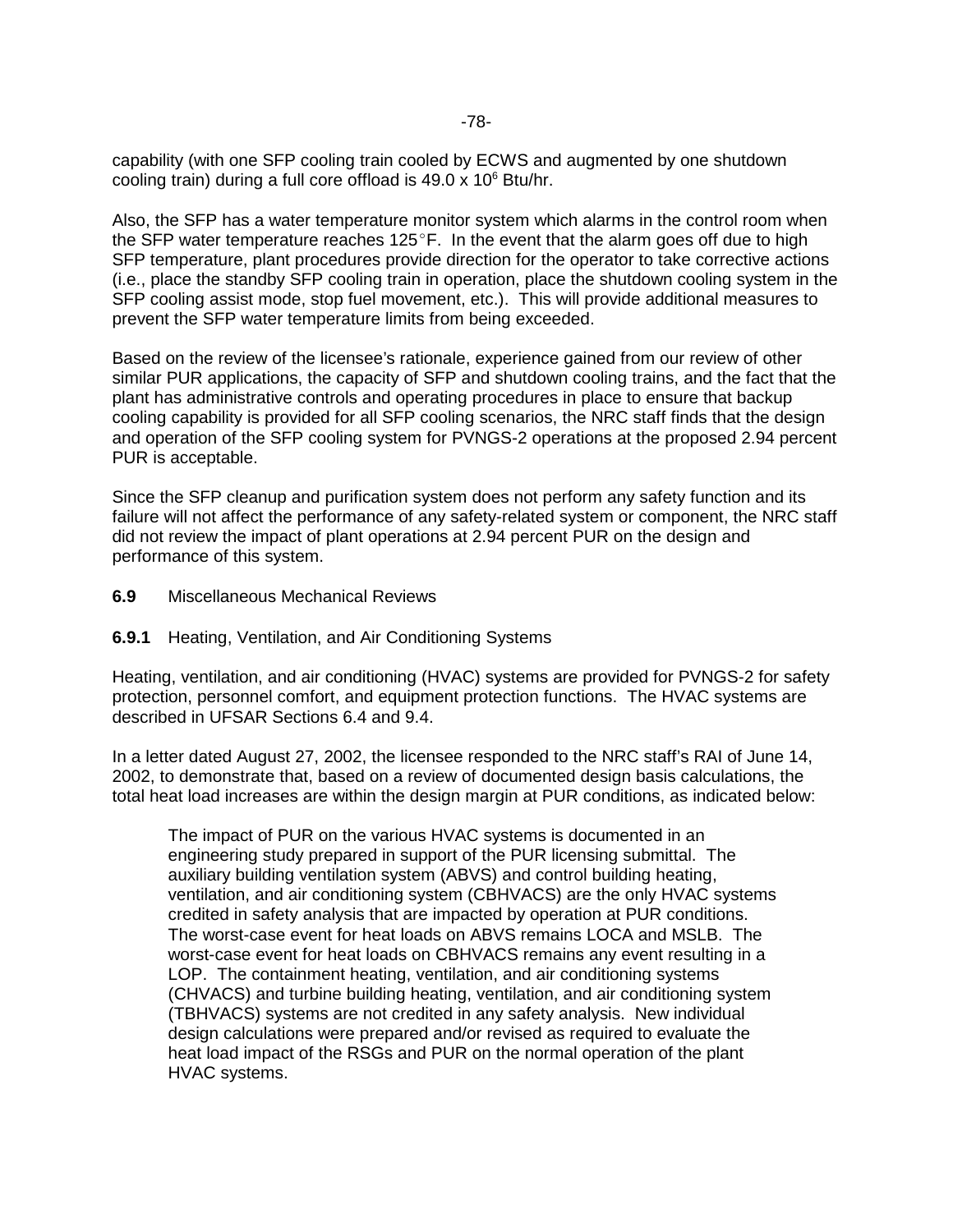## **6.9.1.1** Containment Heating, Ventilation, and Air Conditioning System

The CHVACS include those systems that function during normal plant operation, the containment pre-access period, or during extended shutdown. These systems are not required to operate during any DBA. The HVAC equipment and ducting within the containment and the main steam support structure are designed to retain structural integrity, but is not required to function during and after a SSE. Those portions of CHVACS that penetrate the containment boundary are designed as seismic Category I insofar as they are required to function to maintain containment isolation capability.

The CHVACS normal mode of operation is designed to maintain the temperature and reduce the humidity below 90 percent. The normal cleanup system, together with the normal purge system is designed to control the airborne radioactivity below the level needed for personnel access for inspection, maintenance, and refueling operations. The refueling purge is designed to maintain the airborne radioactivity at a level that permits sustained personnel occupancy during refueling. The containment is maintained at a negative pressure relative to the atmosphere during the purge cycle.

In the event that the concentration of either airborne particulate or iodine activity in the containment is higher than desired levels, air cleaning is accomplished by activating the recirculating filtration unit. This unit is equipped with charcoal and high efficiency particulate air (HEPA) filters to reduce containment airborne radioactivity to acceptable levels. The main steam support structure normal ventilation system provides once through ventilation with 100 percent filtered outside air for the structure.

In a letter dated December 21, 2001, the licensee states that the design basis for the containment heat load calculations considered a RCS with hot leg reactor coolant temperature  $(T_{hot})$  of 621°F. This  $T_{hot}$  of 621°F bounds the PUR  $T_{hot}$ , and therefore, the total heat load resulting from PUR will be less than the original design.

By letter dated June 14, 2002, the NRC staff requested additional information from the licensee concerning how, based on a review of design basis calculations, the total heat load increases were determined to be within the design margin at PUR conditions. In a letter dated August 27, 2002, the licensee responded with the following:

- The CHVACS is not credited in any safety analysis.
- - The design calculation was performed to compare the normal heat load contribution of the RSGs to that of the OSGs. This calculation considered the increased RSGs' surface area and the improved reflective metal insulation system. Based on the results of this calculation, the RSGs's contribution to the total containment heat load is predicted to be less than that contributed by the OSGs.
- $\bullet$  The heat load from insulated piping and components in the containment building is analyzed in an existing design basis calculation for the bulk containment volume. The piping and equipment heat loads considered in this calculation are based on the original plant RCS T<sub>hot</sub> of 621°F, which bounds the PUR predicted T<sub>hot</sub> (618.9°F with 10 percent tubes plugged) temperatures. Equipment motor heat is based on the motor rated brake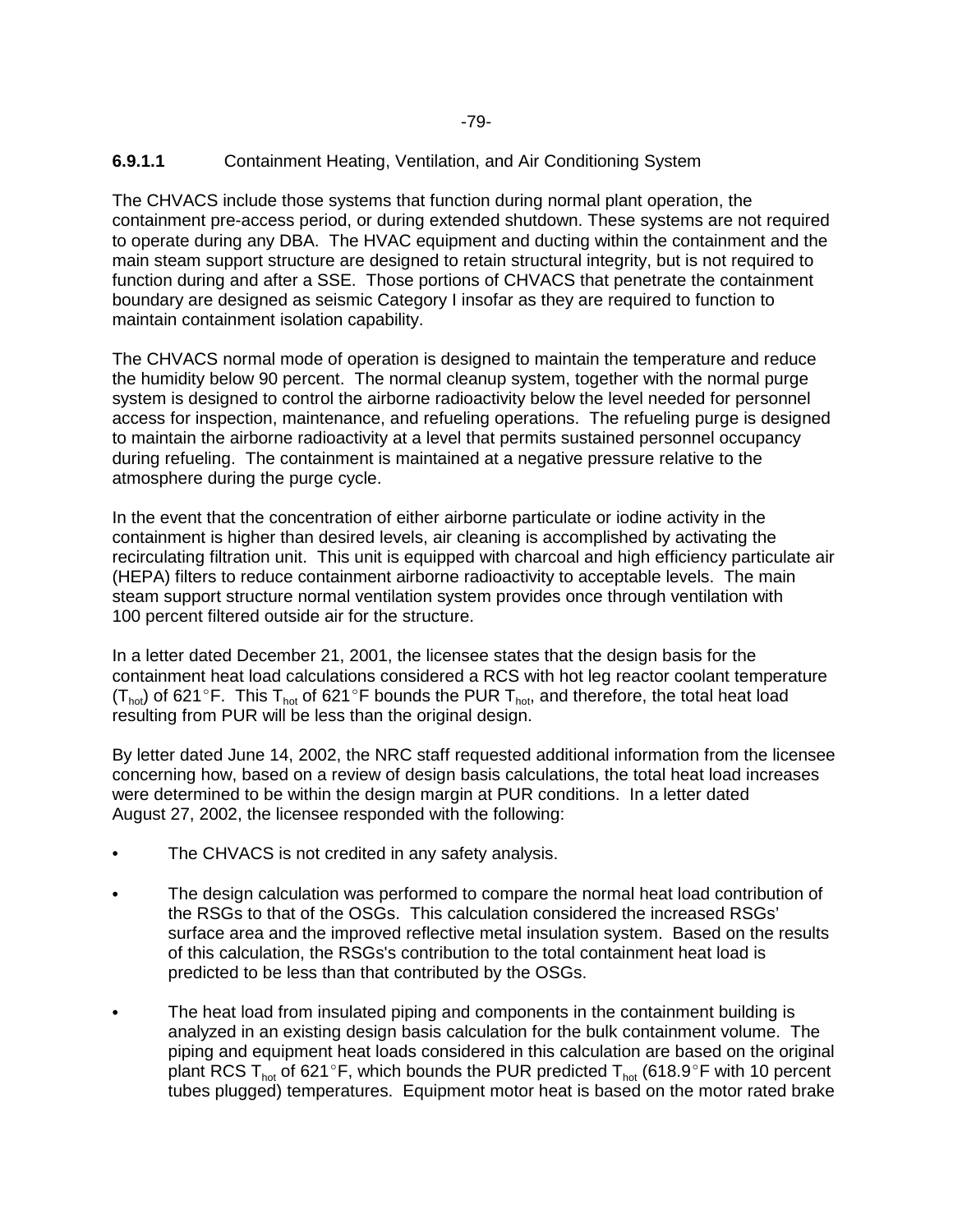horsepower, and remains bounding for operation at PUR conditions. As a result, the heat loads considered in the existing CHVACS design basis calculation for containment remain conservative with respect to the predicted PUR heat loads.

-The RCS  $T_{hot}$  PUR conditions do not affect the nonsafety-related reactor cavity cooling subsystem and the CEDM cooling units as its original design is based on the original licensed  $T<sub>hot</sub>$  of 621°F. In summary, the RSGs and PUR conditions are bounded by the existing CHVACS design.

Since the CHVACS does not perform any safety function and its failure will not affect the performance of any safety-related system or component, the NRC staff did not review the impact of PVNGS-2 operations at the proposed 2.94 percent PUR on the design and performance of the CHVACS.

## **6.9.1.2** Auxiliary Building Ventilation System

The normal ABVS is a once-through air system and serves the equipment rooms, access control areas, the mechanical and electrical penetration areas, areas below the 100-ft 0-inch elevation of the main steam support structure, and the remainder of the auxiliary building to maintain an environmental condition suitable for personnel access and limit potential radioactivity release to the atmosphere during normal operation. The ductwork at all levels of the auxiliary building below level 140-ft 0-inch is designed to retain structural integrity, but is not required to function during and after a SSE. During normal plant operation, treated outside air is distributed through the building on a once-through basis.

The Engineered Safety Features (ESF) equipment rooms and the safety-related AFW pump rooms are served by an essential ABVS during emergency operation. The essential system provides individual ESF equipment room cooling and filtered exhaust to the atmosphere during emergency operation. The essential ABVS includes those systems that function post-LOCA within the ESF pump room, and the exhaust system, which maintain the auxiliary building below elevation 100-ft 0-inch at a negative pressure post-LOCA to prevent unfiltered release of possible airborne radioactivity to the surroundings. The ESF pump room and safety-related AFW pump room coolers are designed to maintain the required room temperatures to ensure the operability of the ESF pumps and motors during accident conditions. The ESF equipment room essential air coolers consist of a recirculating air handling unit, including a cooling coil, in each pump room. The essential exhaust filtration system consists of two essential exhaust filtration units shared with the fuel building, and a connecting tunnel and plenum. Following a LOCA, the ESF equipment and safety-related auxiliary FW pump rooms are automatically isolated (at approximately the 100-ft elevation) from the auxiliary building normal HVAC system on receipt of a safety injection actuation signal (SIAS). The building pressure is reduced to a measurable negative pressure relative to below ambient by the fuel building essential exhaust fans for the space below elevation 100-ft 0-inch in the auxiliary building. Air exhausted from the ESF equipment rooms is filtered by the fuel building essential filter units. The essential exhaust filter units are automatically actuated by starting the fans and opening the dampers to the units in response to an ESF pump start signal.

In a letter dated December 21, 2001, the licensee stated the following: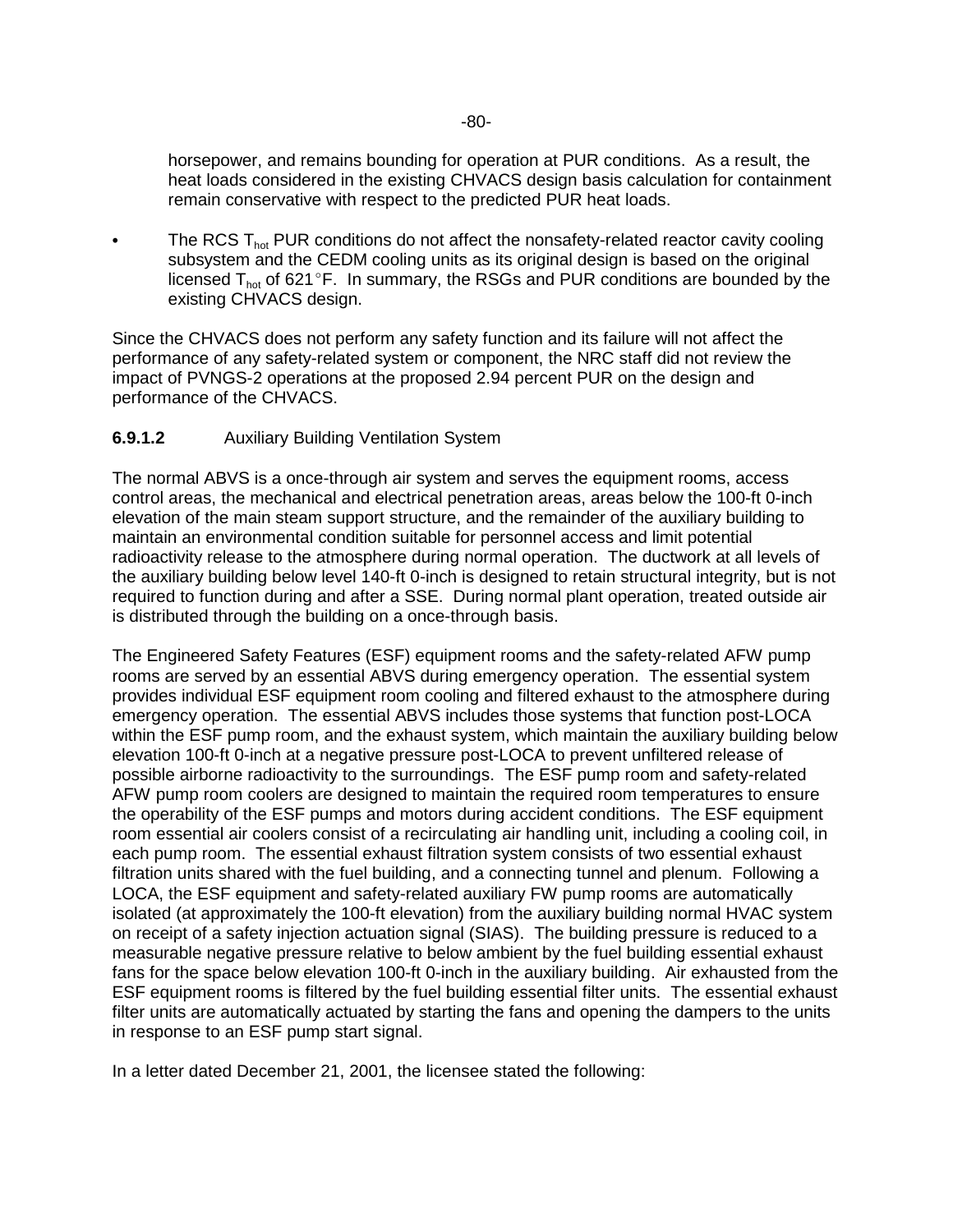- $\bullet$  The increased reactor power level will affect the ABVS. The ABVS system piping design temperatures, pump motor maximum operating horsepower, electrical equipment, lighting heat loads are, with one exception, not affected by the PUR. The increased reactor power does result in an increased post-accident (LOCA and MSLB) containment temperature as discussed in Section 6.2 of the PUR submittal. This affects the transmission of heat loads through the containment wall into the adjacent rooms. However, this increase in heat loads remains bounded by the original ABVS design.
- $\bullet$  The heat loads or other input parameters considered in the original SBO design remains bounding for PUR. The essential equipment rooms' original design environmental condition remains bounding for PUR. Heat transfer due to fluid transport through ECCS piping was evaluated. The ABVS heat loads have been revised to account for the new heat loads predicted to occur post-LOCA and MSLB. The heat loads remain within the individual room cooling coil capacities, and within the total ABVS and essential chilled water system capacities.

In a letter dated August 27, 2002, the licensee responded with the following to an NRC staff RAI of June 14, 2002, concerning how total heat load increases are within the design margin at PUR conditions:

- -The worst-case event for heat loads on ABVS remains LOCA and MSLB.
- - The ABVS system is minimally impacted by the PUR as documented in revisions to the design basis calculations. The increases in post-LOCA and MSLB temperatures have nominally increased the transmission heat loads through the containment wall to the AFW pump and electrical penetration rooms. The increase in temperature remains below the 104 $\degree$ F maximum design temperature.
- $\bullet$  The increase in a transmission heat load was evaluated in the design basis for the ABVS and essential chilled water system calculations and remained well within the design capabilities of these systems. The existing ABVS system design basis calculations bound operation at PUR conditions for the piping and equipment heat loads.

The auxiliary building essential ventilation system's and safety-related portions of the auxiliary building normal ventilation system's conformance with the requirements of GDC 2 and GDC 4 to Appendix A of 10 CFR Part 50 is unchanged. Based on the licensee's rationale and evaluation, as set forth above, the NRC staff concurs with the licensee that plant operation at the proposed 2.94 percent PUR will have no impact on the ABVS. In addition, based on the NRC staff experience with reviews of PUR applications at other PWR plants, the NRC staff concludes that plant operation at the proposed 2.94 percent PUR will have no impact on the ABVS.

#### **6.9.1.3** Turbine Building Heating, Ventilation, and Air Conditioning System

TBHVACS is not a safety-related system. The system operates during normal plant operation and during the shutdown period, depending upon heat removal needs. The TBHVACS includes the turbine building general area ventilation subsystem, switchgear room and battery room ventilation subsystem, and a lube oil room ventilation subsystem. The TBHVACS consists of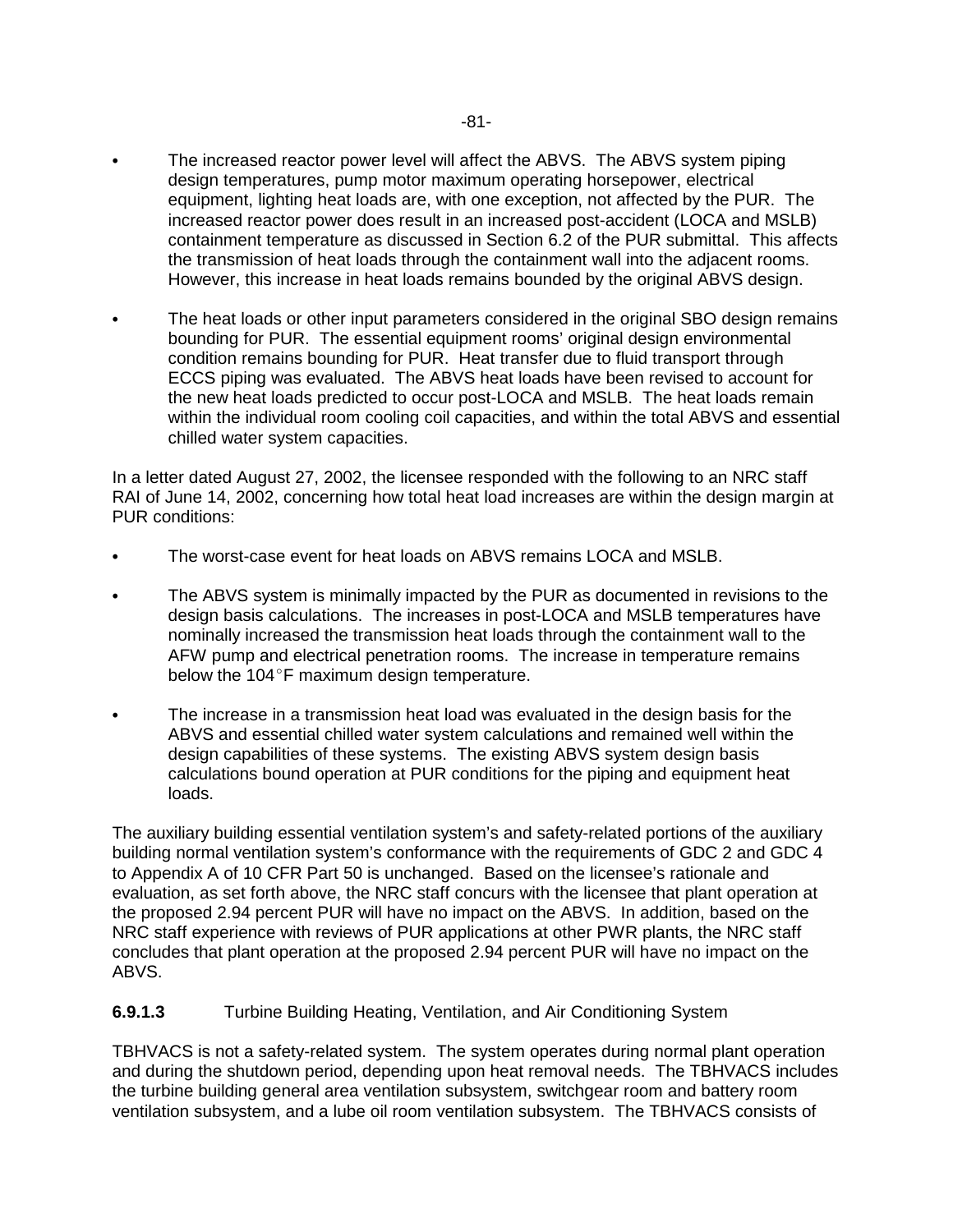supply air handling units and associated equipment to supply air at all levels; approximately 80 percent of this air is exhausted through the roof exhaust fans, and the remaining 20 percent is filtered through wall openings and other exhaust fans.

In a letter dated December 21, 2001, the licensee stated that the TBHVACS heat loads are based upon the piping design temperatures, pump motor rated horsepower, mechanical equipment design temperatures, electrical, control equipment and lighting loads, and transmission loads from adjacent rooms/structures. The heat loads used for the original plant design remains bounding for the PUR heat loads.

In a letter dated August 27, 2002, the licensee responded with the following to the NRC staff RAI of June 14, 2002, concerning how the total heat load increases are within the design margin at PUR conditions:

- $\bullet$ The TBHVACS is not credited in any safety analysis.
- - The turbine building heat loads evaluated in the design basis calculations remain bounding for operation at PUR conditions. These calculations are based on the original plant piping design temperatures and considered the OSG's higher secondary operating pressure and temperature.

The TBHVACS has no safety function. The system is separated from safety-related plant systems and areas; therefore, failure of the system will not compromise the operation of any essential plant systems or result in an unacceptable release of radioactivity and, therefore, PVNGS-2 continues to conform with the requirements of GDC 2.

Since the TBHVACS is not credited in any safety analysis, and its failure will not affect the performance of any safety-related system or component, the NRC staff did not review the impact of plant operations at the proposed 2.94 percent PUR on the designs and performances of the TBHVACS.

#### **6.9.1.4** Control Building Heating, Ventilation, and Air Conditioning System

The CBHVACS includes an essential HVAC subsystem and a normal HVAC subsystem. Both HVAC subsystems are provided for the following two areas:

- - Control room, computer room, and associated rooms at elevation 140-ft. The essential HVAC system, as well as the habitability systems for the control room, are discussed in Section 6.4.
- - ESF switchgear, ESF equipment rooms, and battery rooms without ventilation. Temperatures in the ESF air handling units' room will be less than  $96^\circ F$ . Essential equipment in these areas is qualified to this temperature.

The HVAC system for the upper and lower cable spreading rooms operates in the normal mode only, and is included as a part of the normal HVAC system of the ESF switchgear, ESF equipment rooms, and battery rooms. Without ventilation, temperatures in the upper and lower cable spreading rooms will be less than  $105^{\circ}$ F. Essential equipment in these areas is qualified to this temperature.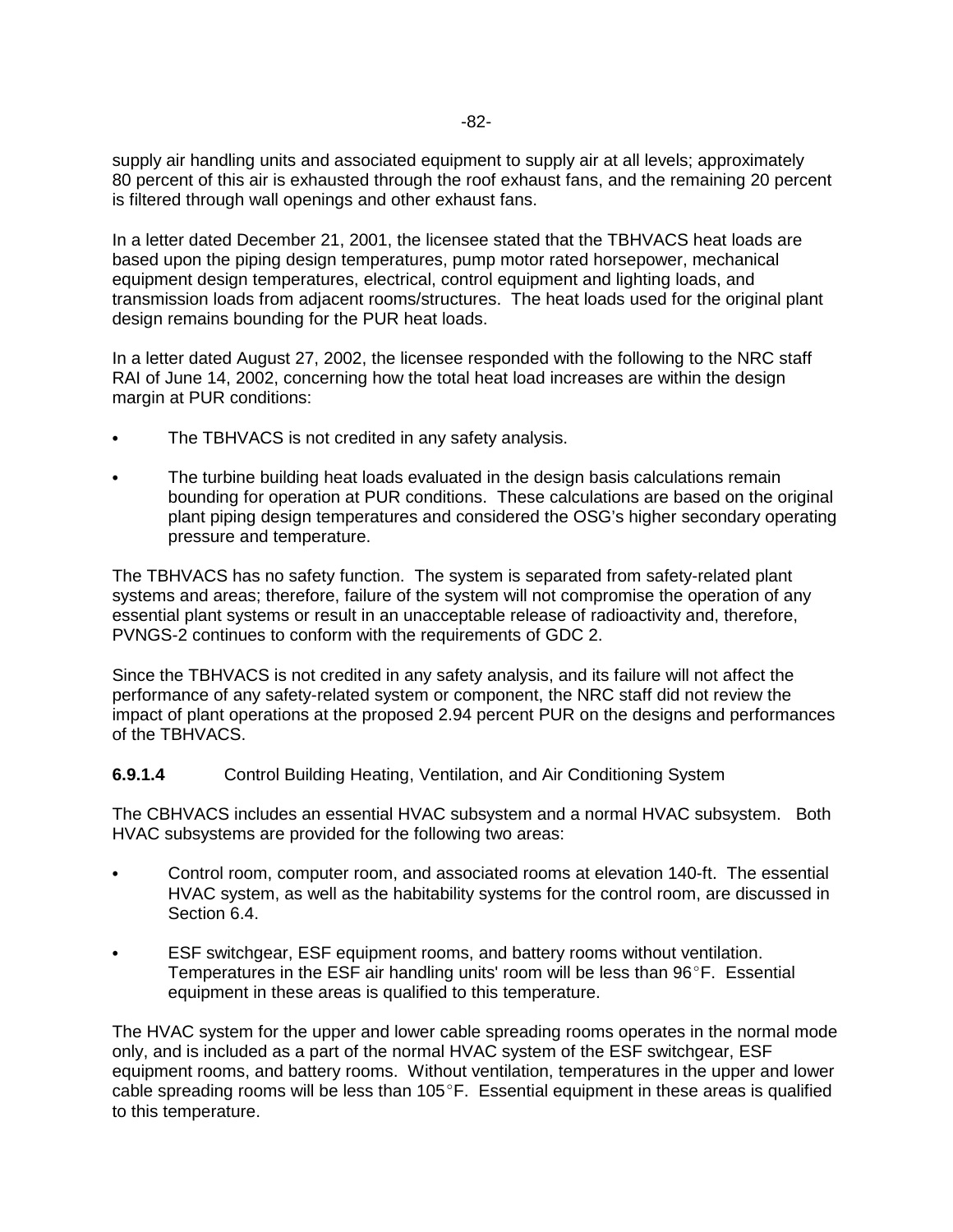In a letter dated December 21, 2001, the licensee stated:

- - The CBHVACS heat loads are based on the piping design temperatures, pump rated motor horsepower, mechanical equipment design temperatures, electrical and control room lighting loads, transmission loads from adjacent structures, and personnel loads. The heat loads used for the original plant design remain bounding for the PUR heat loads.
- - Modifications to instruments installed in the control room do not affect the control room heat loads.

In a letter dated August 27, 2002, the licensee responded to the NRC staff's RAI of June 14, 2002, and stated that the control building heat loads evaluated in the CBHVACS design basis calculations are not impacted and remain bounding for operation at PUR conditions. The CBHVACS is credited in safety analyses that are impacted by operation at PUR conditions. The worst-case event for heat loads on CBHVACS remains any event resulting in a LOP.

PVNGS-2's redundancy in emergency systems is unchanged and its compliance with the guidance of RG 1.52, "Design, Inspections, and Testing Criteria for Air Filtration and Adsorption Units of Post-Accident Engineered-Safety-Feature Atmosphere Cleanup Systems in Light-Water-Cooled Nuclear Power Plants," and SRP Section 6.4 is continued. The essential system and portions of the normal system are seismic Category I, Quality Group C and thus PVNGS-2 continues to conform with GDC 2. Since the outside air intakes are located in a concrete tornado missile protected plenum, these systems in PVNGS-2 continue to conform with GDC 4.

Based on the licensee's rationale and evaluation, the staff concurs with the licensee that plant operation at the proposed 2.94 percent PUR will have no impact on the CBHVACS. In addition, PVNGS-2 operations at the proposed 2.94 percent PUR do not change the design aspects and operations of the CBHVACS, and based on our experience with reviews of PUR applications at other PWR plants, the NRC staff concludes that plant operation at the proposed 2.94 percent PUR will have no impact on the CBHVACS.

#### **6.10** Low Temperature Overpressure Protection

Low temperature overpressure protection (LTOP) is a set of actions prescribed to ensure that the vessel will not be subjected to conditions of brittle fracture. This is accomplished using the shutdown cooling system relief valves, whenever the cold leg temperature is below a predetermined "LTOP enable" temperature and there is the possibility of vessel pressurization.

The NRC staff reviewed the low temperature overpressure protection limits to confirm (1) that the vessel fluence calculations were carried out using acceptable analytical methods, and (2) that the results are conservative.

PVNGS-2 has approved 32 effective full-power year (EFPY) pressure temperature curves, therefore, the fluence methodology and the systems calculations have been reviewed and approved. As stated in Section 5.4, the fluence calculation of record is conservative and bounds the value calculated for the proposed PUR. Similarly, the NRC staff concludes that an approved method was used for the transient analysis (i.e., heat and mass input transients).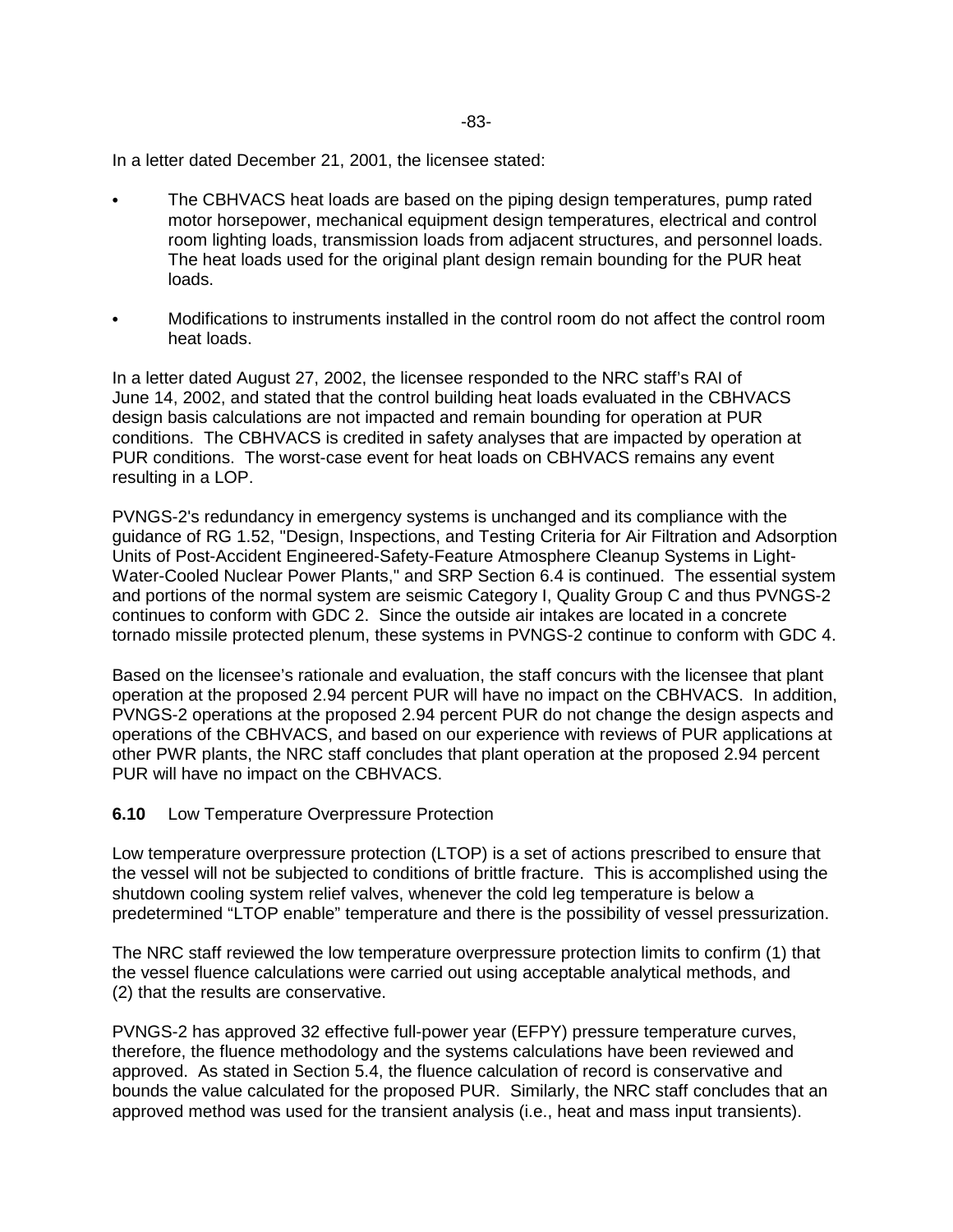Regarding the impact of the proposed PUR, the parameters affected are: decay heat, greater RCS and SG secondary volume, greater SG metal mass, and changed SG hydraulic characteristics. The mass and energy addition transients are impacted. The licensee performed calculations which account for the new parameter values and established that the existing pressure temperature curves bound the limits resulting from the parameter changes due to the PUR. The NRC staff finds this conclusion reasonable because there exits a large margin in the estimated fluence and consequently in the material properties at the uprated level. Therefore, the current pressure temperature and LTOP limits are acceptable for operation at the proposed PUR level.

The NRC staff review of the information submitted regarding pressure temperature curves and the LTOP, as set forth above, indicates that the current pressure temperature curves and LTOP limits are applicable for operation at the PUR level.

#### **6.11** Miscellaneous Electrical Reviews

#### **6.11.1** Offsite Power System

In accordance with GDC 17 of 10 CFR Part 50, "Electric Power Systems," the offsite power system includes two or more physically independent circuits capable of operating independently of the onsite standby power sources. The NRC staff's review covered the information, analyses and documentation for the offsite power system and the stability studies for the electrical transmission grid. The focus of the review relates to the basic requirement that loss of the nuclear unit, the largest operating unit on the grid or the loss of the most critical transmission line will not result in the loss of offsite power to the plant. SRP Branch Technical Position (BTP) ICSB 11, "Stability of Offsite Power Systems," outlines an acceptable approach to addressing the issue of stability of offsite power systems. Acceptance criteria are based on GDC 17, and specific review criteria are contained in SRP Sections 8.1 and 8.2, Appendix A to 8.2 and BTPs PSB-1 and ICSB-11.

Because the licensee evaluated all single-contingency disturbances and determined that grid stability is maintained, the NRC staff concludes that the impact of the PUR on grid stability is insignificant, and the offsite circuits continue to be appropriately designed with respect to grid stability under PUR conditions. Based on this, the staff finds the PUR acceptable in this regard.

The licensee evaluated the impact of the main power transformers (one transformer per phase) and determined that the PUR will raise main transformer oil temperature. This oil temperature increase remains below the transformer's rated temperature capacity, however. Although the PUR analysis does not call for any change, the main transformer will be modified to increase reliability. Accordingly, the staff finds the PUR acceptable in this regard.

The isolated phase bus (isophase bus) is the electrical connection from the main generator output terminals to the low voltage terminals of the main transformer and to the high voltage terminals of the unit auxiliary transformer. The isophase bus rating is 1600 MVA (forced cooling). This rating is greater than the main generator and main transformer ratings, and therefore, the PUR will have no impact on the isophase bus, and the staff finds the PUR acceptable in this regard.

The licensee evaluated the impact of an increased load from the RCPs, heater drain pumps, etc. on the startup transformers/unit auxiliary transformers. The total electrical load increase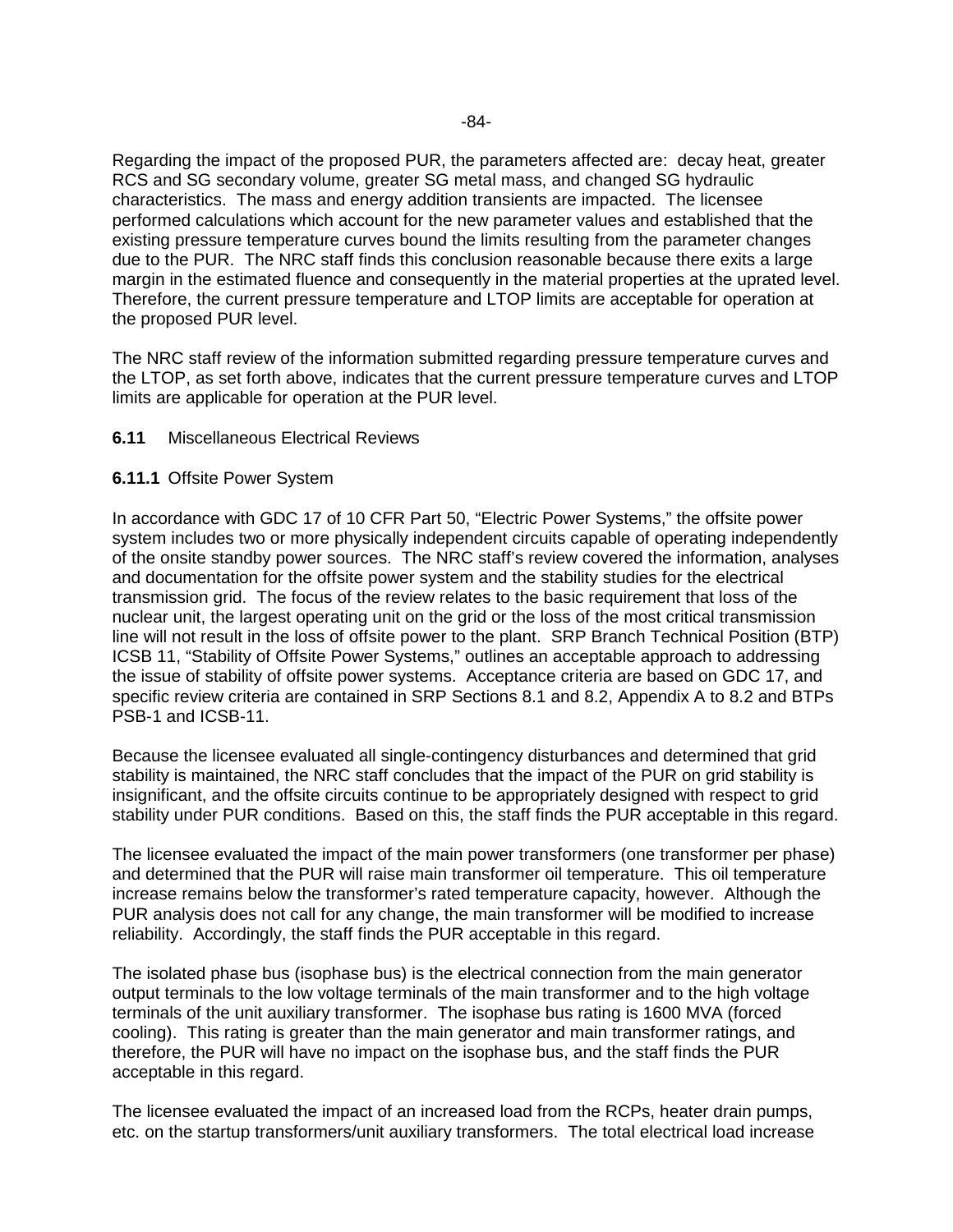due to the PUR is within the rated capacities of the startup transformers/unit auxiliary transformers. The effect of the horsepower load increase on the non-Class 1E 13.8 and 4.16 kV auxiliary electrical distribution system was also evaluated. The affected 13.8 kV switchgear, circuit breakers and cables and 4.16 kV transformers, switchgear, circuit breakers and cables were compared to their rated capacities. The values increased but were below each component's rated capacity. Therefore, the NRC staff concurs that the PUR conditions will have no impact on the startup transformers/unit auxiliary transformers.

### **6.11.2** AC Power Systems (Onsite)

The AC onsite power system includes those standby power sources, distribution systems, and auxiliary supporting systems provided to supply power to the safety-related equipment. The NRC staff's review covered the descriptive information, analyses, and referenced documents for the ac onsite power system. Acceptance criteria are based on GDC 17 as it relates to the capability of the ac onsite power system to perform its intended functions during all plant operating and accident conditions. Specific review criteria are contained in SRP Sections 8.1 and 8.3.1.

The two EDGs provide an independent source of Class E onsite power (4160 volts) for each of the two trains of ESF. Evaluation of the loads on each of the safety buses demonstrates that those loads do not increase due to the PUR. Therefore, the EDGs remain capable of supplying ESF equipment during all operating and accident conditions. Therefore, the staff finds the licensee's proposed PUR acceptable with respect to the onsite AC power system.

#### **6.11.3** DC Power Systems (Onsite)

The direct current (DC) power systems include those DC power sources and their distribution systems and auxiliary supporting systems provided to supply motive or control power to safety-related equipment. The staff's review covered the information, analyses, and referenced documents for the DC onsite power system. Acceptance criteria are based on GDC 17 and 10 CFR 50.63, "Loss of all Alternating Current Power," as they relate to the capability of the onsite electrical power to facilitate the functioning of SSCs important to safety. Specific review criteria are contained in SRP Sections 8.1 and 8.3.2.

The DC loading requirements were reviewed, and no reactor power-dependent loads were identified. Operation at the PUR level does not increase any loads or revise control logic. Therefore, there are no changes to the load, voltage drop or short circuit current values. Therefore, the staff finds the licensee's proposed PUR acceptable with respect to the design of the DC onsite power system.

#### **6.11.4** Station Blackout

The term "station blackout" refers to the complete loss of AC electric power to the essential and nonessential switchgear buses in a nuclear power plant. SBO therefore involves the loss of offsite power concurrent with turbine trip and unavailability of the onsite emergency AC power system, but not the loss of available AC power to buses fed by station batteries through inverters or the loss of power from "alternate AC sources" (AAC). The staff's review covered the station blackout events, which are defined for an established period of time, and from which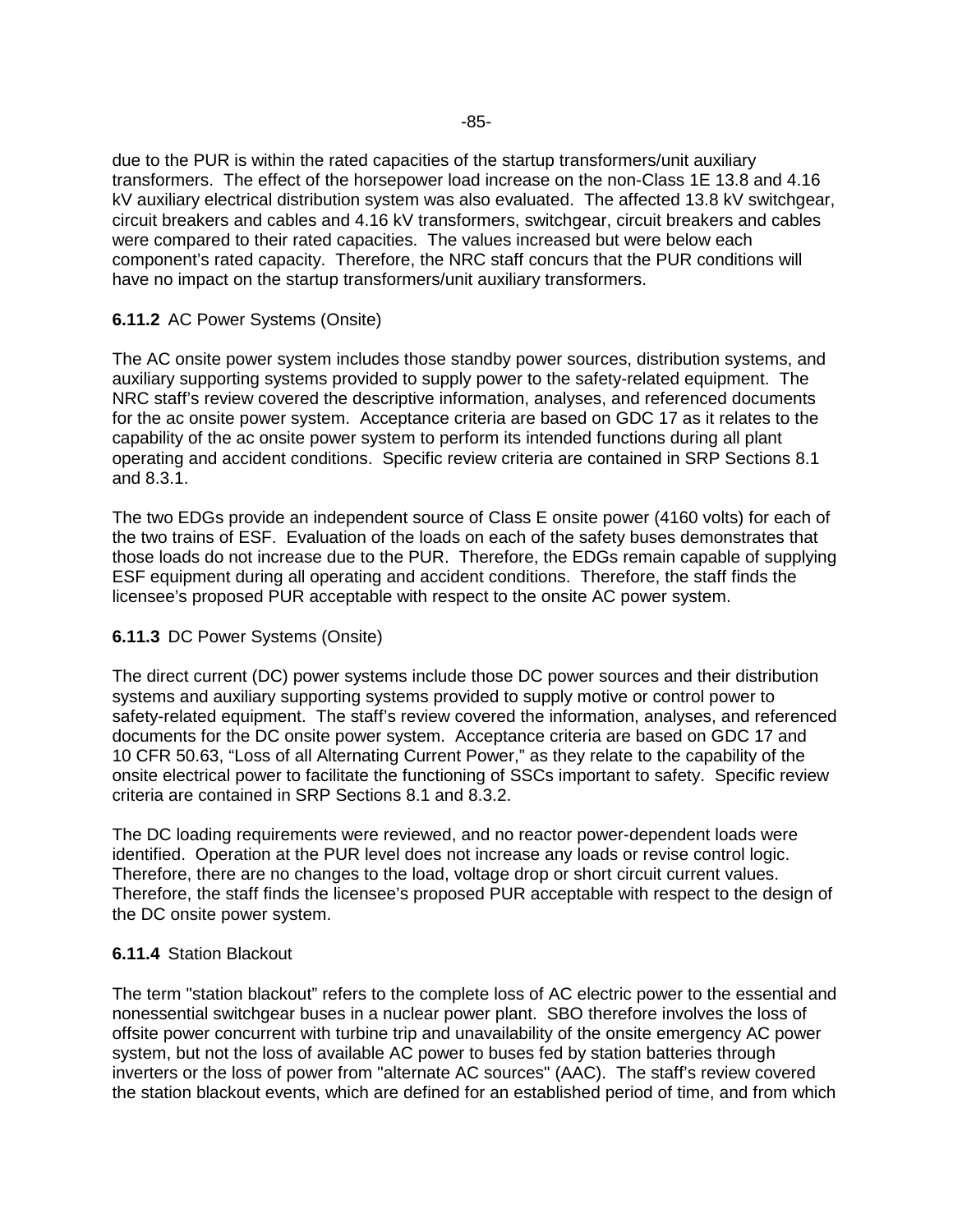the plant is required to recover. Acceptance criteria are based on 10 CFR 50.63. Specific review criteria are contained in SRP Sections 8.1 and 8.2 Appendix B.

The two SBO gas turbine generators provide an AAC electrical power of sufficient capacity and reliability to operate the systems required for coping with an SBO for a minimum of 4 hours. The PUR will not add any additional load. The methodology and the assumptions associated with the SBO analysis with regard to equipment operability are unchanged with the PUR. Therefore, the ability of the plant to respond to an SBO and to recover therefrom will not be altered due to the PUR, and the staff finds the PUR acceptable in this regard.

### **6.11.5** Environmental Qualification of Electrical Equipment

The term "environmental qualification" applies to equipment important to safety to assure this equipment remains functional during and following DBEs. The staff's review covered the environmental conditions that could affect the design and safety functions of electrical equipment including instrumentation and control. The staff's review is to ensure compliance with the acceptance criteria thus ensuring that the equipment continues to be capable of performing its design safety functions under all normal environmental conditions, anticipated operational occurrences, and accident and post accident environmental conditions. Acceptance criteria are based on 10 CFR 50.49, "Environmental Qualifications of Electric Equipment Important to Safety for Nuclear Power Plants," as it relates to specific requirements regarding the qualification of electrical equipment located in a harsh environment. Specific review criteria are contained in SRP Section 3.11.

In accordance with 10 CFR 50.49, safety related electrical equipment must be qualified to survive the temperature, pressure, and radiation environment at their specific locations during normal and accident operating conditions. The revised LOCA and MSLB analyses resulted in a change to the environmental parameters for the equipment required by 10 CFR 50.49. The licensee reviewed these changes in the environmental parameters for impact on the qualification of electrical equipment, such as radiation, temperature, and pressure. The licensee compared the equipment exposure doses inside and outside the containment building. This comparison demonstrated that the electrical equipment remains qualified as required by 10 CFR 50.49 and in accordance with IEEE 323-1974, since temperature, pressure, and radiation are still bounded by PVNGS-2's original qualification. The staff concludes that the environmental qualification of the electrical equipment is acceptable and meets the relevant requirements of 10 CFR 50.49 with the exception of the In-Core Instrument connectors and non-standard Raychem splices, which will be qualified before implementation of this amendment.

## **6.12** Essential Spray Pond System

The ultimate heat sink (UHS) provides heat dissipation capability for the reactor and its essential equipment through the essential spray pond system (ESPS) during normal shutdown, refueling, and accident conditions. The UHS consists of two independent seismic Category I essential spray ponds. Each pond serves one train of the ESPS. Redundant manually operated seismically qualified butterfly valves are provided between ponds, such that the total inventory from both ponds is available to either ESPS train. Warm water returned to the ponds is pumped through ESPS spray nozzles. Heat dissipation is by evaporation to the atmosphere.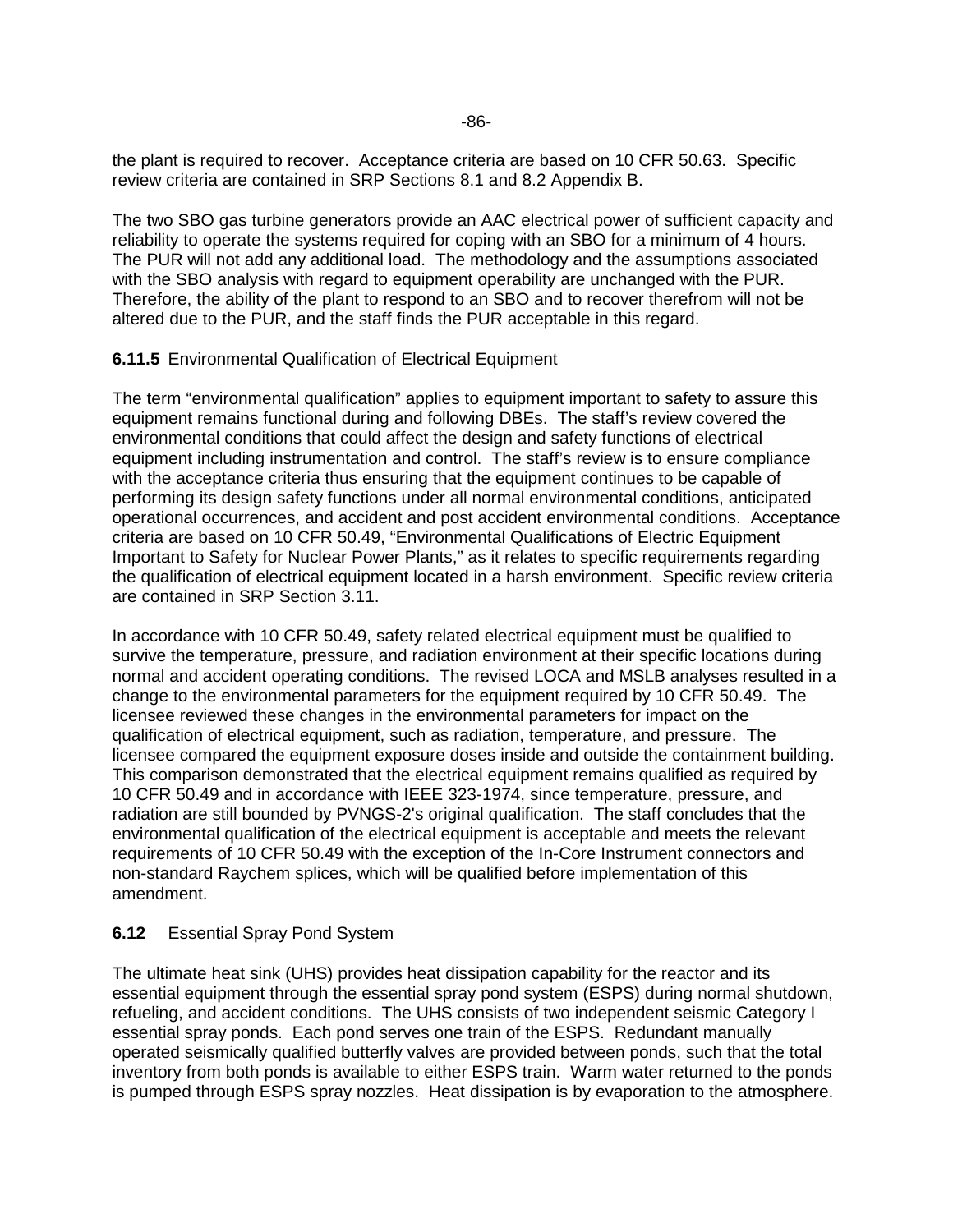The spray nozzles are designed to provide an optimum spray spectrum and are arranged to minimize interference between sprays. Makeup to the ponds is provided by the nonessential domestic water system with a backup source available from the nonessential station makeup water reservoir.

In accordance with the Improved Technical Specifications, the UHS is only required to have sufficient water inventory without makeup for a duration of 26 days following a LOCA. During the operating license application review for PVNGS-2, the staff, in Supplement No. 3 to its SE dated September 1982, concluded that the guidance in RG 1.27 regarding sufficient UHS water capacity was satisfied.

Based on our review of the licensee's rationale and the experience gained from our review of PUR applications for similar PWR plants, we find that plant operations at the proposed 2.94 percent PUR do not change the design aspects and operations of the UHS, and that the PUR has an insignificant or no impact on the UHS and ESPS. Therefore, the staff concludes that the UHS and ESPS remain acceptable for PVNGS-2 operations at the proposed 2.94 percent PUR.

## **7.0 MISCELLANEOUS TOPICS**

**7.1** Post-Loss-of-Coolant Accident Hydrogen Generation

APS's PURLR discusses the licensee's review of the effect of the PUR on hydrogen generation and distribution in the containment. The licensee used the analysis methods discussed in the UFSAR to analyze the effects of post-accident hydrogen generation.

The licensee determined the core wide oxidation rate following a LOCA at PUR conditions to be 0.86 percent. This is less than the limit specified in 10 CFR 50.46 and is therefore acceptable. The existing inventories of aluminum and zinc are not changed by the PUR. The hydrogen recombiners are assumed to start at 100 hours. This is consistent with the PVNGS-2 design basis (UFSAR Section 6.2.5.1). The licensee has determined that the peak predicted hydrogen concentration in the containment remains below 3.99% by volume and is therefore acceptable.

Under postulated LOCA conditions, the Reactor Drain Tank room may become essentially a closed room with the venting only from an annular opening in the ceiling. This situation is discussed in UFSAR Section 6.2.5. The licensee's treatment of this situation was previously found acceptable in an NRC SE dated May 23, 1996 (Reference 9-11 of PURLR). The licensee used the same methodology as used for the original design to show that the gas plume leaving the room remains below the combustible limit. This conclusion is based on conservative post-LOCA conditions which bound those predicted for the PUR. The NRC staff finds the licensee's analysis acceptable since: (1) the core oxidation following a LOCA is less than 1 percent, (2) the hydrogen concentration in the main containment volume remains less than 4 percent and the gas plume from the Reactor Drain Tank room is below the combustible limit when analyzed at the higher power, and (3) acceptable methods were used to perform these analyses.

## **7.2** Fire Protection Program

GDC 3, "Fire protection," addresses generic issues for nuclear power plants regarding the design of SSCs to minimize the probability and effects of fires and explosions. In addition,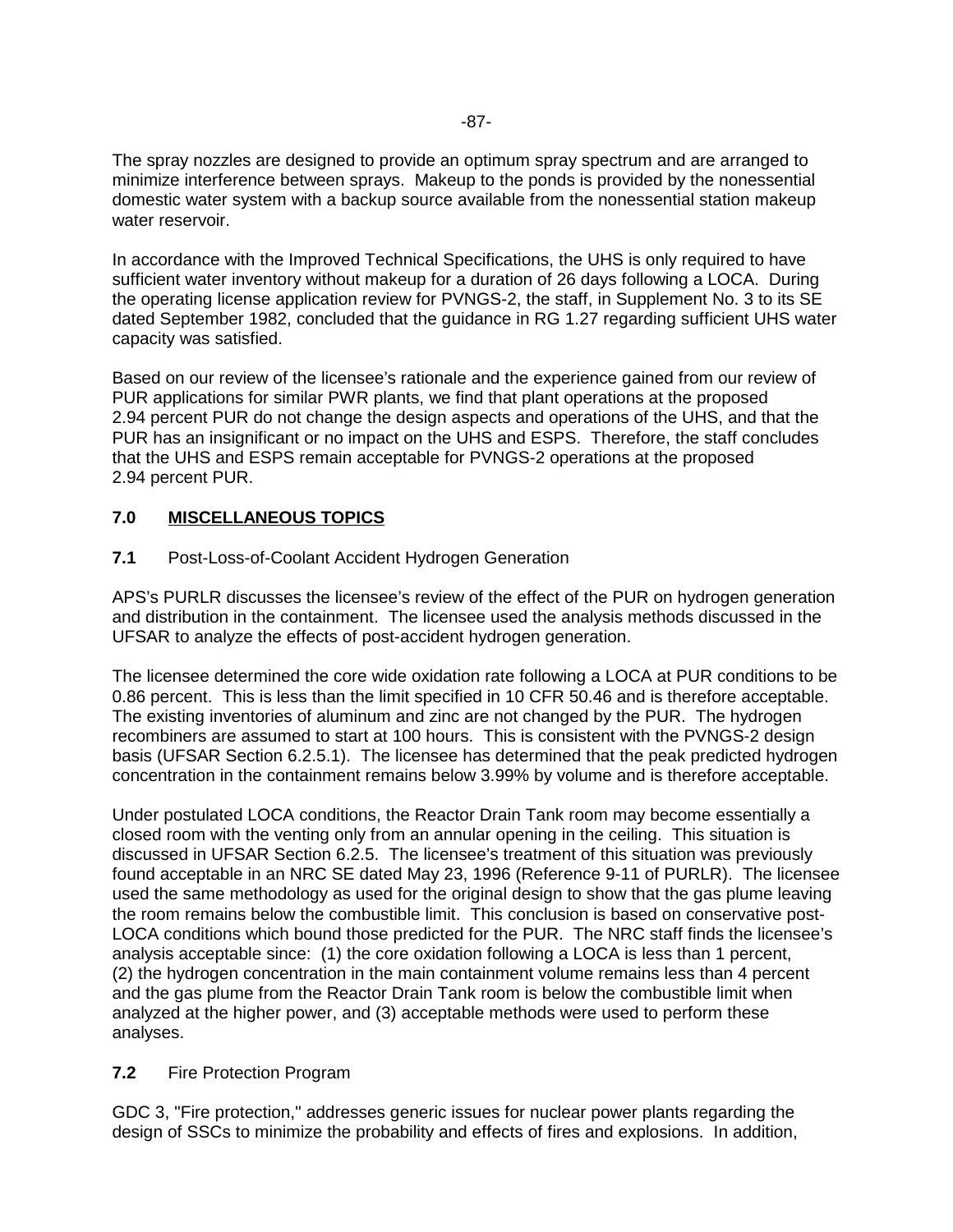10 CFR 50.48 defines requirements for licensees' fire protection programs. Being licensed to operate on April 24, 1986, PVNGS-2 is not subject to the requirements of Appendix R to 10 CFR Part 50, which is only applicable to plants licensed to operate prior to January 1, 1979. The requirements have been reflected in SRP Section 9.5.1, and the approval and requirements for implementing the fire protection program have also been incorporated into an operating license condition for each operating unit. The staff reviewed the licensee's PUR submittals to determine the effects of increasing the plant power rating on the approved fire protection plan.

In Section 9.6 of the PURLR, "Fire Protection Program," the licencee states that operation of PVNGS-2 at the proposed 2.94 percent PUR will not affect the design or operation of the plant's fire detection systems, fire suppression systems, or fire barrier assemblies installed to satisfy NRC fire protection requirements, or result in an increase in the potential for a radiological release resulting from a fire. Any changes to the plant configuration or combustible loading as a result of modifications necessary to implement the PUR will be evaluated by the licensee under the plant's existing NRC-approved fire protection program.

The licensee performed a thermal-hydraulic analysis of the important plant process parameters following a fire assuming PUR conditions. This analysis indicates that only the operator time constraints related to the time needed to deplete the CST and the reactor makeup water tank volumes during plant cool down are affected by the PUR. The licensee has concluded that the safe shutdown methodology and results identified in the UFSAR are maintained considering the modified operator response times for the PUR. All other important plant process parameters and time constraints remain unchanged. The licensee has made no other changes to the plant's hot standby SSCs, components or procedures necessary to achieve and maintain cold shutdown conditions within 72 hours.

The NRC staff has reviewed the licensee's rationale and assessment, and based on that rationale, we conclude that the licensee has adequately considered the effect of the PUR on the fire protection program.

#### **7.3** High Energy Line Breaks Outside Containment

With regard to protection for SSCs important to safety against pipe breaks outside containment, PVNGS-2 is designed in accordance with the guidelines of SRP BTP ASB 3-1, "Protection Against Postulated Piping Failures in Fluid Systems Outside Containment." The plant design accommodates the effects of postulated pipe breaks and cracks, including pipe whip, jet impingement and environmental effects. The means used to protect essential/safety-related systems and components include physical separation, enclosures, pipe whip restrainers, and equipment shields.

The licensee assessed the systems evaluated in the UFSAR to determine the effects of plant operations at the proposed 2.94 percent PUR on high energy line breaks (HELB) outside containment. System operating parameters for the PUR were assessed against the system pressure and/or temperature parameters used in the existing plant bases to demonstrate the acceptability for HELB effects. The assessment shows that plant operations at the proposed 2.94 percent PUR have an insignificant or no impact on the consequences (e.g. environmental pressure and/or temperature parameters, etc.) resulting from HELB outside containment. In addition, there is no impact on the methods of protection of safety-related systems from HELBs.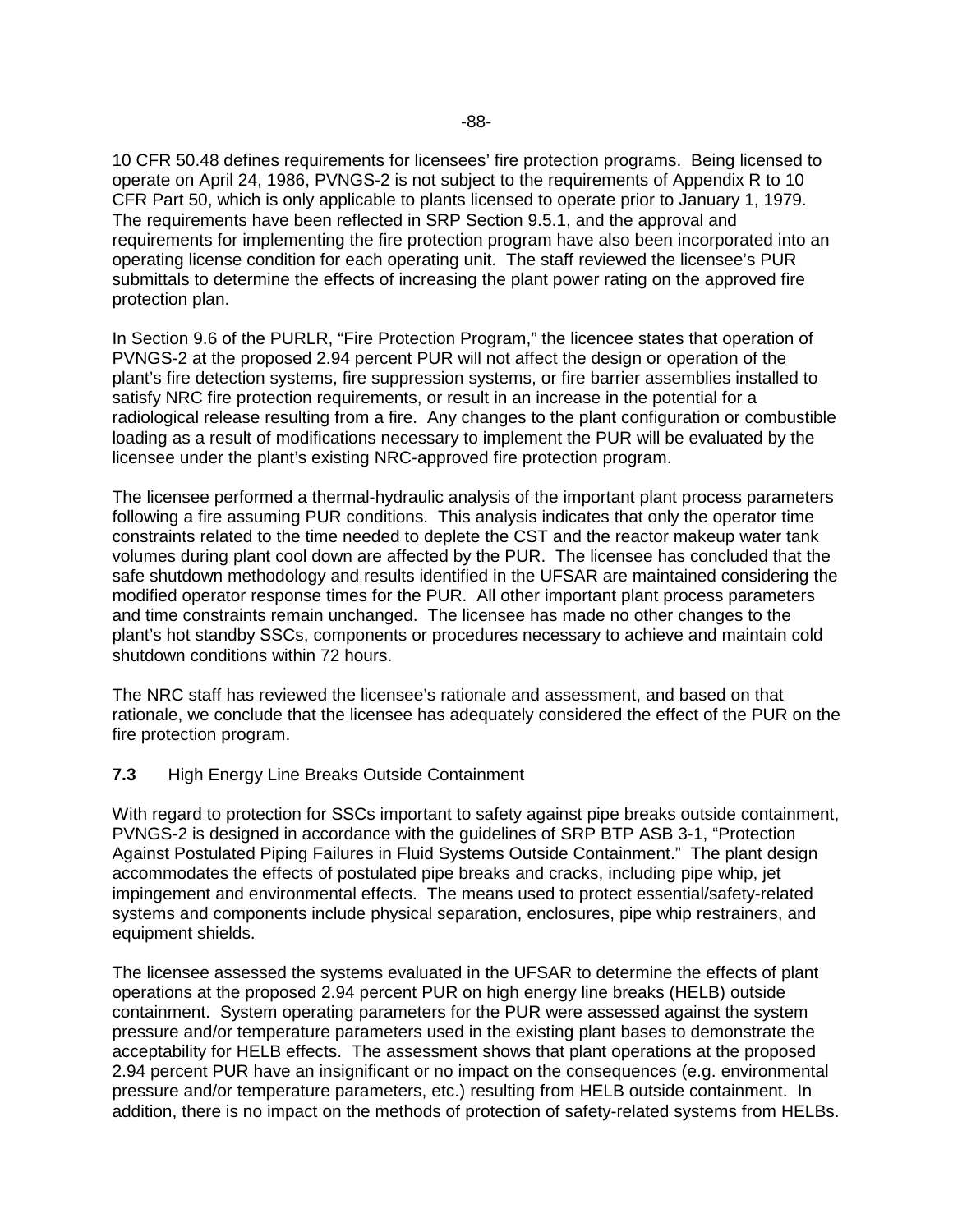We reviewed the licencee's rationale, and based on that rationale, as set forth above, and the experience gained from our review of PUR applications for similar PWR plants, the staff concurs with the licensee's conclusion that PVNGS-2 operations at the proposed 2.94 percent PUR have an insignificant or no impact on the consequences (e.g. environmental pressure and/or temperature parameters, etc.) resulting from HELB outside containment. Therefore the staff concludes that the PUR is acceptable in this regard.

## **7.4** Erosion/Corrosion Program

An increase in power will affect fluid velocities, temperatures, and moisture content within many systems of the plant. These parameters directly influence the erosion/corrosion characteristics of these systems. The licensee has established an erosion/corrosion program to monitor pipe wall thinning in single and two-phase flow in high energy carbon steel piping and for identifying corrosion damaged components that should be repaired or replaced. This erosion/corrosion program identifies the piping components and locations that should be monitored for flow accelerated corrosion (FAC). NRC GL 89-08, "Erosion/Corrosion-Induced Pipe Wall Thinning," provides guidance for inspecting pipes and components subject to FAC and requests that an effective program be implemented to maintain structural integrity of high-energy carbon steel systems.

In an August 29, 2002, letter, the licensee stated that its FAC program fully conforms to NRC GL 89-08. The plant components which are susceptible to FAC are modeled in CHECWORKS, EPRI's predictive model for FAC. The program and procedures are in place to monitor and maintain the structural integrity of high-energy carbon steel piping. Changes to the model due to the PUR will be made before the installation of the RSGs and implementation of the PUR. The changes will include all parameters affecting FAC and at that time the component wear rates before and after the PUR can be compared. The licensee stated that the model changes are expected to be minor and will result in insignificant changes to plant component susceptibility to FAC.

On the basis of the information the licensee provided, the staff concludes that the proposed PUR is acceptable with respect to the erosion/corrosion program because (1) the PUR will result in negligible effects on the parameters that influence FAC and on the licensee's erosion/corrosion program, and (2) the erosion/corrosion program has adequate provisions to manage erosion/corrosion in high energy piping under the PUR conditions.

## **7.5** Flooding

To assure conformance with the requirements of 10 CFR Part 50, Appendix A, GDC 2, "Design bases for protection against natural phenomena," the review of the plant flood protection include all SSCs whose failure could prevent safe shutdown of the plant or result in uncontrolled release of significant radioactivity.

## **7.5.1** Containment Sump pH and Containment Flooding

The licensee re-examined the effect of increased steam generator primary water inventory on the post-LOCA containment flood level. The licensee concluded that the increase in water was small compared to the post-LOCA total volume of water in the containment and does not change the conclusion of the existing analyses that the containment flood level remains below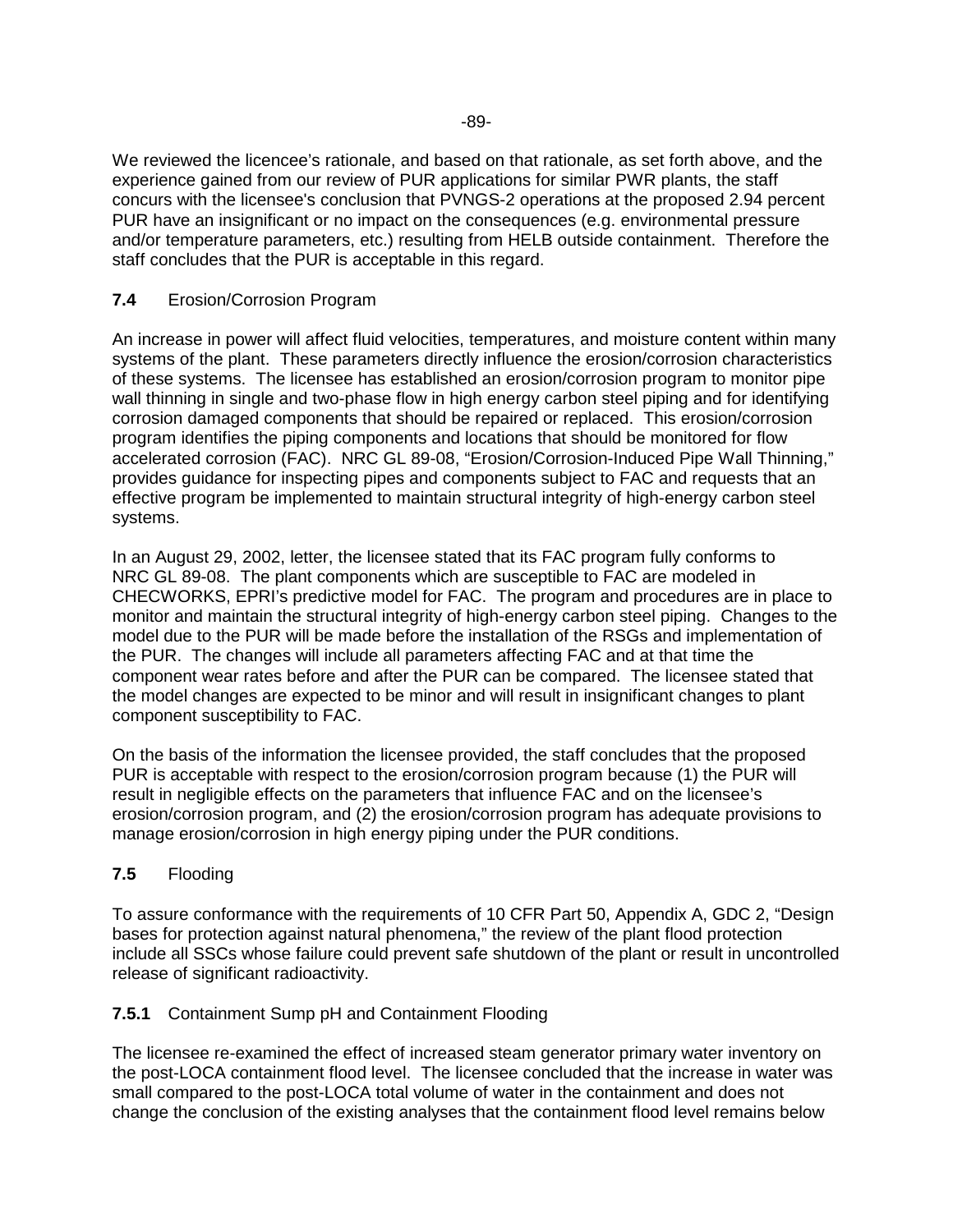the current acceptable level. Since the current containment flood limit is not exceeded, the staff finds the PUR to be acceptable with respect to containment flooding.

#### **7.5.2** Outside Containment Flooding

The source of flooding at the site is a probable maximum flood (PMF) for various rivers and washes in site vicinity. These desert water courses are normally dry with flow occurring in them only as a result of rainfall runoff. The PVNGS-2 site is located at an elevation above the PMF level occurring in the desert streams in the area. Therefore, all safety-related systems and components are located above the PMF level.

During the PVNGS-2 operating license application review, the staff, in an SE report dated November 1981, concluded that the design of the facility for flood protection conforms to the requirements of GDC 2 with respect to protection against natural phenomena, and conforms to the guidelines of NRC RG 1.102 concerning flood protection. Also, the plant has adequate protection for safety-related equipment from the effects of postulated piping failure outside containment in accordance with the guidelines of SRP BTP ASB 3-1, "Protection Against Postulated Piping Failures in Fluid Systems Outside Containment."

Since events of natural phenomena are not power dependent, we conclude that PVNGS-2 operations at the proposed 2.94 percent PUR will not result in an increase in the probability of flooding caused by PMF.

With respect to building flooding in areas outside the containment, the worst-case flow from high or moderate energy piping systems including the main steam support structure and main FW system are used in the existing flooding analyses. The licensee performed evaluations on the effect of the PUR on building flooding in areas outside the containment and concluded that the effect of the PUR on building flooding in areas outside the containment is bounded by the existing analysis as discussed in the UFSAR Section 3.6.1.

We have reviewed the licensee's rationale, and based on that rationale, as set forth above, and the experience gained from our review of PUR applications for similar PWR plants, the staff concurs with the licensee's conclusion that PVNGS-2 operations at the proposed 2.94 percent PUR will have an insignificant or no impact on building flooding resulting from high or moderate energy pipe break outside containment.

### **7.6** Human Factors Considerations

The following is the guidance with respect to information on human factors considerations that is needed by the NRC staff as part of its review of proposed power uprates.

#### 1. Changes in Emergency and Abnormal Operating Procedures

Describe how the proposed power uprate will change the plant emergency and abnormal operating procedures.

#### 2. Changes to Operator Actions Sensitive to PUR

Describe any new operator actions needed as a result of the proposed PUR. Describe changes to any current operator actions related to emergency or abnormal operating procedures that will occur as a result of the PUR.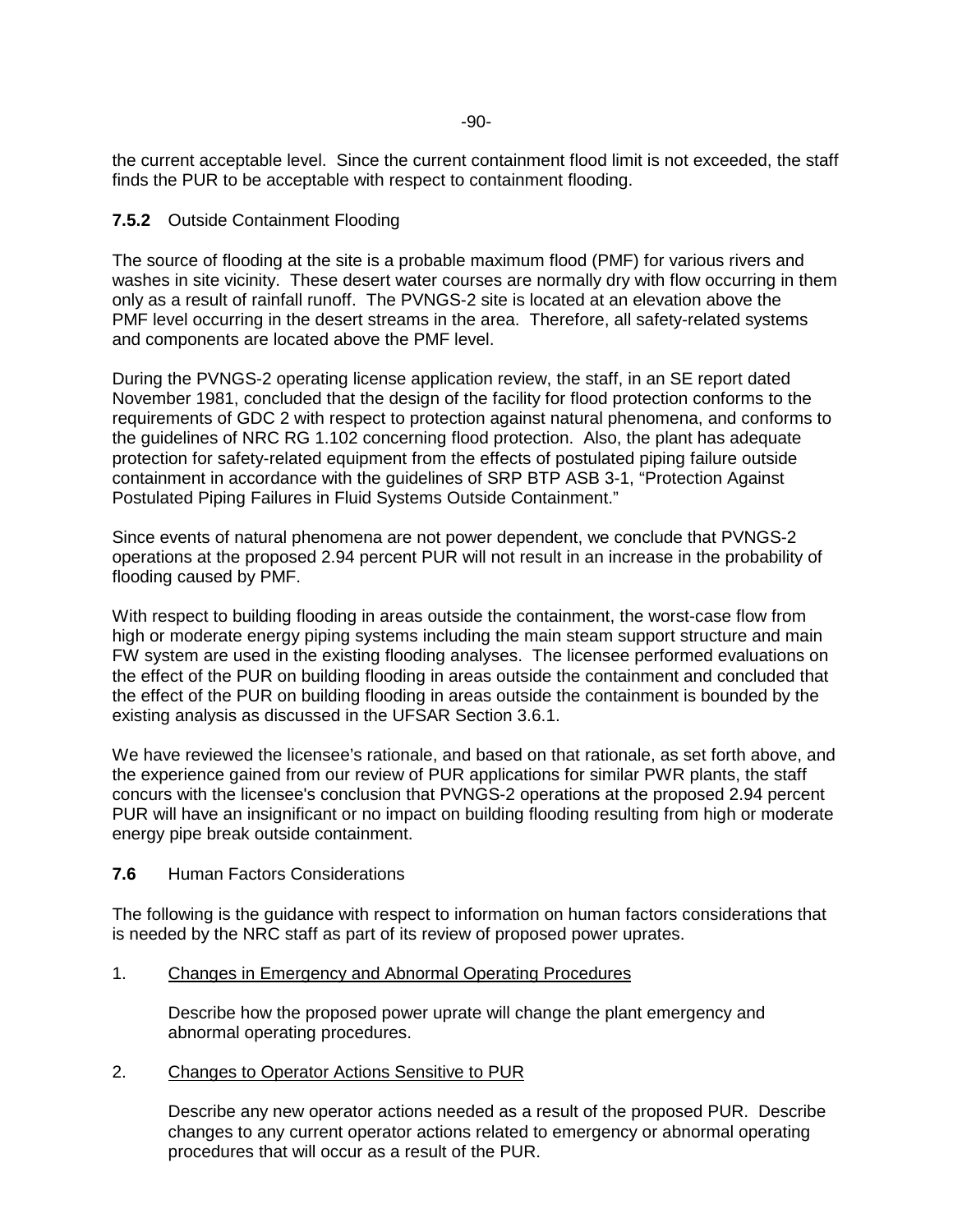#### 3. Changes to Control Room Controls, Displays and Alarms

Describe any changes the proposed PUR will have on the operator interfaces for control room controls, displays, and alarms. Describe any controls, displays, alarms that will be upgraded from analog to digital instruments as a result of the proposed PUR and how operators were tested to determine that they could use the instruments reliably.

#### 4. Changes on the Safety Parameter Display System

Describe any changes the proposed PUR will have on the Safety Parameter Display System. How will the operators know of the changes?

#### 5. Changes to the Operator Training Program and the Control Room Simulator

Describe any changes the proposed PUR will have on the operator training program and the plant referenced control room simulator, and provide the implementation schedule for making the changes.

For Item 1 above, in PURLR Section 9.11.2, the licensee states that an assessment of the expected plant response indicated that minor EOP/Abnormal Operating Procedures (AOP) changes are expected which would not affect operator actions or mitigation strategies that are taken credit for in accident analyses. The licensee explained that the PUR results in changes in operating procedures, such as surveillance tests, normal operating, general operating, and/or alarm response procedures. The procedure changes will be incorporated before operation of Unit 2 at the higher power levels of the PUR.

For Item 2, in PURLR Section 9.11.2, the licensee states that there are no changes to operator credited actions or mitigation strategies.

For Items 3 and 4, in PURLR Section 9.11.1, the licensee states that the PUR will have a limited impact on the operator interfaces for control room displays, controls, and alarms. There will be a few alarm setpoints and indicators changed in the control room because of the PUR. The Qualified Safety Parameter Display System will be modified for the larger SGs that will be installed in the Fall 2003 refueling outage along with the PUR. In all cases, operators are to be trained on the changes before operation at the higher power levels of the PUR. Administrative control procedures provide for such training.

For Item 5, in PURLR Sections 9.11.3 and 9.11.4, the licensee states that because the simulator is modeled after Unit 1, a separate software model will be developed for the Unit 2 changes to plant responses to transient and accident scenarios because of the PUR and larger SGs to support the licensed operator training for Unit 2. The licensee states that this new model will not replace the Unit 1 model for normal examination and evaluation, and that the simulator fidelity will not be affected. The operators for Unit 2 are to be trained on the modifications, Technical Specification changes, procedural changes, and the changes in the Unit 2 response to transients and accident scenarios because of the PUR.

In previous sections of this SE, which are listed below, there have been references to operator actions: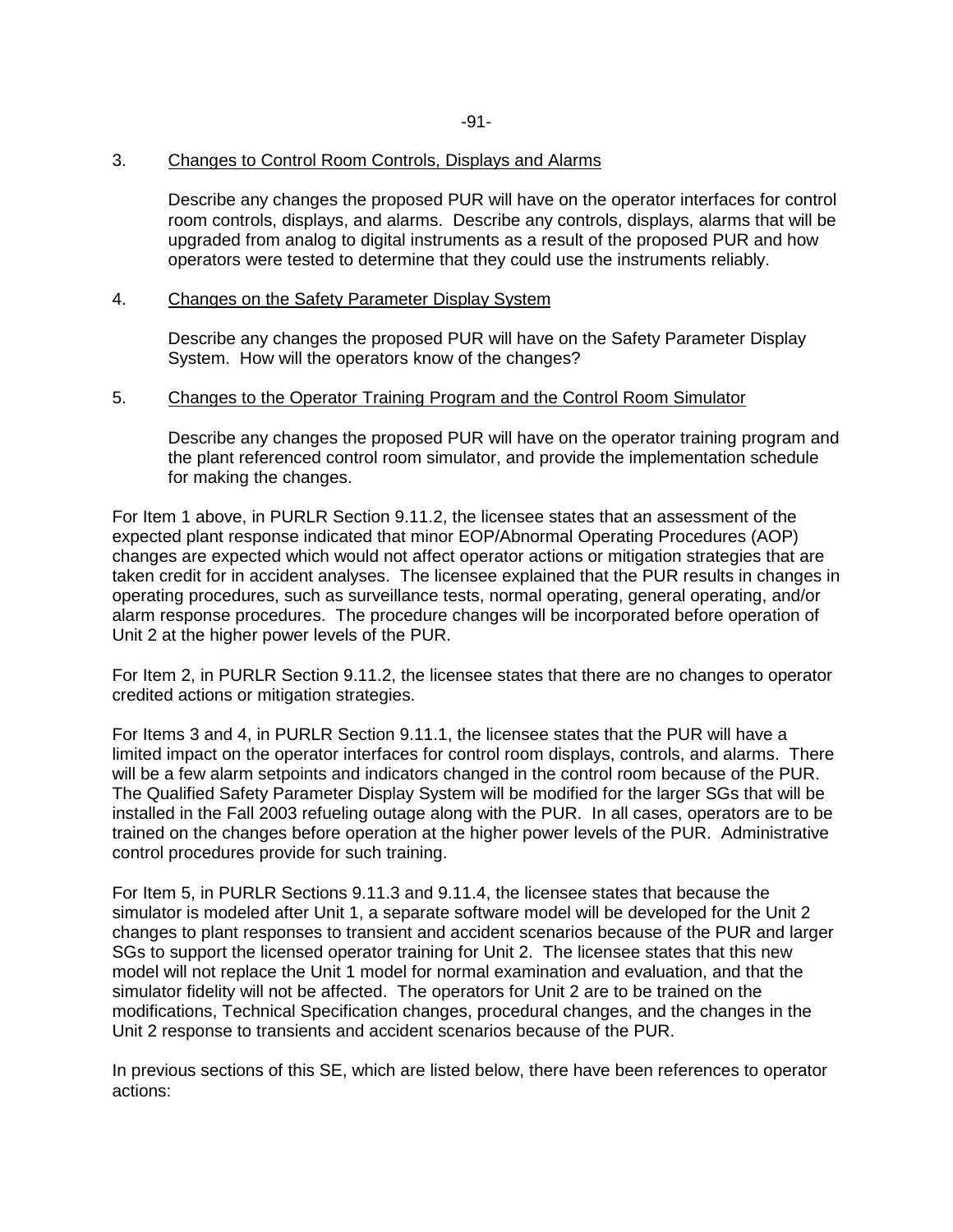- 4.3.1, "Increase in Heat Removal by Secondary System," states that the NRC review covers operator actions.
- 4.3.1.3, "Steam System Piping Failures Inside and Outside Containment," states that the NRC review covers operator actions.
- 4.3.2.4, "Feedwater System Pipe Breaks," states that the NRC review covers operator actions.
- 4.3.6.2, "Steam Generator Tube Rupture," refers to the operator being able to diagnose the tube rupture and trip the plant manually before reaching the reactor trip point.
- 4.3.6.2.1, "Steam Generator Tube Rupture with Concurrent Loss of Offsite Power (No Stuck Open PORV)," states that the EOPs include explicit instructions to guide the operators to a reactor cool-down.
- 4.4.8, "SGTR with LOP and Single Failure of ADV," states that it is assumed that the operators open the ADVs on both SGs to prevent cycling of the MSSVs and divert FW to the affected SG so as to maintain the SG tubes covered and thereby reduce radioactivity releases.
- 4.4.9, "SGTR with LOP," states that it is assumed that the operators open the ADVs on both SGs to prevent cycling of the MSSVs.

In PURLR Section 9.11.2, the licensee stated that an assessment of the expected plant response indicated that minor EOP/AOP changes are expected which would not affect operator actions or mitigation strategies that are taken credit for in accident analyses. Based on this, the staff concludes that the licensee has properly addressed human factors considerations for the PUR for the proposed amendment.

## **8.0 STATE CONSULTATION**

In accordance with the Commission's regulations, the Arizona State official was notified of the proposed issuance of the amendment. The State official had no comments.

## **9.0 CONCLUSION**

In summary, the licensee has proposed changes to its operating license and technical specifications to support the replacement of SGs and subsequent operation at an increased maximum power level of 3990 MWt. This proposed PUR would be implemented during plant start-up after the SGs are replaced in PVNGS-2 during refueling outage No. 11, scheduled to begin in September 2003. In this SE, the staff evaluated the analyses submitted by the licensee to verify that results are acceptable and demonstrate compliance to applicable design basis acceptance criteria during the PUR and RSGs conditions.

The NRC staff has concluded, based on the considerations discussed throughout this SE, that: (1) there is reasonable assurance that the health and safety of the public will not be endangered by operation in the proposed manner, (2) such activities will be conducted in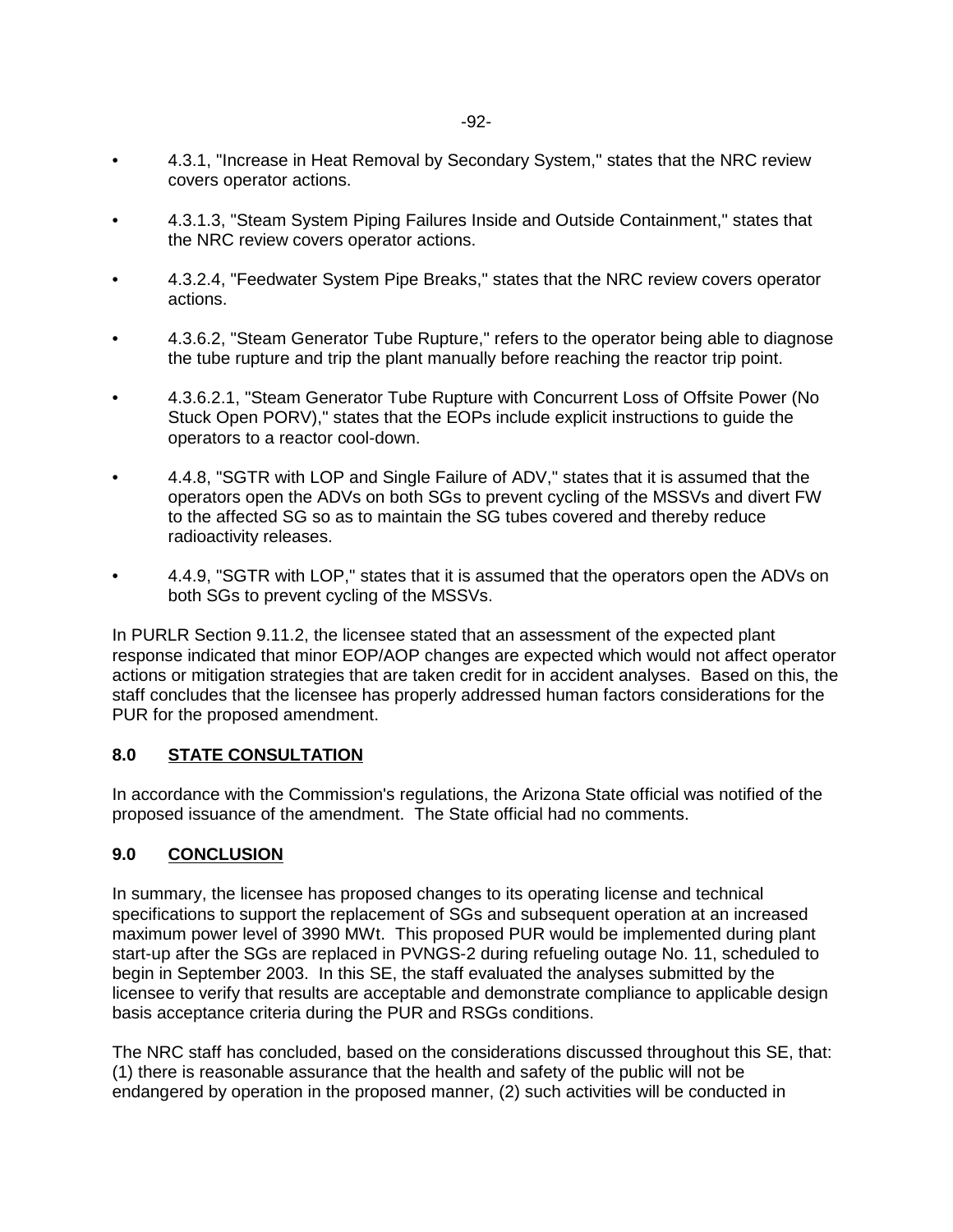compliance with the Commission's regulations, and (3) the issuance of the amendment will not be inimical to the common defense and security or to the health and safety of the public.

#### **10.0 REFERENCES**

1. CENPD-133P, "CEFLASH-4A, A FORTRAN-IV Digital Computer Program for Reactor Blowdown Analysis," August 1974.

CENPD-133P, Supplement 2, "CEFLASH-4A, A FORTRAN-IV Digital Computer Program for Reactor Blowdown Analysis (Modifications)," February 1975.

CENPD-133, Supplement 4-P, "CEFLASH-4A, A FORTRAN-IV Digital Computer Program for Reactor Blowdown Analysis," April 1977.

CENPD-133, Supplement 5-A, "CEFLASH-4A, A FORTRAN77 Digital Computer Program for Reactor Blowdown Analysis," June 1985.

- 2. FLOOD3, Updated version of the NRC approved FLOOD MOD2 computer code.
- 3. Combustion Engineering Nuclear Power LLC. Topical Report CENPD-140-A, dated June 1976, "Description of the CONTRANS Digital Computer Code for Containment Pressure and Temperature Transient Analysis."
- 4. Bechtel Power Corporation, "Containment Pressure and Temperature Transient Analysis (COPATTA)," as described in Bechtel Topical Report BN-TOP-3, Revision 4, "Performance and Sizing of Dry Pressure Containments."
- 5. USNRC Bulletin Notice No. 80-04, dated, 2/8/1980, "Analysis of a PWR Main Steam Line Break With Continued Feedwater Addition."
- 6. USNRC Information Notice No. 84-90, "Main Steam Line Break Effect on Environmental Qualification of Equipment," dated December 7, 1984.
- 7. NUREG-0588, Interim Staff Position on Environmental Qualification of Safety- Related Electrical Equipment, dated December 1979
- 8. Combustion Engineering letter DP-456, F. M. Stern to E. Case, dated August 19, 1974, Chapter 6, Appendix 6B to CESSAR System 80 PSAR.
- 9. ABB-CE Software Verification and Validation Report #00000-AS95-CC-010, Revision 0, Computer code SGNIII, dated December 7, 1995.
- 10. PCFLUD Computer Program Version 5.0 SQA Classification B, Bechtel Corporation.
- 11. Letter 102-03578-WLS/AKK/GAM, W.L. Stewart (APS) to Document Control Desk (NRC), "Palo Verde Nuclear Generating Station (PVNGS) Units 1, 2, and 3, Docket Nos. STN-50-528/529/530, Proposed Amendments to Facility Operating Licenses and to Technical Specifications and Various Bases, Related to Power Uprate," January 5,1996.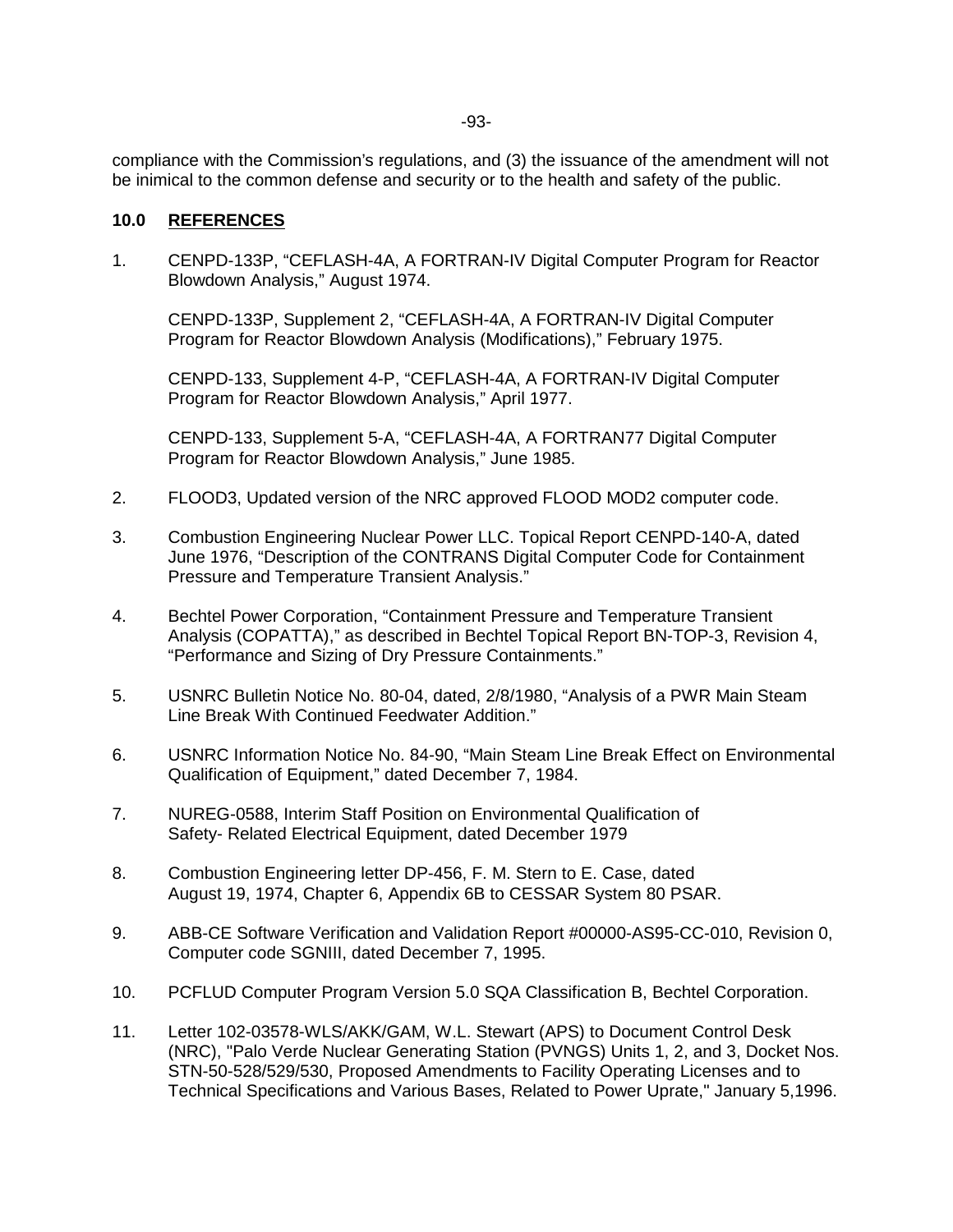- 12. CENPD-282-P-A, "Technical Manual for the CENTS Code," Volumes 1-3, approved in a letter from M.J. Virgilio, USNRC, to S.A. Toelle, ABB Combustion Engineering, dated March 17, 1994.
- 13. Letter from C. M. Trammell, USNRC, to W. F. Conway, APS, "Approval of Reload Analysis Methodology Report - Palo Verde Nuclear Generating Station (TAC Nos. M85153, M85154, and M85155)," dated June 14, 1993.
- 14. Letter from J. Donohew, USNRC, to G. R. Overbeck, APS, "Palo Verde Nuclear Generating Station, Units 1, 2 and 3 - Issuance of Amendments on Peak Fuel Centerline Temperature Safety Limit (TAC Nos. MB6328, MB6329 and MB6330)," dated December 2, 2002.
- 15. CENPD-135P, "STRIKIN-II A Cylindrical Geometry Fuel Rod Fuel Rod Heat Transfer Program."
- 16. CENPD-161-P-A, "TORC Code, A Computer Code for Determining the Thermal Margin of a Reactor Core," April 1986
- 17. CENPD-162-P-A, " Critical Heat Flux Correlation for C-E Fuel Assemblies with Standard Spacer Grids, Part 1, Uniform Axial Power Distribution," September 1976.
- 18. CENPD-207-P-A, " Critical Heat Flux Correlation for C-E Fuel Assemblies with Standard Spacer Grids, Part 2, Non-Uniform Axial Power Distribution," December 1984.
- 19. CENPD-356(V)-P-A, "Modified Statistical Combination of Uncertainties," Rev. 01-P-A, May 1988.

| Attachment: | Table 1                      |
|-------------|------------------------------|
|             | <b>List of Abbreviations</b> |

Principal Contributors: L. Lois, F. Orr, W. Lyon, M. Kowal, S. Bailey, R. Lobel, D. Shum, S. Lavie, N. Trehan, John Tsao, George Georgiev

Date: September 29, 2003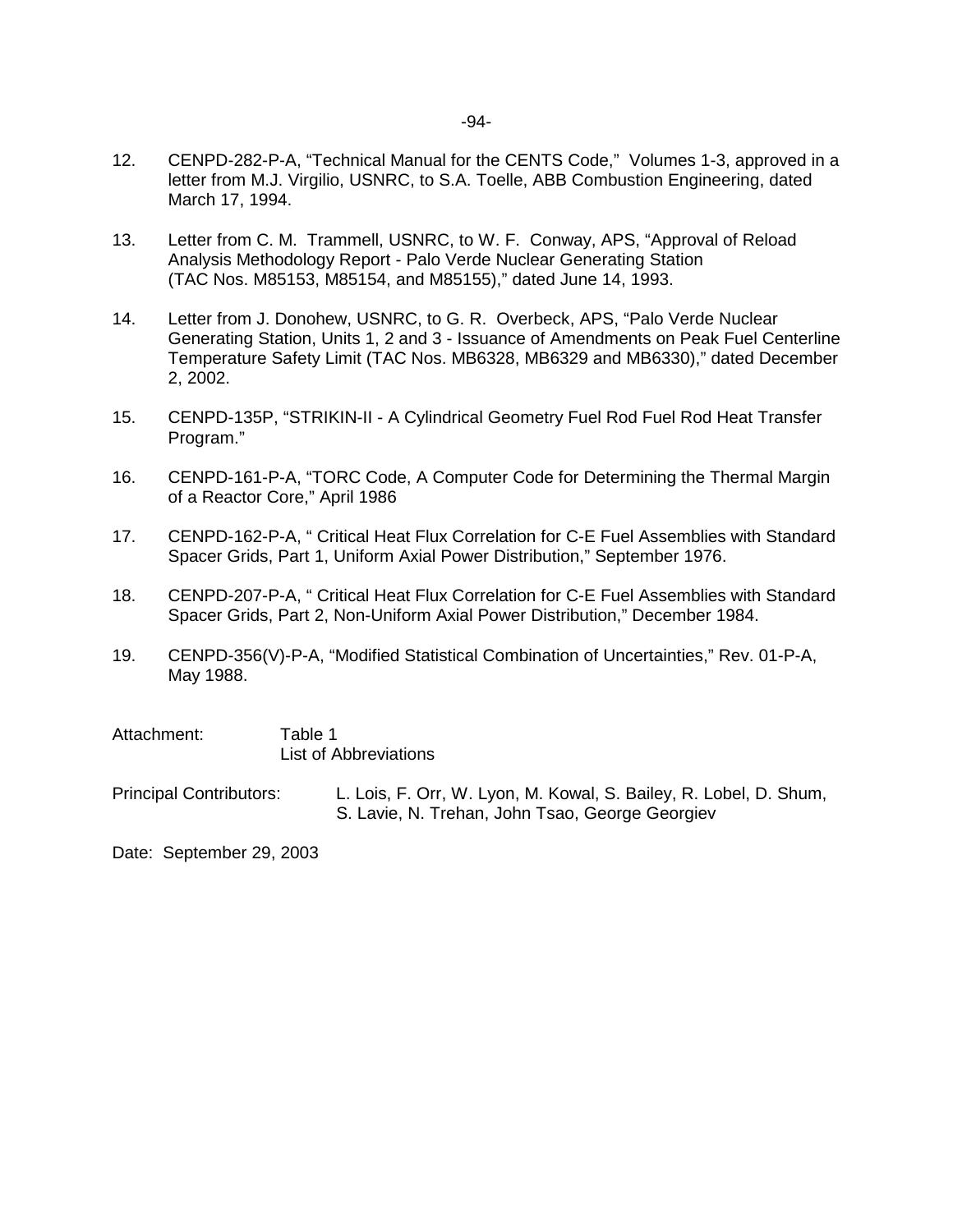## **TABLE 1**

## **NRC STAFF'S ANALYSIS ASSUMPTIONS FOR ACCIDENT DOSE CALCULATIONS**

## **Assumptions Common to One or More Analyses**

Reactor power, 4070 MWt (includes 2 percent uncertainty)

| Source    | Core     | <b>RCS</b> |
|-----------|----------|------------|
| Term      | 4070 MWt | 1% F.F     |
|           | Сi       | uCi/gm     |
| $Kr-83m$  | 1.69E7   | 0.013      |
| Kr85m     | 5.28E7   | 1.3        |
| Kr-85     | 1.79E6   | 6.1        |
| Kr-87     | 8.77E7   | 1.0        |
| Kr-88     | 1.30E7   | 2.8        |
| Kr-89     | 1.69E8   | 0.076      |
| $Xe-131m$ | 1.06E6   | 5.9        |
| Xe-133m   | 5.63E6   | 0.34       |
| Xe-133    | 2.29E8   | 360.0      |
| Xe-135m   | 7.39E7   | 0.74       |
| Xe-135    | 2.18E8   | 7.7        |
| Xe-137    | 2.17E8   | 0.17       |
| Xe-138    | 2.02E8   | 0.63       |
| $I - 131$ | 1.02E8   | 3.0        |
| I-132     | 1.55E8   | 0.83       |
| $I - 133$ | 2.29E8   | 4.4        |
| l-134     | 2.68E8   | 0.52       |
| $I-135$   | 2.08E8   | 2.5        |

| RCS mass, lbm                                                                                                                                                 | 560,000                           |
|---------------------------------------------------------------------------------------------------------------------------------------------------------------|-----------------------------------|
| Initial RCS specific activity, $\mu$ Ci/gm dose equivalent I-131<br>CEA Ejection, LBLOCA, SBLOCA, DBLLOCUS, FSAR Chapter 15.7<br>Other                        | 3.6<br>1.0                        |
| Initial secondary specific activity, $\mu$ Ci/gm dose equivalent I-131                                                                                        | 0.1                               |
| RCS to secondary leak rate @SG, gal/min                                                                                                                       | 0.5                               |
| Dose conversion factors                                                                                                                                       | ICRP30 / RG1.109                  |
| Offsite breathing rate, $m^3$ /sec<br>0-8 hours<br>8-24 hours<br>24-720 hours                                                                                 | 3.47E-4<br>1.75E-4<br>$2.32E - 4$ |
| lodine spike appearance rate parameters<br>Filtration efficiency fraction<br>Letdown flow, gpm<br>RCS initial activity, uCi/gm d.e. I-131<br>RCS leakage, gpm | 1.0<br>150<br>1.0<br>1.0          |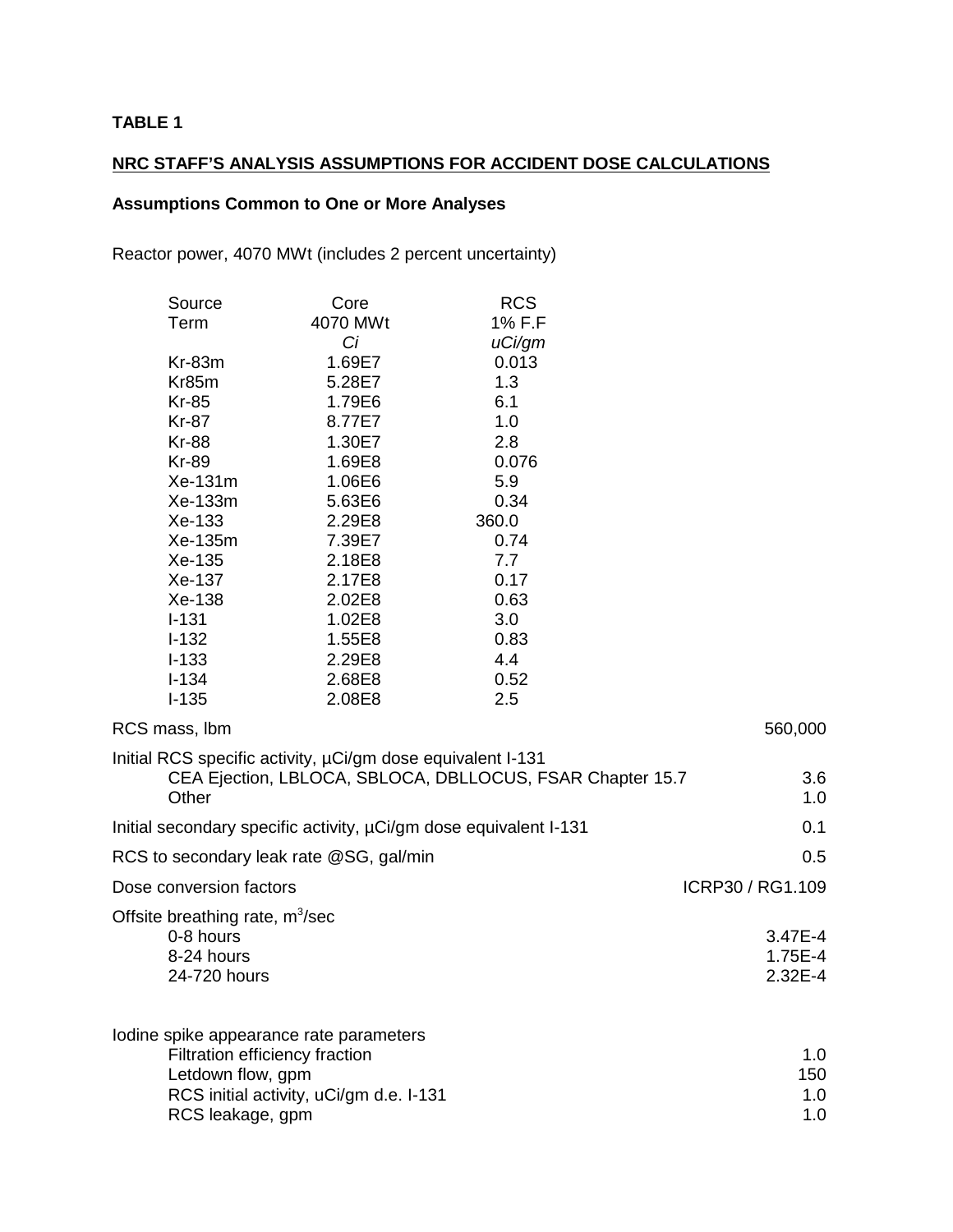| Iodine spike duration, hrs                                                                                                                                                                                                    | 8                                                          |
|-------------------------------------------------------------------------------------------------------------------------------------------------------------------------------------------------------------------------------|------------------------------------------------------------|
| Control room volume, ft <sup>3</sup>                                                                                                                                                                                          | 1.61E5                                                     |
| Normal ventilation makeup flow, cfm                                                                                                                                                                                           | 1200                                                       |
| <b>Essential HVAC system</b><br>Filtered air makeup, cfm<br>Filtered recirculation, cfm<br>Unfiltered inleakage, cfm<br>Filter efficiency, elemental, %<br>Filter efficiency, organic, %<br>Filter efficiency, particulate, % | 1000<br>25740<br>63<br>95<br>95<br>95                      |
| Control room breathing rate, $m^3$ /sec 3.47E-4                                                                                                                                                                               |                                                            |
| Control room occupancy factors<br>0-24 hours<br>1.0<br>1-4 days<br>0.6<br>4-30 days<br>0.4                                                                                                                                    |                                                            |
| Limiting control room $\chi$ /Q (includes occupancy factors), sec/m <sup>3</sup><br>$0-8$ hrs<br>8-24 hrs<br>$1-4$ days<br>$4-30$ days                                                                                        | 1.56E-3<br>1.08E-3<br>4.15E-4<br>$1.03E-4$                 |
| Offsite $\chi$ /Q, sec/m <sup>3</sup><br>EAB: 0-2 hr<br>LPZ:<br>$0-8$ hr<br>8-24 hr<br>24-96 hr<br>96-720 hr                                                                                                                  | $2.3E-4$<br>$6.4E - 5$<br>4.8E-5<br>$2.6E - 5$<br>$1.1E-5$ |
| Essential ESF filtration units efficiency, %<br>Elemental<br>Organic<br>Particulate                                                                                                                                           | 95<br>95<br>95                                             |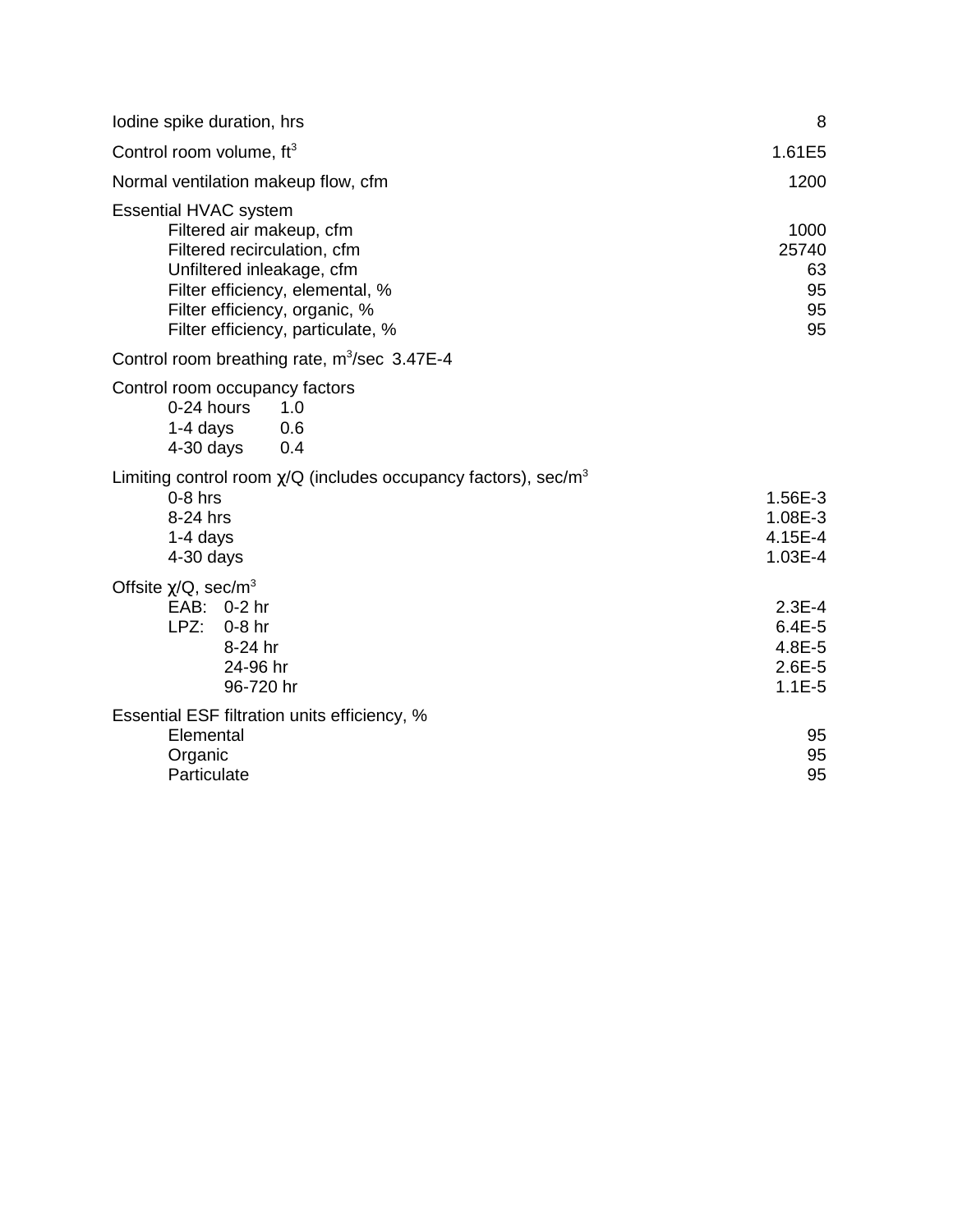# **Assumptions for LBLOCA Analyses**

| Core release fractions<br>Noble gases<br><b>lodines</b>                                                                                                                                      | 1.0<br>0.25                                                                                         |
|----------------------------------------------------------------------------------------------------------------------------------------------------------------------------------------------|-----------------------------------------------------------------------------------------------------|
| Iodine species fraction                                                                                                                                                                      |                                                                                                     |
| <b>Atmosphere</b><br>Sump<br>0.05<br>Particulate/aerosol<br>0.0<br>Elemental<br>0.91<br>1.0<br>0.04<br>Organic<br>0.0                                                                        |                                                                                                     |
| Time to CMNT isolation signal (CIAS), sec                                                                                                                                                    | 12                                                                                                  |
| Control room switchover from normal to emergency mode after CIAS, seconds                                                                                                                    | 50                                                                                                  |
| <b>Containment Purge Pathway</b>                                                                                                                                                             |                                                                                                     |
| Containment purge duration, sec                                                                                                                                                              | 12                                                                                                  |
| RCS activity released during purge period, %                                                                                                                                                 | 100                                                                                                 |
| Initial RCS specific activity<br>Iodine, µCi/gm dose equivalent I-131<br>Noble gases                                                                                                         | 60.0<br>PUR Section 7.6.2 Source term                                                               |
| Containment purge flow rate, cfm<br>$0.00 - 0.01$<br>$0.01 - 1.00$<br>1.00-4:00<br>4.00-5.00<br>5.00-6.00<br>6.00-7.00<br>7:00-8:00<br>8:00-9:00<br>9:00-10.00<br>10:00-11:00<br>11:00-12:00 | 39,000<br>35,990<br>37,490<br>33,830<br>26,660<br>19,900<br>13,830<br>8,652<br>4,585<br>1785<br>359 |
| Containment Leakage Pathway                                                                                                                                                                  |                                                                                                     |
| Containment volume, ft <sup>3</sup><br>Main sprayed region<br>Auxiliary sprayed region<br>Unsprayed region<br>Total                                                                          | 2.27E6<br>2.0E5<br>1.5E5<br>2.62E6                                                                  |
| Containment release, %/day<br>0-24 hours<br>24-720 hours                                                                                                                                     | 0.1<br>0.05                                                                                         |
| Containment release via depressurized secondary, scfm                                                                                                                                        | 0.9                                                                                                 |
| Duration of release, days                                                                                                                                                                    | 30                                                                                                  |
| Containment mixing flow, unsprayed volume change per hour                                                                                                                                    | 3.3 (8250 cfm)                                                                                      |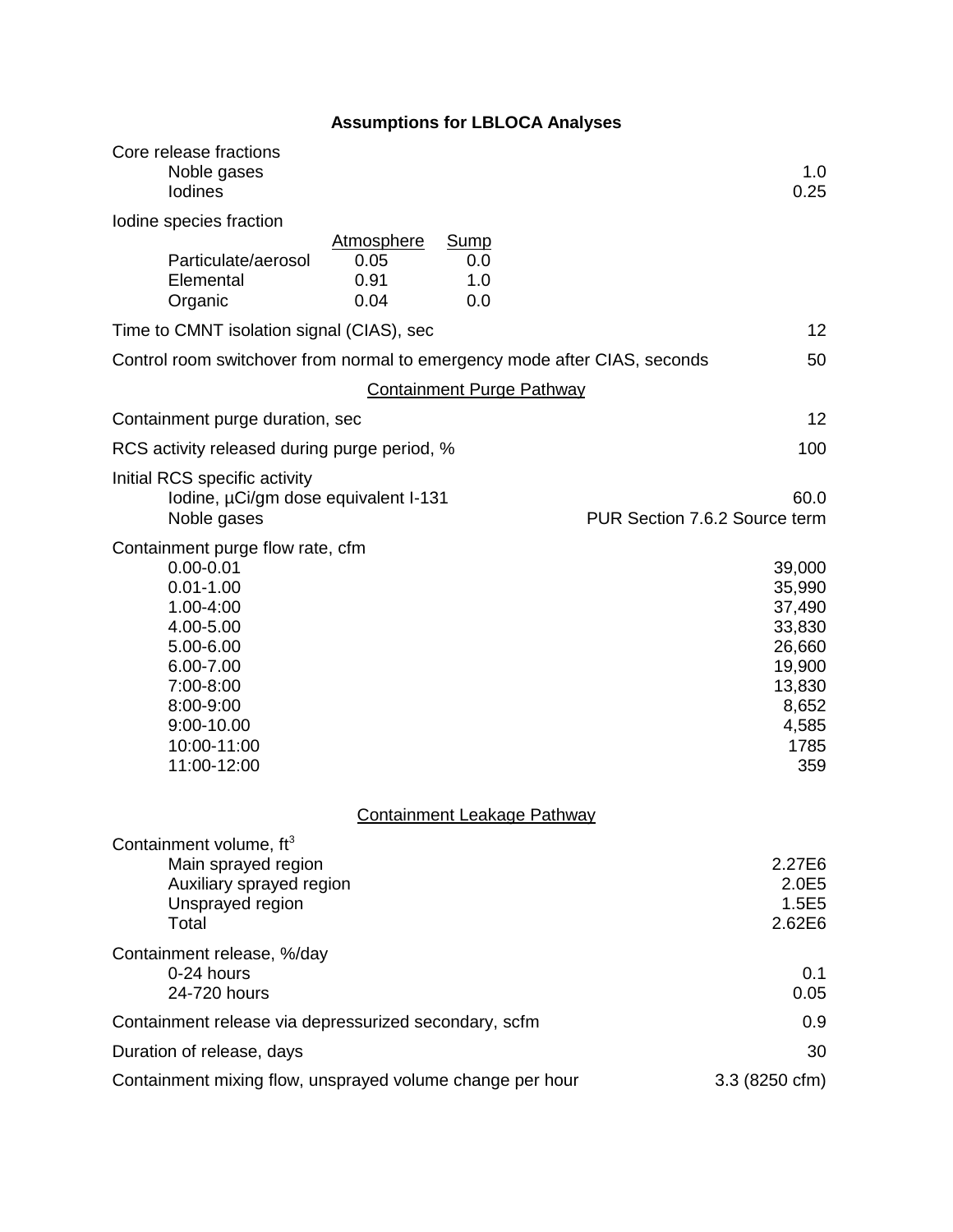| Containment air transfer rates, cfm<br>Main sprayed to unsprayed<br>Auxiliary sprayed to sprayed                                                                 |                             | 7582<br>668                |
|------------------------------------------------------------------------------------------------------------------------------------------------------------------|-----------------------------|----------------------------|
| Containment spray lambda, hr <sup>-1</sup><br>Elemental<br>Organic<br>Particulate                                                                                | Main<br>19.6<br>0.0<br>0.32 | Aux<br>6.05<br>0.0<br>0.09 |
| Containment spray DF<br>Elemental iodine<br>Plateout                                                                                                             |                             | 6.51<br>93.4               |
| Containment elemental iodine plateout lambda, hr <sup>-1</sup><br>Main sprayed region<br>Auxiliary sprayed region<br>Unsprayed region                            |                             | 2.14<br>14.4<br>14.4       |
| Containment spray timings<br>Injection spray initiation, sec<br>Injection spray duration, sec<br>Particulate spray reduction, sec<br>Elemental spray cutoff, sec |                             | 92<br>386<br>478<br>478    |
| <b>ECCS Leakage Pathway</b>                                                                                                                                      |                             |                            |
| ECCS leak rate, ml/hr                                                                                                                                            |                             | 3000                       |
| Start of ECCS leakage, minutes                                                                                                                                   |                             | 20                         |
| Duration of release, days                                                                                                                                        |                             | 30                         |
| Containment sump volume, ft <sup>3</sup>                                                                                                                         |                             | 7.0E4                      |
| Fraction of core iodine inventory in sump                                                                                                                        |                             | 0.5                        |
| Iodine flash fraction                                                                                                                                            |                             | 0.1                        |
| Refueling Water Tank Backleakage Pathway                                                                                                                         |                             |                            |
| RWT volume, scf                                                                                                                                                  |                             | 1.15E5                     |
| Fuel building volume, scf                                                                                                                                        |                             | 7.45E5                     |
| Maximum backleakage from SI to RWT, gpm                                                                                                                          |                             | 43                         |
| Partition coefficient of iodine in sump water backleakage                                                                                                        |                             | 1000                       |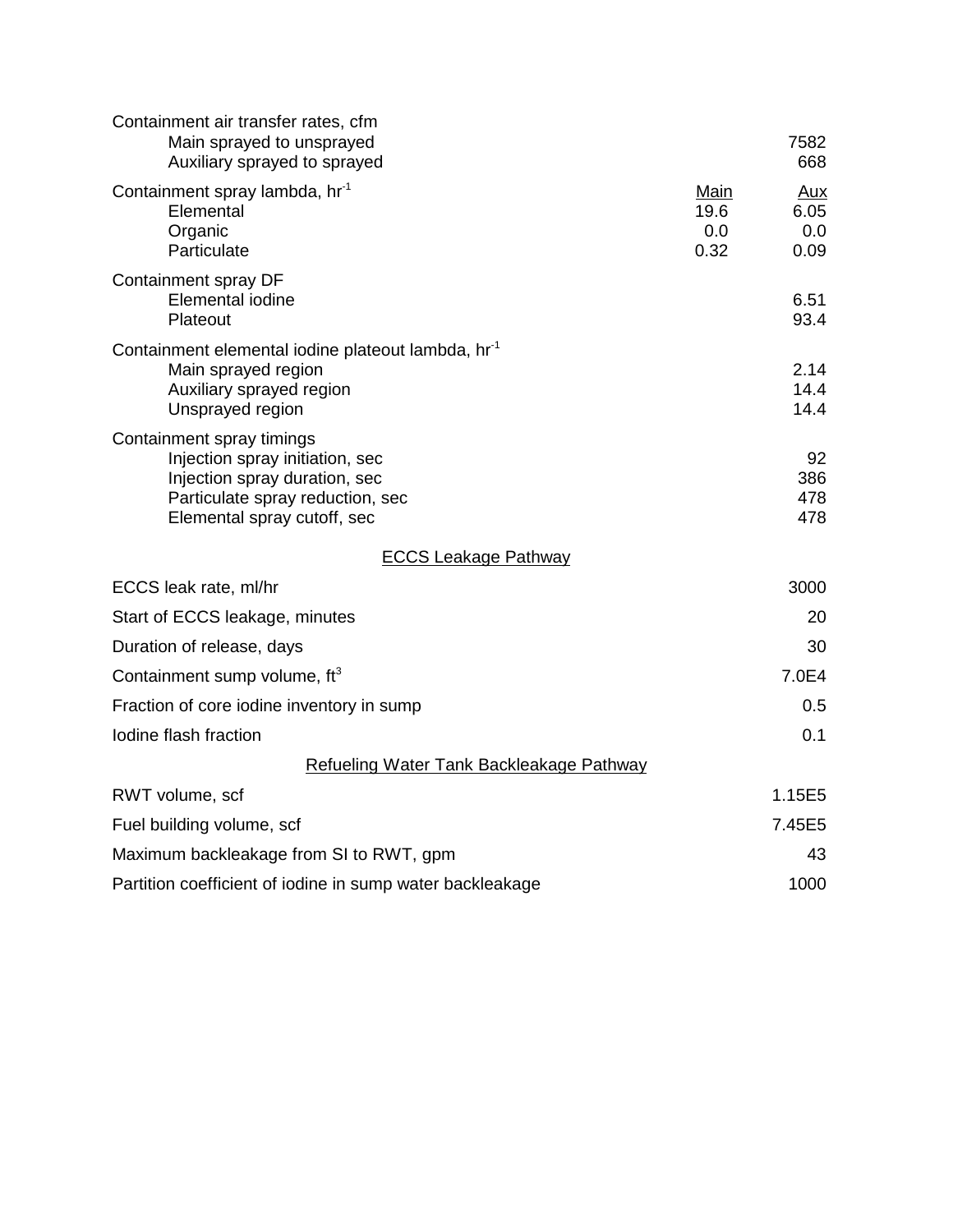#### **Assumptions for Small Break LOCA Analyses**

(\* depends on break size, 0.02 ft<sup>2</sup> break data shown))

| Fraction core inventory in gap                                                      |                                           |                                    |                                                                 | 0.1                                            |
|-------------------------------------------------------------------------------------|-------------------------------------------|------------------------------------|-----------------------------------------------------------------|------------------------------------------------|
| Fraction of gap released                                                            |                                           |                                    |                                                                 | 1.0                                            |
|                                                                                     |                                           |                                    |                                                                 |                                                |
|                                                                                     |                                           |                                    |                                                                 |                                                |
| Iodine species fraction                                                             |                                           |                                    |                                                                 |                                                |
| Particulate/aerosol<br>Elemental<br>Organic                                         | <b>Atmosphere</b><br>0.05<br>0.91<br>0.04 | <b>Sump</b><br>0.0<br>1.0<br>0.0   |                                                                 |                                                |
| Time to CIAS signal, sec                                                            |                                           |                                    |                                                                 | $129*$                                         |
| Control room switchover from normal to emergency mode after CIAS, seconds           |                                           |                                    |                                                                 | 50                                             |
|                                                                                     |                                           | <b>Containment Purge Pathway</b>   |                                                                 |                                                |
| Containment purge duration, sec                                                     |                                           |                                    |                                                                 | $138^\degree$                                  |
| Containment purge release, $ft^3$                                                   |                                           |                                    |                                                                 | 153,000                                        |
| Source term                                                                         |                                           |                                    | 60 uCi/gm Dose Equivalent I-131<br>Noble gases from table above |                                                |
|                                                                                     |                                           | <b>Containment Leakage Pathway</b> |                                                                 |                                                |
| Source term                                                                         |                                           |                                    |                                                                 | 100% gap activity plus<br>Initial RCS activity |
| Fraction of discharged RCS activity available for release<br>Noble gases<br>Iodines | 1.0<br>0.25                               |                                    |                                                                 |                                                |
| Containment volume, ft <sup>3</sup>                                                 |                                           |                                    |                                                                 |                                                |
| Main sprayed region<br>Auxiliary sprayed region<br>Unsprayed region<br>Total        |                                           |                                    |                                                                 | 2.27E6<br>2.0E5<br>1.5E5<br>2.62E6             |
| Containment release, %/day<br>0-24 hours<br>24-720 hours                            |                                           |                                    |                                                                 | 0.1<br>0.05                                    |
| Containment mixing flow, unsprayed volume change per hour                           |                                           |                                    |                                                                 | $3.3(8250 \text{ cfm})$                        |
| Duration of release, days                                                           |                                           |                                    |                                                                 | 30                                             |
| Containment air transfer rates, cfm                                                 |                                           |                                    |                                                                 |                                                |
| Main sprayed to unsprayed                                                           |                                           |                                    |                                                                 | 758                                            |
| Auxiliary sprayed to sprayed                                                        |                                           |                                    |                                                                 | 668                                            |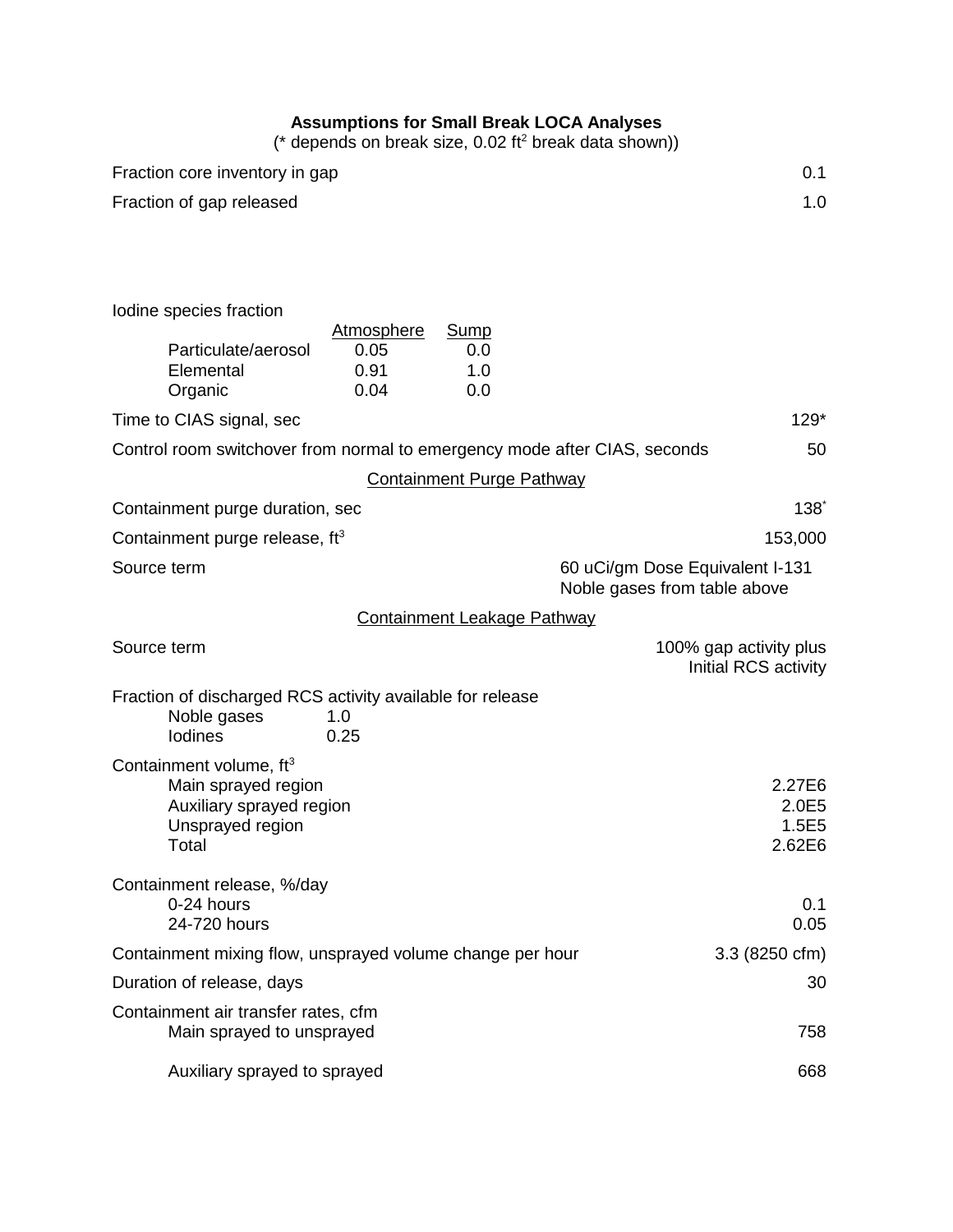| Containment spray lambda, hr <sup>-1</sup><br>Elemental<br>Organic                                                                               | <b>Main</b><br>19.6<br>0.0 | Aux<br>6.05<br>0.0    |
|--------------------------------------------------------------------------------------------------------------------------------------------------|----------------------------|-----------------------|
| Particulate                                                                                                                                      | 0.32                       | 0.09                  |
| Containment elemental iodine plateout lambda, hr <sup>-1</sup><br>Main sprayed region<br>Auxiliary sprayed region<br>Unsprayed region            |                            | 2.14<br>14.4<br>14.4  |
| Containment spray timings (CSAS=1087 sec)<br>Injection spray initiation, sec<br>Particulate spray duration, sec<br>Elemental spray duration, sec |                            | 33+CSAS<br>386<br>386 |
| Primary-to-Secondary Leakage Pathway                                                                                                             |                            |                       |
| Primary-to-secondary leak rate @SG, gpm                                                                                                          |                            | 0.5                   |
| <b>RCS</b> source term                                                                                                                           | 100% gap activity plus     | Initial RCS activity  |
| Release duration, hours                                                                                                                          |                            | 3                     |
| Steam generator partition coefficient                                                                                                            |                            | 0.01                  |
| <b>Initial SG Release Activity Pathway</b>                                                                                                       |                            |                       |
| Secondary source term, µCi/gm dose equivalent I-131                                                                                              |                            | 0.1                   |
| Total mass release via MSSVs and ADVs, Ibm                                                                                                       |                            | 334,000               |
| Steam generator partition coefficient                                                                                                            |                            | 1.0                   |
| <b>ECCS Leakage Pathway</b>                                                                                                                      |                            |                       |
| ECCS leak rate, ml/hr                                                                                                                            |                            | 3000                  |
| Start of ECCS leakage, minutes                                                                                                                   |                            | 20                    |
| Duration of release, days                                                                                                                        |                            | 30                    |
| Containment sump volume, $ft^3$                                                                                                                  |                            | 7.0E4                 |
| Fraction of RCS inventory in sump                                                                                                                |                            | 0.5                   |
| Iodine flash fraction                                                                                                                            |                            | 0.1                   |
| <b>Essential ESF Filtration Units Efficiency, %</b><br>Elemental<br>Organic<br>Particulate                                                       |                            | 95<br>95<br>95        |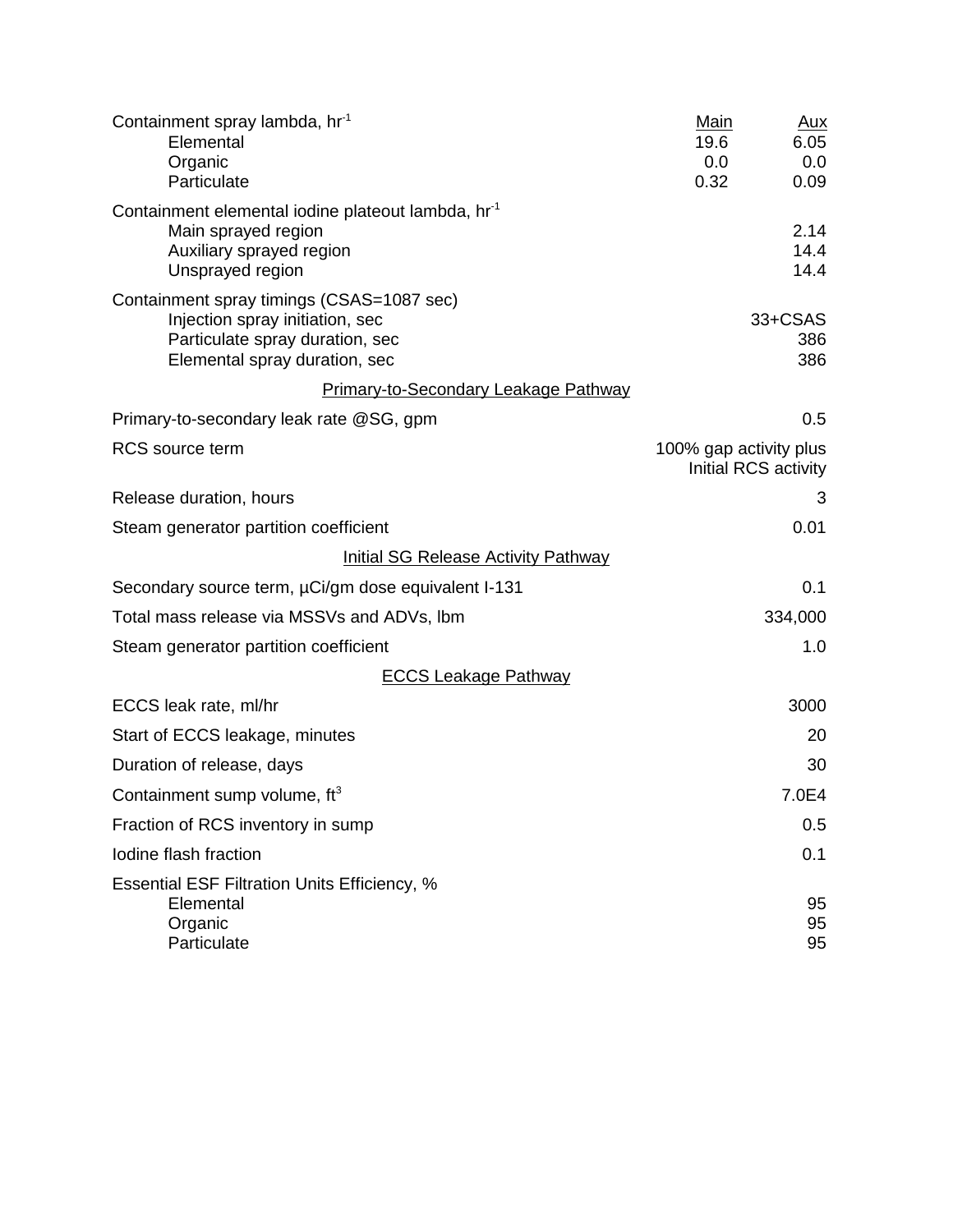| <b>Assumptions for Control Element Assembly Ejection Accident Analyses</b>                                                                             |                             |
|--------------------------------------------------------------------------------------------------------------------------------------------------------|-----------------------------|
| Time to CIAS signal, sec                                                                                                                               | 69                          |
| Control room switchover from normal to emergency mode after CIAS, seconds                                                                              | 50                          |
| <b>Containment Purge Pathway</b>                                                                                                                       |                             |
| Containment purge duration, sec                                                                                                                        | 77                          |
| RCS activity released during purge period, %                                                                                                           | 100                         |
| Initial RCS specific activity                                                                                                                          | See table above             |
| <b>Containment Leakage Pathway</b>                                                                                                                     |                             |
| Source term                                                                                                                                            |                             |
| Radial peaking factor<br>Fraction of rods that exceed DNB<br>Gap fraction, all nuclide groups<br>Fraction of rods that exceed DNB that experience melt | 1.77<br>0.17<br>0.10<br>0.0 |
| Containment volume, ft <sup>3</sup>                                                                                                                    | 2.62E6                      |
| Containment release, %/day<br>0-24 hours<br>24-720 hours                                                                                               | 0.1<br>0.05                 |
| Duration of release, days                                                                                                                              | 30                          |
| <b>Primary-to-Secondary Leakage Pathway</b>                                                                                                            |                             |
| Primary-to-secondary leak rate @SG, gpm                                                                                                                | 0.5                         |
| Steam release via MSSV, ADVs, Ibm                                                                                                                      | 1,176,800                   |
| Release duration, hours                                                                                                                                | 2.67                        |
| Steam generator partition coefficient                                                                                                                  | 0.01                        |
| <b>ECCS Leakage Pathway</b>                                                                                                                            |                             |
| ECCS leak rate, ml/hr                                                                                                                                  | 3000                        |
| Start of ECCS leakage, minutes                                                                                                                         | 20                          |
| Duration of release, days                                                                                                                              | 30                          |
| Containment sump volume, gal                                                                                                                           | 522,000                     |
| Fraction of RCS inventory in sump                                                                                                                      | 0.5                         |
| Iodine flash fraction                                                                                                                                  | 0.1                         |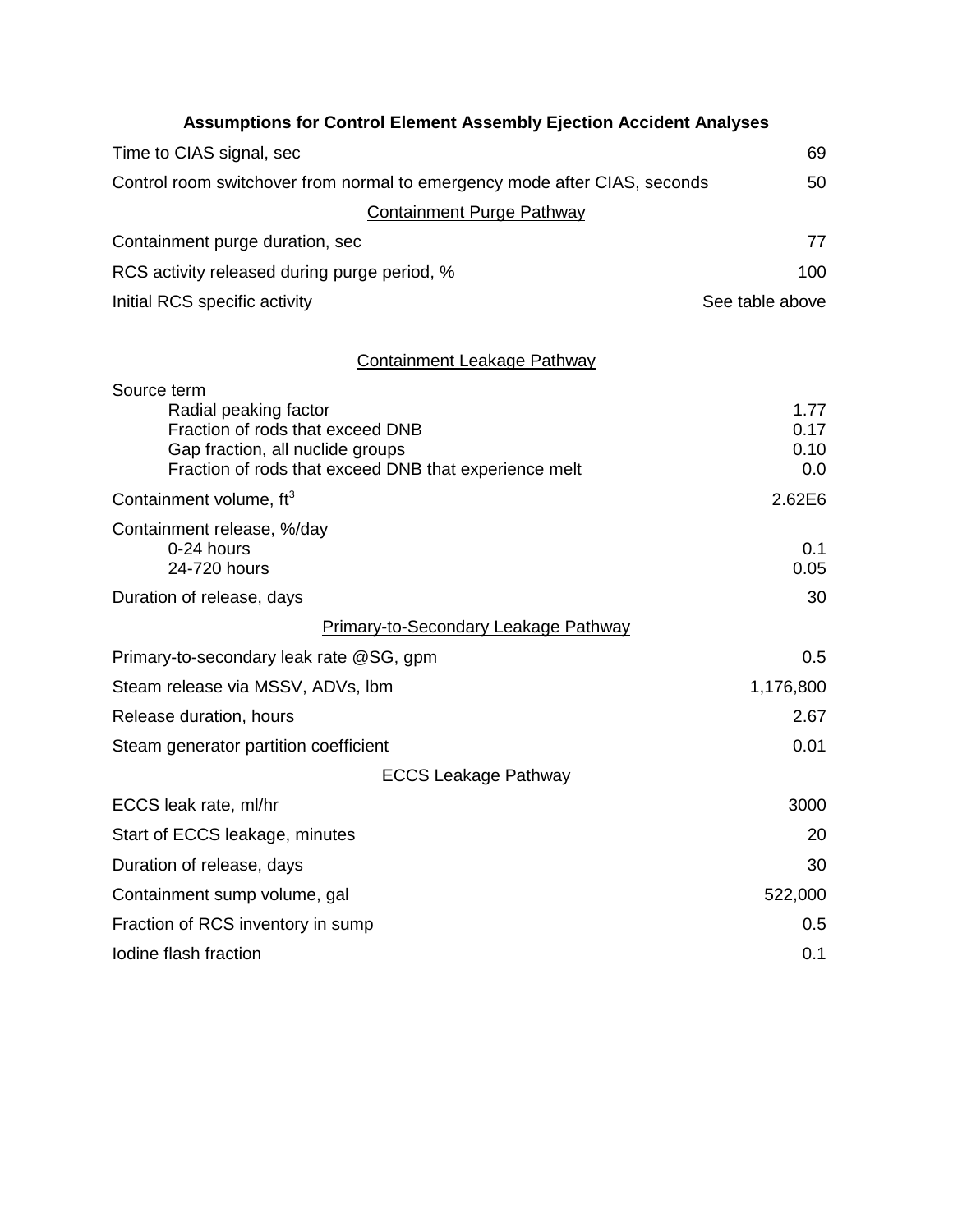#### **Assumptions for SGTR with LOP and Single Failure Analyses**

(\*\* data interpreted from licensee-provided graphs)

| Initial RCS activity                                                                                                                                                                      | 1.0 µCi/gm dose equivalent I-131                                         |                                                                              |
|-------------------------------------------------------------------------------------------------------------------------------------------------------------------------------------------|--------------------------------------------------------------------------|------------------------------------------------------------------------------|
| Initial secondary activity                                                                                                                                                                | 0.1 µCi/gm dose equivalent I-131                                         |                                                                              |
| Pre-incident iodine spike activity                                                                                                                                                        | 60.0 µCi/gm dose equivalent I-131                                        |                                                                              |
| Co-incident spike multiplier                                                                                                                                                              |                                                                          | 500                                                                          |
| Iodine appearance rates, Ci/hr<br>$I - 131$<br>$I - 132$<br>$I-133$<br>$I - 134$<br>$I-135$                                                                                               |                                                                          | 13624<br>12005<br>24341<br>16000<br>19790                                    |
| lodine spike duration, hrs                                                                                                                                                                |                                                                          | 8                                                                            |
| Event timing, sec<br>Reactor trip<br><b>LOP</b>                                                                                                                                           |                                                                          | 100<br>103                                                                   |
| Time to SIAS signal, sec<br>Control room switchover from normal to emergency mode after CIAS, seconds                                                                                     |                                                                          | 245<br>50                                                                    |
| Break flow flash fraction**<br>0-2400 sec<br>2400 sec-8 hrs                                                                                                                               |                                                                          | 1.0<br>0.05                                                                  |
| Break flow to affected SG**, Ibm/sec<br>$0 - 60s$<br>60-360 s<br>360-1080 s<br>1080-3000 s<br>3000-4200 s<br>4200-5760 s<br>5760-7200 s<br>7200-12000 s<br>12000-26400 s<br>26400-28800 s |                                                                          | 60<br>46.5<br>53.5<br>63<br>57<br>48<br>40.5<br>36<br>31.5<br>30             |
| Primary-to-secondary leakage to unaffected SG, gpm                                                                                                                                        |                                                                          | 1.0                                                                          |
| Steam generator mass** @, lbm<br>$0 - 60 s$<br>60-360 s<br>360-1080 s<br>1080-3000 s<br>3000-4200 s<br>4200-28800 s                                                                       | Affected<br>100,000<br>70,000<br>55,000<br>170,000<br>300,000<br>300,000 | Unaffected<br>100,000<br>100,000<br>128,000<br>185,000<br>262,000<br>303,000 |
| Steam release from ruptured $SG2$ , Ibm<br>0-2 hours<br>2-8 hours                                                                                                                         |                                                                          | 550,000<br>775,000                                                           |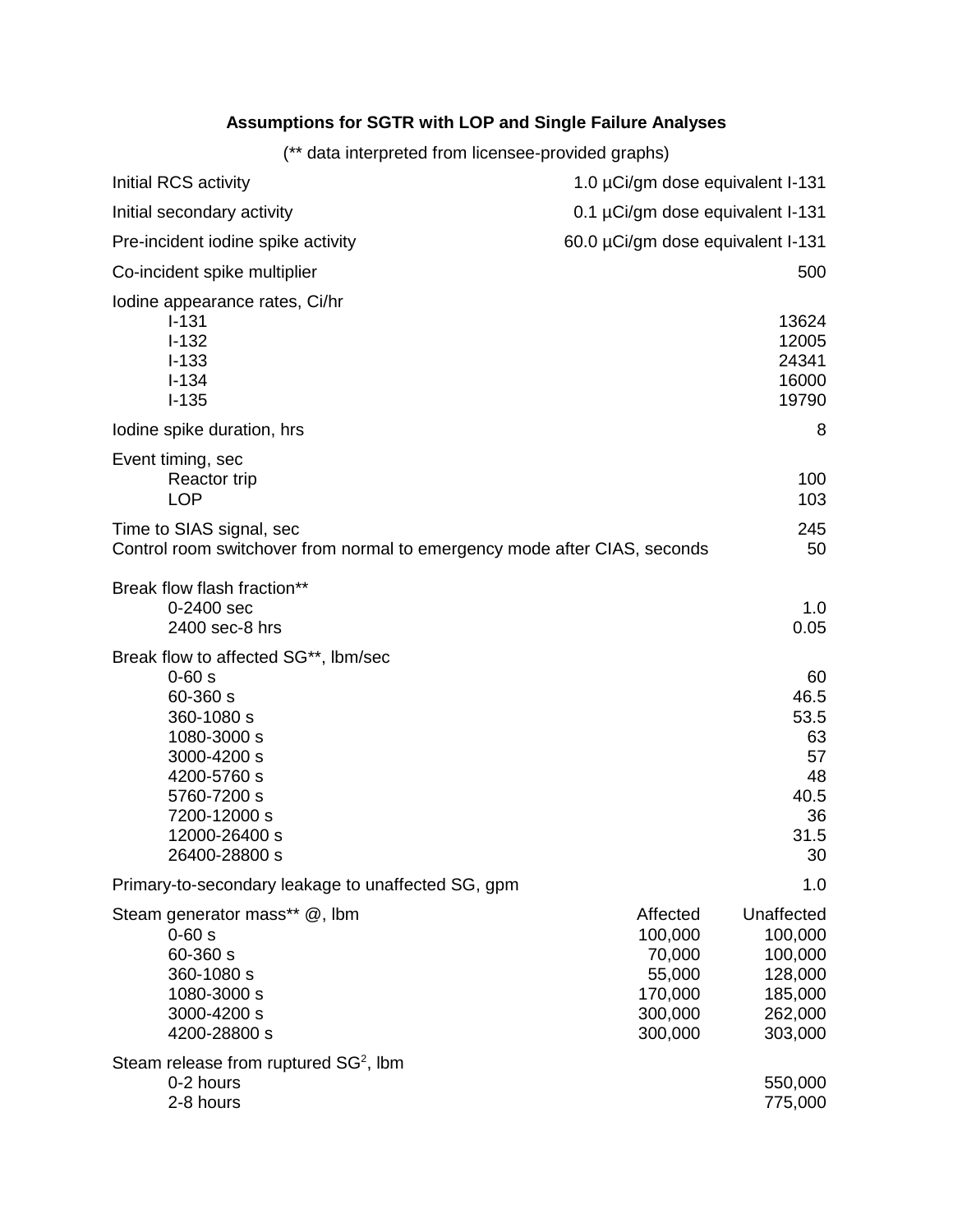| Steam release from unaffected SGs**, Ibm |       |
|------------------------------------------|-------|
| 0-2 hours                                | 25000 |
| 2-8 hours                                | 50000 |
| Steam partition coefficient              | 0.01  |
| Main condenser DF (prior to LOP)         | 100   |
|                                          |       |

# **Assumptions for SGTR with LOP**

| Initial RCS activity 1.0 µCi/gm dose equivalent I-131                                                                                           |                                                                      |
|-------------------------------------------------------------------------------------------------------------------------------------------------|----------------------------------------------------------------------|
| Initial secondary activity<br>0.1 µCi/gm dose equivalent I-131                                                                                  |                                                                      |
| Pre-incident iodine spike activity<br>60.0 µCi/gm dose equivalent I-131                                                                         |                                                                      |
| Co-incident spike multiplier 500                                                                                                                |                                                                      |
| Iodine appearance rates, Ci/hr<br>$I - 131$<br>$I - 132$<br>$I-133$<br>$I - 134$<br>$I - 135$                                                   | 13624<br>12005<br>24341<br>16000<br>19790                            |
| lodine spike duration, hrs                                                                                                                      | 8                                                                    |
| Event timing, sec<br>Reactor trip<br><b>LOP</b>                                                                                                 | 760<br>763                                                           |
| Time to SIAS signal, sec                                                                                                                        | 780                                                                  |
| Control room switchover from normal to emergency mode after CIAS, seconds                                                                       | 50                                                                   |
| Break flow flash fraction**                                                                                                                     |                                                                      |
| $0 - 740s$<br>740-2700 s<br>2700-3000 s<br>3000-3600 s<br>3600-5400 s<br>5400-6600 s<br>6600 s - end                                            | 0.11<br>0.035<br>0<br>0.027<br>0.025<br>0.01<br>0.00                 |
| Break flow to affected SG**, Ibm/sec                                                                                                            |                                                                      |
| $0 - 50 s$<br>$50 - 400 s$<br>400-740 s<br>740-1000 s<br>1000-1200 s<br>1200-2700 s<br>2700-3000 s<br>3000-3600 s<br>3600-5400 s<br>5400-6600 s | 60<br>49.5<br>45.7<br>36<br>40.5<br>42<br>42<br>43.5<br>47.5<br>42.0 |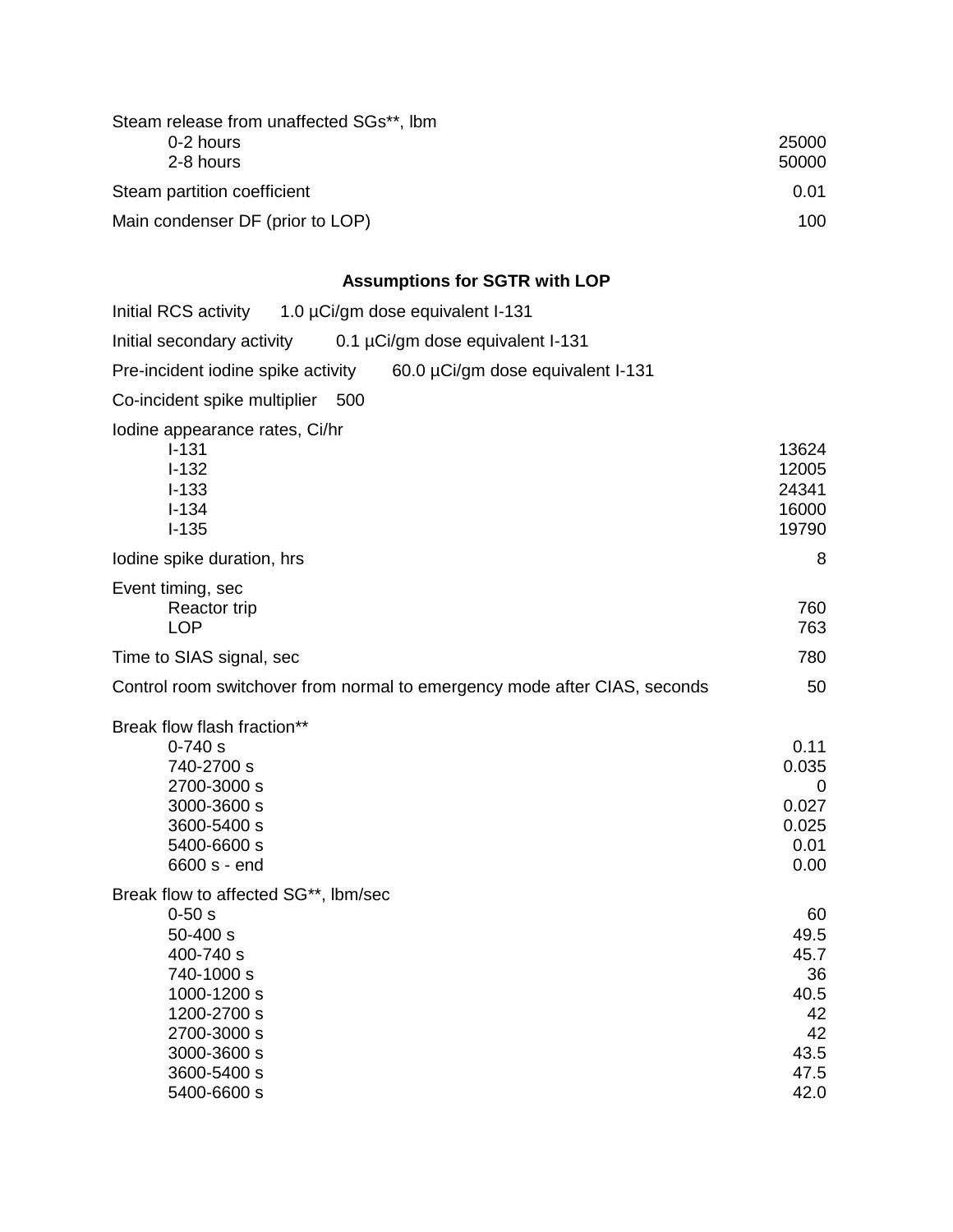| 6600-7200 s<br>7200-14400 s<br>14400-28800 s                                                                                                                                                                                    |                                                                                                                                                         | 33<br>15<br>7.5                                                                                                                                         |
|---------------------------------------------------------------------------------------------------------------------------------------------------------------------------------------------------------------------------------|---------------------------------------------------------------------------------------------------------------------------------------------------------|---------------------------------------------------------------------------------------------------------------------------------------------------------|
| Primary-to-secondary leakage to unaffected SG, gpm                                                                                                                                                                              |                                                                                                                                                         | 1.0                                                                                                                                                     |
| Steam generator mass** @, lbm<br>$0 - 50s$<br>$50 - 400 s$<br>400-740 s<br>740-1000 s<br>1000-1200 s<br>1200-2700 s<br>2700-3000 s<br>3000-3600 s<br>3600-5400 s<br>5400-6600 s<br>6600-7200 s<br>7200-14400 s<br>14400-28800 s | Affected<br>115,000<br>125,000<br>145,000<br>125,000<br>125,000<br>185,000<br>280,000<br>315,000<br>330,000<br>350,000<br>380,000<br>450,000<br>570,000 | Unaffected<br>110,000<br>110,000<br>110,000<br>85,000<br>85,000<br>125,000<br>165,000<br>210,000<br>300,000<br>320,000<br>300,000<br>300,000<br>300,000 |
| Steam release from ruptured SG**, Ibm<br>0-90 minutes                                                                                                                                                                           |                                                                                                                                                         | 135,000                                                                                                                                                 |
| Steam release from unaffected SGs**, Ibm<br>0-2 hours<br>2-8 hours                                                                                                                                                              |                                                                                                                                                         | 160,000<br>1,015,000                                                                                                                                    |
| Steam partition coefficient                                                                                                                                                                                                     |                                                                                                                                                         | 0.01                                                                                                                                                    |
| Main condenser DF (prior to LOP)                                                                                                                                                                                                |                                                                                                                                                         | 100                                                                                                                                                     |

## **Assumptions for Inadvertent ADV Opening Analysis**

| Initial RCS activity                                                      | 1.0 µCi/gm dose equivalent I-131 |
|---------------------------------------------------------------------------|----------------------------------|
| Initial secondary activity                                                | 0.1 µCi/gm dose equivalent I-131 |
| Fuel clad damage fraction                                                 | 0.055                            |
| Gap fraction inventory, all nuclides                                      | 0.1                              |
| Release duration, sec<br>Affected SG<br><b>Unaffected SG</b>              | 1800<br>28800                    |
| Primary-to-secondary leak rate to @SG, gpm                                | 0.5                              |
| Release holdup<br><b>Affected SG</b><br><b>Unaffected SG</b>              | none<br>yes                      |
| Steam partition coefficient<br><b>Affected SG</b><br><b>Unaffected SG</b> | 1.0<br>0.01                      |
| Steam generator mass @, lbm                                               | 180,000                          |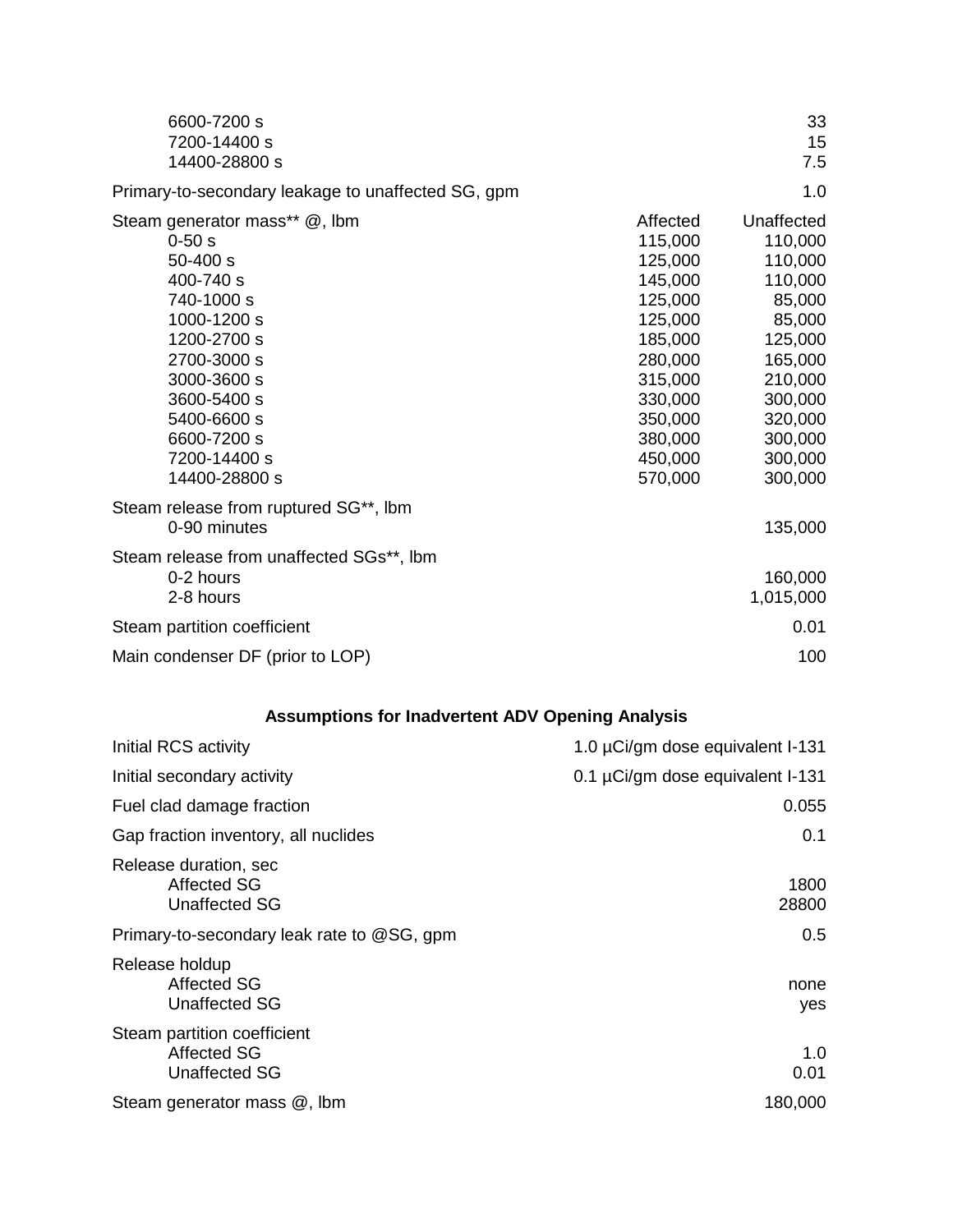| Steam release from unaffected SGs, Ibm        |           |
|-----------------------------------------------|-----------|
| 0-2 hours                                     | 1,000,000 |
| 2-8 hours                                     | 2,550,000 |
| Steam release from affected SG (0-30min), Ibm | 180,000   |

## **Assumptions for MSLB Analyses**

| Initial RCS activity (1.0% F.F)                                                               | 3.6 µCi/gm dose equivalent I-131          |
|-----------------------------------------------------------------------------------------------|-------------------------------------------|
| Initial secondary activity                                                                    | 0.1 µCi/gm dose equivalent I-131          |
| Pre-incident iodine spike activity                                                            | 60.0 µCi/gm dose equivalent I-131         |
| Co-incident spike multiplier                                                                  | 500                                       |
| Iodine appearance rates, Ci/hr<br>$I - 131$<br>$I-132$<br>$I - 133$<br>$I - 134$<br>$I - 135$ | 13624<br>12005<br>24341<br>16000<br>19790 |
| lodine spike duration, hrs                                                                    | 8                                         |
| Faulted SG blowdown (100%) duration, minutes                                                  | 30                                        |
| Primary-to-secondary leakage @SG, gpm                                                         | 0.5                                       |
| Primary to secondary leakage duration, days                                                   | 30                                        |
| Steam generator mass @, lbm<br>Affected<br>Unaffected                                         | 300,000<br>180,000                        |
| Steam release from faulted SG, Ibm                                                            | 300,000                                   |
| Steam release from unaffected SGs, Ibm<br>0-2 hours<br>2-8 hours                              | 1,000,000<br>2,550,000                    |
| Steam partition coefficient<br><b>Affected SG</b><br><b>Unaffected SG</b>                     | 1.0<br>0.01                               |
| Time to SIAS signal, sec                                                                      | 49                                        |
| Control room switchover from normal to emergency mode after CIAS, seconds                     | 50                                        |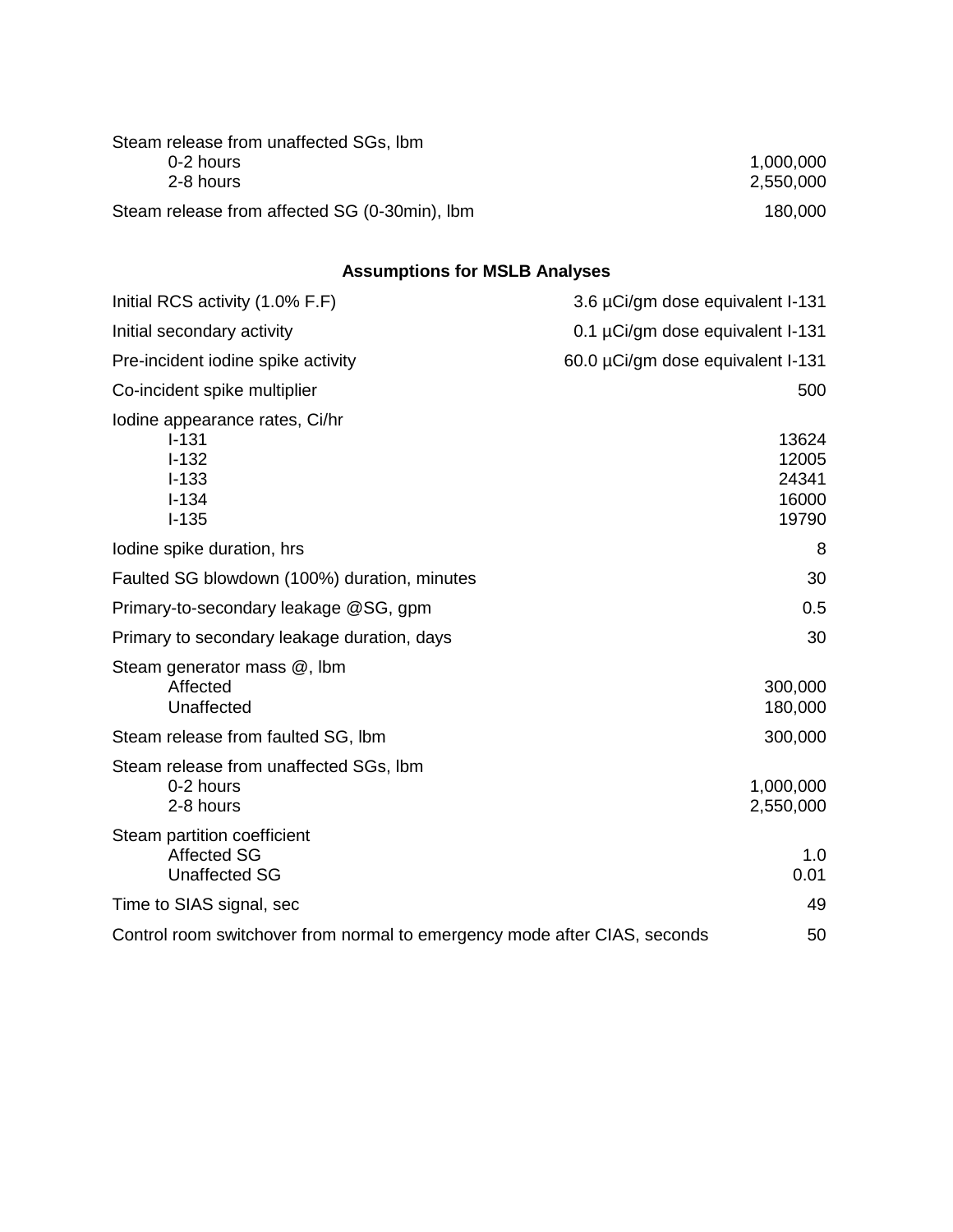#### **Assumptions for FWLB Analyses**

| Initial RCS activity                                                                                          | 1.0 µCi/gm dose equivalent I-131 |
|---------------------------------------------------------------------------------------------------------------|----------------------------------|
| Initial secondary activity                                                                                    | 0.1 µCi/gm dose equivalent I-131 |
| Primary-to-secondary leakage @SG, gpm                                                                         | 0.5                              |
| Primary to secondary leakage duration, hrs                                                                    | 8                                |
| Steam generator mass @, lbm<br>Affected<br>Unaffected                                                         | 300,000<br>180,000               |
| Steam release from faulted SG (8-hours), Ibm                                                                  | 300,000                          |
| Steam release from unaffected SGs, Ibm<br>0-2 hours<br>2-8 hours                                              | 1,000,000<br>2,550,000           |
| Steam partition coefficient<br><b>Affected SG</b><br>Unaffected SG < 30 minutes<br>Unaffected SG > 30 minutes | 1.0<br>1.0<br>0.01               |
| Time to SIAS signal, sec                                                                                      | 28.4                             |
| Control room switchover from normal to emergency mode after CIAS, seconds                                     | 50                               |

## **Assumptions for Sheared RCP Shaft Analysis**

| Initial RCS activity                                                                                          | 1.0 µCi/gm dose equivalent I-131 |
|---------------------------------------------------------------------------------------------------------------|----------------------------------|
| Initial secondary activity                                                                                    | 0.1 µCi/gm dose equivalent I-131 |
| Fuel clad damage fraction                                                                                     | 0.17                             |
| <b>Peaking Factor</b>                                                                                         | 1.72                             |
| Gap fraction inventory, all nuclides                                                                          | 0.1                              |
| RCS mass, Ibm                                                                                                 | 560,000                          |
| Primary-to-secondary leak rate to @SG, gpm                                                                    | 0.5                              |
| Release duration, hrs                                                                                         | 8                                |
| ADV sticks open on affected SG, sec                                                                           | 1800                             |
| Time to restore affected SG level, sec                                                                        | 5400                             |
| Steam partition coefficient<br>Affected SG (<90 minutes)<br>Affected SG (>90 minutes)<br><b>Unaffected SG</b> | 1.0<br>0.01<br>0.01              |
| Steam generator mass @, lbm<br>Affected<br>Unaffected                                                         | 300,000<br>180,000               |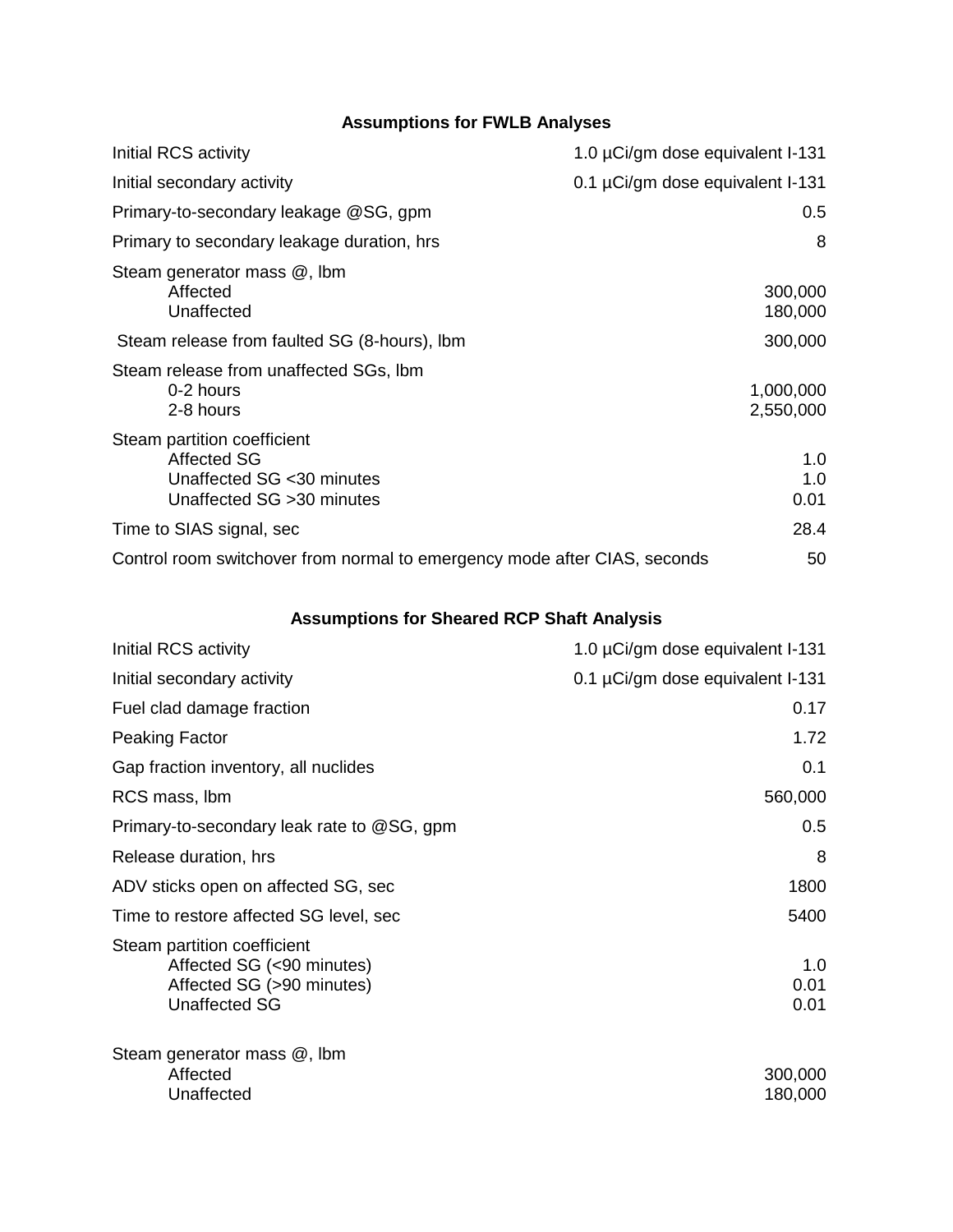| Steam release from unaffected SGs, Ibm                                    |           |
|---------------------------------------------------------------------------|-----------|
| 0-2 hours                                                                 | 1,000,000 |
| 0-8 hours                                                                 | 2,550,000 |
| Steam release from affected SG(0-90 min), Ibm                             | 180,000   |
| Time to SIAS signal, sec                                                  | 351       |
| Control room switchover from normal to emergency mode after CIAS, seconds | 50        |

## **Assumptions for AOO Analysis**

| Initial RCS activity                                             | 1.0 µCi/gm dose equivalent I-131 |
|------------------------------------------------------------------|----------------------------------|
| Initial secondary activity                                       | 0.1 µCi/gm dose equivalent I-131 |
| Fuel clad damage fraction                                        | 0.10                             |
| <b>Peaking Factor</b>                                            | 1.72                             |
| Gap fraction inventory, all nuclides                             | 0.1                              |
| RCS mass, Ibm                                                    | 560,000                          |
| Primary-to-secondary leak rate to @SG, gpm                       | 0.5                              |
| Release duration, hrs                                            | 8                                |
| Steam partition coefficient                                      | 0.01                             |
| Steam generator mass @, lbm                                      | 180,000                          |
| Steam release from unaffected SGs, Ibm<br>0-2 hours<br>0-8 hours | 1,000,000<br>2,550,000           |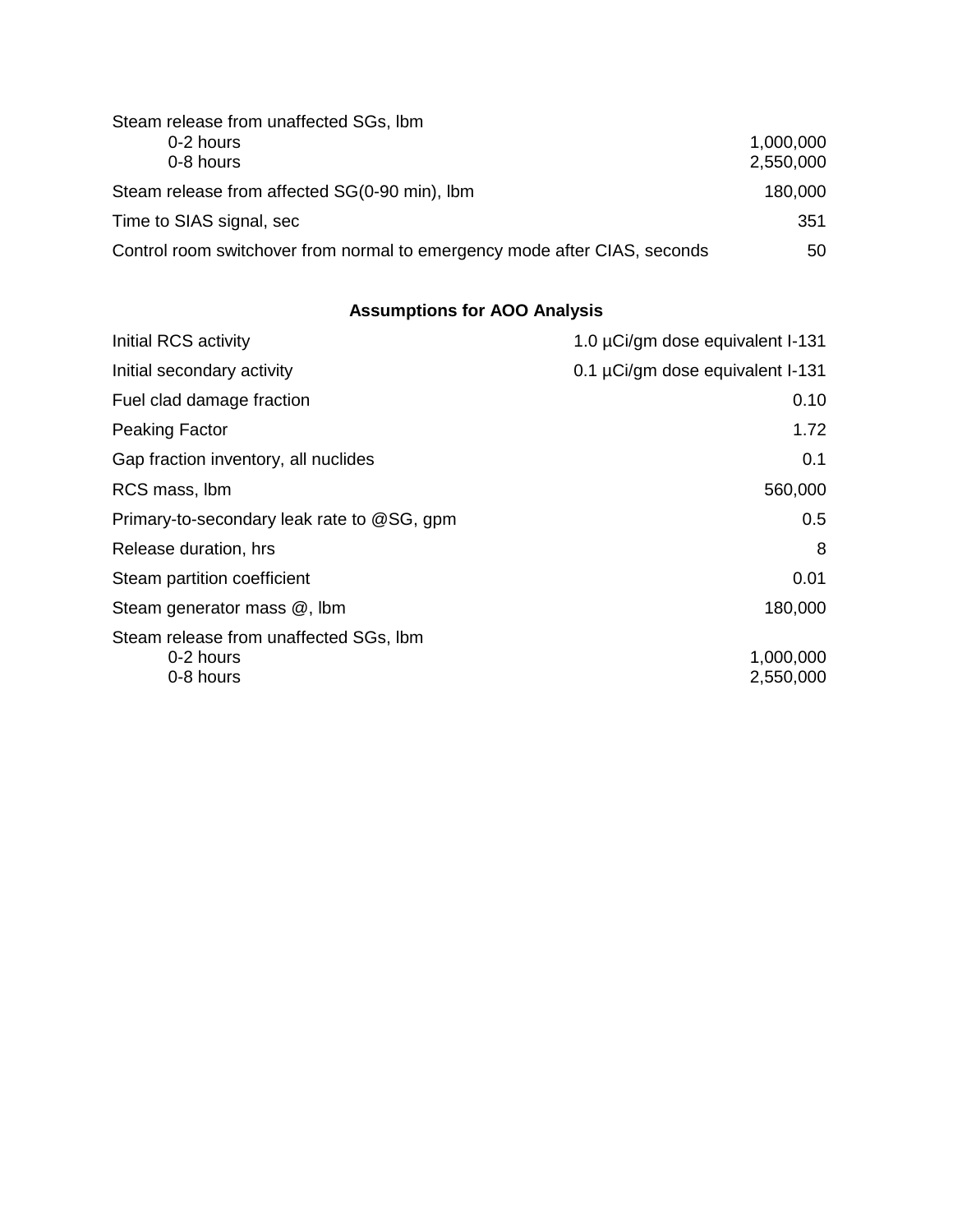#### **ACRONYMS**

| <b>ACRONYM</b>            | <b>DEFINITION</b>                                                   |
|---------------------------|---------------------------------------------------------------------|
| <b>AAC</b>                | <b>Alternative Alternating Current</b>                              |
| <b>ABVS</b>               | <b>Auxiliary Building Ventilation System</b>                        |
| AC                        | <b>Alternating Current</b>                                          |
| ADV                       | Atmospheric Dump Valve                                              |
| <b>AFW</b>                | <b>Auxiliary Feedwater</b>                                          |
| <b>AFWS</b>               | <b>Auxiliary Feedwater System</b>                                   |
| <b>ANO</b>                | Arkansas Nuclear One                                                |
| <b>ANSI</b>               | American National Standards Institute                               |
| <b>AOO</b>                | <b>Anticipated Operational Occurrence</b>                           |
| <b>AOP</b>                | Abnormal Operating procedure                                        |
| <b>AOR</b>                | Analysis of Record                                                  |
| <b>APS</b>                | Arizona Public Service                                              |
| <b>ASME</b>               | American Society of Mechanical Engineers                            |
| <b>ATWS</b>               | Anticipated Transient Without Scram<br><b>Balance of Plant</b>      |
| <b>BOP</b><br><b>BSAP</b> | <b>Bechtel Structural Analysis Program</b>                          |
| <b>BTP</b>                | <b>Branch Technical Position</b>                                    |
| <b>CBHVACS</b>            | Control Building Heating, Ventilation, and Air Conditioning System  |
| <b>CE</b>                 | <b>Combustion Engineering</b>                                       |
| <b>CEA</b>                | <b>Control Element Assembly</b>                                     |
| <b>CEAW</b>               | <b>Control Element Assembly Withdrawal</b>                          |
| <b>CEDM</b>               | <b>Control Element Drive Mechanism</b>                              |
| <b>CENTS</b>              | <b>Combustion Engineering Nuclear Transient Simulator</b>           |
| <b>CEOG</b>               | <b>Combustion Engineering Owners Group</b>                          |
| <b>CESSAR</b>             | <b>Combustion Engineering Standard Safety Analysis Report</b>       |
| <b>CFR</b>                | Code of Federal Regulations                                         |
| <b>CFWS</b>               | <b>Condensate and Feedwater System</b>                              |
| <b>CFWS</b>               | <b>Condensate and Feedwater System</b>                              |
| <b>CHF</b>                | <b>Critical Heat Flux</b>                                           |
| <b>CHRS</b>               | <b>Containment Heat Removal System</b>                              |
| <b>CHVACS</b>             | Containment Heating, Ventilation, and Air Conditioning Systems      |
| <b>CPC</b>                | <b>Core Protection Computer</b>                                     |
| <b>CSS</b>                | <b>Containment Spray System</b>                                     |
| <b>CST</b>                | <b>Condensate Storage Tank</b>                                      |
| <b>CUF</b>                | <b>Cumulative Usage Factor</b>                                      |
| <b>CVCS</b>               | <b>Chemical and Volume Control System</b>                           |
| <b>CWS</b><br><b>DBA</b>  | <b>Circulating Water System</b>                                     |
| <b>DBE</b>                | Design Basis Accident<br>Design Basis Event                         |
| <b>DBLLOCUS</b>           | Double-Ended Break of the Letdown Line Outside Containment Upstream |
|                           | of the letdown line control valve                                   |
| DC                        | Direct current                                                      |
| <b>DEDLSB</b>             | Double-Ended Discharge Leg Slot Break                               |
| <b>DEHLSB</b>             | Double-Ended Hot Leg Slot Break                                     |
| <b>DESLSB</b>             | Double-Ended Suction Leg Slot Break                                 |
| DF                        | <b>Decontamination Factor</b>                                       |
| <b>DNB</b>                | Departure from Nucleate Boiling                                     |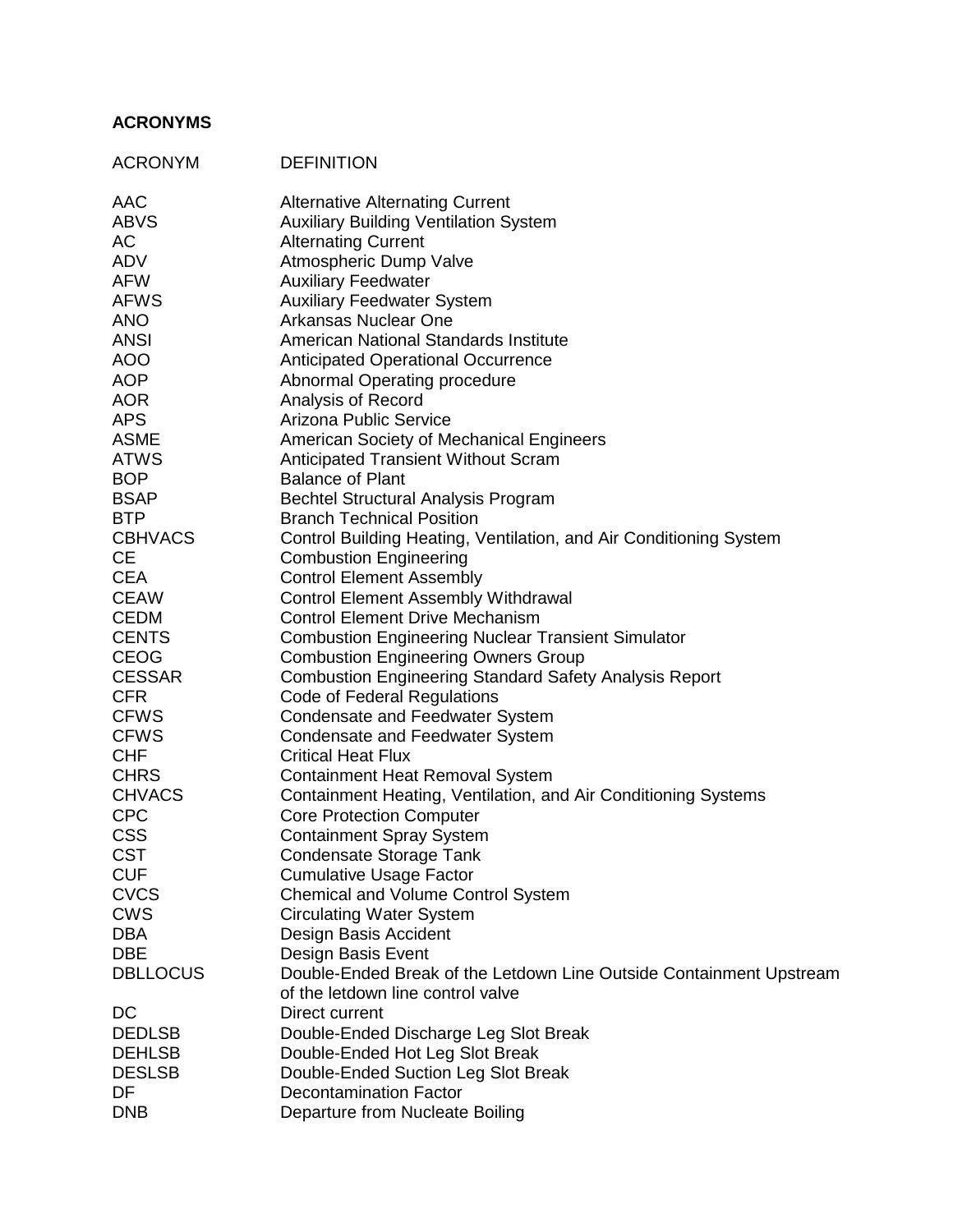| <b>DNBR</b>    | Departure from Nucleate Boiling Ratio                            |
|----------------|------------------------------------------------------------------|
| EAB            | <b>Exclusion Area Boundary</b>                                   |
| <b>ECCS</b>    | <b>Emergency Core Cooling System</b>                             |
| <b>ECWS</b>    | <b>Essential Cooling Water System</b>                            |
| <b>EDG</b>     | <b>Emergency Diesel Generator</b>                                |
| <b>EFPY</b>    | <b>Effective Full Power Year</b>                                 |
| <b>EOP</b>     | <b>Emergency Operating Procedure</b>                             |
| <b>EPRI</b>    | <b>Electric Power Research Institute</b>                         |
| EQ             | <b>Equipment Qualification</b>                                   |
| <b>ESF</b>     | <b>Engineered Safety Features</b>                                |
| <b>ESFAS</b>   | <b>Engineered Safety Features Actuation System</b>               |
| <b>ESPS</b>    | <b>Essential Spray Pond System</b>                               |
| <b>FAC</b>     | <b>Flow Accelerated Corrosion</b>                                |
| <b>FHA</b>     | <b>Fuel Handling Accidents</b>                                   |
| <b>FIV</b>     | <b>Flow-induced Vibration</b>                                    |
| <b>FTC</b>     | <b>Fuel Temperature Coefficient</b>                              |
| <b>FW</b>      | Feedwater                                                        |
| <b>FWIV</b>    | <b>Feedwater Isolation Valve</b>                                 |
| <b>FWLB</b>    | <b>Feedwater Line Break</b>                                      |
| GDC            | <b>General Design Criterion</b>                                  |
| GL             | <b>Generic Letter</b>                                            |
| <b>HELB</b>    | <b>High Energy Line Break</b>                                    |
| <b>HEPA</b>    | High Efficiency Particulate Air                                  |
| <b>HJTC</b>    | <b>Heated Junction Thermocouple</b>                              |
| <b>HLR</b>     | Head Lift Rig                                                    |
| <b>HPPT</b>    | <b>High Pressurizer Pressure Trip</b>                            |
| <b>HPSI</b>    | <b>High Pressure Safety Injection</b>                            |
| <b>HVAC</b>    | Heating Ventilation and Air Conditioning                         |
| <b>1&amp;C</b> | <b>Instrumentation &amp; Controls</b>                            |
| <b>ICI</b>     | In-Core Instrumentation                                          |
| ID             | <b>Inadvertent Deboration</b>                                    |
| <b>IOSGADV</b> | Inadvertent Opening of a Steam Generator Atmospheric Dump Valve  |
| <b>LBB</b>     | Leak Before Break                                                |
| <b>LBLOCA</b>  | Large Break Loss-of-Coolant Accident                             |
| <b>LHGR</b>    | <b>Linear Heat Generation Rate</b>                               |
| <b>LHR</b>     | <b>Linear Heat Rate</b>                                          |
| <b>LOCA</b>    | <b>Loss-of-Coolant Accident</b>                                  |
| <b>LOFW</b>    | Loss of Feedwater                                                |
| <b>LOP</b>     | Loss of Offsite Power                                            |
| <b>LPSI</b>    | Low Pressure Safety Injection                                    |
| <b>LPZ</b>     | Low Population Zone                                              |
| <b>LTC</b>     | Long-term Cooling                                                |
| <b>LTOP</b>    | Low Temperature Over Pressure                                    |
| M&E            | Mass and Energy                                                  |
| <b>MCL</b>     | Main Coolant Loop                                                |
| <b>MDNBR</b>   | Minimum Departure from Nucleate Boiling Ratio                    |
| <b>MSIS</b>    |                                                                  |
| <b>MSIV</b>    | Main Steam Isolation Signal<br><b>Main Steam Isolation Valve</b> |
|                |                                                                  |
| <b>MSIVBV</b>  | Main Steam Isolation Valve Bypass Valve                          |
| <b>MSLB</b>    | Main Steam Line Break                                            |
| <b>MSSS</b>    | Main Steam Supply System                                         |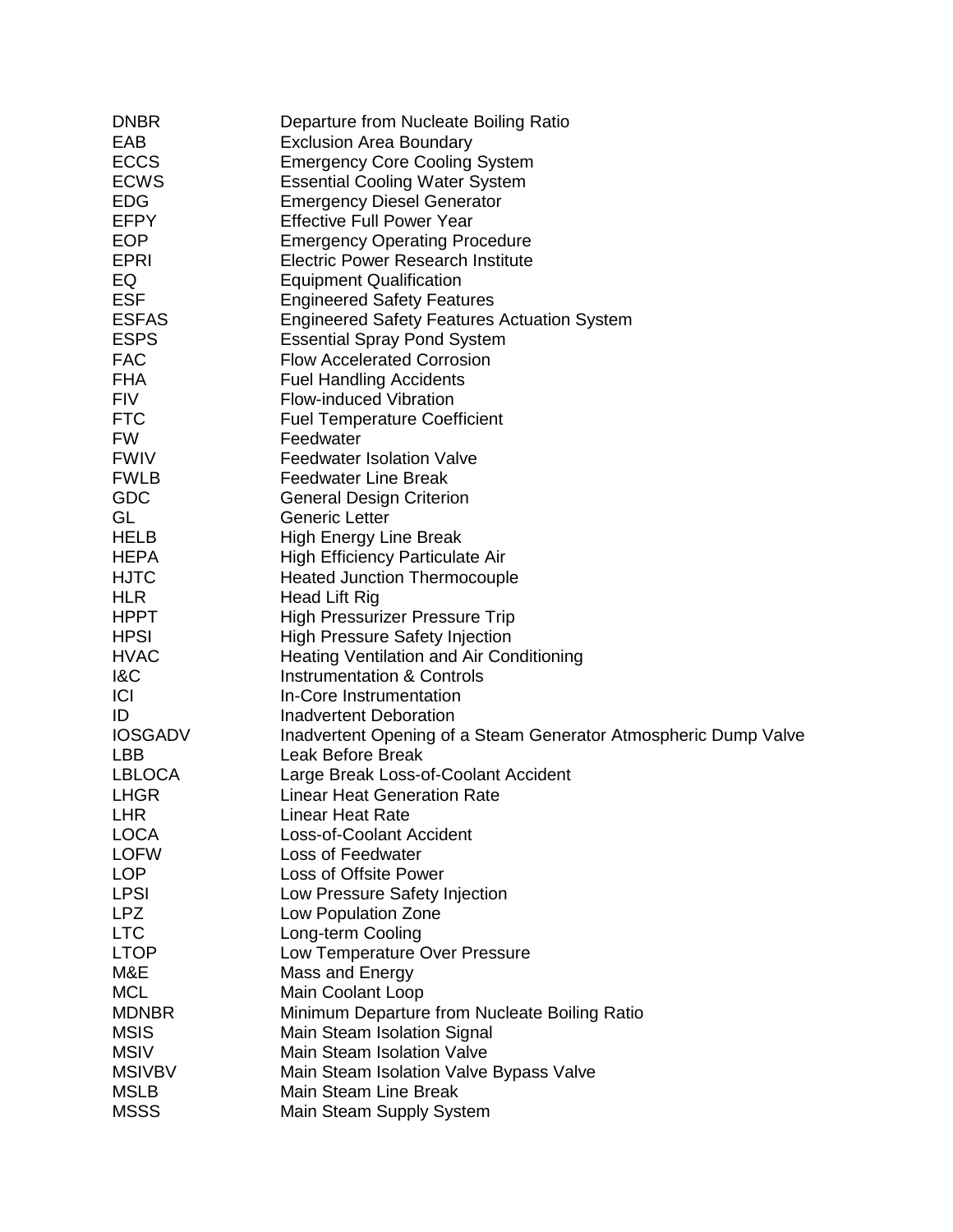| <b>MSSV</b>   | Main Steam Safety Valve                                            |
|---------------|--------------------------------------------------------------------|
| <b>MTC</b>    | <b>Moderator Temperature Coefficient</b>                           |
| <b>MWt</b>    | <b>Megawatts Thermal</b>                                           |
| <b>NCWS</b>   | <b>Nuclear Cooling Water System</b>                                |
| <b>NEI</b>    | <b>Nuclear Energy Institute</b>                                    |
| <b>NRC</b>    | <b>Nuclear Regulatory Commission</b>                               |
| <b>NSSS</b>   | Nuclear Steam Supply System                                        |
| <b>OBE</b>    | <b>Operational Basis Earthquake</b>                                |
| <b>OSG</b>    | <b>Original Steam Generator</b>                                    |
|               |                                                                    |
| $P_{a}$       | Peak Calculated Containment Internal Pressure for the Design Basis |
|               | <b>Loss of Coolant Accident</b>                                    |
| <b>PCT</b>    | <b>Peak Cladding Temperature</b>                                   |
| <b>PCWS</b>   | <b>Plant Cooling Water System</b>                                  |
| <b>PLHR</b>   | Peak Linear Heat Rate                                              |
| <b>PMF</b>    | Probable Maximum Flood                                             |
| <b>PPS</b>    | <b>Plant Protection System</b>                                     |
| <b>PRA</b>    | <b>Probabilistic Risk Assessment</b>                               |
| <b>PSV</b>    | <b>Pressurizer Safety Valve</b>                                    |
| <b>PTS</b>    | <b>Pressurized Thermal Shock</b>                                   |
| <b>PUR</b>    | Power Uprate                                                       |
| <b>PURLR</b>  | <b>Power Uprate Licensing Report</b>                               |
| <b>PVNGS</b>  | Palo Verde Nuclear Generating Station                              |
| <b>PWR</b>    | <b>Pressurized Water Reactor</b>                                   |
| RAI           | <b>Request for Additional Information</b>                          |
| <b>RCP</b>    | <b>Reactor Coolant Pump</b>                                        |
| <b>RCPB</b>   | <b>Reactor Coolant Pressure Boundary</b>                           |
| <b>RCS</b>    | <b>Reactor Coolant System</b>                                      |
| <b>RG</b>     | <b>Regulatory Guide</b>                                            |
| <b>ROPM</b>   | <b>Required Over Power Margin</b>                                  |
| <b>RPS</b>    | <b>Reactor Protection System</b>                                   |
| <b>RPV</b>    | <b>Reactor Pressure Vessel</b>                                     |
| <b>RSGs</b>   | <b>Replacement Steam Generator</b>                                 |
| <b>RTP</b>    | <b>Rated Thermal Power</b>                                         |
| $RT_{NDT}$    | <b>Nil Ductility Temperature</b>                                   |
| RVI           | <b>Reactor Vessel Internals</b>                                    |
| <b>RVID</b>   | Reactor Vessel Integrity Database                                  |
| <b>SAFDL</b>  | Specified Acceptable Fuel Design Limit                             |
| <b>SBCS</b>   | Steam Bypass Control System                                        |
| <b>SBLOCA</b> | <b>Small Break Loss-of-Coolant Accident</b>                        |
|               |                                                                    |
| <b>SBO</b>    | <b>Station Blackout</b>                                            |
| scfm          | <b>Standard Cubic Feet per Minute</b>                              |
| SCU           | <b>Statistical Combination of Uncertainties</b>                    |
| <b>SE</b>     | <b>Safety Evaluation</b>                                           |
| <b>SFP</b>    | Spent Fuel Pool                                                    |
| <b>SFPCCS</b> | Spent Fuel Pool Cooling and Cleanup System                         |
| SG            | <b>Steam Generator</b>                                             |
| <b>SGTR</b>   | <b>Steam Generator Tube Rupture</b>                                |
| <b>SIAS</b>   | Safety Injection Actuation Signal                                  |
| <b>SIS</b>    | Safety Injection System                                            |
| <b>SIT</b>    | Safety Injection Tank                                              |
| <b>SRP</b>    | <b>Standard Review Plan</b>                                        |